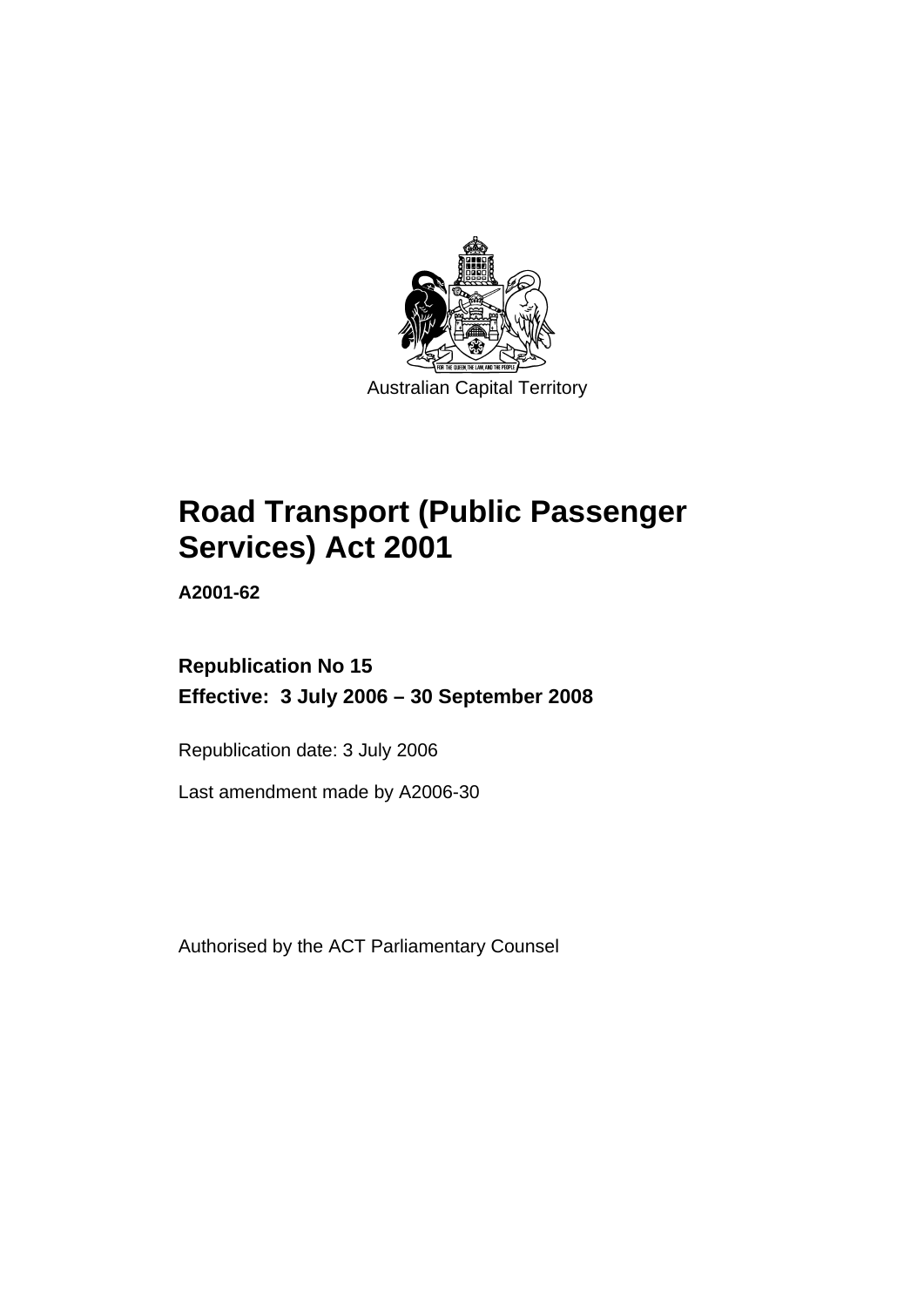#### **About this republication**

#### **The republished law**

This is a republication of the *Road Transport (Public Passenger Services) Act 2001* (including any amendment made under the *Legislation Act 2001*, part 11.3 (Editorial changes)) as in force on 3 July 2006*.* It also includes any amendment, repeal or expiry affecting the republished law to 3 July 2006.

The legislation history and amendment history of the republished law are set out in endnotes 3 and 4.

#### **Kinds of republications**

The Parliamentary Counsel's Office prepares 2 kinds of republications of ACT laws (see the ACT legislation register at www.legislation.act.gov.au):

- authorised republications to which the *Legislation Act 2001* applies
- unauthorised republications.

The status of this republication appears on the bottom of each page.

#### **Editorial changes**

The *Legislation Act 2001*, part 11.3 authorises the Parliamentary Counsel to make editorial amendments and other changes of a formal nature when preparing a law for republication. Editorial changes do not change the effect of the law, but have effect as if they had been made by an Act commencing on the republication date (see *Legislation Act 2001*, s 115 and s 117). The changes are made if the Parliamentary Counsel considers they are desirable to bring the law into line, or more closely into line, with current legislative drafting practice.

This republication includes amendments made under part 11.3 (see endnote 1).

#### **Uncommenced provisions and amendments**

If a provision of the republished law has not commenced or is affected by an uncommenced amendment, the symbol  $\mathbf{U}$  appears immediately before the provision heading. The text of the uncommenced provision  $\overline{or}$  amendment appears only in the last endnote.

#### **Modifications**

If a provision of the republished law is affected by a current modification, the symbol  $\mathbf{M}$ appears immediately before the provision heading. The text of the modifying provision appears in the endnotes. For the legal status of modifications, see *Legislation Act 2001*, section 95.

#### **Penalties**

The value of a penalty unit for an offence against this republished law at the republication date is—

- (a) if the person charged is an individual—\$100; or
- (b) if the person charged is a corporation—\$500.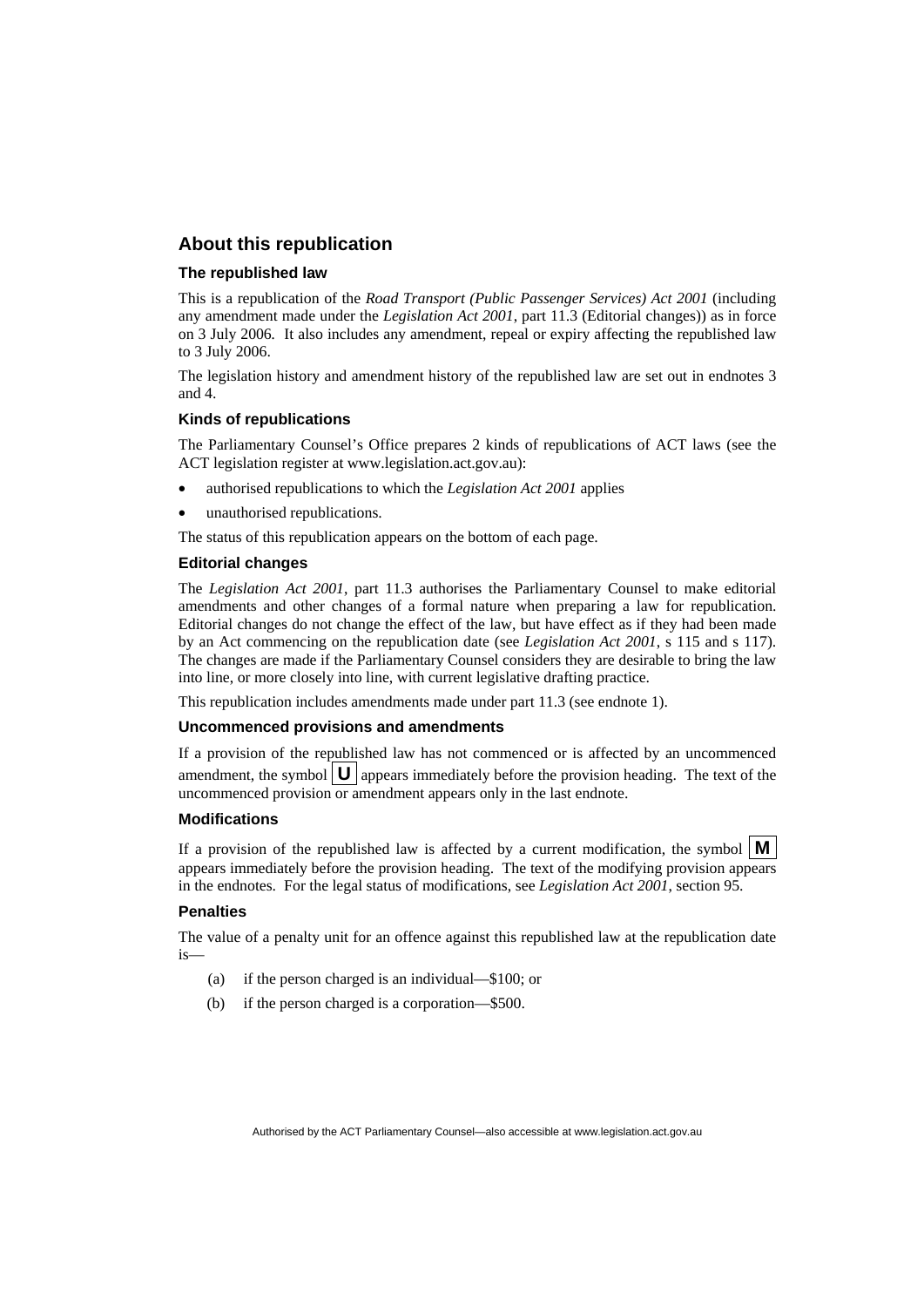

# **[Road Transport \(Public Passenger](#page-8-0)  [Services\) Act 2001](#page-8-0)**

# **Contents**

| Part 1                      | <b>Preliminary</b>                                                                       |            |
|-----------------------------|------------------------------------------------------------------------------------------|------------|
| 1                           | Name of Act                                                                              | 2          |
| 2                           | Objects                                                                                  | 2          |
| 3                           | Dictionary                                                                               | 3          |
| 4                           | <b>Notes</b>                                                                             | 3          |
| 4A                          | Offences against Act—application of Criminal Code etc                                    | 3          |
| 5                           | Functions of road transport authority                                                    | 4          |
| 6                           | Registers of accredited people, demand responsive service<br>authorisations and licences | 5          |
| 7                           | Security and disclosure of information in registers                                      | 5          |
| 8                           | Trade Practices Act authorisation                                                        | 6          |
| 9                           | Combinations of accreditations, authorisations and licences                              | 6          |
| 10                          | What is a public passenger service?                                                      | 6          |
| R <sub>15</sub><br>03/07/06 | Road Transport (Public Passenger Services) Act 2001<br>Effective: 03/07/06-30/09/08      | contents 1 |

Page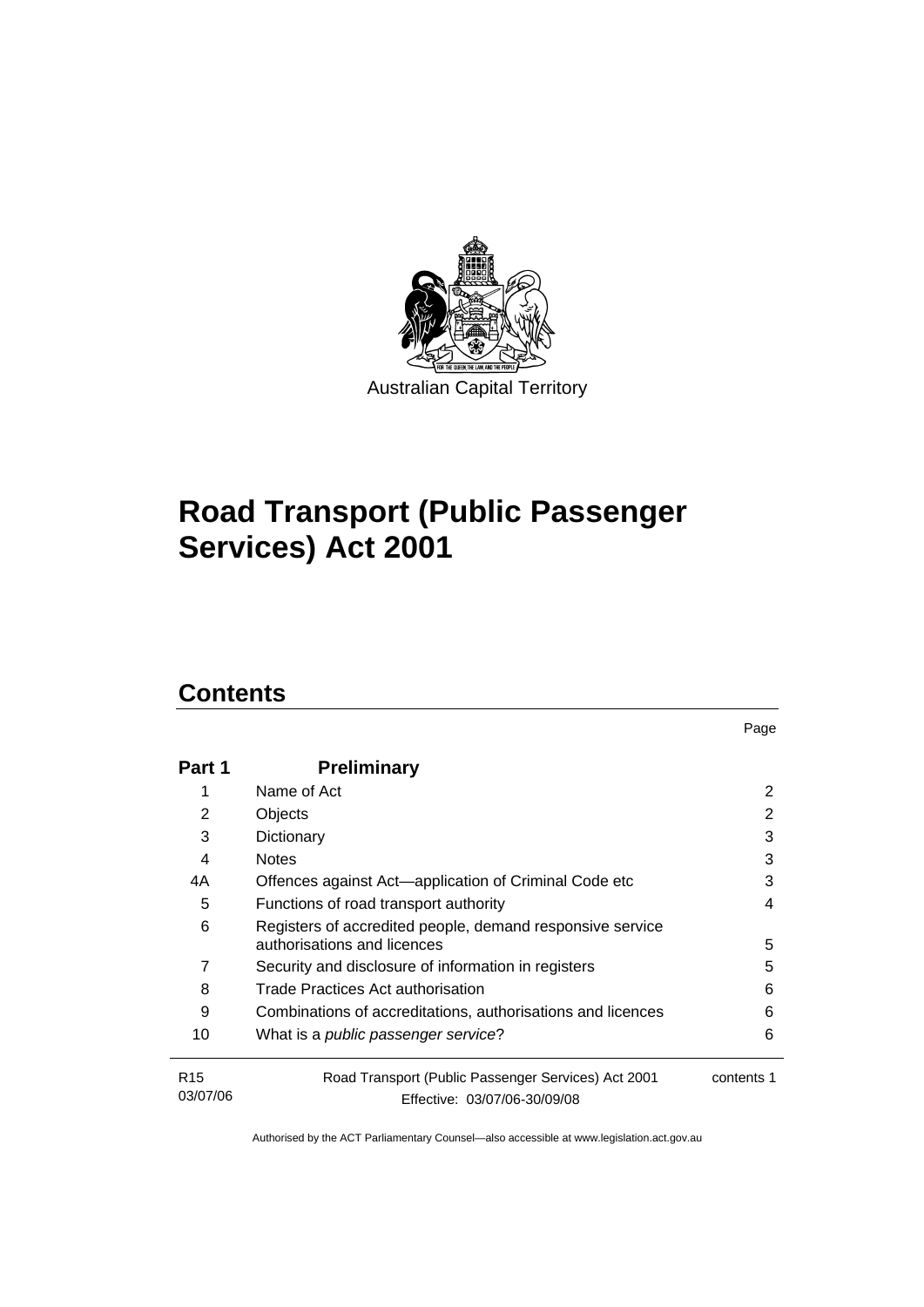#### Contents

| Part 2              | <b>Bus services</b>                                              |                |
|---------------------|------------------------------------------------------------------|----------------|
| <b>Division 2.1</b> | <b>Basic concepts</b>                                            |                |
| <b>10A</b>          | Meaning of bus and public bus                                    | $\overline{7}$ |
| 11                  | Meaning of bus service                                           | $\overline{7}$ |
| 12                  | What is a regular route service?                                 | $\overline{7}$ |
| 13                  | What is a <i>tour and charter service</i> ?                      | $\overline{7}$ |
| 14                  | What is a long-distance service?                                 | $\overline{7}$ |
| <b>Division 2.2</b> | Accreditation of bus service operators                           |                |
| 15                  | Bus operators-purposes of accreditation                          | 8              |
| 16                  | Regulations about accreditation system                           | 8              |
| <b>Division 2.3</b> | Service contracts for regular route services                     |                |
| 17                  | Service contracts-regular route services                         | 10             |
| <b>Division 2.4</b> | Entitlement to operate certain bus services                      |                |
| 18                  | Entitlement to operate regular route services                    | 11             |
| 19                  | Entitlement to operate tour and charter services                 | 12             |
| 19A                 | Territory's entitlement to operate bus service                   | 12             |
| 20                  | Unaccredited operators not to operate certain bus services       |                |
| 21                  | Pretending to be an accredited bus service operator              | 13             |
| 22                  | Operators of regular route services to hold service contracts    | 13             |
| <b>Division 2.5</b> | <b>Regulation of bus services</b>                                |                |
| 23                  | Regular route services-power to determine maximum fares          | 14             |
| 24                  | Regulations about operation of bus services by accredited people | 14             |
| 25                  | Regulations about operation of public buses                      | 15             |
| 26                  | Regulations about bus drivers                                    | 16             |
| 27                  | Regulations about conduct of passengers                          | 16             |
| Part 3              | <b>Taxi networks</b>                                             |                |
| <b>Division 3.1</b> | <b>Basic concepts</b>                                            |                |
| 28                  | Meaning of taxi network                                          | 18             |
| 29                  | Meaning of taxi booking service                                  | 18             |
|                     |                                                                  |                |

| contents 2 | Road Transport (Public Passenger Services) Act 2001 | R <sub>15</sub> |
|------------|-----------------------------------------------------|-----------------|
|            | Effective: 03/07/06-30/09/08                        | 03/07/06        |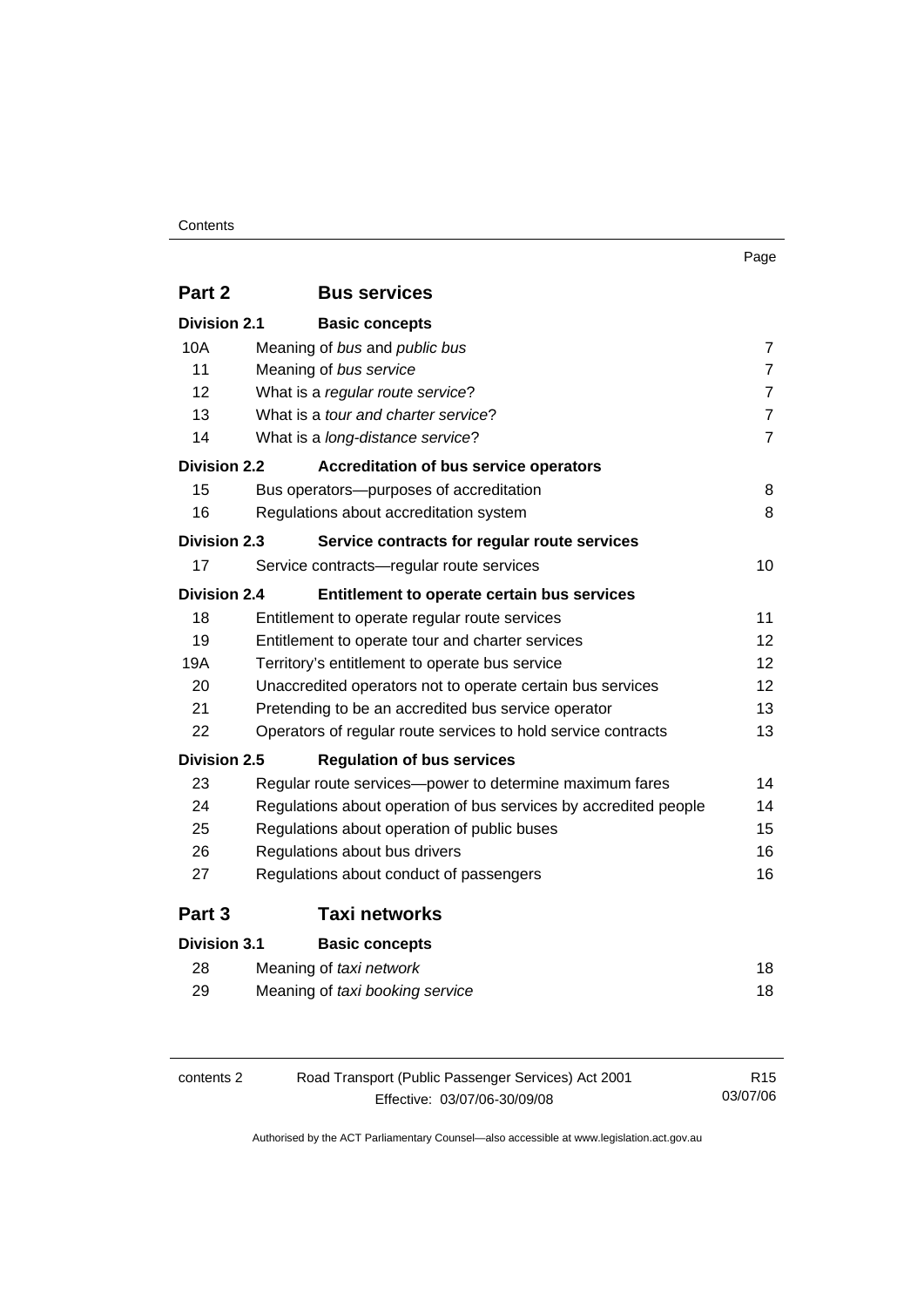| Contents |
|----------|
|----------|

|                     |                                                                   | Contents   |
|---------------------|-------------------------------------------------------------------|------------|
|                     |                                                                   | Page       |
| <b>Division 3.2</b> | <b>Accreditation of taxi network providers</b>                    |            |
| 30                  | Taxi network providers—purposes of accreditation                  | 18         |
| 31                  | Taxi network providers-regulations about accreditation system     | 19         |
| Division 3.3        | <b>Entitlement to operate taxi networks</b>                       |            |
| 32                  | Entitlement to operate taxi networks                              | 20         |
| 33                  | Operating taxi network without entitlement                        | 20         |
| 34                  | Pretending to be an accredited taxi network provider              | 20         |
| Division 3.4        | <b>Regulation of taxi networks</b>                                |            |
| 35                  | Regulations about operation of taxi networks by accredited people | 21         |
| 36                  | Regulations about operation of taxi networks                      | 22         |
| Part 4              | <b>Licensing of taxi vehicles</b>                                 |            |
| <b>Division 4.1</b> | <b>Basic concepts</b>                                             |            |
| 37                  | Meaning of taxi licence                                           | 24         |
| 38                  | Meaning of restricted taxi licence                                | 24         |
| <b>Division 4.2</b> | <b>Taxi licences</b>                                              |            |
| 39                  | Maximum numbers of taxi licences                                  | 24         |
| 40                  | Issue of taxi licences                                            | 24         |
| 41                  | Transferability of taxi licences                                  | 25         |
| 42                  | Use of vehicles as taxis                                          | 25         |
| 43                  | Pretending vehicles are licensed taxis                            | 26         |
| 44                  | Regulations about taxi licences                                   | 26         |
| Part 5              | <b>Taxi services</b>                                              |            |
| <b>Division 5.1</b> | <b>Basic concepts</b>                                             |            |
| 45                  | Meaning of taxi                                                   | 28         |
| 46                  | Meaning of restricted taxi                                        | 28         |
| 47                  | Meaning of taxi service                                           | 28         |
| 48                  | Meaning of restricted taxi service                                | 28         |
| <b>Division 5.2</b> | <b>Accreditation of taxi service operators</b>                    |            |
| 49                  | Taxi service operators-purposes of accreditation                  | 29         |
| 50                  | Taxi service operators-regulations about accreditation system     | 29         |
| R <sub>15</sub>     | Road Transport (Public Passenger Services) Act 2001               | contents 3 |
| 03/07/06            | Effective: 03/07/06-30/09/08                                      |            |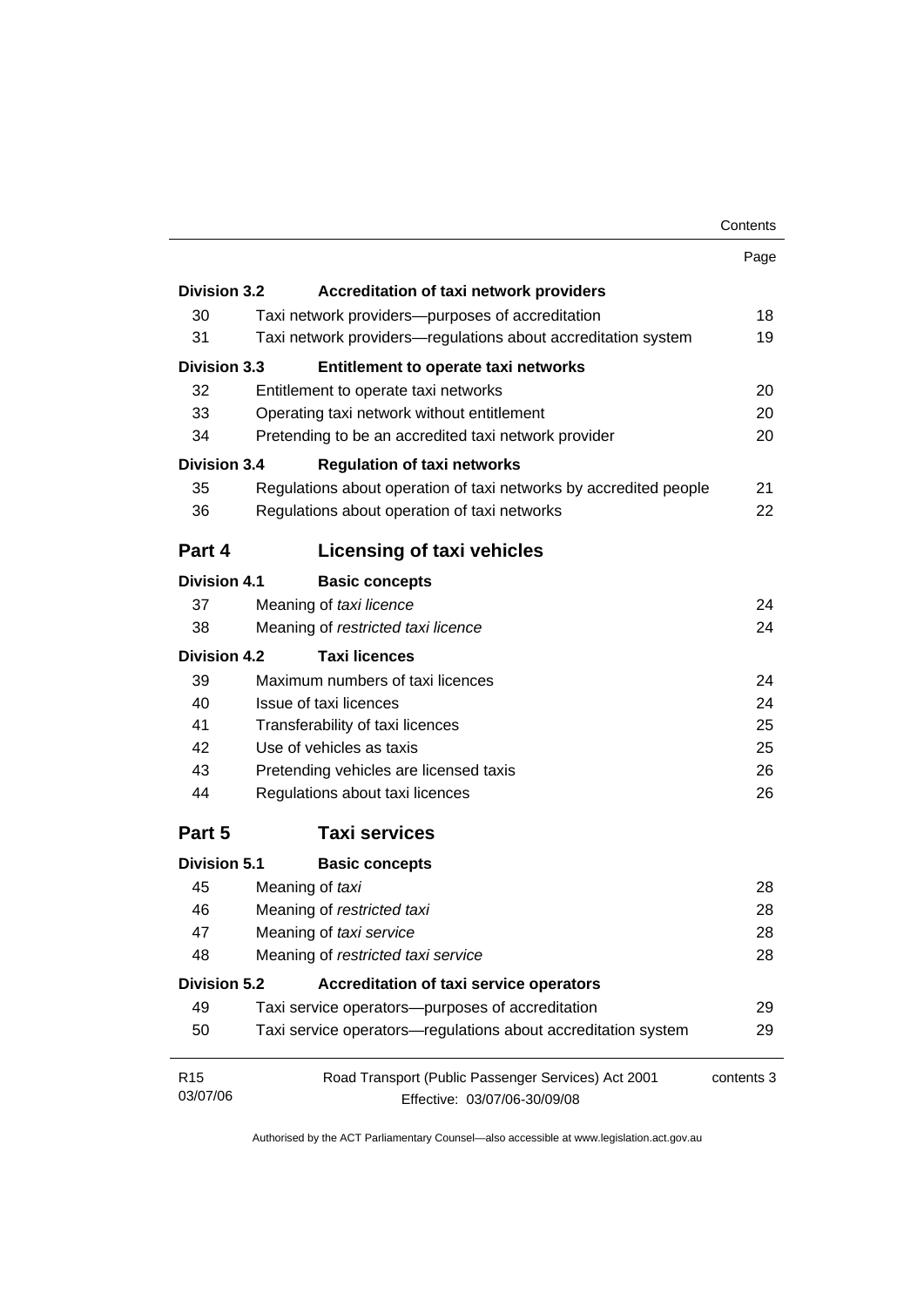#### **Contents**

| I<br>. .<br>٧ |
|---------------|
|---------------|

| <b>Division 5.3</b> | <b>Entitlement to operate taxi services</b>                       |                 |  |
|---------------------|-------------------------------------------------------------------|-----------------|--|
| 51                  | Entitlement to operate taxi services                              | 31              |  |
| 52                  | Unaccredited operators not to operate taxi services               | 31              |  |
| 53                  | Pretending to be an accredited taxi service operator              |                 |  |
| 54                  | Taxi service operators to be affiliated with taxi network         |                 |  |
| 55                  | Pretending to be affiliated with taxi network                     | 32              |  |
| <b>Division 5.4</b> | <b>Regulation of taxi services</b>                                |                 |  |
| 56                  | Regulations about operation of taxi services by accredited people | 32              |  |
| 57                  | Regulations about operation of taxis                              | 34              |  |
| 58                  | Regulations about taxi drivers                                    | 35              |  |
| 59                  | Regulations about conduct of taxi passengers                      | 35              |  |
| 60                  | Power to determine maximum taxi fares                             | 35              |  |
| Part 6              | <b>Licensing of hire cars</b>                                     |                 |  |
| <b>Division 6.1</b> | <b>Basic concepts</b>                                             |                 |  |
| 61                  | Meaning of hire car licence                                       | 37              |  |
| 62                  | Meaning of restricted hire car licence                            | 37              |  |
| <b>Division 6.2</b> | <b>Hire car licences</b>                                          |                 |  |
| 63                  | Transferability of hire car licences                              | 37              |  |
| 64                  | Use of vehicles as hire cars                                      | 38              |  |
| 65                  | Pretending vehicles are licensed hire cars                        | 38              |  |
| 66                  | Regulations about hire car licences                               | 39              |  |
| Part 7              | <b>Hire car services</b>                                          |                 |  |
| <b>Division 7.1</b> | <b>Basic concepts</b>                                             |                 |  |
| 67                  | Meaning of hire car                                               | 41              |  |
| 68                  | Meaning of restricted hire car                                    | 41              |  |
| 69                  | Meaning of hire car service                                       | 41              |  |
| 70                  | Meaning of restricted hire car service                            | 42              |  |
| Division 7.2        | Accreditation of hire car service operators                       |                 |  |
| 71                  | Hire car service operators—purposes of accreditation              | 42              |  |
| 72                  | Hire car service operators-regulations about accreditation system | 42              |  |
| contents 4          | Road Transport (Public Passenger Services) Act 2001               | R <sub>15</sub> |  |
|                     | Effective: 03/07/06-30/09/08                                      | 03/07/06        |  |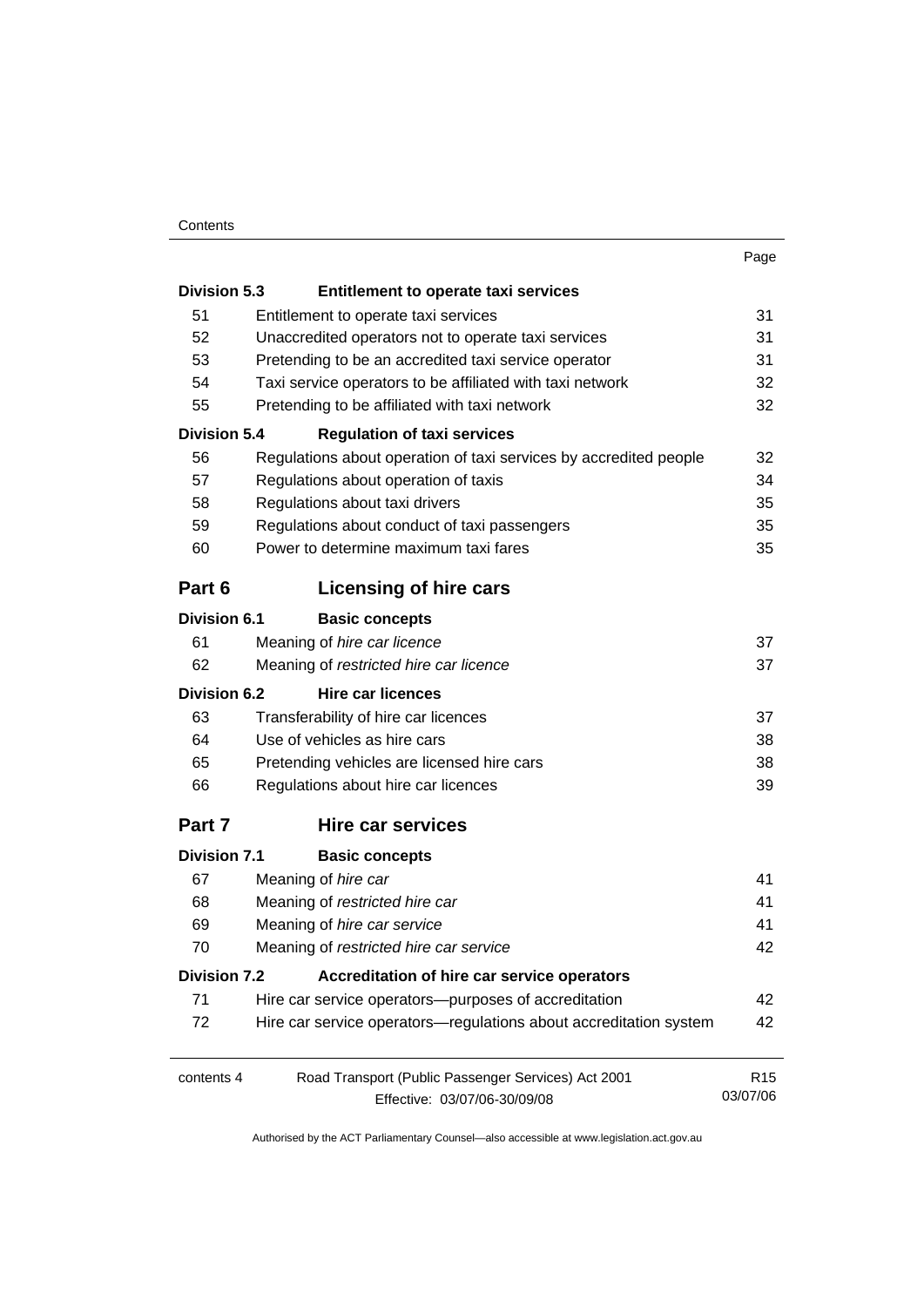| Contents |
|----------|
|----------|

|                     |                                                                       | Page       |
|---------------------|-----------------------------------------------------------------------|------------|
| <b>Division 7.3</b> | Entitlement to operate hire car services                              |            |
| 73                  | Entitlement to operate hire car services                              | 44         |
| 74                  | Unaccredited operators not to operate hire car services               | 44         |
| 75                  | Pretending to be an accredited hire car service operator              | 45         |
| <b>Division 7.4</b> | <b>Regulation of hire car services</b>                                |            |
| 76                  | Regulations about operation of hire car services by accredited people | 45         |
| 77                  | Regulations about operation of hire cars                              | 46         |
| 78                  | Regulations about hire car drivers                                    | 47         |
| 79                  | Regulations about conduct of hire car passengers                      | 48         |
| Part 8              | <b>Demand responsive services</b>                                     |            |
| <b>Division 8.1</b> | <b>Basic concepts</b>                                                 |            |
| 80                  | Meaning of demand responsive service                                  | 49         |
| 81                  | Meaning of demand responsive service vehicle                          | 49         |
| <b>Division 8.2</b> | Authorisations to operate demand responsive services                  |            |
| 82                  | Demand responsive service authorisations                              | 49         |
| 82A                 | Territory's entitlement to operate demand responsive service          | 50         |
| 83                  | Demand responsive services-guidelines for giving authorisations       | 50         |
| 84                  | Demand responsive services-regulations about authorisations           | 51         |
| 85                  | Use of vehicles for demand responsive services                        | 51         |
| 86                  | Representing vehicle as demand responsive service vehicle             | 52         |
| <b>Division 8.3</b> | Accreditation of demand responsive service operators                  |            |
| 87                  | Demand responsive service operators-purposes of accreditation         | 52         |
| 88                  | Demand responsive service operators-regulations about accreditation   |            |
|                     | system                                                                | 53         |
| Division 8.4        | Service contracts for demand responsive services                      |            |
| 89                  | Service contracts-demand responsive services                          | 54         |
| <b>Division 8.5</b> | Entitlement to operate demand responsive services                     |            |
| 90                  | Entitlement to operate demand responsive services                     | 55         |
| 91                  | Operating demand responsive service without entitlement               | 56         |
| 92                  | Representing entitlement to operate demand responsive service         | 57         |
| R <sub>15</sub>     | Road Transport (Public Passenger Services) Act 2001                   | contents 5 |

Authorised by the ACT Parliamentary Counsel—also accessible at www.legislation.act.gov.au

Effective: 03/07/06-30/09/08

03/07/06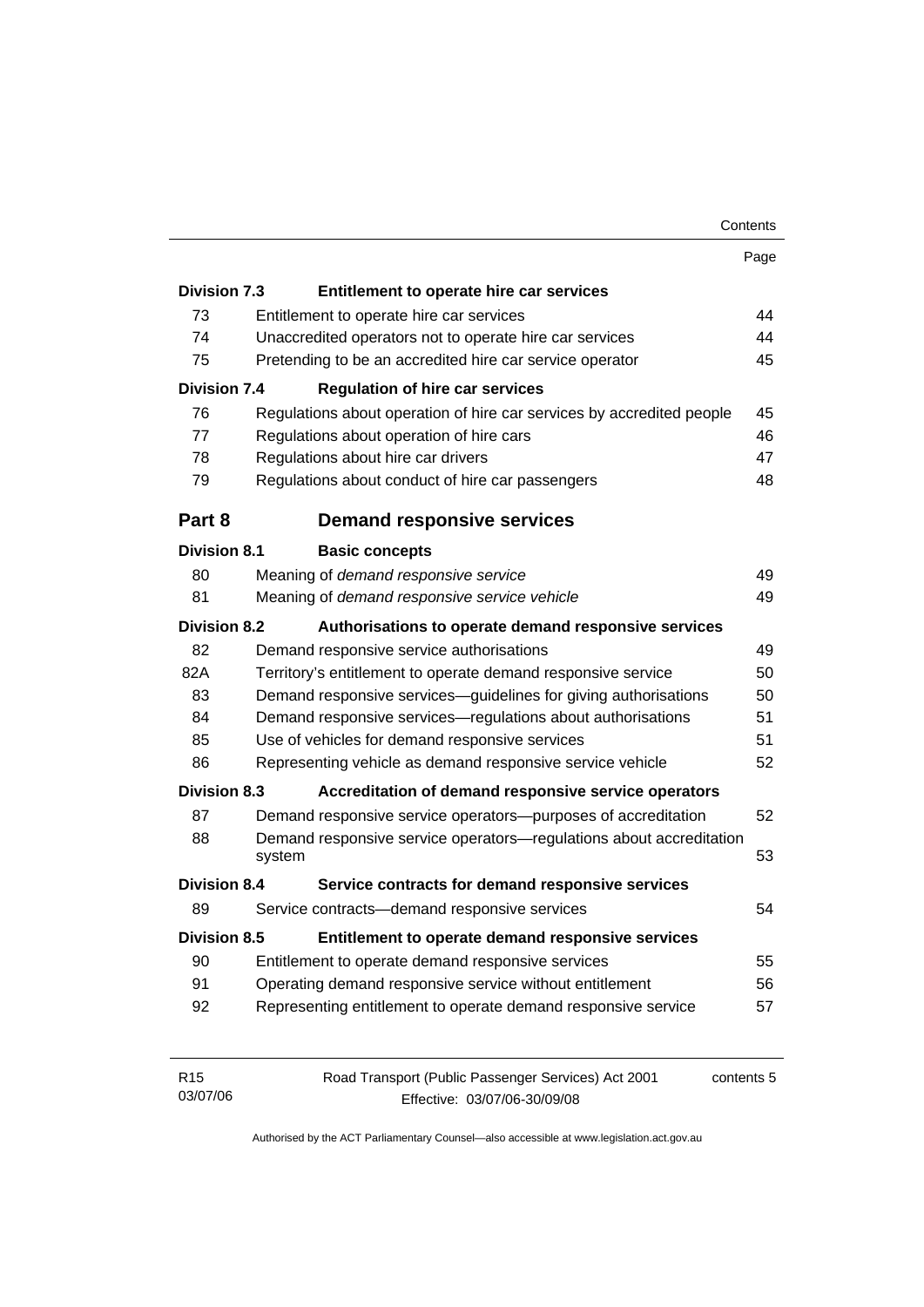#### **Contents**

|                     |                                                                              | Page |
|---------------------|------------------------------------------------------------------------------|------|
| <b>Division 8.6</b> | <b>Regulation of demand responsive services</b>                              |      |
| 93                  | Demand responsive services-minimum fares                                     | 57   |
| 94                  | Regulations about operation of demand responsive services                    | 58   |
| 95                  | Regulations about operation of demand responsive service vehicles            | 59   |
| 96                  | Regulations about demand responsive service vehicle drivers                  | 61   |
| 97                  | Regulations about conduct of demand responsive vehicle passengers            | 61   |
| Part 9              | <b>Enforcement</b>                                                           |      |
| 115                 | Purpose of powers under pt 9                                                 | 62   |
| 116                 | Power to require records or information                                      | 62   |
| 117                 | Power to inspect maintenance facilities                                      | 63   |
| 118                 | Power to inspect and test vehicles                                           | 64   |
| 119                 | Power to require vehicles or equipment to be inspected and tested            | 66   |
| 120                 | Attachment and removal of noncompliance notices                              | 67   |
| 121                 | Police officer or authorised person-power to require name and<br>address etc | 68   |
| Part 10             | <b>Miscellaneous</b>                                                         |      |
| 125                 | Unauthorised public passenger services                                       | 70   |
| 126                 | Regulation-making power                                                      | 71   |
| 127                 | Minister may exempt vehicles and people from Act                             | 71   |
| 128                 | Regulations may exempt vehicles and people from Act                          | 72   |
| 129                 | References to Motor Traffic Act, Traffic Act etc                             | 72   |
| <b>Dictionary</b>   |                                                                              | 74   |

#### **Endnotes**

| 1          | About the endnotes                                  | 78              |
|------------|-----------------------------------------------------|-----------------|
| 2          | Abbreviation key                                    | 78              |
| 3          | Legislation history                                 | 79              |
| 4          | Amendment history                                   | 80              |
| 5          | Earlier republications                              | 101             |
| 6          | Renumbered provisions                               | 102             |
|            |                                                     |                 |
| contents 6 | Road Transport (Public Passenger Services) Act 2001 | R <sub>15</sub> |

Effective: 03/07/06-30/09/08

03/07/06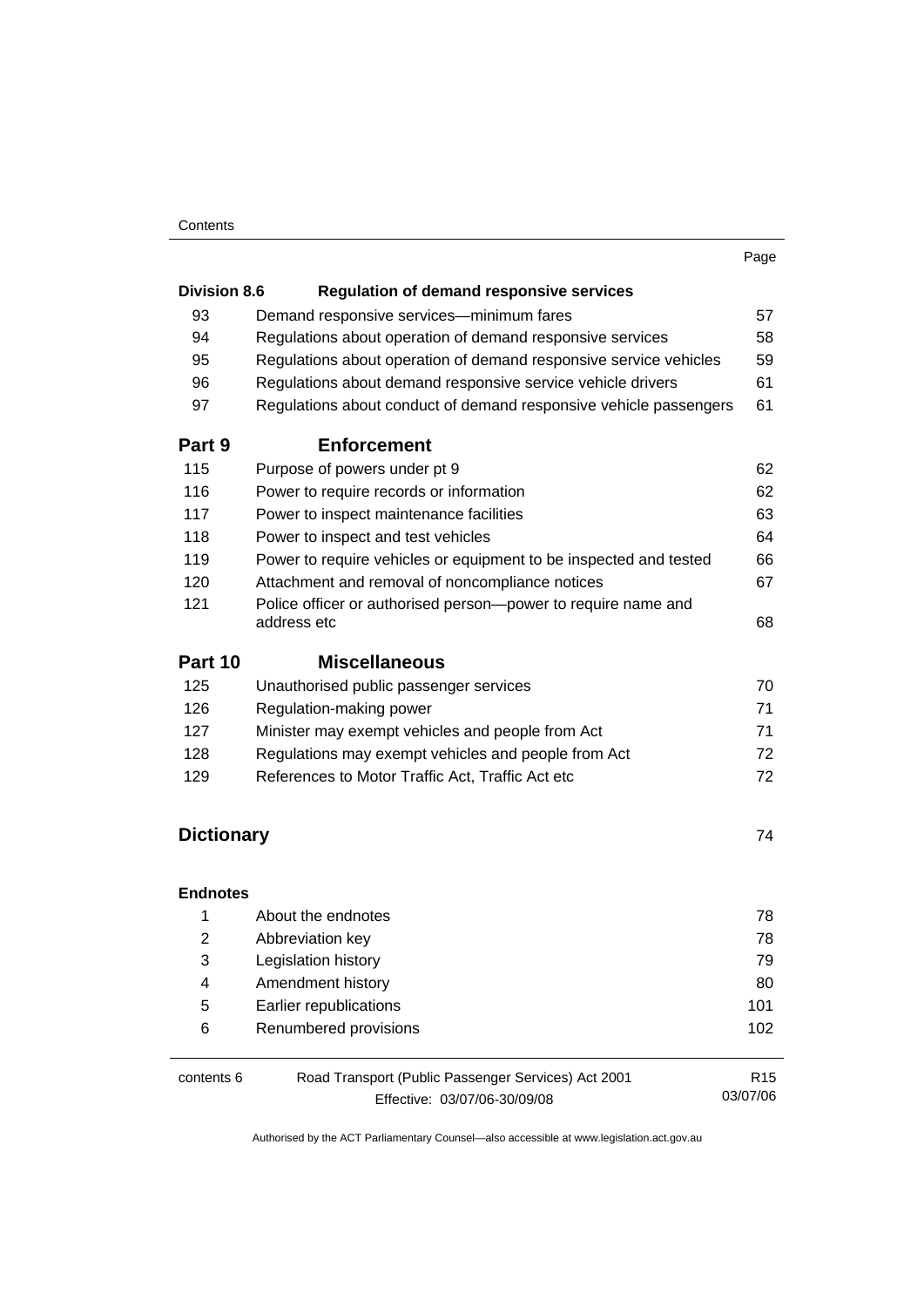<span id="page-8-0"></span>

# **Road Transport (Public Passenger Services) Act 2001**

An Act to regulate public transport services, and for other purposes

R15 03/07/06

I

Road Transport (Public Passenger Services) Act 2001 Effective: 03/07/06-30/09/08

page 1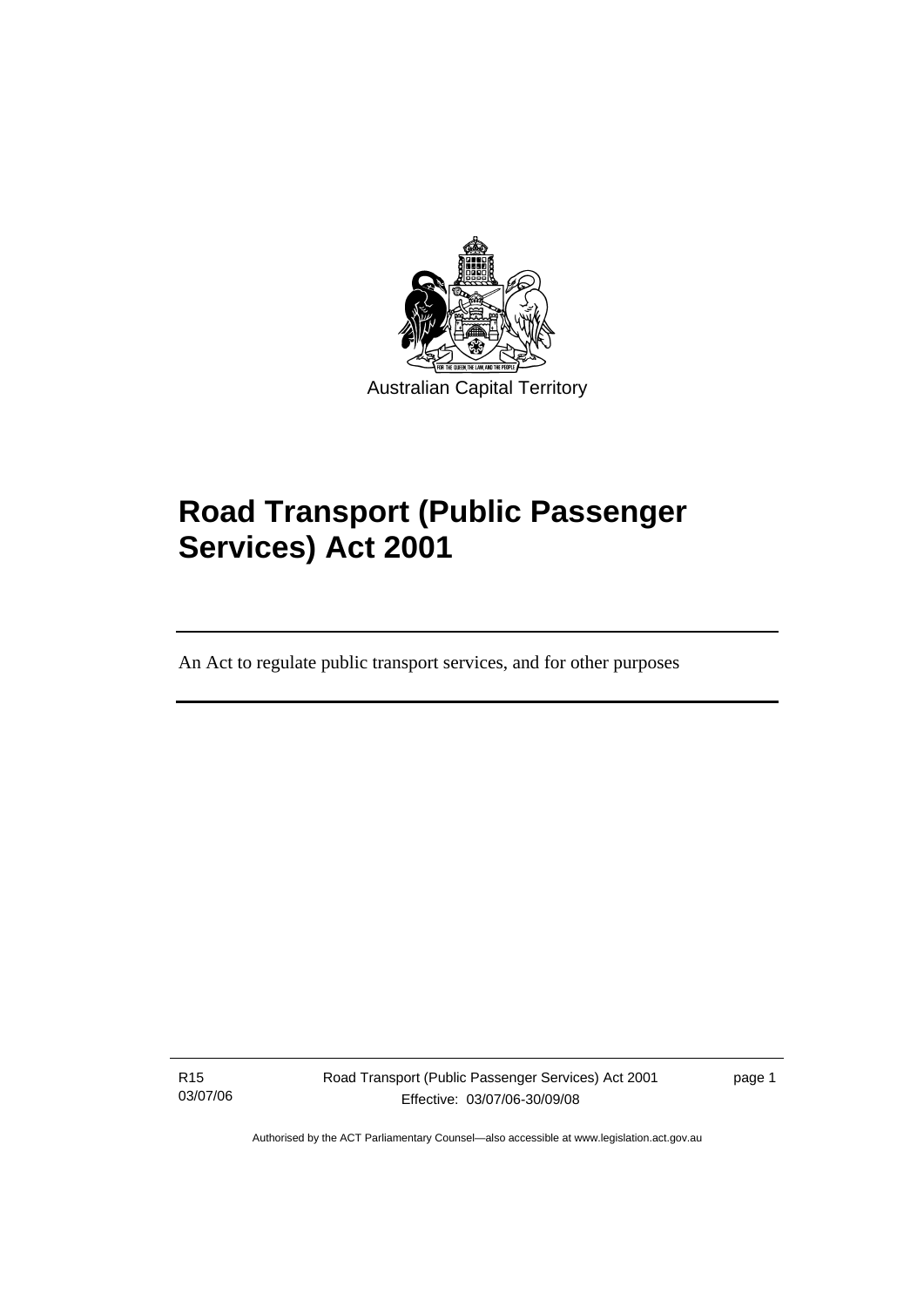#### <span id="page-9-0"></span>Part 1 **Preliminary**

Section 1

# **Part 1** Preliminary

#### **1 Name of Act**

This Act is the *Road Transport (Public Passenger Services) Act 2001.* 

- *Note 1* This Act is part of the road transport legislation. See the *Road Transport (General) Act 1999* for various provisions about the administration and enforcement of the road transport legislation generally.
- *Note 2* Other road transport legislation includes the following:
	- *Road Transport (Alcohol and Drugs) Act 1977*
	- *Road Transport (Dimensions and Mass) Act 1990*
	- *Road Transport (Driver Licensing) Act 1999*
	- *Road Transport (Safety and Traffic Management) Act 1999*
	- *Road Transport (Vehicle Registration) Act 1999*.
- *Note 3* A reference to an Act includes a reference to the statutory instruments made or in force under the Act, including any regulation (see Legislation Act, s 104).

#### **2 Objects**

The objects of this Act include—

- (a) to provide for the accreditation of the operators of public passenger services and taxi networks that operate in or partly in the ACT; and
- (b) to provide for the licensing of vehicles used as taxis and hire cars in or partly in the ACT; and
- (c) to encourage public passenger services that meet the reasonable expectations of the community for safe, reliable and efficient public passenger services.

R15 03/07/06

Authorised by the ACT Parliamentary Counsel—also accessible at www.legislation.act.gov.au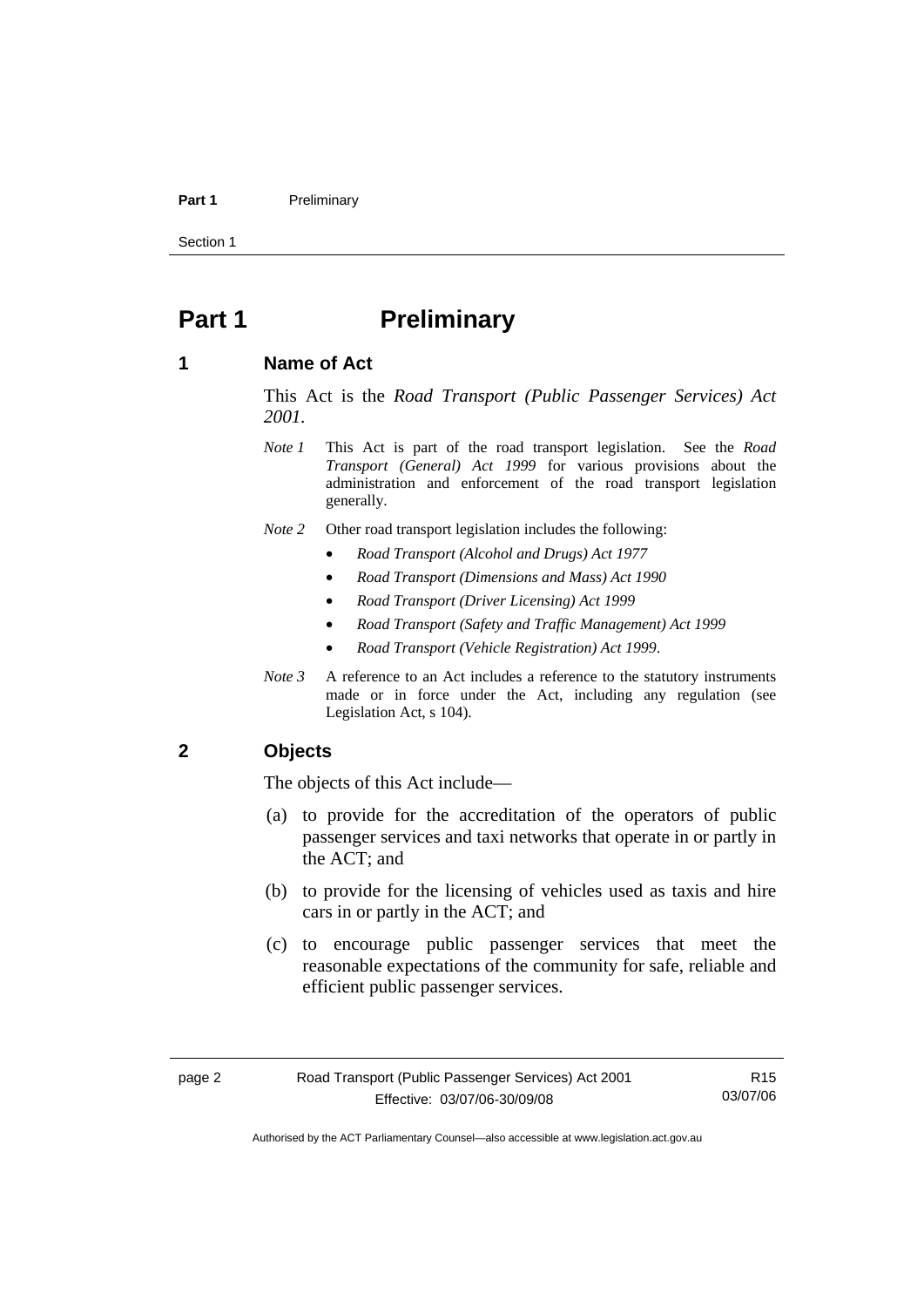#### <span id="page-10-0"></span>**3 Dictionary**

The dictionary at the end of this Act is part of this Act.

*Note 1* The dictionary at the end of this Act defines certain terms used in this Act, and includes references (*signpost definitions*) to other terms defined elsewhere in this Act or in the road transport legislation.

> For example, the signpost definition '*bus service*—see section 11' means that the term 'bus service' is defined in section 11 of this Act.

*Note 2* A definition in the dictionary (including a signpost definition) applies to the entire Act unless the definition, or another provision of the Act, provides otherwise or the contrary intention otherwise appears (see Legislation Act,  $s$  155 and  $s$  156 (1)).

#### **4 Notes**

A note included in this Act is explanatory and is not part of this Act.

*Note* See the Legislation Act, s 127 (1), (4) and (5) for the legal status of notes.

#### **4A Offences against Act—application of Criminal Code etc**

Other legislation applies in relation to offences against this Act.

*Note 1 Criminal Code*

The Criminal Code, ch 2 applies to the following offences against this Act (see Code, pt 2.1):

- s 33 (Operating taxi network without entitlement)
- s 54 (Taxi service operators to be affiliated with taxi network)
- s 64 (Use of vehicles as hire cars)
- s 65 (Pretending vehicles are licensed hire cars)
- s 74 (Unaccredited operators not to operate hire car services)
- s 75 (Pretending to be an accredited hire car service operator)
	- s 85 (Use of vehicles for demand responsive services)
	- s 86 (Pretending vehicle is demand responsive service vehicle)
	- s 91 (Operating demand responsive service without entitlement)
	- s 92 (Pretending to be entitled to operate demand responsive service)

R15 03/07/06 Road Transport (Public Passenger Services) Act 2001 Effective: 03/07/06-30/09/08

page 3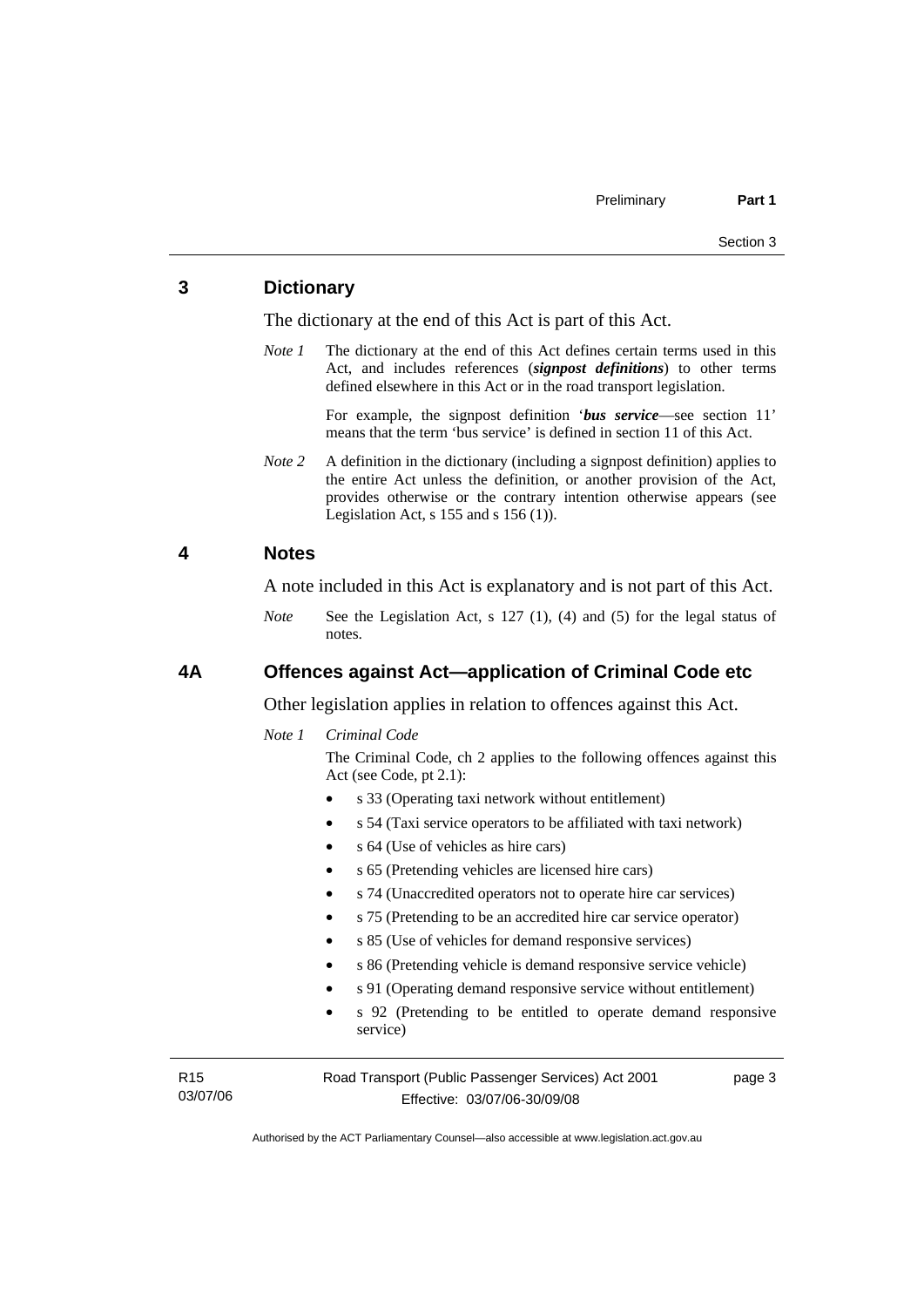#### <span id="page-11-0"></span>**Part 1** Preliminary

Section 5

- a provision of pt 9 (Enforcement)
- s 125 (Unauthorised public passenger services).

The chapter sets out the general principles of criminal responsibility (including burdens of proof and general defences), and defines terms used for offences to which the Code applies (eg *conduct*, *intention*, *recklessness* and *strict liability*).

#### *Note 2 Penalty units*

The Legislation Act, s 133 deals with the meaning of offence penalties that are expressed in penalty units.

#### **5 Functions of road transport authority**

The functions of the road transport authority under this Act are—

- (a) to administer the accreditation schemes established under this Act for the accreditation of the operators of public passenger services and taxi networks; and
- (b) to administer the licensing schemes established under this Act for the licensing of taxis and hire cars; and
- (c) to administer demand responsive service authorisations given under this Act; and
- (d) to keep registers of accreditations given, and licences issued, under this Act; and
- (e) to keep a register of demand responsive service authorisations given under this Act; and
- (f) to provide information about accredited and licensed people, and authorised demand responsive service operators, in accordance with this Act and other laws in force in the ACT; and
- (g) to exercise any other functions given to the authority under this Act.

R15 03/07/06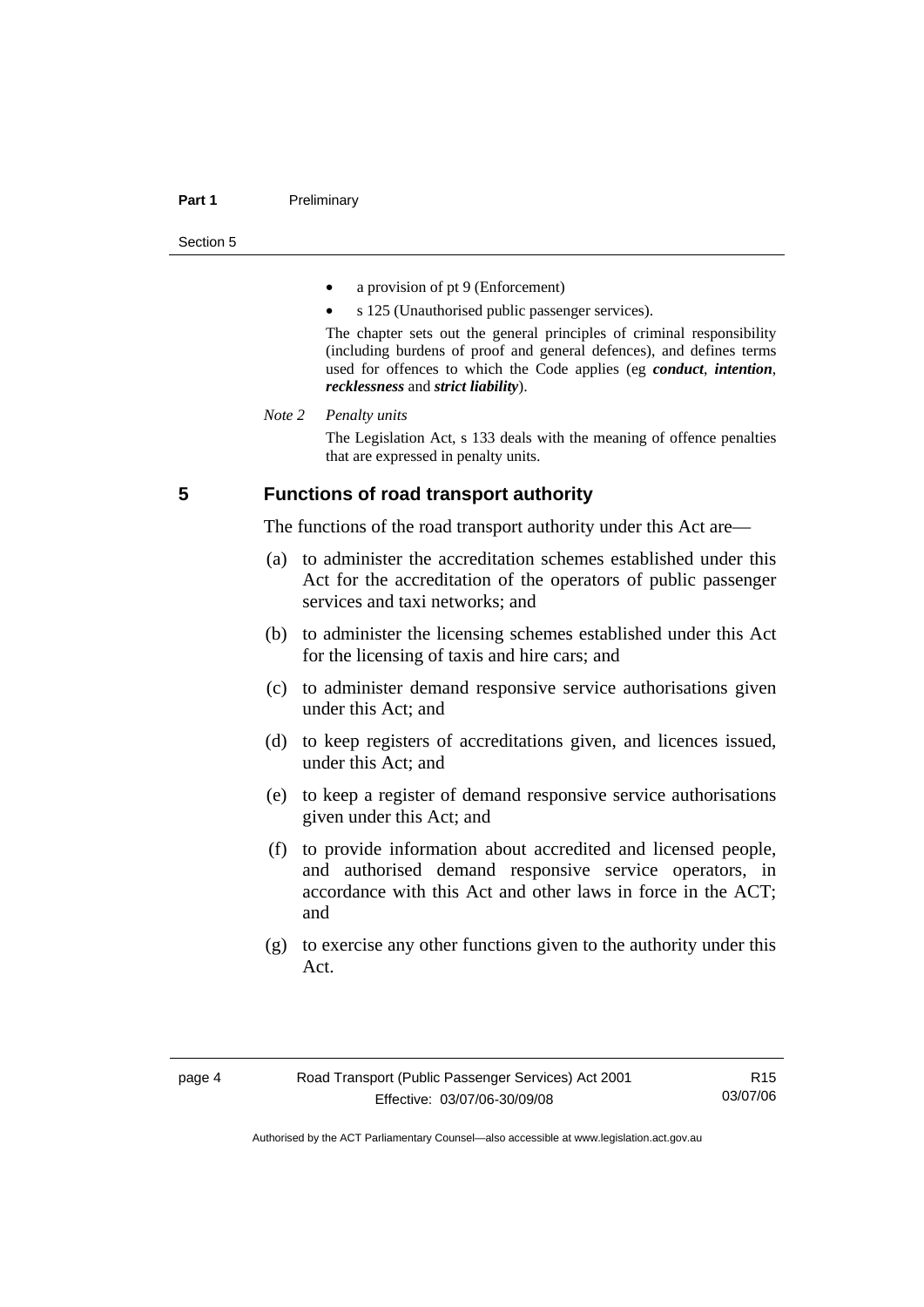#### <span id="page-12-0"></span>**6 Registers of accredited people, demand responsive service authorisations and licences**

 (1) A register under this Act may include information given to the road transport authority or the Minister under this Act and any other information the authority considers appropriate.

*Note* Section 5 (c) and (ca) requires registers for the following to be kept:

- accredited bus service operators
- accredited demand responsive service operators
- accredited hire car operators
- accredited taxi network providers
- accredited taxi service operators
- demand responsive service authorisations
- hire car licences
- restricted hire car licences
- restricted taxi licences
- taxi licences.
- (2) A register may be kept in the form of, or as part of, 1 or more computer databases or in any other form the road transport authority considers appropriate.
- (3) The road transport authority may correct any mistake, error or omission in a register subject to the requirements (if any) prescribed by regulation.
- (4) This section does not limit the functions of the road transport authority in relation to a register.

#### **7 Security and disclosure of information in registers**

The road transport authority must ensure that information in a register under this Act is kept securely and disclosed only in accordance with this Act or another law in force in the ACT.

*Note 1* The Information Privacy Principles apply to the road transport authority. Principle 4 states requirements about the storage and security

page 5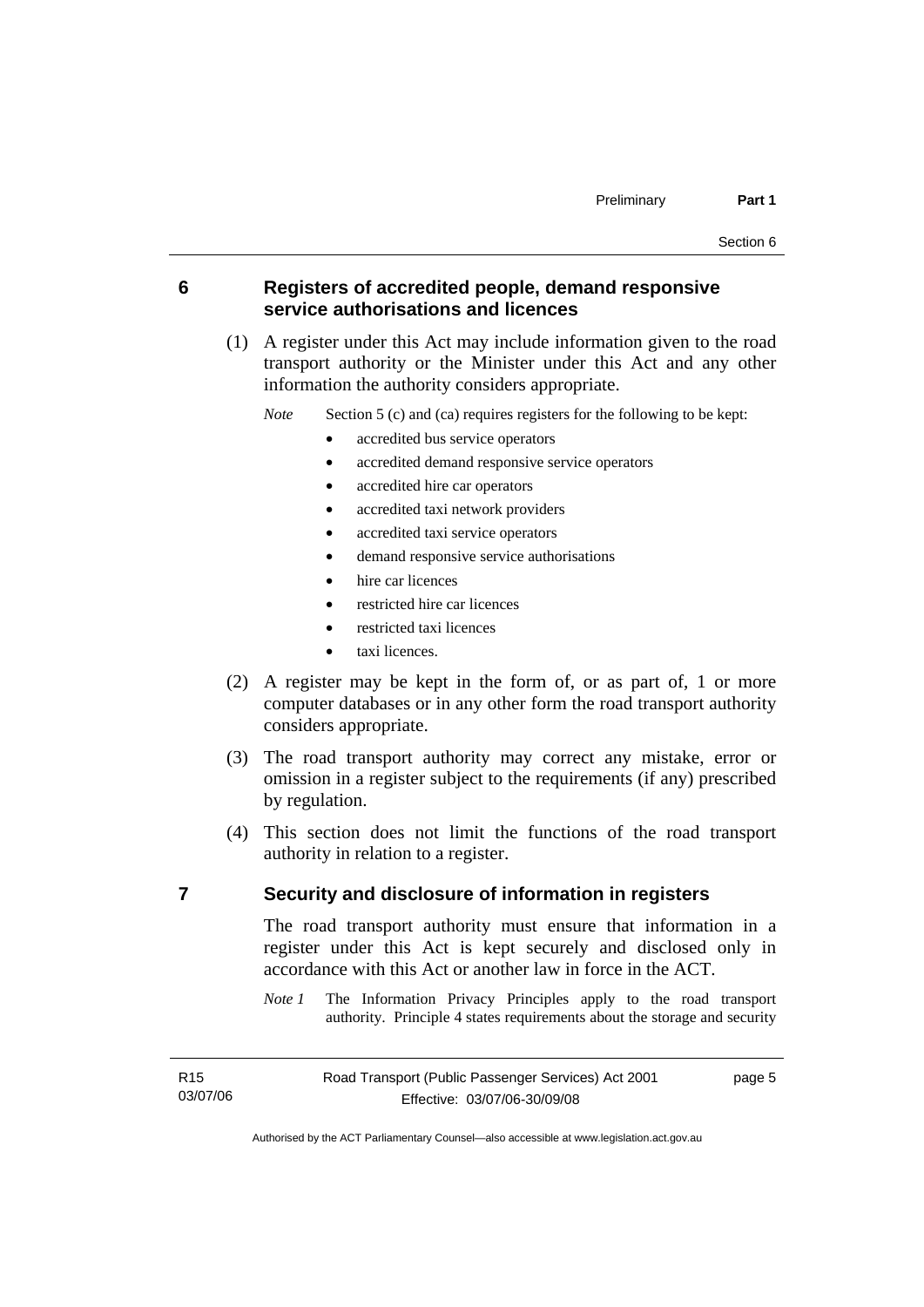#### <span id="page-13-0"></span>**Part 1** Preliminary

Section 8

of personal information and principle 11 states when personal information may be disclosed by an agency (see *Privacy Act 1988* (Cwlth), s 14).

*Note 2* Access to the register may be sought under the *Freedom of Information Act 1989* (which also provides that certain information is exempt from disclosure).

## **8 Trade Practices Act authorisation**

For the *Trade Practices Act 1974* (Cwlth) and the Competition Code of the Australian Capital Territory, the following are authorised by this Act:

- (a) everything done under this Act;
- (b) all service contracts made under this Act;
- (c) everything done under a service contract, or a provision of a service contract, authorised by this Act.
- *Note 1* For the Competition Code of the Australian Capital Territory, see the *Competition Policy Reform Act 1996*, s 5 and s 10.
- *Note 2* A reference to an Act includes a reference to statutory instruments made or in force under the Act, including regulations (see Legislation Act, s 104).

#### **9 Combinations of accreditations, authorisations and licences**

This Act does not prevent a person from holding any combination of accreditations, authorisations and licences under this Act.

#### **10 What is a** *public passenger service***?**

A *public passenger service* is a service for the transport of passengers for a fare or other consideration by public passenger vehicles along a road or road related area.

R15 03/07/06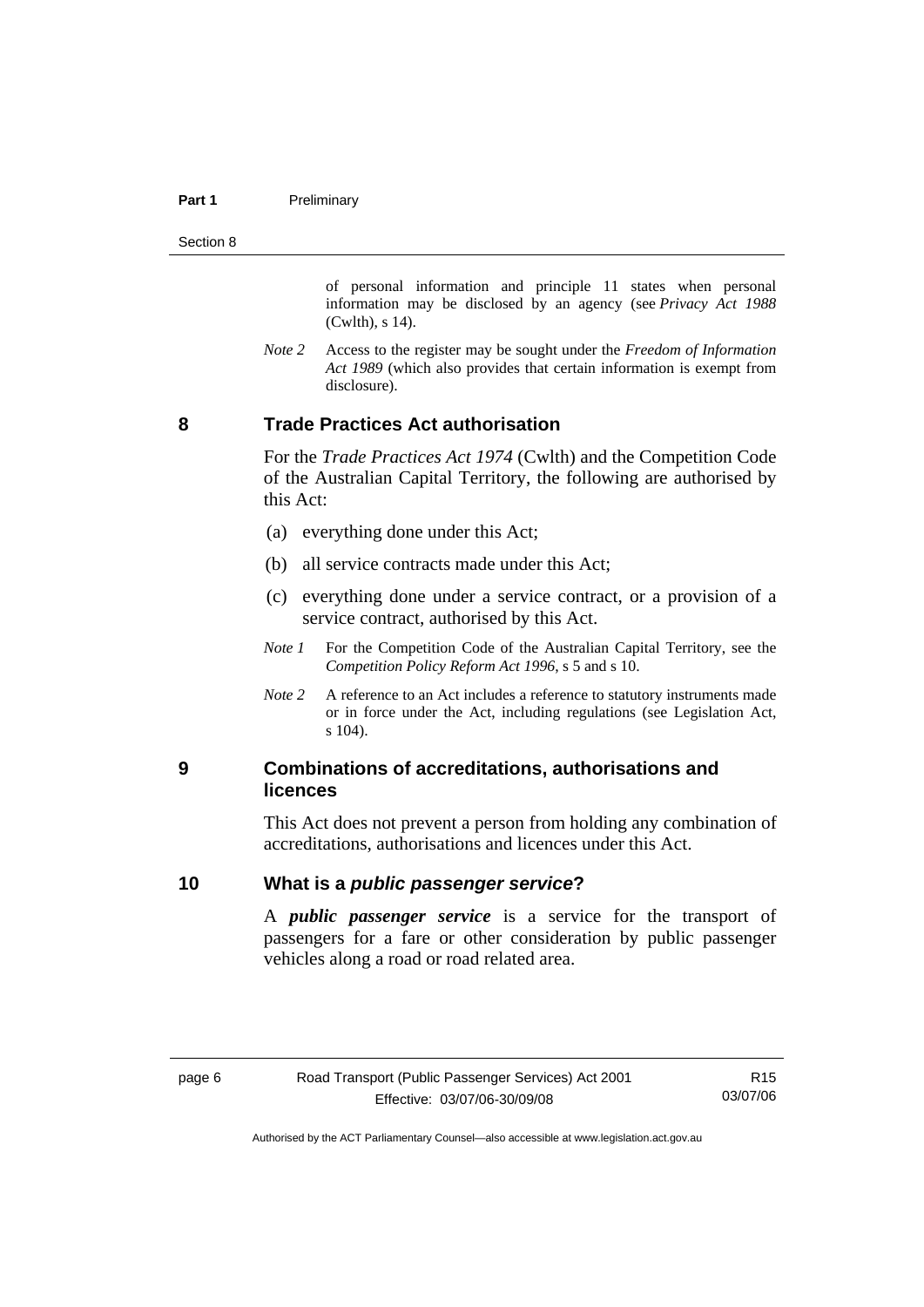# <span id="page-14-0"></span>**Part 2 Bus services**

# **Division 2.1 Basic concepts**

## **10A Meaning of** *bus* **and** *public bus*

In this Act:

**bus** means a motor vehicle built mainly to carry people that seats over 9 adults (including the driver).

*public bus* means a bus used to provide a bus service.

## **11 Meaning of** *bus service*

A *bus service* is a public passenger service (other than a demand responsive service) operated using buses.

#### **12 What is a** *regular route service***?**

A bus service is a *regular route service* if it is conducted according to regular routes and timetables, but does not include—

- (a) a bus service designed mainly to transport tourists; or
- (b) a long-distance service.

## **13 What is a** *tour and charter service***?**

A bus service is a *tour and charter service* if the bus service is not a regular route service or a long-distance service.

**14 What is a** *long-distance service***?**

A bus service is a *long-distance service* if—

- (a) it is conducted according to regular routes and timetables; and
- (b) each passenger travels at least 40km.

| R15      | Road Transport (Public Passenger Services) Act 2001 | page 7 |
|----------|-----------------------------------------------------|--------|
| 03/07/06 | Effective: 03/07/06-30/09/08                        |        |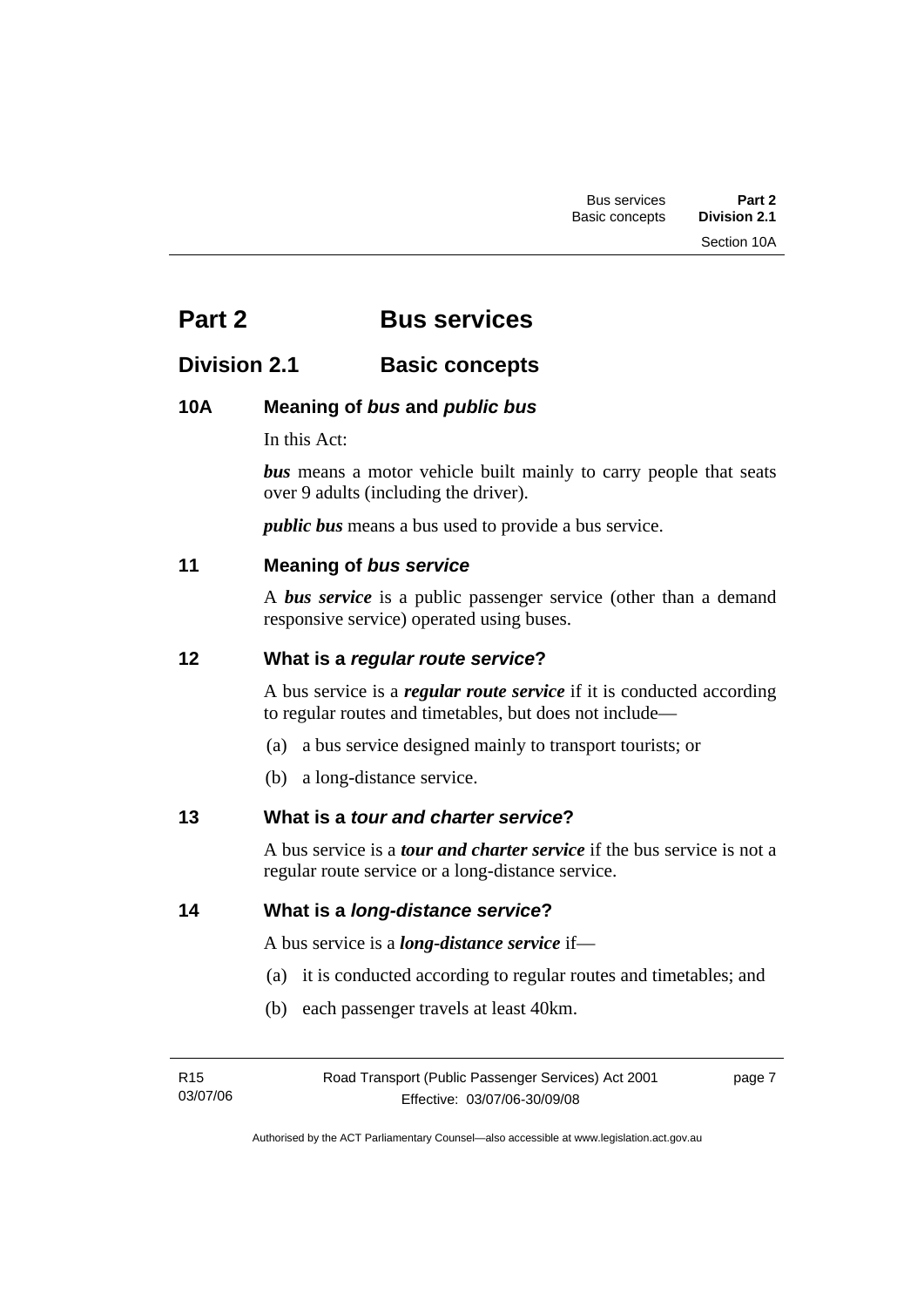# <span id="page-15-0"></span>**Division 2.2 Accreditation of bus service operators**

#### **15 Bus operators—purposes of accreditation**

The purpose of accreditation under the regulations to operate a bus service is to ensure that—

- (a) the accredited person has the financial capacity to meet the service standards for the service; and
- (b) the accredited person, and each person who is concerned with, or takes part in, the management of the service, are suitable people to operate the service; and
- (c) the accredited person, and each person who is concerned with, or takes part in, the management of the service, have demonstrated the capacity to comply with the relevant regulations and, in particular, the regulations about—
	- (i) the safety of passengers and the public; and
	- (ii) the maintenance of public buses.

#### **16 Regulations about accreditation system**

- (1) A regulation may provide a system for the accreditation of operators of bus services, including, for example—
	- (a) the kinds of accreditations; and
	- (b) the bus services that a person who holds a kind of accreditation is entitled to operate; and
	- (c) the conditions of accreditations; and
	- (d) matters relating to the giving, refusal or surrender of accreditations; and

R15 03/07/06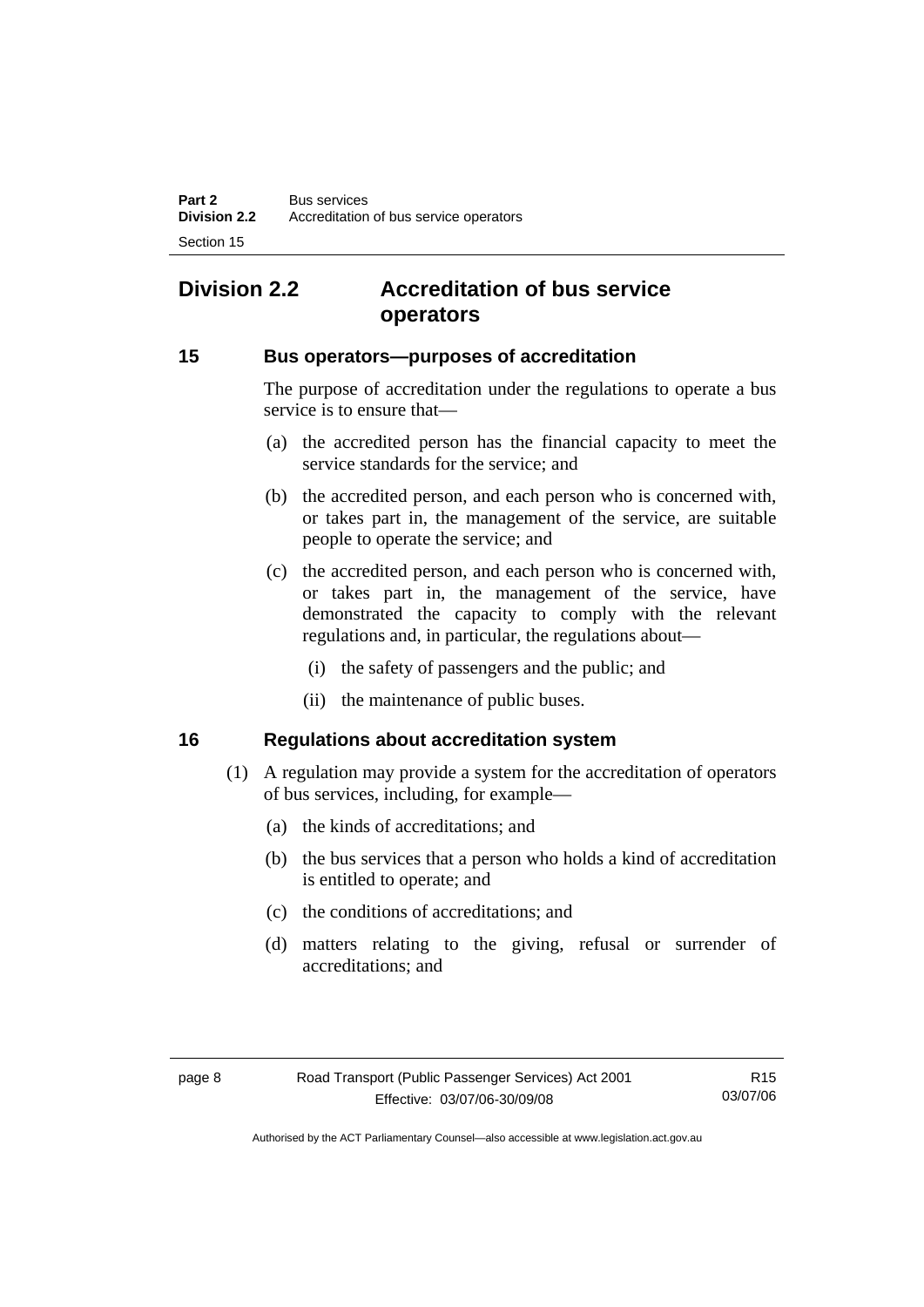- (e) the action that may be taken in relation to accreditations in circumstances prescribed by regulation, including—
	- (i) the suspension or cancellation of an accreditation; and
	- (ii) the imposition of a condition on, or the amendment of a condition of, an accreditation; and
	- (iii) an order that an accredited person pay to the Territory an amount of not more than—
		- (A) for an individual—\$5 000; or
		- (B) for a corporation—\$25 000; and
	- (iv) the reprimanding of an accredited person.
- *Note* An example is part of the Act, is not exhaustive and may extend, but does not limit, the meaning of the provision in which it appears (see Legislation Act, s 126 and s 132).
- (2) A regulation may make provision in relation to the accreditation of people to operate bus services, including, for example—
	- (a) requirements about the suitability of the applicant and each person who will be concerned with, or take part in, the management of the services; and
	- (b) capacity to meet service standards; and
	- (c) financial viability.
- (3) For subsection (1) (a), the regulations must provide for the accreditation of people to operate the following kinds of bus services:
	- (a) regular route services;
	- (b) tour and charter services.
- (4) However, this section does not require the regulations to provide an accreditation system for all kinds of bus services.

page 9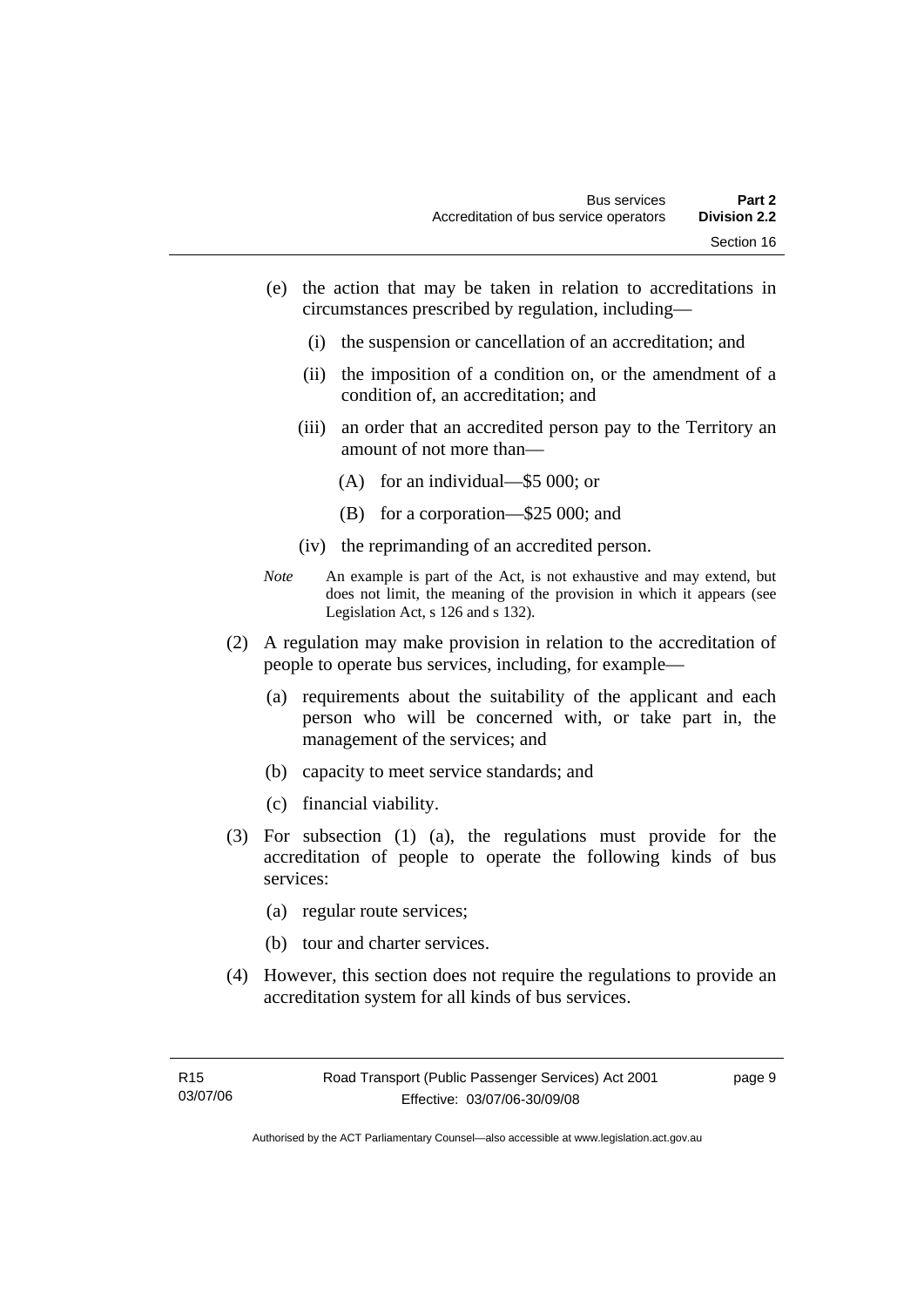# <span id="page-17-0"></span>**Division 2.3 Service contracts for regular route services**

#### **17 Service contracts—regular route services**

- (1) The road transport authority may, on behalf of the Territory, enter into a contract (a *service contract*) for the operation of a regular route service with a person accredited to operate regular route services.
- (2) A service contract must state whether the right given under the contract to operate a route is an exclusive right to operate the route or a stated part of the route.
- (3) A service contract may make provision in relation to the operation of a regular route service and the administration of the contract, including, for example—
	- (a) service requirements under the contract; and
	- (b) the transfer, suspension, cancellation and surrender of the contract; and
	- (c) the fees (if any) payable under the contract; and
	- (d) the adjustment of payments and refunds in relation to any contract fees; and
	- (e) financial or other penalties for breaches of the contract; and
	- (f) the records (including accounts) to be made and kept, how they are to be made and kept, and their inspection; and
	- (g) the provision of information and reports to the road transport authority about the regular route service and the verification of the information and reports; and
	- (h) the publication and the collection of fares payable by passengers; and

R15 03/07/06

Authorised by the ACT Parliamentary Counsel—also accessible at www.legislation.act.gov.au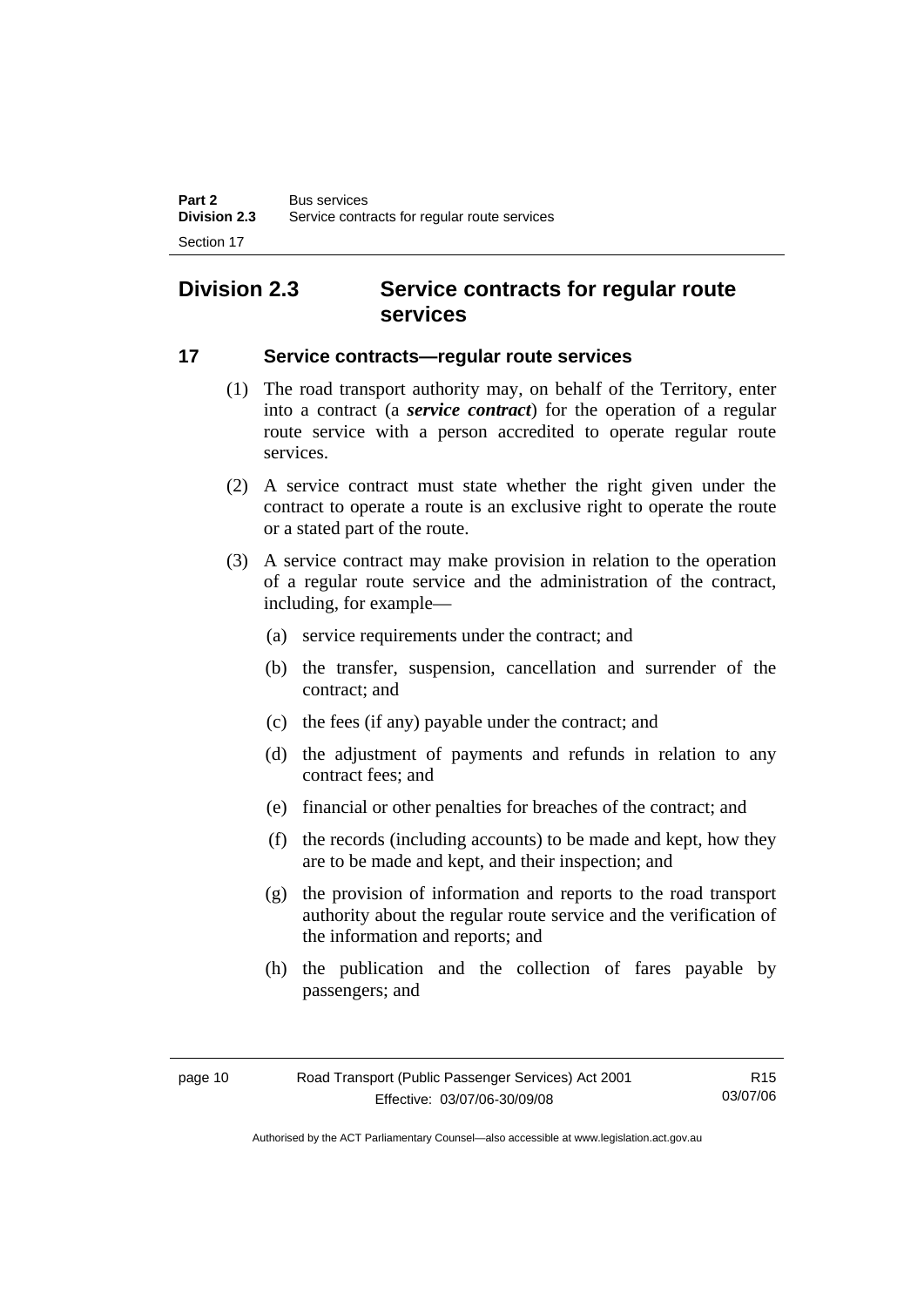- <span id="page-18-0"></span> (i) the sale of tickets and the conditions under which tickets must be sold; and
- (j) free or reduced fares for travel; and
- (k) the issue and acceptance of free or concession passes.
- *Note* An example is part of the Act, is not exhaustive and may extend, but does not limit, the meaning of the provision in which it appears (see Legislation Act, s 126 and s 132).
- (4) Subsection (3) does not limit the matters about which a service contract may make provision.

## **Division 2.4 Entitlement to operate certain bus services**

#### **18 Entitlement to operate regular route services**

- (1) A person is entitled to operate a regular route service, in or partly in the ACT, if—
	- (a) the person is accredited under the regulations to operate regular route services; and
	- (b) the person holds a service contract for the service.
- (2) However, the Territory is entitled to operate a regular route service whether or not the Territory—
	- (a) is accredited under the regulations to operate regular route services; or
	- (b) holds a service contract for the service.
- (3) If the Territory operates a regular route service, part 2 (Bus services) applies in relation to the Territory's operation of the service as if—
	- (a) the Territory were accredited to operate the service; and
	- (b) the Territory held a service contract for the service; and

page 11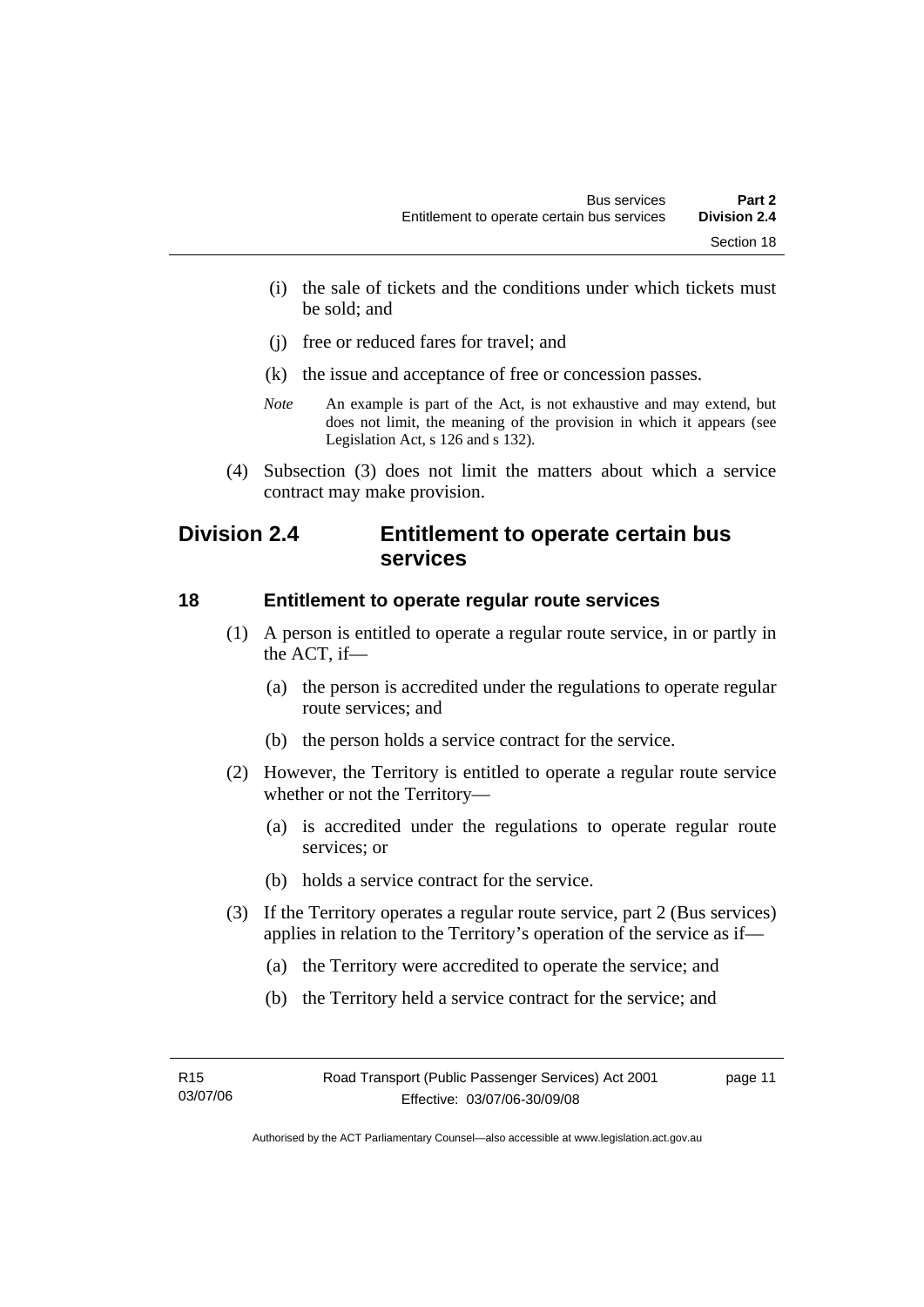(c) all necessary changes, and any changes prescribed by regulation, were made.

#### <span id="page-19-0"></span>**19 Entitlement to operate tour and charter services**

- (1) A person is entitled to operate a tour and charter service, in or partly in the ACT, if the person is accredited under the regulations to operate tour and charter services.
- (2) However, the Territory is entitled to operate a tour and charter service, whether or not the Territory is accredited under the regulations to operate tour and charter services.
- (3) If the Territory operates a tour and charter service, part 2 (Bus services) applies in relation to the Territory's operation of the service as if—
	- (a) the Territory were accredited to operate the service; and
	- (b) the Territory held a service contract for the service; and
	- (c) all necessary changes, and any changes prescribed by regulation, were made.

#### **19A Territory's entitlement to operate bus service**

If the Territory operates a bus service, the territory may operate the service under a name prescribed by regulation.

## **20 Unaccredited operators not to operate certain bus services**

 (1) A person must not operate, in or partly in the ACT, a regular route service unless the person is accredited under the regulations to operate regular route services.

Maximum penalty: 50 penalty units.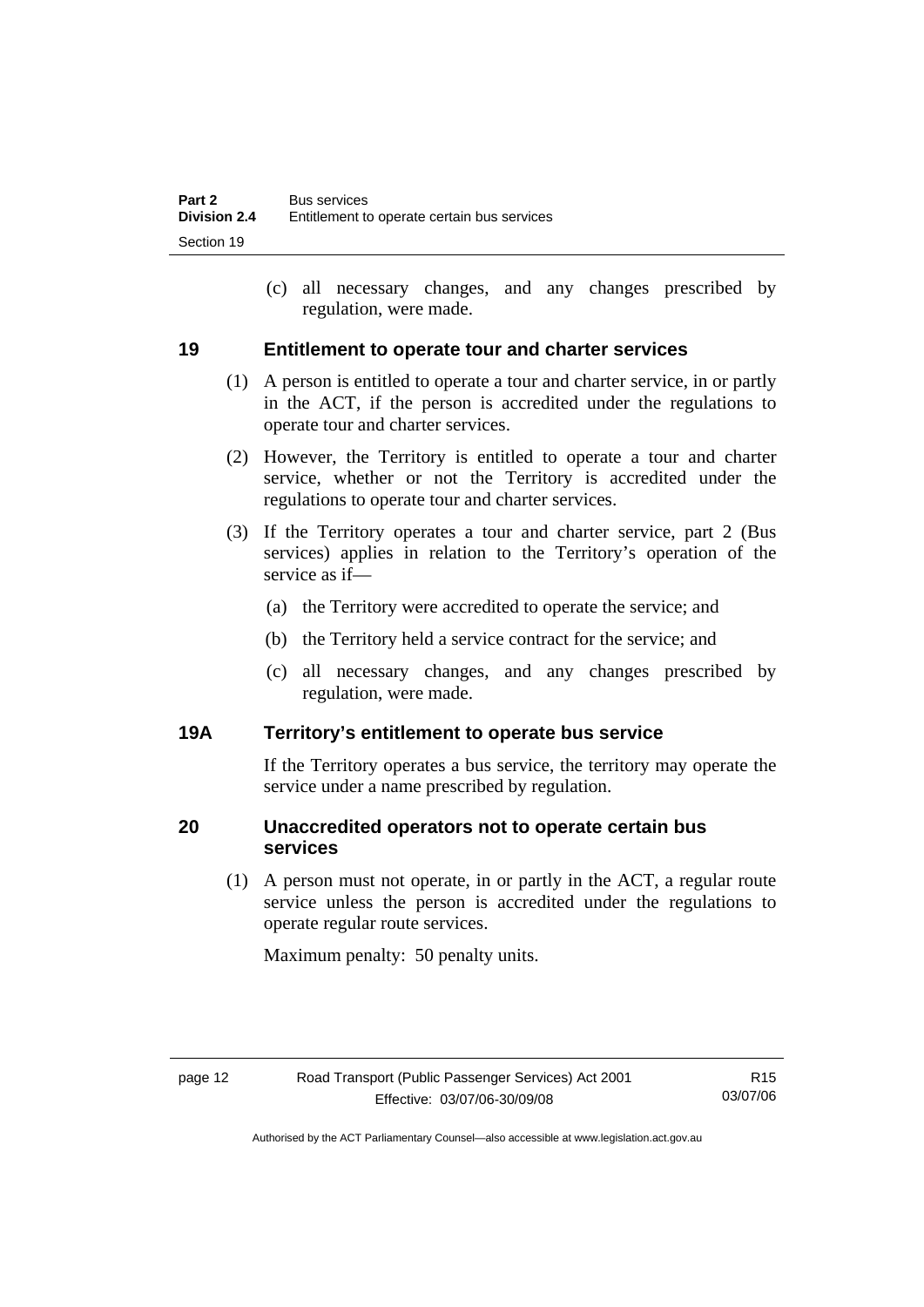<span id="page-20-0"></span> (2) A person must not operate, in or partly in the ACT, a tour and charter service unless the person is accredited under the regulations to operate tour and charter services.

Maximum penalty: 50 penalty units.

 (3) This section does not apply to the operation of a bus service by the Territory.

## **21 Pretending to be an accredited bus service operator**

A person must not pretend to be accredited under the regulations to operate a bus service.

Maximum penalty: 30 penalty units.

## **22 Operators of regular route services to hold service contracts**

 (1) A person must not operate, in or partly in the ACT, a regular route service unless the person holds a service contract for the service.

Maximum penalty: 50 penalty units.

- (2) However, if a regular route service is discontinued because of a variation or termination of a service contract, the road transport authority may make arrangements with an appropriately accredited person to operate a temporary regular route service to replace the discontinued service even though the person does not hold a service contract for the replacement service.
- (3) This section does not apply to the operation of a regular route service by the Territory.

page 13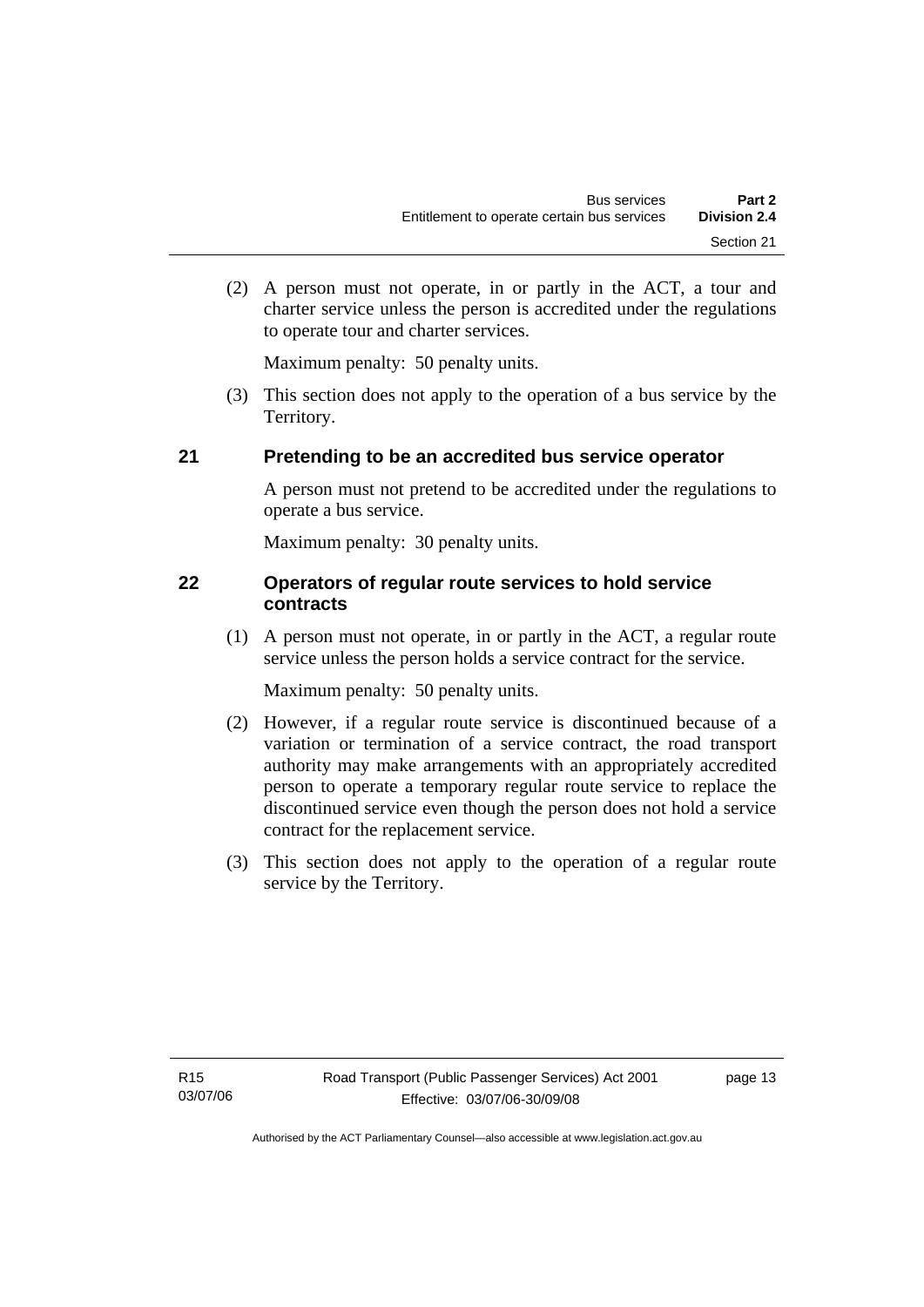# <span id="page-21-0"></span>**Division 2.5 Regulation of bus services**

#### **23 Regular route services—power to determine maximum fares**

- (1) The Minister may determine maximum fares, and ways of calculating maximum fares, payable by passengers on regular route services.
- (2) A determination is a disallowable instrument.
	- *Note* A disallowable instrument must be notified and presented to the Legislative Assembly, under the Legislation Act.

#### **24 Regulations about operation of bus services by accredited people**

A regulation may make provision in relation to the operation of bus services by accredited bus service operators, including, for example—

- (a) the conduct of bus services, including, for example—
	- (i) the safety of passengers (including, for example, by the use of particular kinds of security devices) and the public; and
	- (ii) the qualifications, training and experience of bus drivers and other people providing services on behalf of accredited bus service operators; and
	- (iii) maximum driving times and minimum rest times of bus drivers; and
	- (iv) insurance; and
	- (v) the issue of tickets; and
	- (vi) customer complaints and inquiries; and
- (b) the preparation and publication of, and compliance with, timetables for regular route services; and

| page 14 | Road Transport (Public Passenger Services) Act 2001 | R15      |
|---------|-----------------------------------------------------|----------|
|         | Effective: 03/07/06-30/09/08                        | 03/07/06 |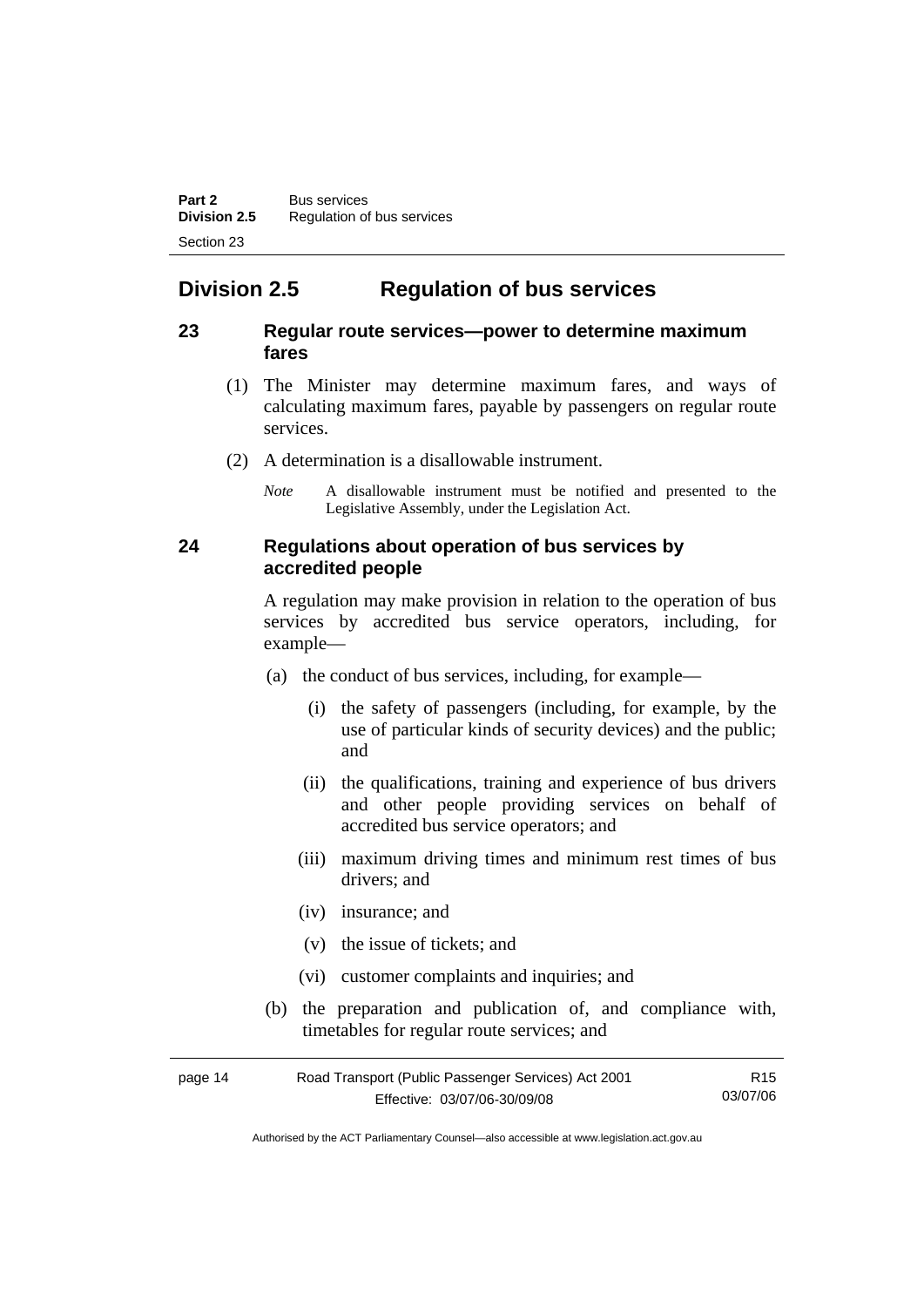- <span id="page-22-0"></span> (c) the obligations of drivers of public buses and other people providing services on behalf of accredited bus service operators; and
- (d) the requirements that public buses, and their equipment and fittings (internal and external), must comply with; and
- (e) the maintenance and cleaning of public buses; and
- (f) maintenance, parking and other facilities for public buses; and
- (g) the making and keeping of records and their inspection; and
- (h) the auditing of records and systems; and
- (i) requirements for display of accreditation numbers on advertisements for the service; and
- (j) the provision of information and reports to the road transport authority.
- *Note* An example is part of the Act, is not exhaustive and may extend, but does not limit, the meaning of the provision in which it appears (see Legislation Act, s 126 and s 132).

#### **25 Regulations about operation of public buses**

A regulation may make provision in relation to the operation of public buses, including, for example—

- (a) the regulation or prohibition of the use of public buses on certain roads or road related areas; and
- (b) the picking-up and dropping-off of passengers and other matters relating to the transport of passengers; and
- (c) the records to be made and kept by, how they are to be made and kept, and their inspection; and
- (d) the transport of passengers' luggage or other goods, and animals; and

page 15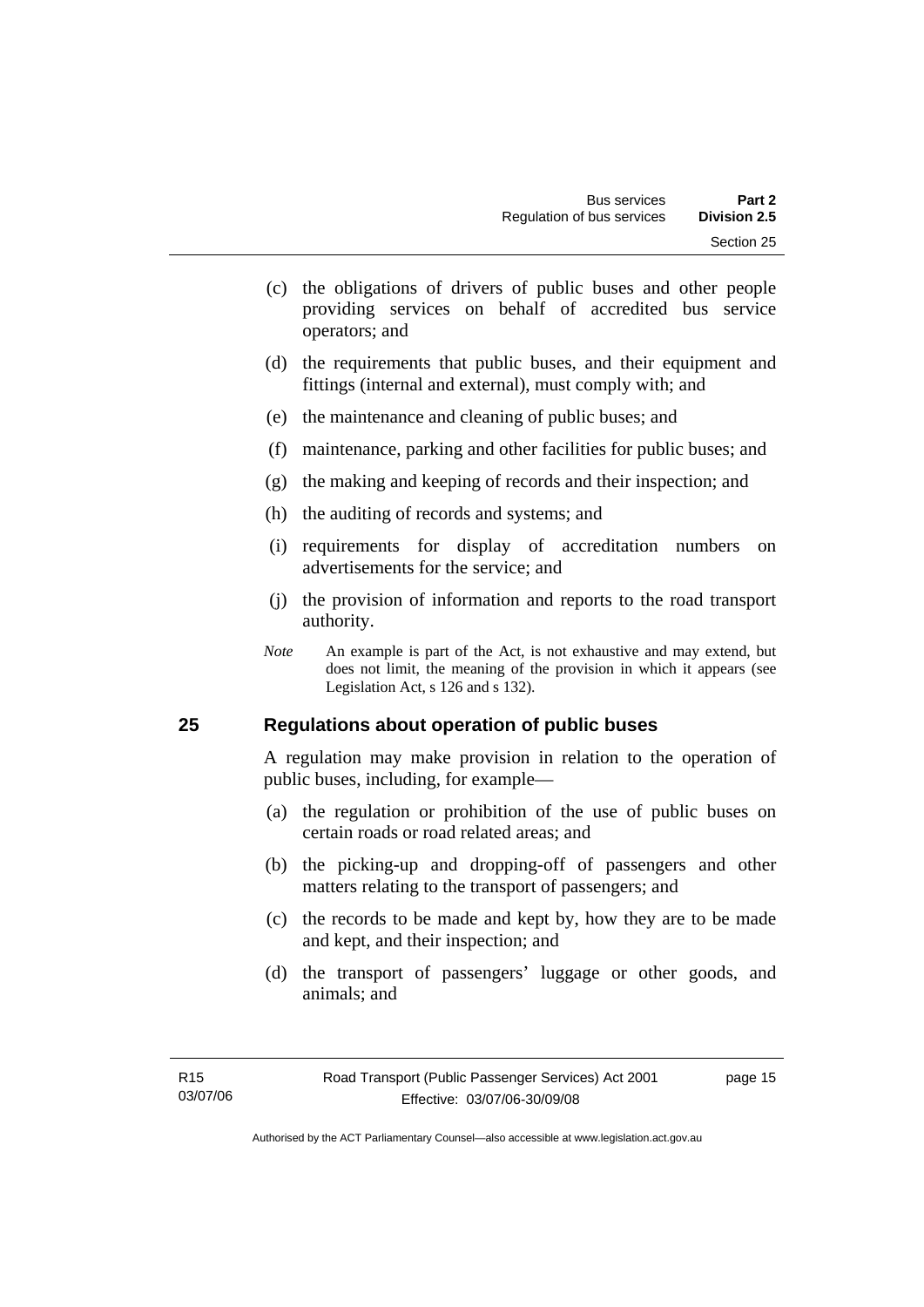- <span id="page-23-0"></span> (e) the regulation or prohibition of the transport of passengers standing in or on any part of a public bus; and
- (f) the maximum speed of public buses; and
- (g) the prohibition of anyone from soliciting for passengers or for a hiring; and
- (h) the design, equipment and fittings (internal or external) of public buses; and
- (i) the sections, terminal points and bus stops on bus routes; and
- (j) the regulation or prohibition of notices, signs and advertisements inside or on the outside of public buses.
- *Note* An example is part of the Act, is not exhaustive and may extend, but does not limit, the meaning of the provision in which it appears (see Legislation Act, s 126 and s 132).

## **26 Regulations about bus drivers**

A regulation may make provision in relation to drivers of public buses, including, for example—

- (a) the powers, duties and conduct of drivers; and
- (b) how drivers must dress.
- *Note* An example is part of the Act, is not exhaustive and may extend, but does not limit, the meaning of the provision in which it appears (see Legislation Act, s 126 and s 132).

## **27 Regulations about conduct of passengers**

A regulation may make provision in relation to the conduct of passengers on public buses, including, for example—

(a) the regulation or prohibition of eating and drinking; and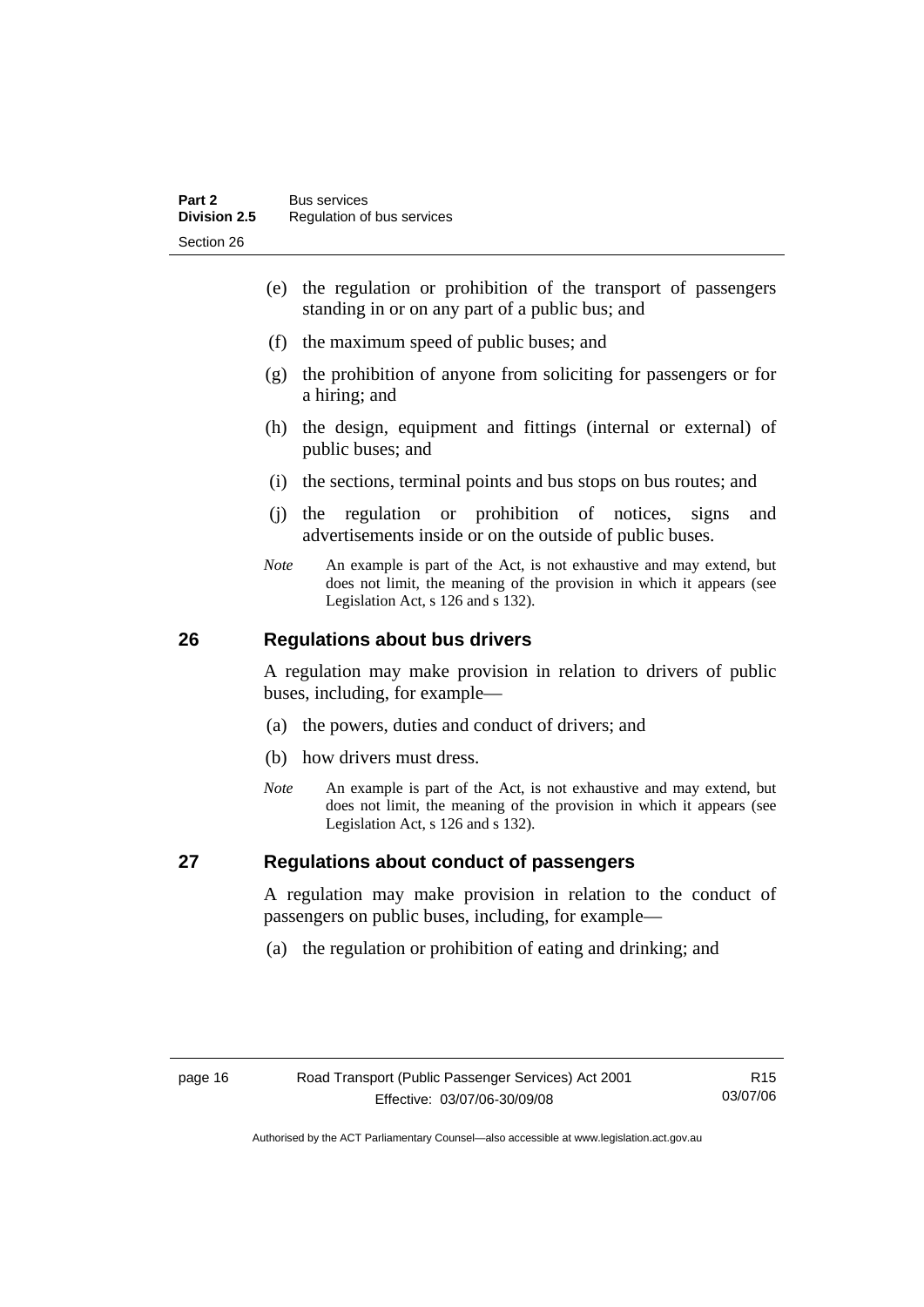- (b) the authority of public bus drivers, police officers and authorised people to direct people contravening a regulation to leave a bus and to remove them if they fail to leave.
- *Note* An example is part of the Act, is not exhaustive and may extend, but does not limit, the meaning of the provision in which it appears (see Legislation Act, s 126 and s 132).

R15 03/07/06 page 17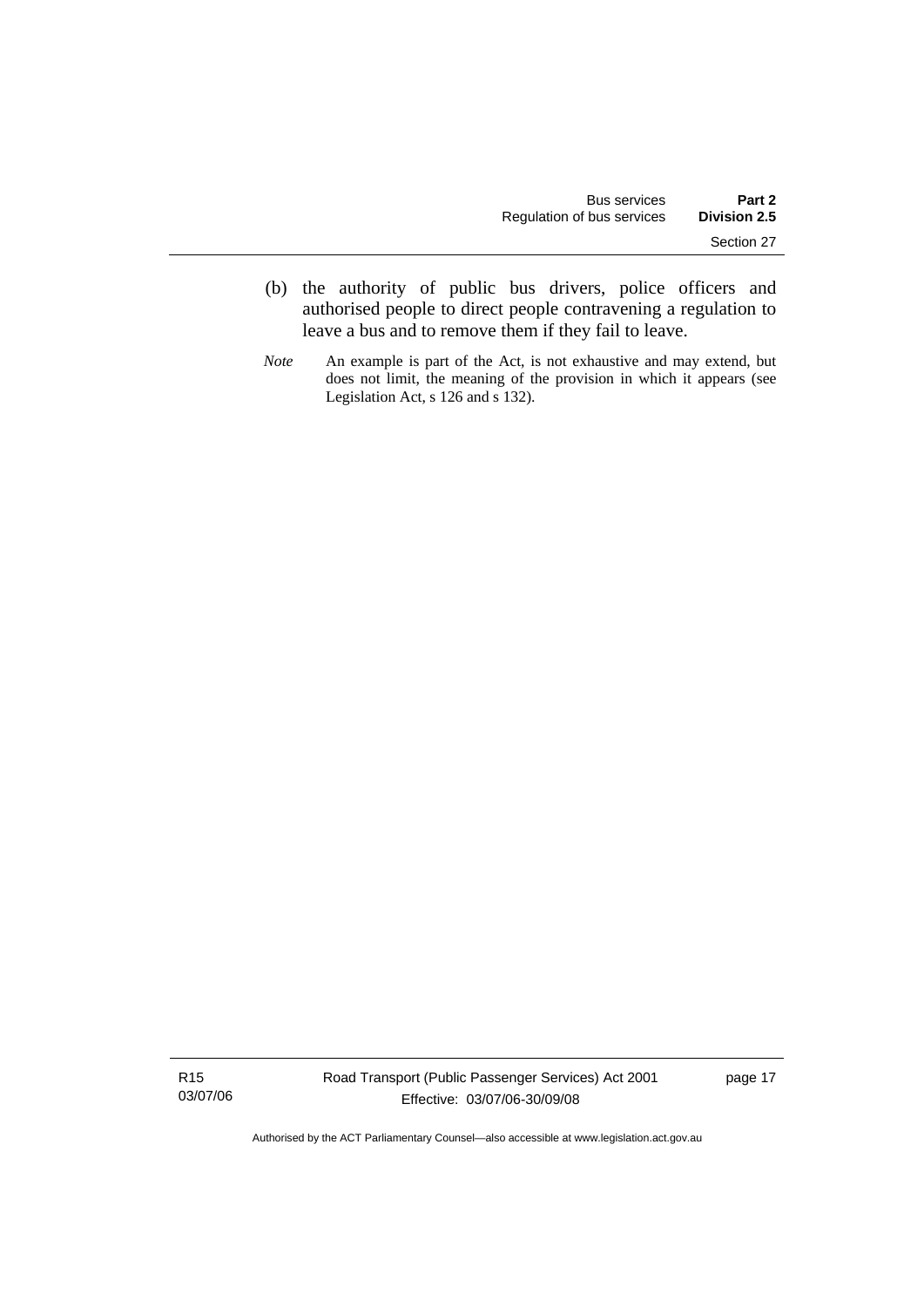<span id="page-25-0"></span>**Part 3 Taxi networks**<br>**Division 3.1 Basic concept Division 3.1** Basic concepts Section 28

# **Part 3 Taxi networks**

## **Division 3.1** Basic concepts

## **28 Meaning of** *taxi network*

A *taxi network* is an entity that provides taxi related services to affiliated accredited taxi service operators, including providing (directly or through another entity) a taxi booking service for the network.

## **29 Meaning of** *taxi booking service*

A *taxi booking service* is a service provided by or for an accredited taxi network provider that—

- (a) accepts bookings for taxis from people; and
- (b) sends messages about bookings to taxi drivers by electromagnetic energy to equipment in taxis that can receive such messages.

## **Division 3.2 Accreditation of taxi network providers**

#### **30 Taxi network providers—purposes of accreditation**

The purpose of accreditation under the regulations to operate a taxi network is to ensure that—

- (a) the accredited person has the financial capacity to meet the service standards for the network; and
- (b) the accredited person, and each person who is concerned with, or takes part in, the management of the network, are suitable people to operate the network; and

| page 18 | Road Transport (Public Passenger Services) Act 2001 | R15      |
|---------|-----------------------------------------------------|----------|
|         | Effective: 03/07/06-30/09/08                        | 03/07/06 |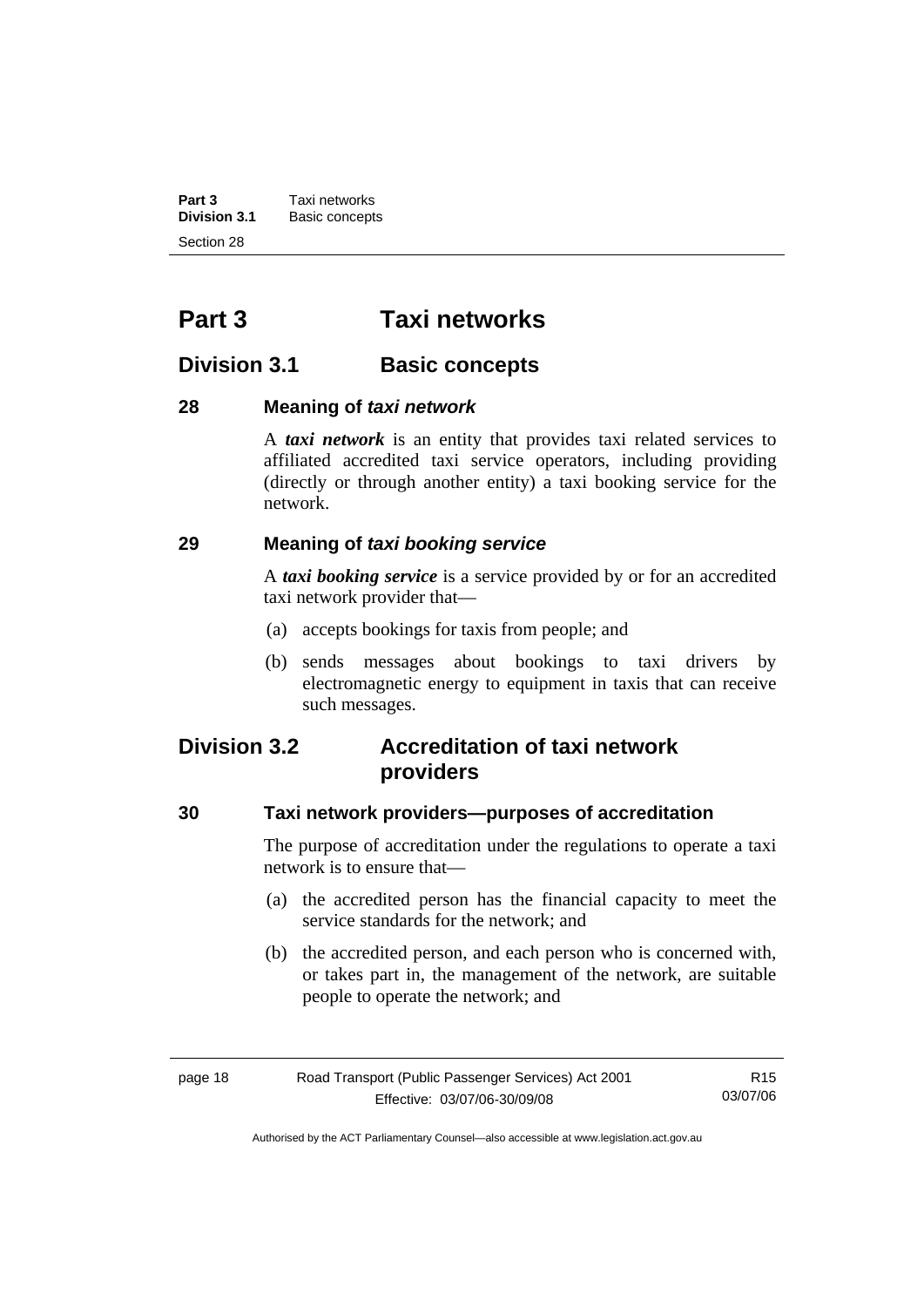- <span id="page-26-0"></span> (c) the accredited person, and each person who is concerned with, or takes part in, the management of the network, have demonstrated the capacity to comply with the relevant regulations and, in particular, the regulations about—
	- (i) the operation of the network; and
	- (ii) the supervision and monitoring of affiliated accredited taxi service operators and drivers of taxis operated by affiliated accredited taxi service operators.

#### **31 Taxi network providers—regulations about accreditation system**

- (1) A regulation may provide a system for the accreditation of people to operate taxi networks, including, for example—
	- (a) the conditions of an accreditation; and
	- (b) matters relating to the giving, refusal or surrender of an accreditation; and
	- (c) the action that may be taken in relation to an accredited person in circumstances prescribed by regulation, including—
		- (i) the suspension or cancellation of an accreditation; and
		- (ii) the imposition of a condition on, or the amendment of a condition of, an accreditation; and
		- (iii) an order that an accredited person pay to the Territory an amount of not more than—
			- (A) for an individual—\$5 000; or
			- (B) for a corporation—\$25 000; and
		- (iv) the reprimanding of an accredited person.
- (2) A regulation may make provision in relation to the accreditation of people to operate taxi networks, including, for example—

page 19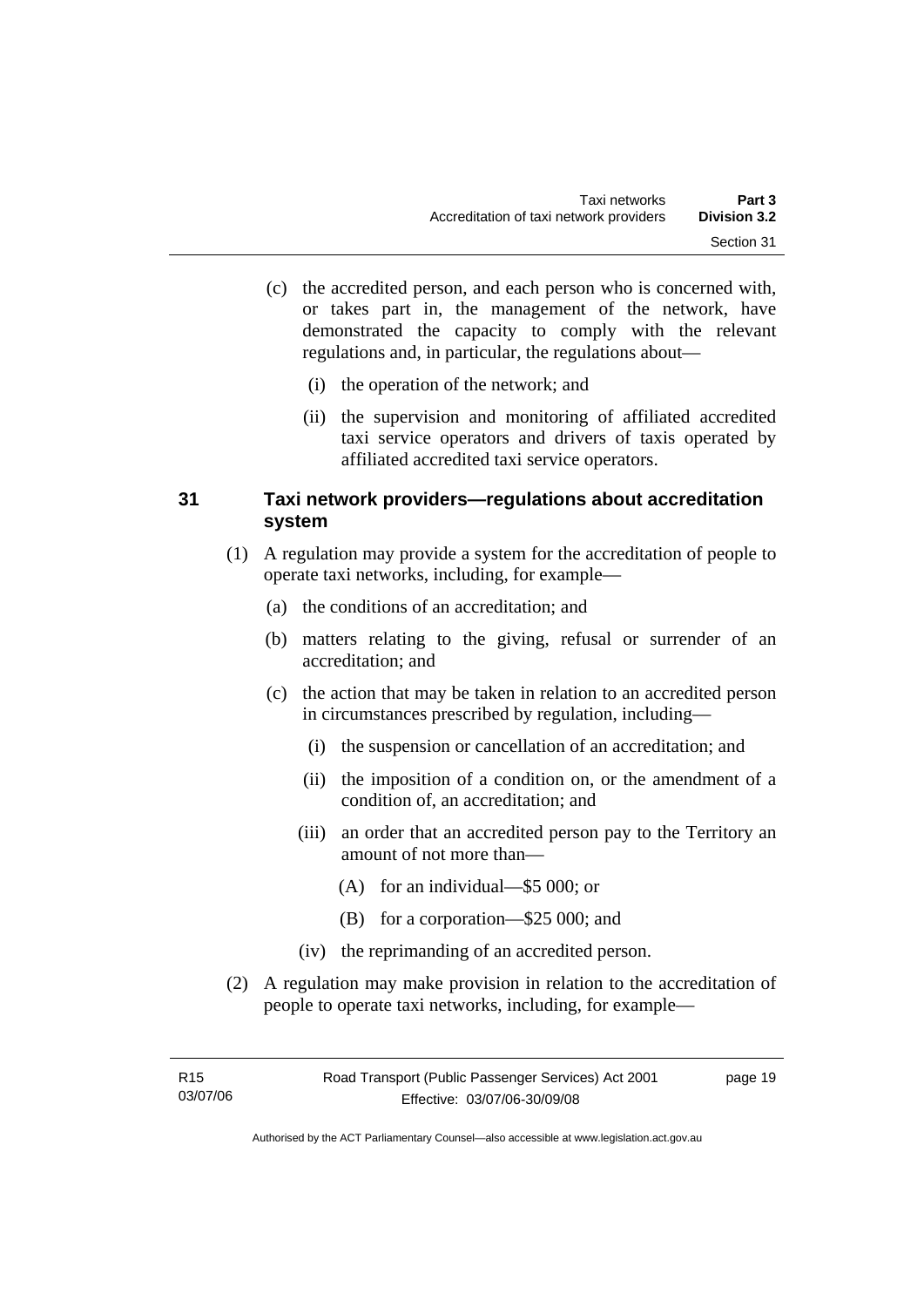- <span id="page-27-0"></span> (a) requirements about the suitability of the applicant and each person who will be concerned with, or take part in, the management of the network; and
- (b) capacity to meet service standards; and
- (c) financial viability.
- *Note* An example is part of the Act, is not exhaustive and may extend, but does not limit, the meaning of the provision in which it appears (see Legislation Act, s 126 and s 132).

## **Division 3.3 Entitlement to operate taxi networks**

#### **32 Entitlement to operate taxi networks**

A person is entitled to operate a taxi network, in or partly in the ACT, if the person is accredited under the regulations to operate a taxi network.

## **33 Operating taxi network without entitlement**

- (1) A person commits an offence if—
	- (a) the person operates, in or partly in the ACT, a taxi network; and
	- (b) the person is not accredited under the regulation to operate a taxi network.

Maximum penalty: 50 penalty units.

(2) An offence against this section is a strict liability offence.

#### **34 Pretending to be an accredited taxi network provider**

A person must not pretend to be accredited under the regulations to operate a taxi network.

Maximum penalty: 30 penalty units.

R15 03/07/06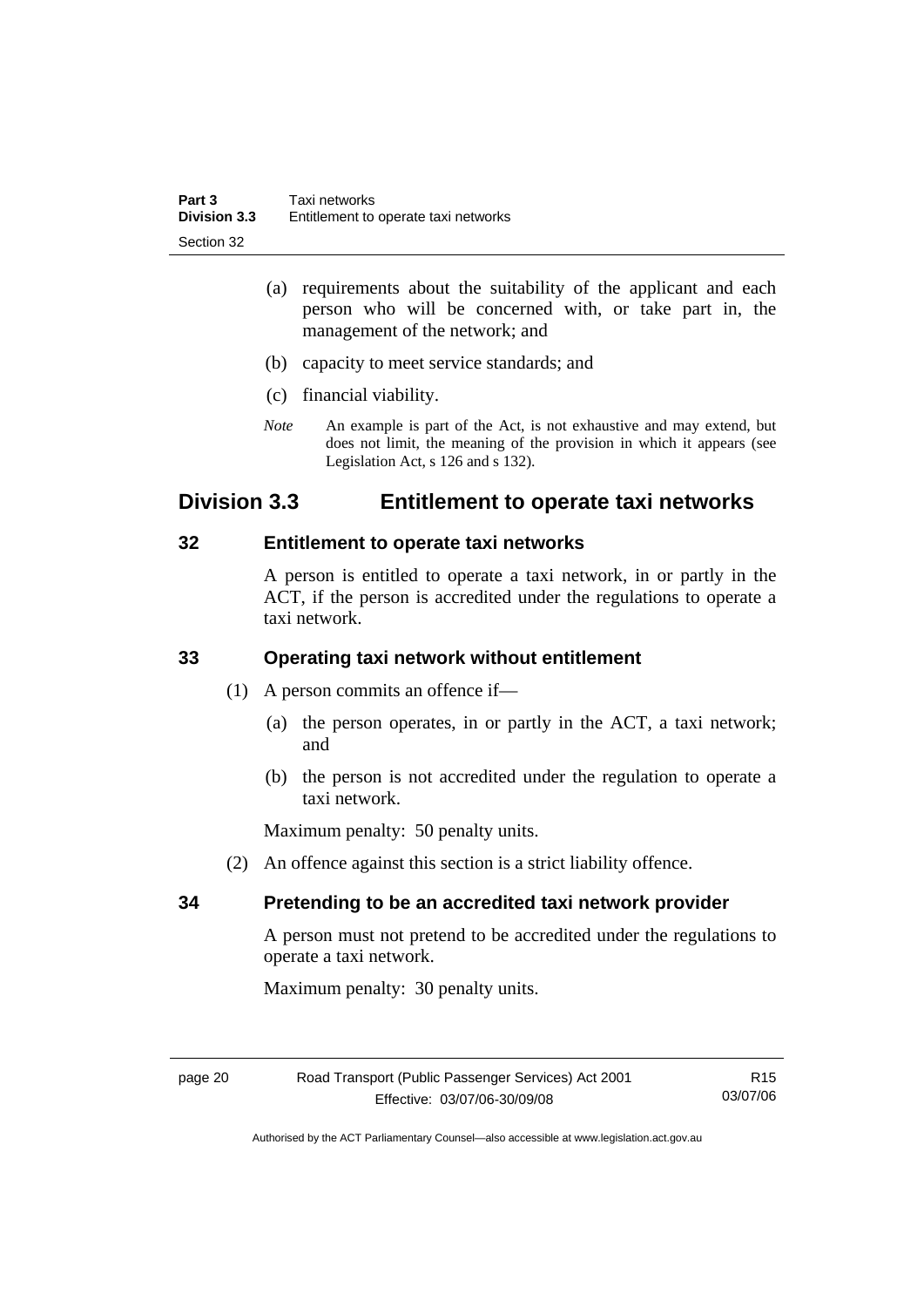# <span id="page-28-0"></span>**Division 3.4 Regulation of taxi networks**

## **35 Regulations about operation of taxi networks by accredited people**

A regulation may make provision in relation to the operation of taxi networks by accredited people, including, for example—

- (a) the affiliation of accredited taxi service operators with networks; and
- (b) network rules for affiliated accredited taxi service operators and drivers of taxis operated by affiliated accredited taxi service operators; and
- (c) the specifications for equipment operated by or for networks for sending messages (including messages sent through a taxi booking service) to taxi drivers; and
- (d) the specifications for taximeters; and
- (e) the circumstances in which networks must accept applications for affiliation from, and maintain affiliation with, accredited taxi service operators; and
- (f) the operation of, and service standards for, taxi booking services operated by or for networks (including, for example, service standards about when a booking must be transferred to another taxi or a taxi booking service for another taxi network); and
- (g) the numbers and kinds of taxis, and the numbers of taxis with particular equipment (including, for example, baby capsules), operated by affiliated accredited taxi service operators that are to be available at particular times and places; and
- (h) directions that networks may give to affiliated accredited taxi service operators and drivers of taxis operated by affiliated accredited taxi service operators; and

page 21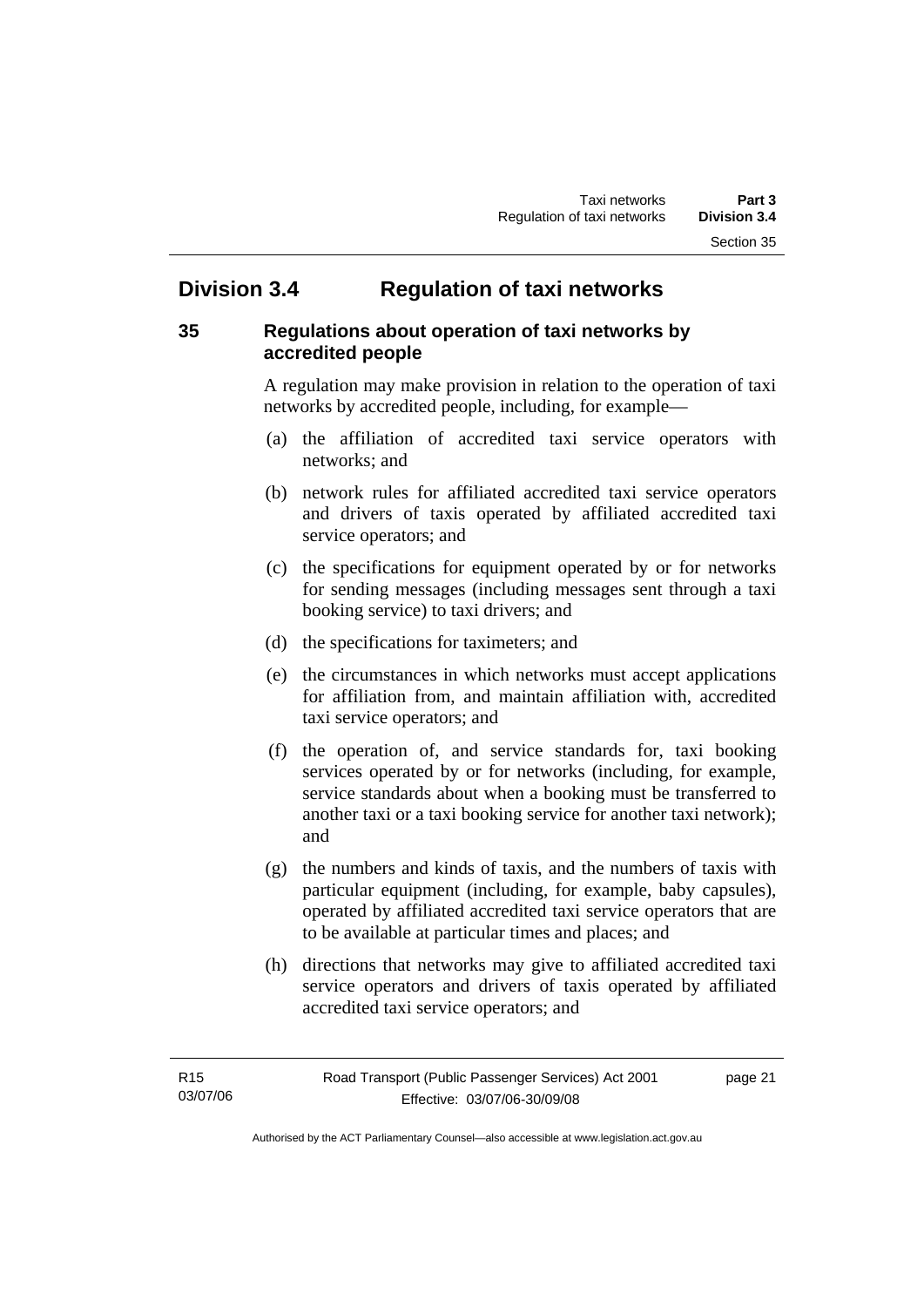<span id="page-29-0"></span>

| Part 3              | Taxi networks               |
|---------------------|-----------------------------|
| <b>Division 3.4</b> | Regulation of taxi networks |
| Section 36          |                             |

- (i) the supervision and monitoring of affiliated accredited taxi service operators, and drivers of taxis operated by affiliated accredited taxi service operators, for compliance with network service standards and other requirements and the responsibilities of networks in relation to a failure to comply with the standards; and
- (j) the management of particular kinds of taxis (including, for example, taxis with wheelchair access) and taxi services; and
- (k) customer complaints and inquiries; and
- (l) the making and keeping of records and their inspection; and
- (m) the auditing of records and systems; and
- (n) the provision of information and reports to the road transport authority.
- *Note* An example is part of the Act, is not exhaustive and may extend, but does not limit, the meaning of the provision in which it appears (see Legislation Act, s 126 and s 132).

#### **36 Regulations about operation of taxi networks**

A regulation may make provision in relation to the obligations that an accredited taxi network provider must ensure that affiliated accredited taxi service operators, and drivers of taxis operated by affiliated accredited taxi service operators, must comply with, including, for example—

- (a) service standards for booked taxis; and
- (b) the safety of drivers and passengers (including, for example, particular kinds of security devices); and
- (c) the qualifications, training and experience of affiliated accredited taxi service operators, taxi drivers and other people providing services on behalf of networks; and

Authorised by the ACT Parliamentary Counsel—also accessible at www.legislation.act.gov.au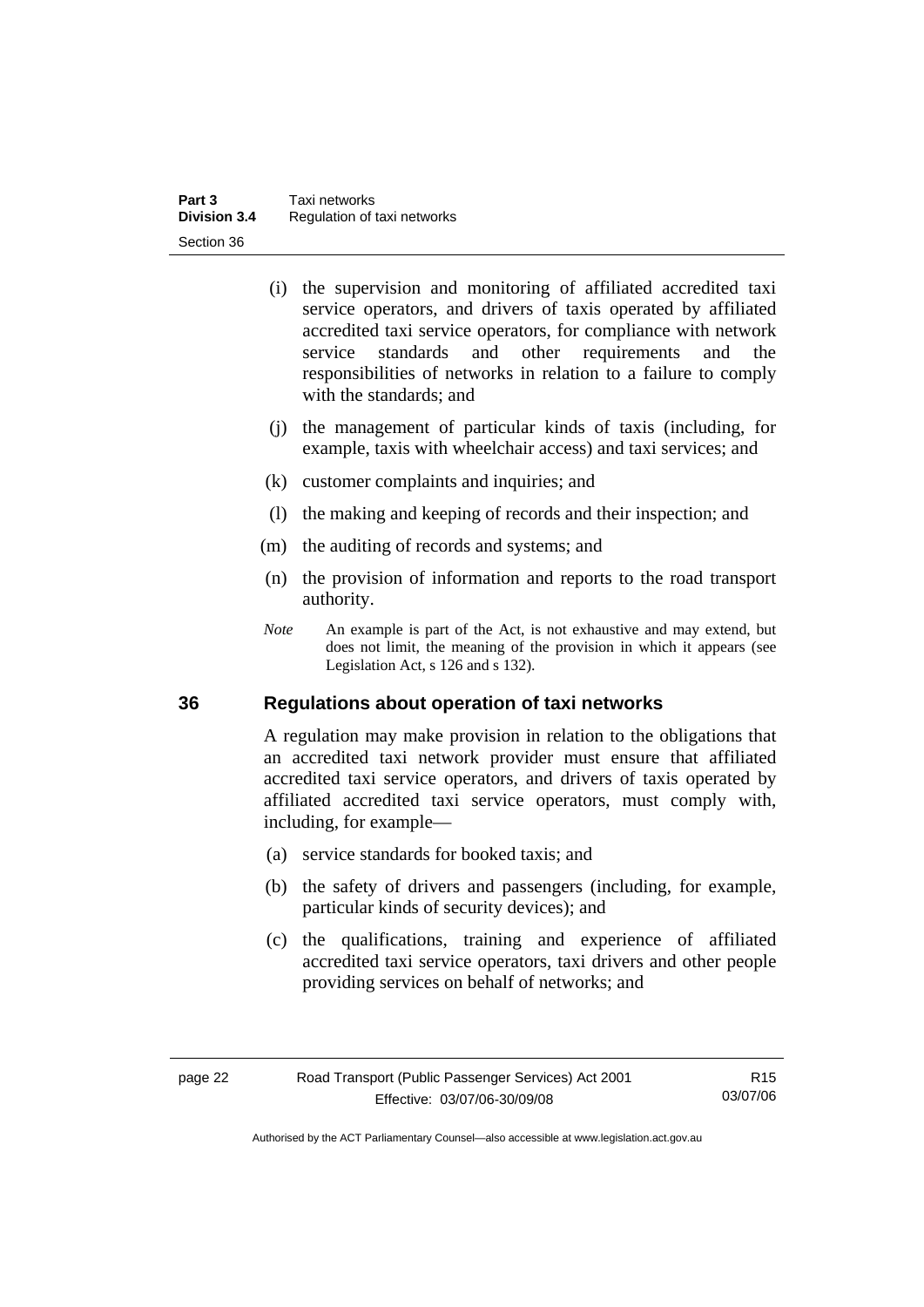- (d) the operation of equipment for sending messages between a network (including messages sent through a taxi booking service) and taxi drivers; and
- (e) the maintenance and cleaning of taxis.
- *Note* An example is part of the Act, is not exhaustive and may extend, but does not limit, the meaning of the provision in which it appears (see Legislation Act, s 126 and s 132).

R15 03/07/06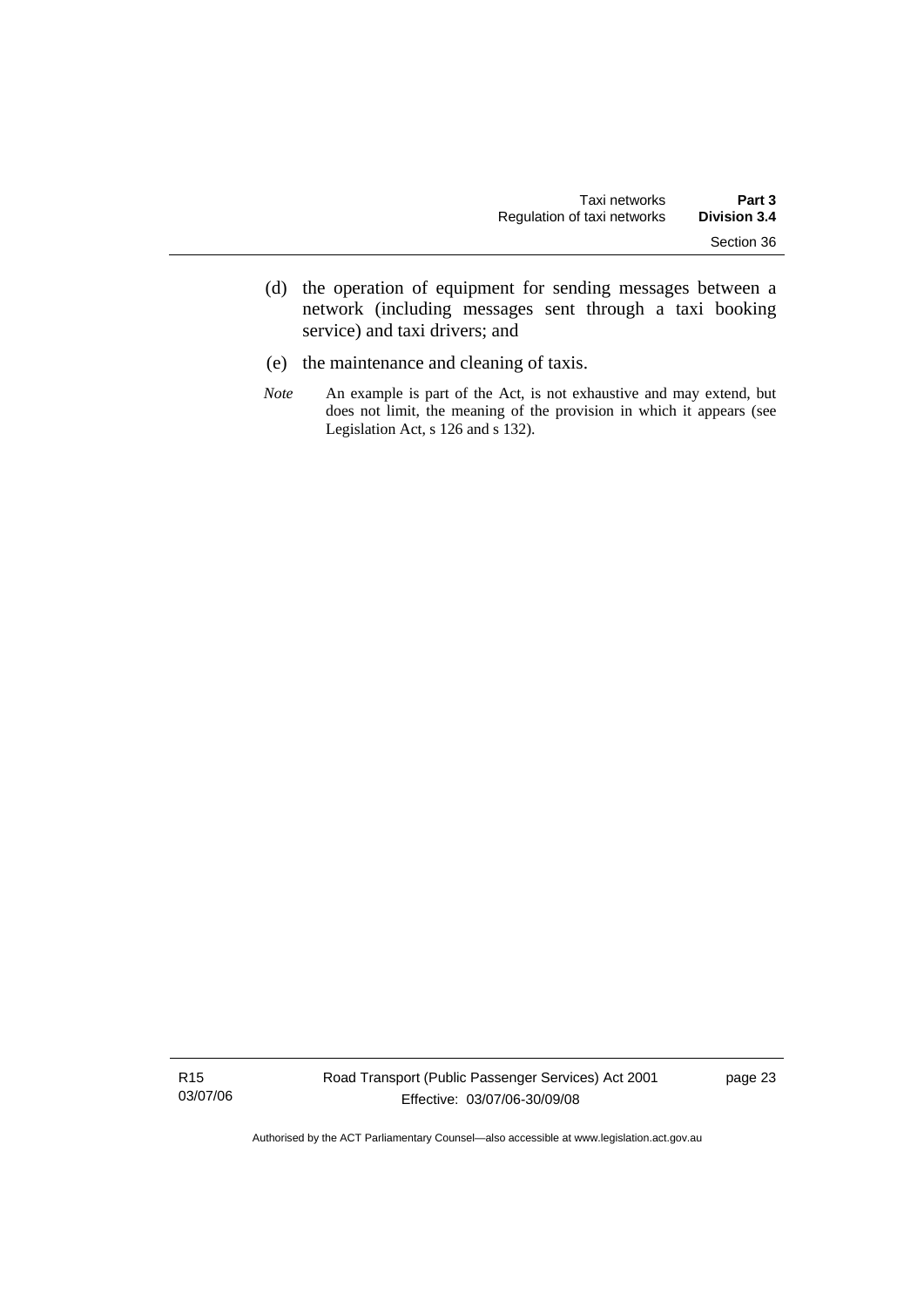<span id="page-31-0"></span>**Part 4 Licensing of taxi vehicles**<br>**Division 4.1** Basic concepts **Division 4.1** Basic concepts Section 37

# **Part 4 Licensing of taxi vehicles**

## **Division 4.1** Basic concepts

#### **37 Meaning of** *taxi licence*

A *taxi licence* is a licence issued under the regulations to use a vehicle as a taxi, and includes a restricted taxi licence.

*Note* References to *taxi licence* include a *restricted taxi licence* unless the contrary intention otherwise appears (see Legislation Act, s 155).

#### **38 Meaning of** *restricted taxi licence*

A *restricted taxi licence* is a licence issued under the regulations to use a vehicle as a restricted taxi.

## **Division 4.2 Taxi licences**

#### **39 Maximum numbers of taxi licences**

- (1) The Minister may, in writing, determine the number of taxi licences or restricted taxi licences.
- (2) A determination is a notifiable instrument.

*Note* A notifiable instrument must be notified under the Legislation Act.

#### **40 Issue of taxi licences**

The road transport authority must not issue a taxi licence or a restricted taxi licence if the number of taxi licences or restricted taxi licences (as appropriate) would exceed the relevant number determined by the Minister.

R15 03/07/06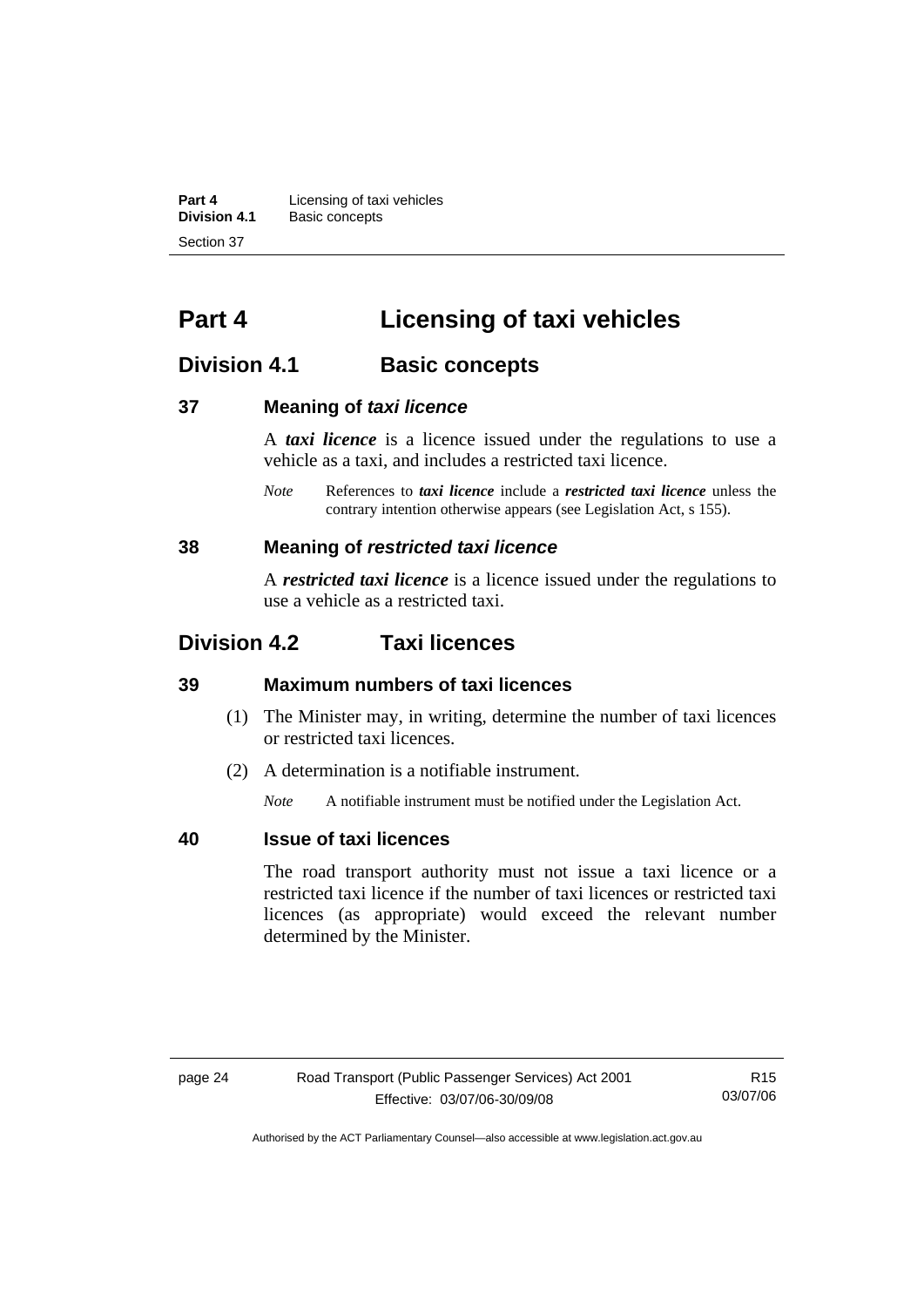## <span id="page-32-0"></span>**41 Transferability of taxi licences**

- (1) A taxi licence (other than a restricted taxi licence) issued before the commencement of the *Road Transport Legislation Amendment Act 2006* (the *amendment Act*) is transferable.
- (2) A taxi licence (other than a restricted taxi licence) issued after the commencement of the amendment Act may be issued as a transferable or non-transferable taxi licence.
- (3) If the holder of a taxi licence mentioned in subsection (1), or of a taxi licence issued as a transferable taxi licence, asks the road transport authority to transfer the licence to someone else, the authority must transfer the licence to the person.
- (4) The following taxi licences are not transferable:
	- (a) a taxi licence issued as a non-transferable taxi licence;
	- (b) a restricted taxi licence.
- (5) A taxi licence mentioned in subsection (4) that is issued after the commencement of the amendment Act is issued subject to the condition that the licence-holder must not transfer the licence to anyone else.

#### **Example of transfer of licence**

The licence-holder hiring the licence to someone else.

*Note* An example is part of the Act, is not exhaustive and may extend, but does not limit, the meaning of the provision in which it appears (see Legislation Act, s 126 and s 132).

#### **42 Use of vehicles as taxis**

 (1) A person must not use a vehicle as a taxi (other than a restricted taxi) unless the vehicle is licensed under the regulations as a taxi.

Maximum penalty: 50 penalty units.

page 25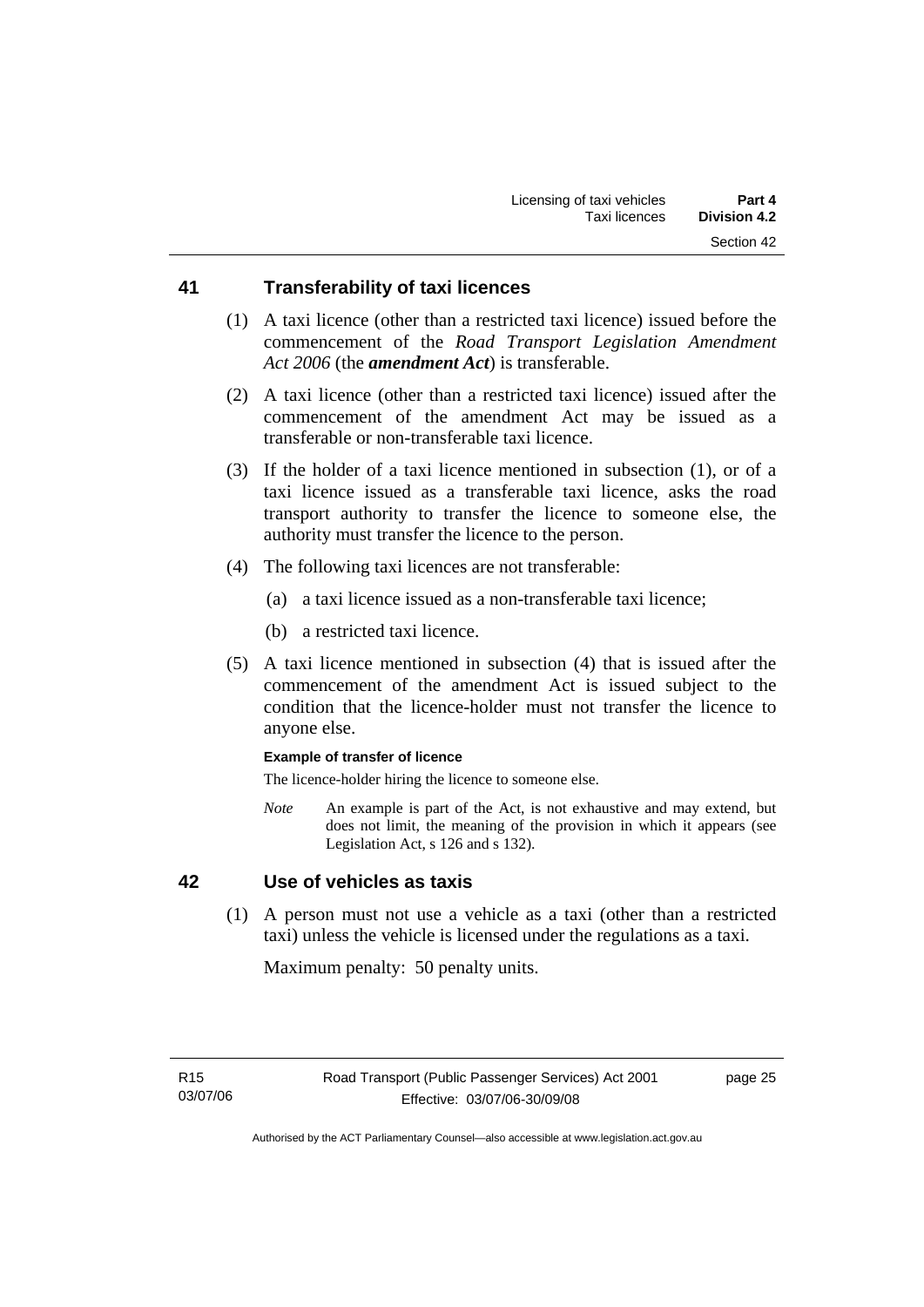<span id="page-33-0"></span>

| Part 4       | Licensing of taxi vehicles |
|--------------|----------------------------|
| Division 4.2 | Taxi licences              |
| Section 43   |                            |

 (2) A person must not use a vehicle as a restricted taxi unless the vehicle is licensed under the regulations as a restricted taxi.

Maximum penalty: 50 penalty units.

- (3) This section does not apply to a person in relation to the hiring of a vehicle used by the person if—
	- (a) the vehicle is licensed as a taxi under the law of another jurisdiction; and
	- (b) the hiring begins in that jurisdiction and is completed in the ACT.
- (4) This section also does not apply to a person who is using a substitute vehicle as a licensed taxi in accordance with the regulations.

#### **43 Pretending vehicles are licensed taxis**

 (1) A person must not pretend that a vehicle is licensed under the regulations as a taxi (other than a restricted taxi).

Maximum penalty: 30 penalty units.

 (2) A person must not pretend that a vehicle is licensed under the regulations as a restricted taxi.

Maximum penalty: 30 penalty units.

## **44 Regulations about taxi licences**

- (1) A regulation may provide a system for the licensing of taxis and restricted taxis, including, for example—
	- (a) matters relating to the giving, refusal or surrender of licences; and
	- (b) the term (if any) of taxi licences; and
	- (c) the conditions of licences; and

R15 03/07/06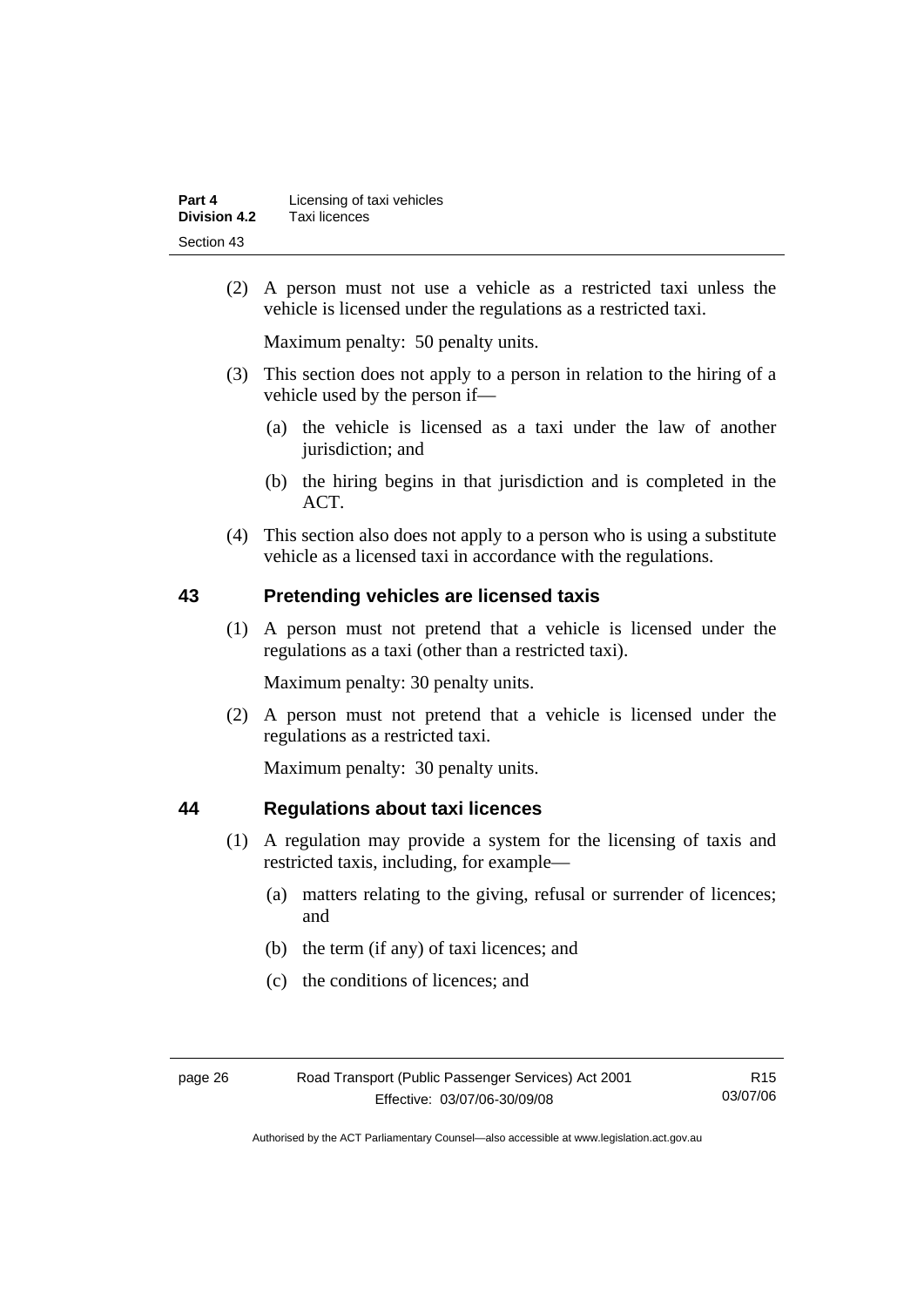- (d) the circumstances in which a substitute vehicle may be used as a licensed taxi; and
- (e) the action that may be taken in relation to licences in circumstances prescribed by regulation, including—
	- (i) the suspension or cancellation of a licence; and
	- (ii) the imposition of a condition on, or the amendment of a condition of, a licence; and
	- (iii) an order that the holder of a licence pay to the Territory an amount of not more than—
		- (A) for an individual—\$5 000; or
		- (B) for a corporation—\$25 000; and
	- (iv) the reprimanding of the holder of a licence.

#### **Examples of conditions for restricted taxi licences—s (1) (c)**

- 1 how the vehicle to which the restricted taxi licence relates must be equipped
- 2 the kinds of restricted taxi services that may be operated using the vehicle
- *Note* An example is part of the Act, is not exhaustive and may extend, but does not limit, the meaning of the provision in which it appears (see Legislation Act, s 126 and s 132).
- (2) The regulations may place different requirements on the person to whom a taxi licence (other than a restricted taxi licence) is issued and a person to whom the licence is hired.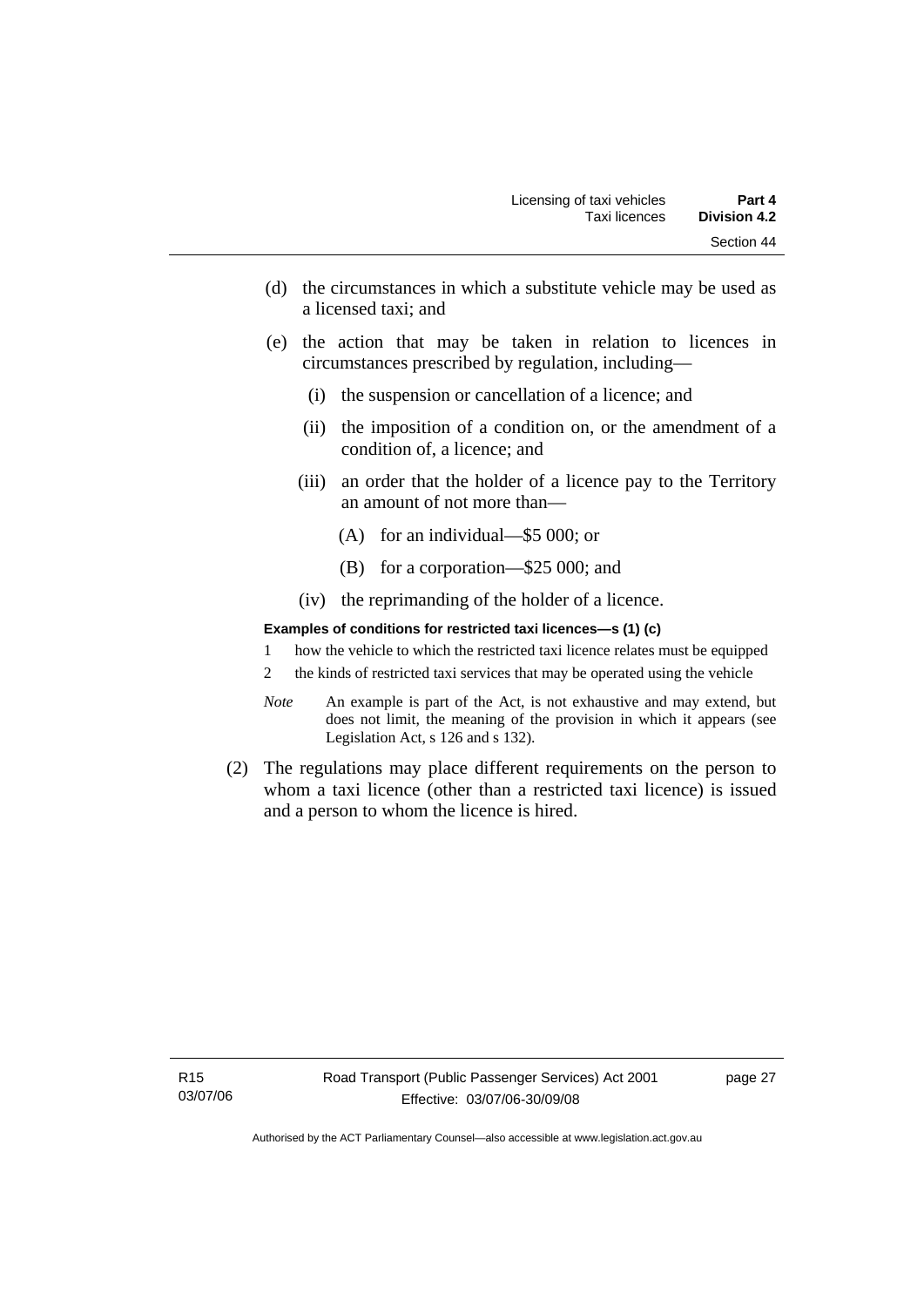<span id="page-35-0"></span>**Part 5 Taxi services**<br>**Division 5.1 Basic concep Division 5.1** Basic concepts Section 45

# **Part 5 Taxi services**

## **Division 5.1** Basic concepts

#### **45 Meaning of** *taxi*

A *taxi* is a vehicle (other than a bus or demand responsive service vehicle) that stands or plies for hire for the transport of passengers along a road or road related area, and includes a restricted taxi.

*Note* References to *taxi* include a *restricted taxi* unless the contrary intention otherwise appears (see Legislation Act, s 155).

#### **46 Meaning of** *restricted taxi*

A *restricted taxi* is a vehicle (other than a bus or demand responsive service vehicle) that stands or plies for hire for the transport of passengers along a road or road related area and that is licensed under the regulations as a restricted taxi.

#### **47 Meaning of** *taxi service*

A *taxi service* is a public passenger service operated using 1 or more taxis (including restricted taxis).

#### **48 Meaning of** *restricted taxi service*

A *restricted taxi service* is a public passenger service operated using only 1 or more restricted taxis.

#### **Examples of kinds of restricted taxi services**

- 1 a service that must give priority to the transport of people with disabilities
- 2 a service with no requirement to give priority to the transport of people with disabilities
- *Note* An example is part of the Act, is not exhaustive and may extend, but does not limit, the meaning of the provision in which it appears (see Legislation Act, s 126 and s 132).

| page 28 |  |  |
|---------|--|--|
|---------|--|--|

Road Transport (Public Passenger Services) Act 2001 Effective: 03/07/06-30/09/08

R15 03/07/06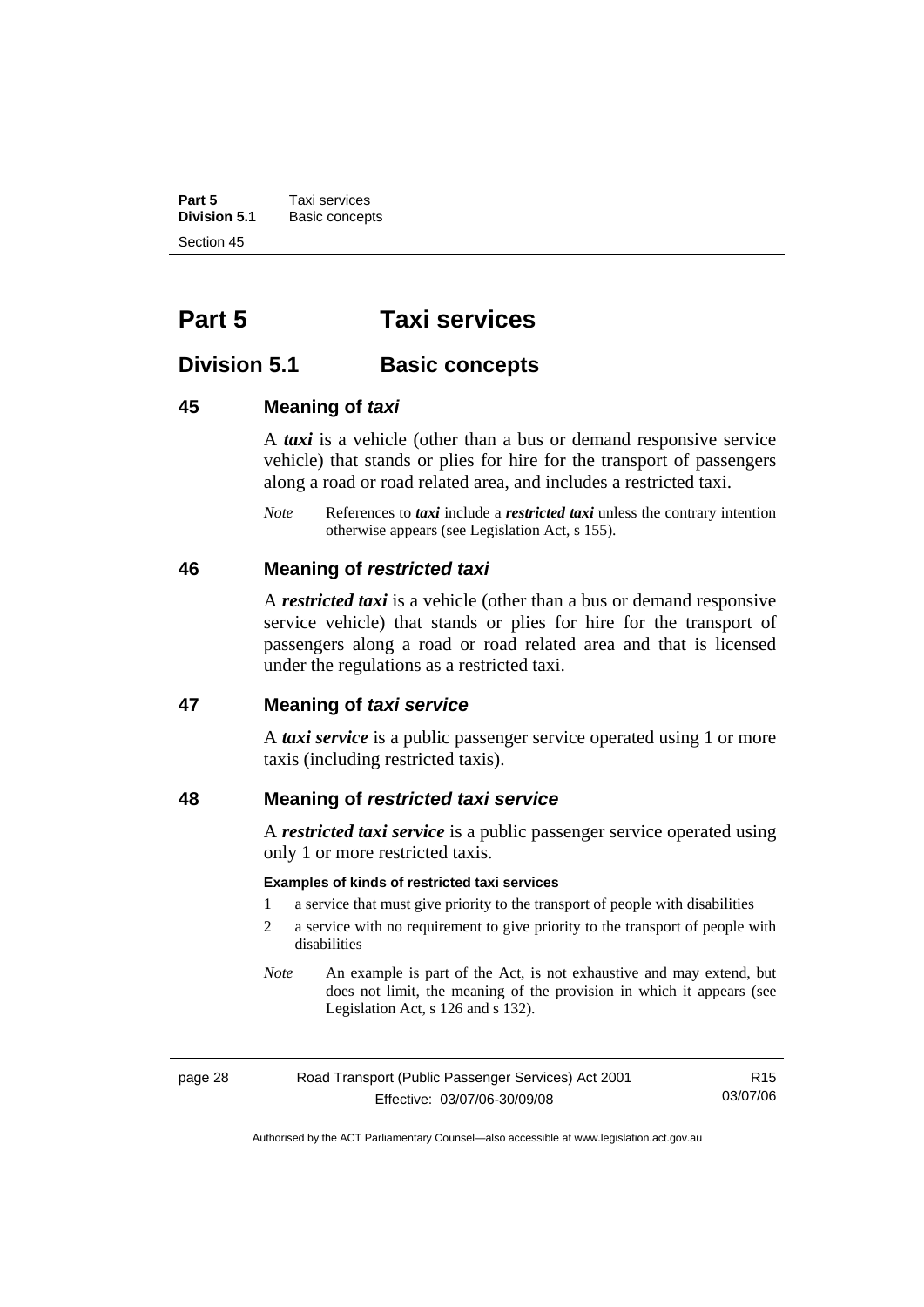# **Division 5.2 Accreditation of taxi service operators**

### **49 Taxi service operators—purposes of accreditation**

The purpose of accreditation under the regulations to operate a taxi service is to ensure that—

- (a) the accredited person has the financial capacity to meet the service standards for the service; and
- (b) the accredited person, and each person who is concerned with, or takes part in, the management of the service, are suitable people to operate the service; and
- (c) the accredited person, and each person who is concerned with, or takes part in, the management of the service, have demonstrated the capacity to comply with the relevant regulations and, in particular, the regulations about—
	- (i) the safety of passengers and the public; and
	- (ii) the maintenance of taxis.

#### **50 Taxi service operators—regulations about accreditation system**

- (1) A regulation may provide a system for the accreditation of people to operate taxi services, including, for example—
	- (a) the kinds of accreditations; and
	- (b) the kinds of taxis and taxi services that a person who holds a particular kind of accreditation is entitled to operate; and
	- (c) the conditions of accreditations; and
	- (d) matters relating to the giving, refusal or surrender of accreditations; and
	- (e) the action that may be taken in relation to an accredited person in circumstances prescribed by regulation, including—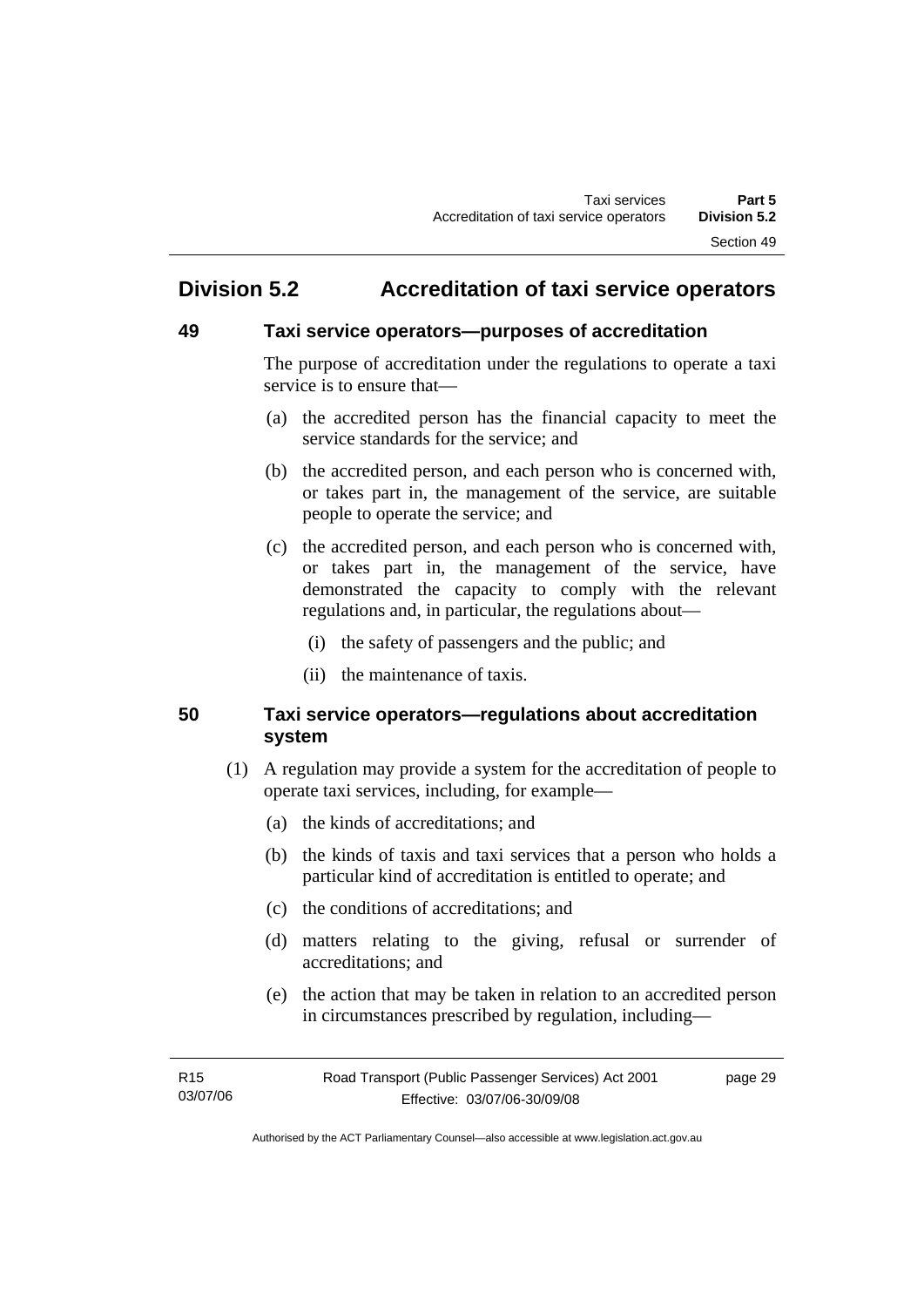- (i) the suspension or cancellation of an accreditation; and
- (ii) the imposition of a condition on, or the amendment of a condition of, an accreditation; and
- (iii) an order that an accredited person pay to the Territory an amount of not more than—
	- (A) for an individual—\$5 000; or
	- (B) for a corporation—\$25 000; and
- (iv) the reprimanding of an accredited person.
- *Note* An example is part of the Act, is not exhaustive and may extend, but does not limit, the meaning of the provision in which it appears (see Legislation Act, s 126 and s 132).
- (2) The regulations may make provision in relation to the accreditation of people to operate taxi services, including, for example—
	- (a) requirements about the suitability of the applicant and each person who will be concerned with, or take part in, the management of the service; and
	- (b) capacity to meet service standards; and
	- (c) financial viability.
- (3) For subsection (1) (a), the regulations must provide for the accreditation of people to operate—
	- (a) a taxi service (other than a restricted taxi service); and
	- (b) a restricted taxi service.
	- *Note* For examples of kinds of restricted taxi services, see s 48.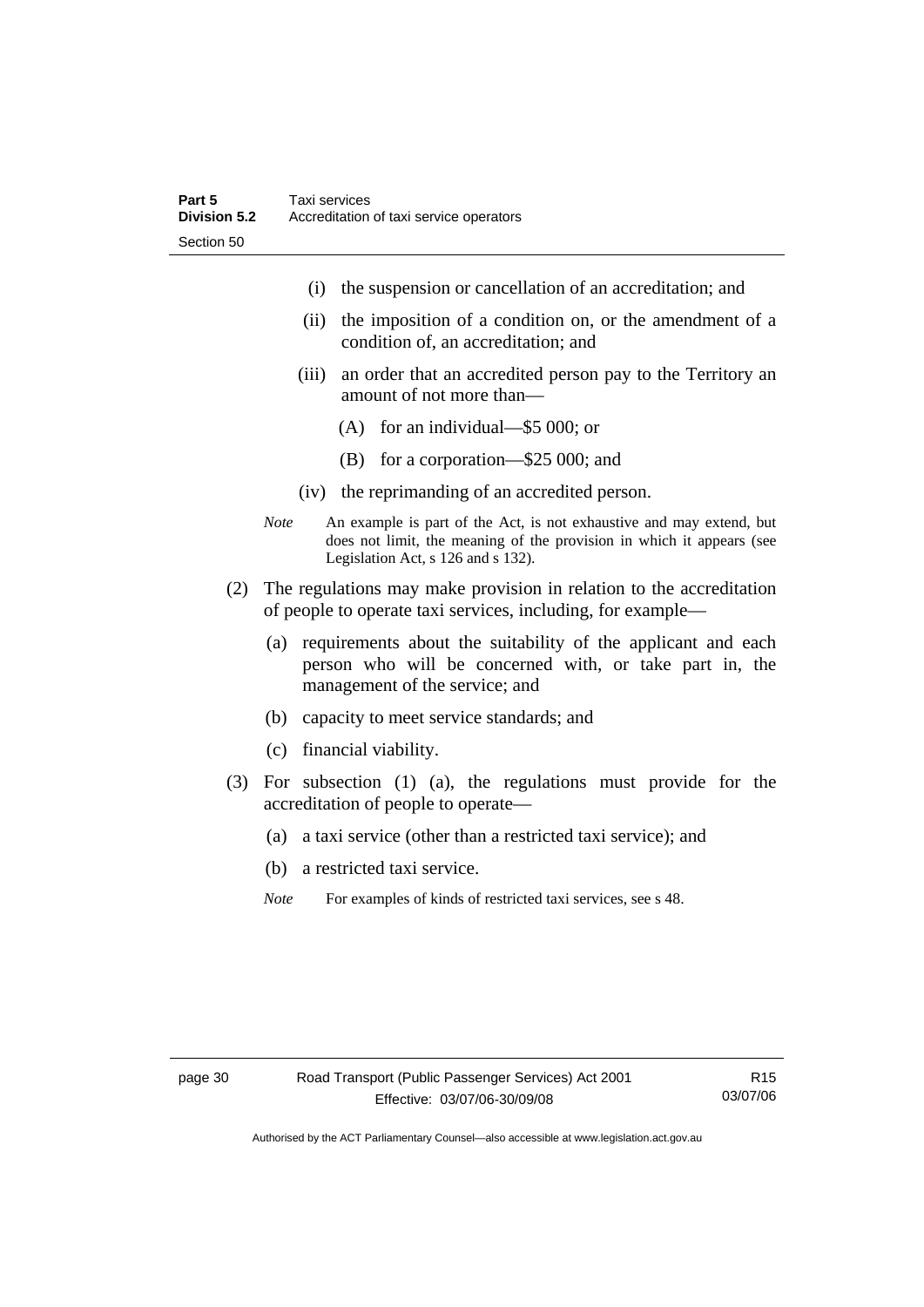# **Division 5.3 Entitlement to operate taxi services**

### **51 Entitlement to operate taxi services**

A person is entitled to operate a particular kind of taxi service, in or partly in the ACT, if—

- (a) the person is accredited under the regulations to operate a taxi service of that kind; and
- (b) the vehicles used to operate the service are licensed under the regulations as taxis for that kind of taxi service; and
- (c) the person is affiliated with an accredited taxi network provider.

#### **52 Unaccredited operators not to operate taxi services**

 (1) A person must not operate, in or partly in the ACT, a taxi service of a particular kind unless the person is accredited under the regulations to operate the taxi service of that kind.

Maximum penalty: 50 penalty units.

- (2) This section does not apply to a person in relation to the hiring of a taxi operated by the person if—
	- (a) the person is authorised to operate a taxi service under the law of another jurisdiction; and
	- (b) the hiring begins in that jurisdiction and is completed in the ACT.

### **53 Pretending to be an accredited taxi service operator**

 (1) A person must not pretend to be accredited under the regulations to operate a taxi service.

Maximum penalty: 30 penalty units.

page 31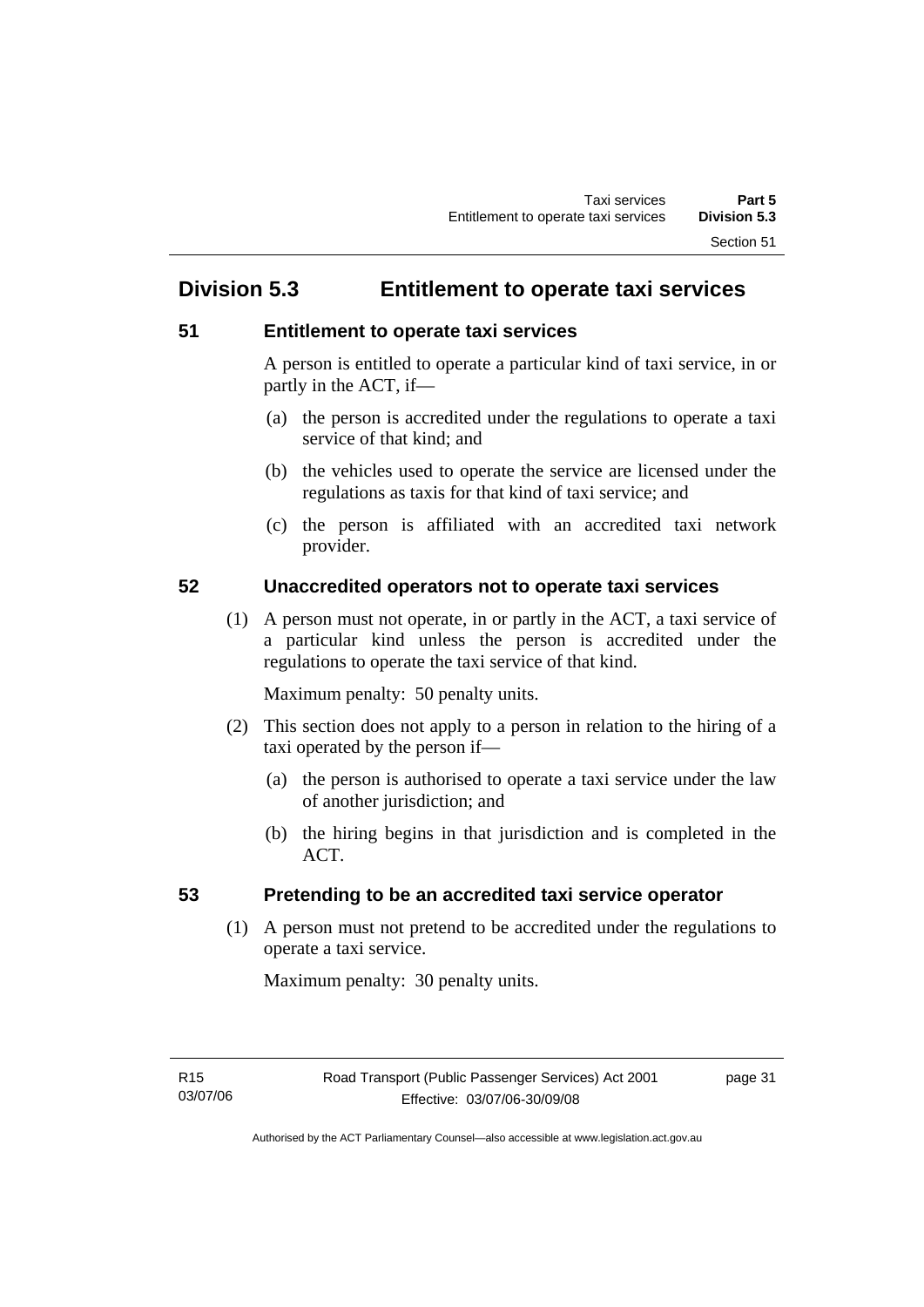| Part 5              | Taxi services               |
|---------------------|-----------------------------|
| <b>Division 5.4</b> | Regulation of taxi services |
| Section 54          |                             |

 (2) A person must not pretend to be accredited under the regulations to operate a particular kind of taxi service.

Maximum penalty: 30 penalty units.

#### **54 Taxi service operators to be affiliated with taxi network**

- (1) The accredited operator of a taxi service commits an offence if—
	- (a) the operator operates a taxi service; and
	- (b) the operator is not affiliated with an accredited taxi network provider.

Maximum penalty: 50 penalty units.

(2) An offence against this section is a strict liability offence.

#### **55 Pretending to be affiliated with taxi network**

A person must not pretend to be affiliated with an accredited taxi network provider.

Maximum penalty: 30 penalty units.

# **Division 5.4 Regulation of taxi services**

#### **56 Regulations about operation of taxi services by accredited people**

A regulation may make provision in relation to the operation of taxi services by accredited taxi service operators, including, for example—

 (a) the specifications for, and operation of, equipment in taxis operated by accredited taxi service operators to receive messages from the accredited taxi network provider with which the operator is affiliated and for taximeters; and

R15 03/07/06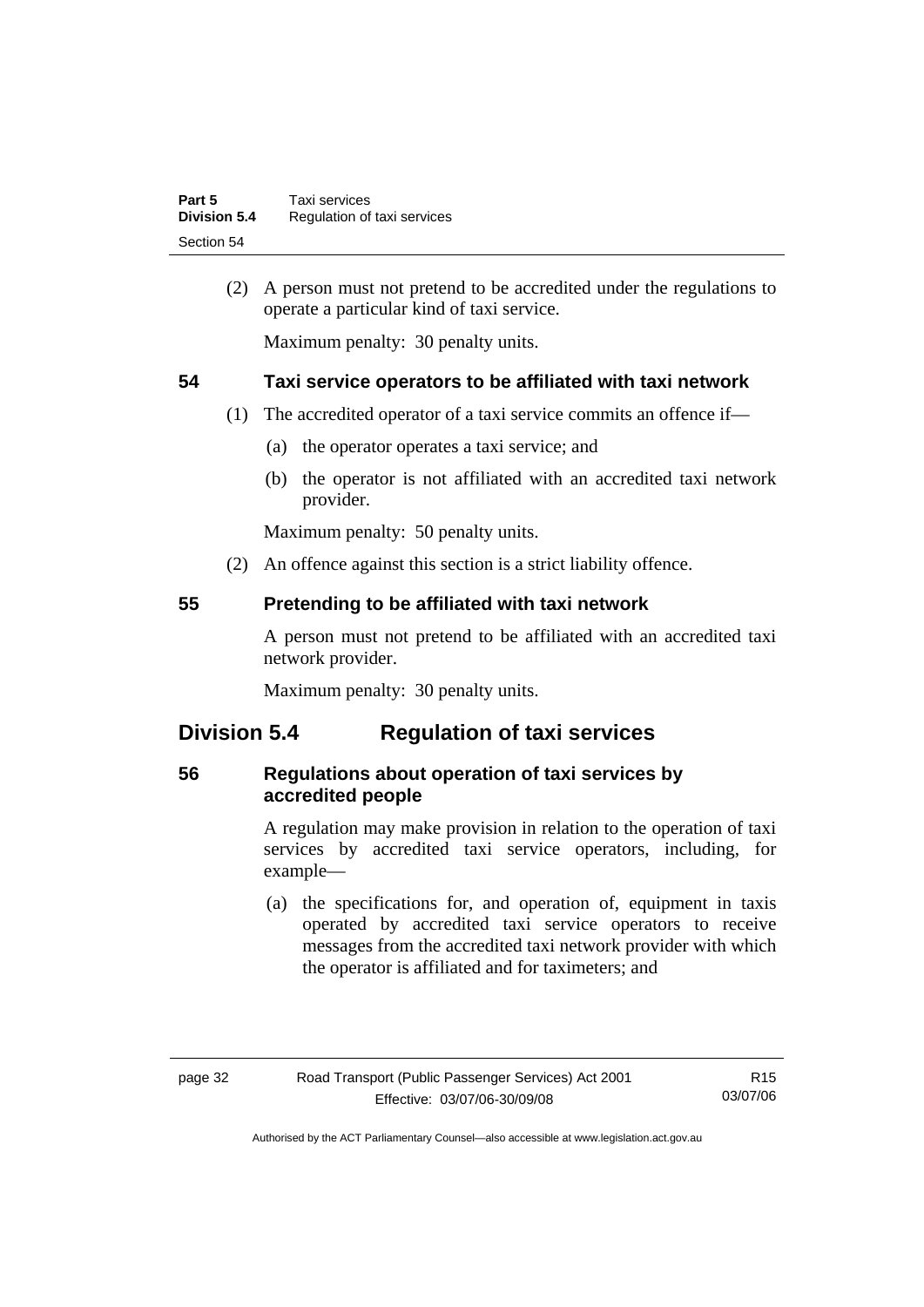- (b) compliance with the requirements of the accredited taxi network provider with which an accredited taxi service operator is affiliated; and
- (c) the supervision and monitoring of drivers of taxis for compliance with the service standards and other requirements of the operator's affiliated taxi network provider and the responsibilities of the operator in relation to a failure to comply with the standards; and
- (d) the safety of passengers (including, for example, by the use of particular kinds of security devices) and the public; and
- (e) the qualifications, training and experience of accredited taxi service operators and taxi drivers (including, for example, in relation to particular kinds of taxi services); and
- (f) maximum driving times and minimum rest times of taxi drivers; and
- (g) insurance; and
- (h) customer complaints and inquiries; and
	- *Note* For the vehicle age limitations on the registration of a motor vehicle as a taxi, see the *Road Transport (Vehicle Registration) Regulation 2000*, s 32.
- (i) lost property; and
- (j) the obligations of accredited taxi network providers and taxi drivers and other people providing services to or on behalf of accredited taxi service operators; and
- (k) the operation of particular kinds of taxis (including, for example, taxis with wheelchair access) and taxi services; and
- (l) the requirements that taxis, and their equipment and fittings (internal and external) (including, for example, baby capsules), must comply with; and
- (m) the maintenance and cleaning of taxis; and

| R15      | Road Transport (Public Passenger Services) Act 2001 | page 33 |
|----------|-----------------------------------------------------|---------|
| 03/07/06 | Effective: 03/07/06-30/09/08                        |         |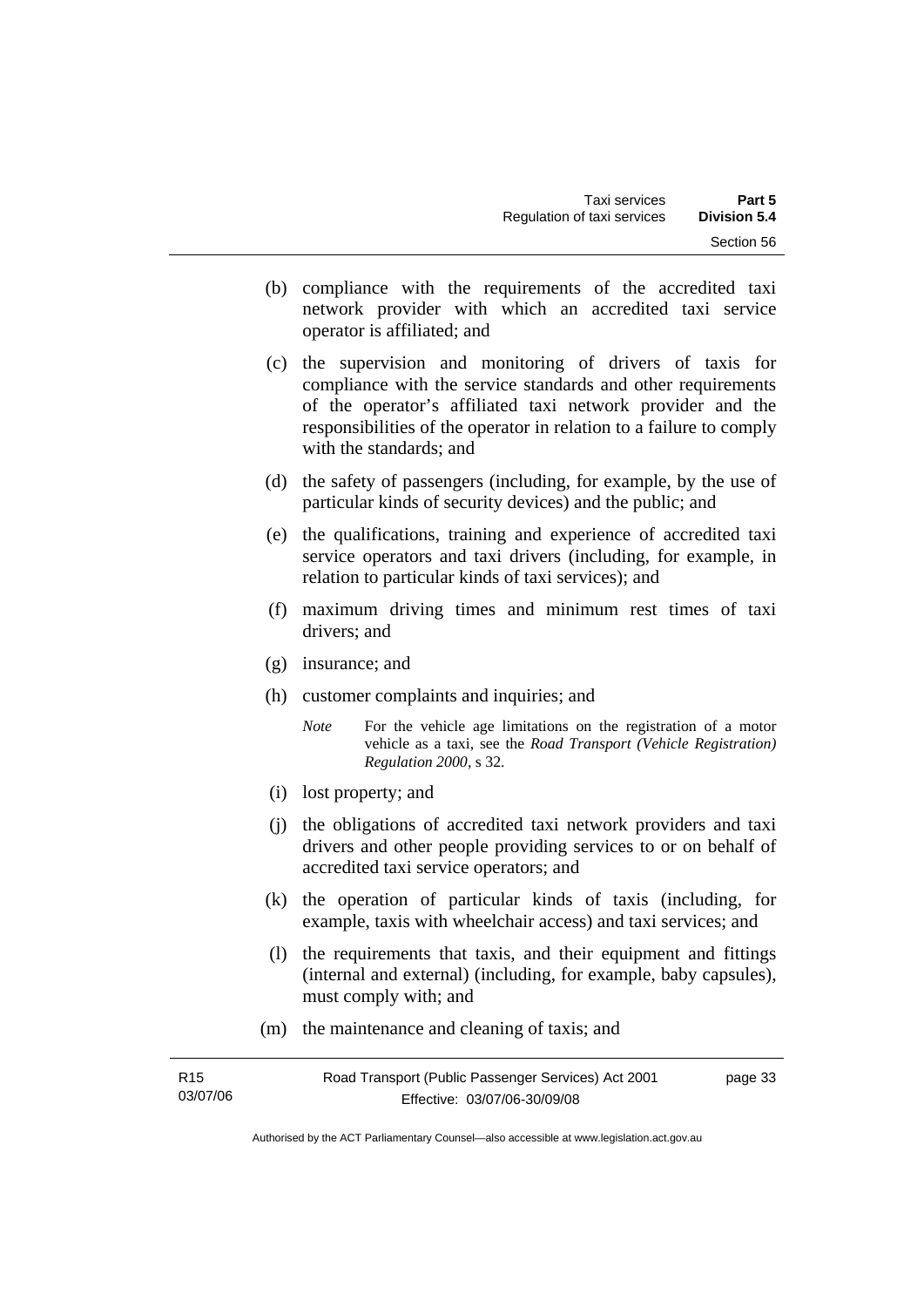- (n) the making and keeping of records and their inspection; and
- (o) the auditing of records and systems; and
- (p) the provision of information and reports to the road transport authority.
- *Note* An example is part of the Act, is not exhaustive and may extend, but does not limit, the meaning of the provision in which it appears (see Legislation Act, s 126 and s 132).

#### **57 Regulations about operation of taxis**

A regulation may make provision in relation to the operation of taxis, including, for example—

- (a) the solicitation of passengers or hirings; and
- (b) the hiring of vehicles and the payment of fares; and
- (c) the picking-up and dropping-off of passengers and other matters relating to the transport of passengers; and
- (d) the transport of passengers' luggage or other goods, and animals; and
- (e) the regulation or prohibition of the use of vehicles on certain roads or road related areas; and
- (f) the maximum speed of a vehicle; and
- (g) the design, equipment and fittings (internal or external) of vehicles; and
- (h) the regulation or prohibition of notices, signs and advertisements inside or on the outside of vehicles; and
- (i) the records to be made and kept by drivers, how they are to be made and kept, and their inspection; and

R15 03/07/06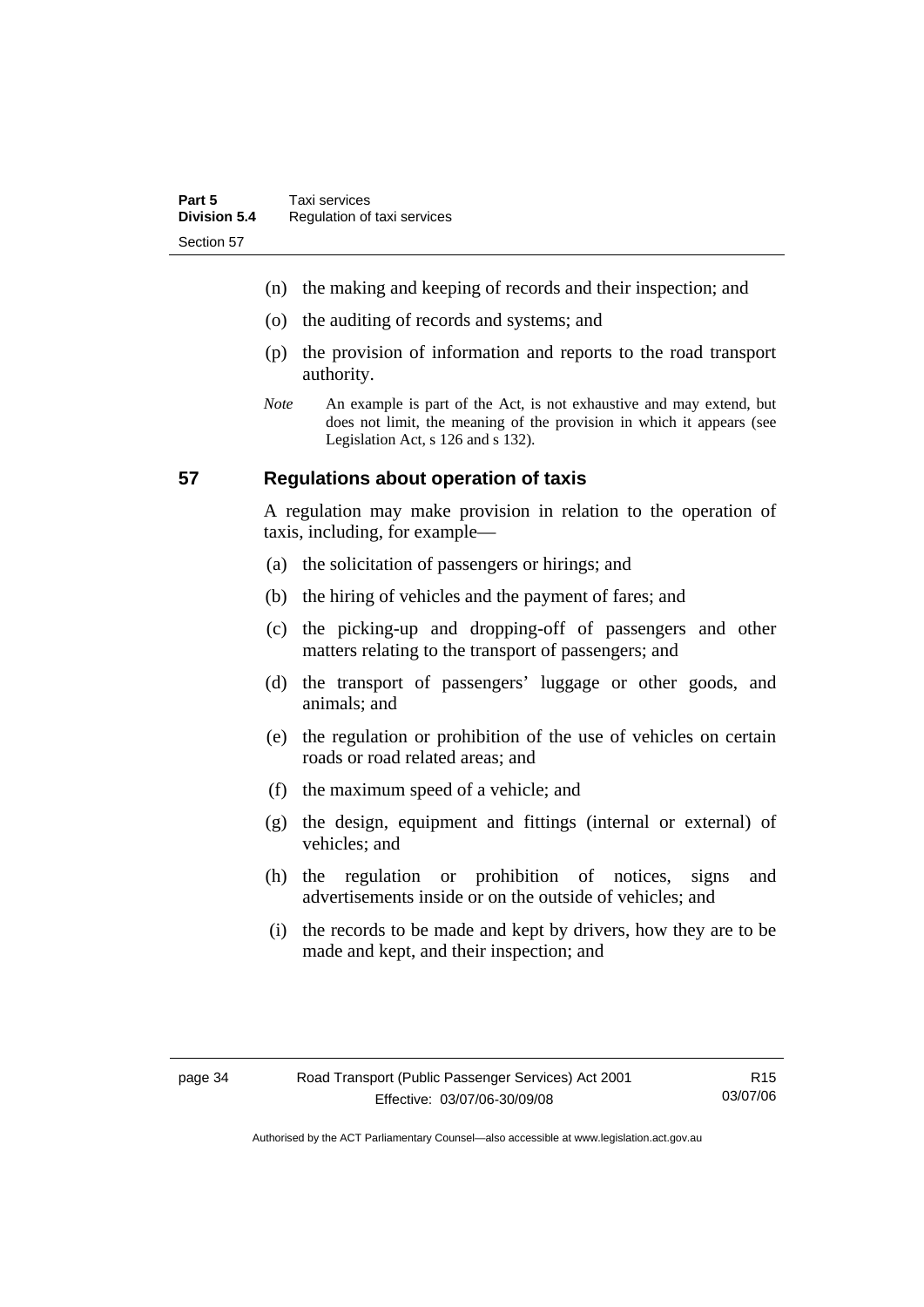- (j) the provision, use and operation of taxi zones.
- *Note* An example is part of the Act, is not exhaustive and may extend, but does not limit, the meaning of the provision in which it appears (see Legislation Act, s 126 and s 132).

#### **58 Regulations about taxi drivers**

A regulation may make provision in relation to taxi drivers, including, for example—

- (a) the powers, duties and conduct of taxi drivers; and
- (b) the training of drivers; and
- (c) how taxi drivers must dress.
- *Note 1* For the licensing of people to drive taxis, see the *Road Transport (Driver Licensing) Regulation 2000*.
- *Note 2* An example is part of the Act, is not exhaustive and may extend, but does not limit, the meaning of the provision in which it appears (see Legislation Act, s 126 and s 132).

#### **59 Regulations about conduct of taxi passengers**

A regulation may make provision in relation to the conduct of passengers being carried by taxis, including, for example—

- (a) the regulation or prohibition of eating and drinking; and
- (b) the authority of taxi drivers, police officers and authorised people to direct people contravening a regulation to leave a taxi and to remove them if they fail to leave.

#### **60 Power to determine maximum taxi fares**

- (1) The Minister may, in writing, determine maximum fares, and ways of calculating maximum fares, relating to hiring or using a taxi.
- (2) A determination is a disallowable instrument.
	- *Note* A disallowable instrument must be notified, and presented to the Legislative Assembly, under the Legislation Act.

| R <sub>15</sub> | Road Transport (Public Passenger Services) Act 2001 | page 35 |
|-----------------|-----------------------------------------------------|---------|
| 03/07/06        | Effective: 03/07/06-30/09/08                        |         |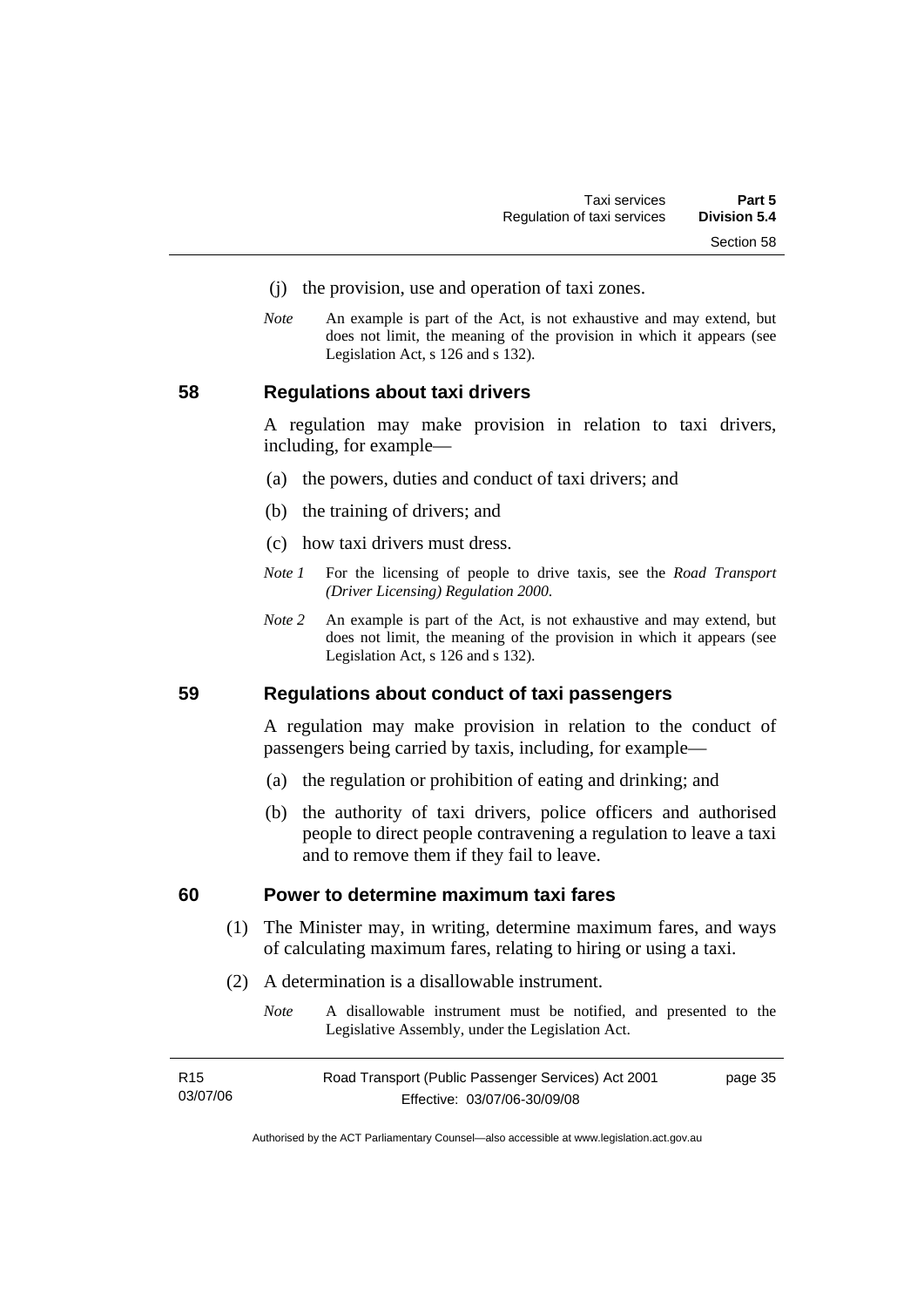- (3) This section does not require the Minister to determine maximum fares for hiring or using a taxi.
	- *Note* The Independent Competition and Regulatory Commission may give price directions for regulated industries, see the *Independent Competition and Regulatory Commission Act 1997*, s 20.
- (4) In this section:

*fare* includes a charge relating to hiring or using a taxi.

page 36 Road Transport (Public Passenger Services) Act 2001 Effective: 03/07/06-30/09/08

R15 03/07/06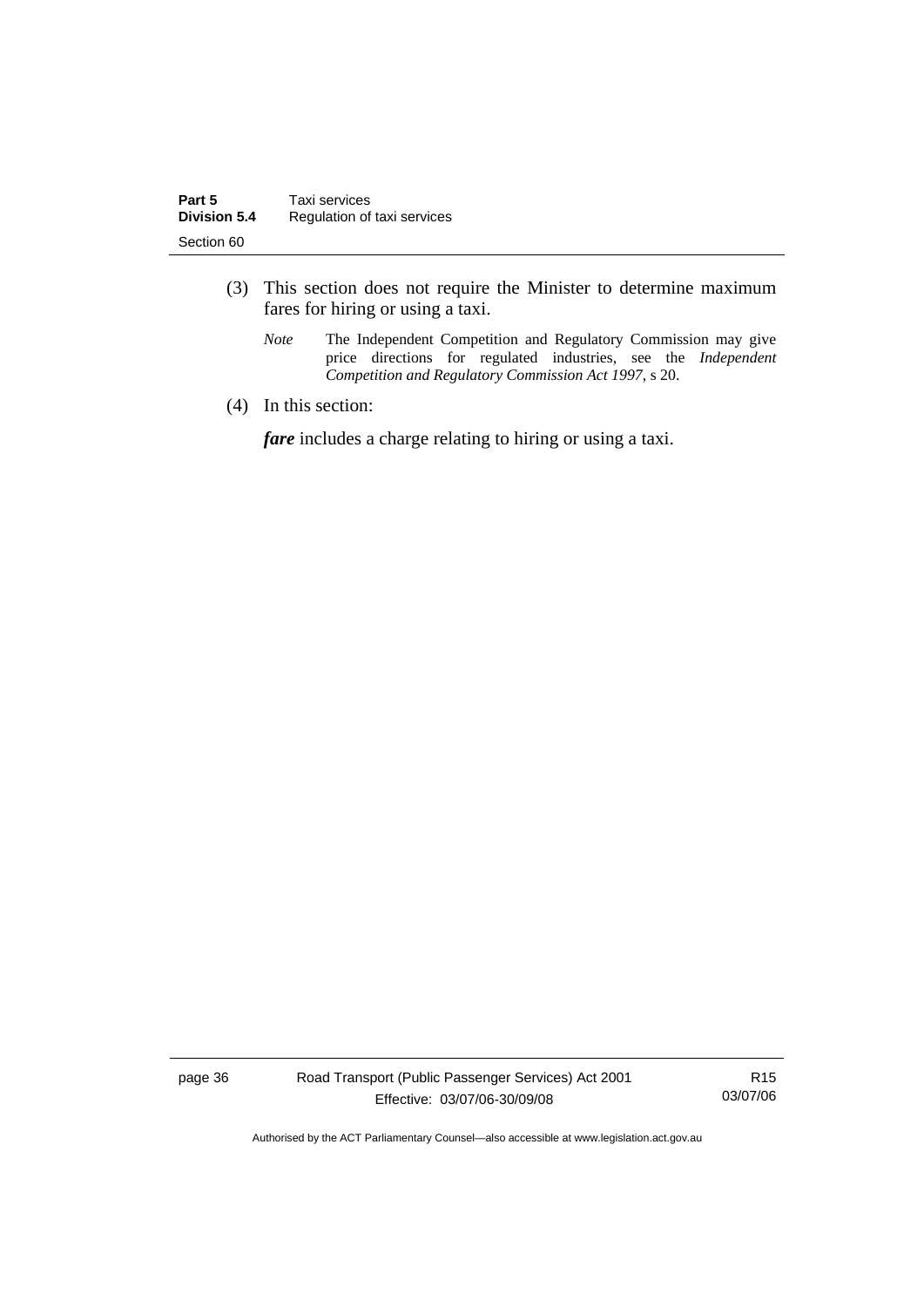Section 61

# **Part 6 Licensing of hire cars**

# **Division 6.1** Basic concepts

#### **61 Meaning of** *hire car licence*

A *hire car licence* is a licence issued under the regulations to use a vehicle as a hire car, and includes a restricted hire car licence.

*Note* References to *hire car licence* include a *restricted hire car licence* unless the contrary intention otherwise appears (see Legislation Act, s 155).

#### **62 Meaning of** *restricted hire car licence*

A *restricted hire car licence* is a licence issued under the regulations to use a vehicle as a restricted hire car.

# **Division 6.2 Hire car licences**

#### **63 Transferability of hire car licences**

 (1) A hire car licence (other than a restricted hire car licence) issued before the commencement of this section is transferable.

#### **Examples of how licence might be transferred**

- 1 hiring the licence to someone else
- 2 selling the licence to someone else
- *Note* An example is part of the Act, is not exhaustive and may extend, but does not limit, the meaning of the provision in which it appears (see Legislation Act, s 126 and s 132).
- (2) A hire car licence issued after the commencement of this section is not transferable.
- (3) A restricted hire car licence is not transferable.

page 37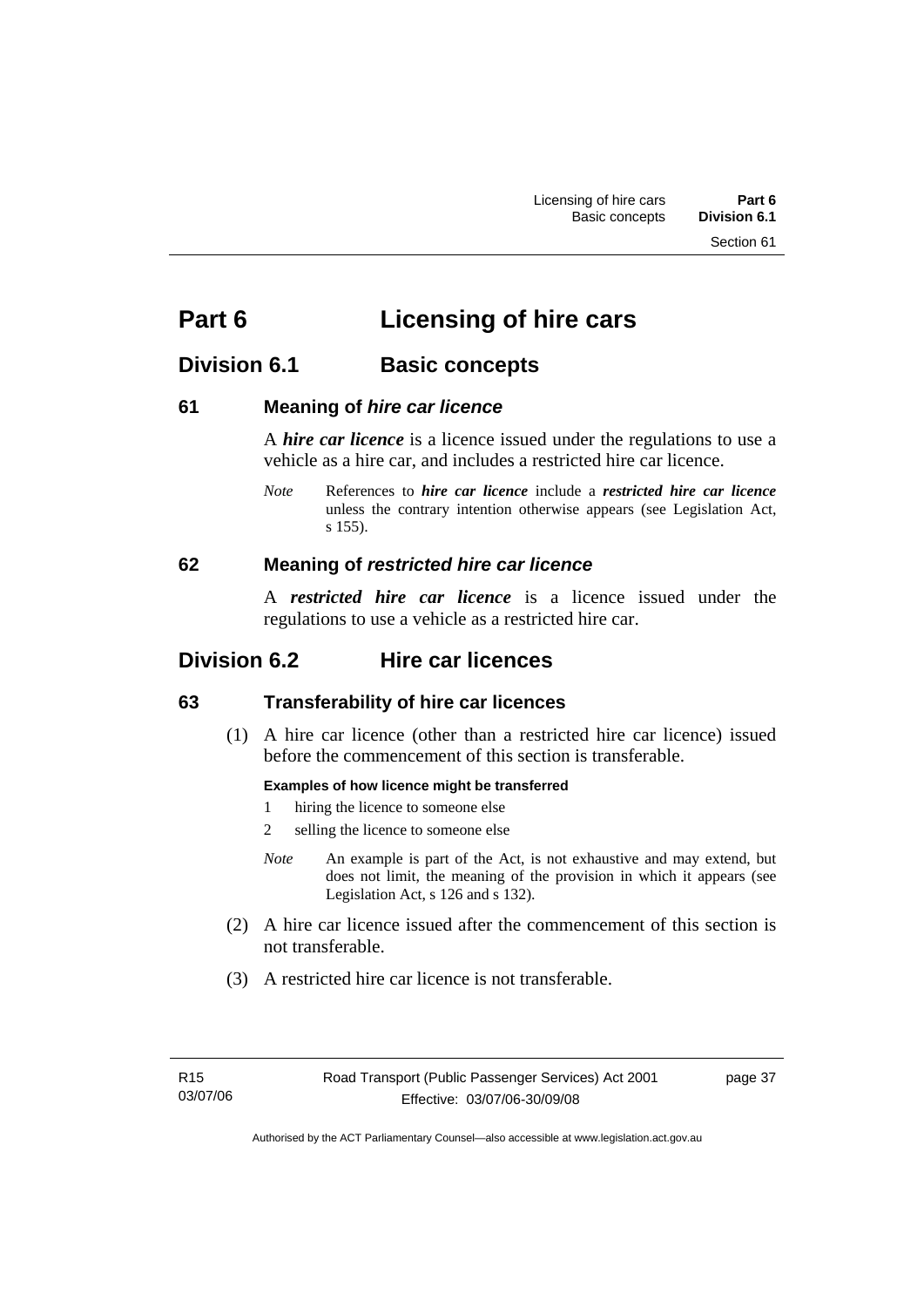| Part 6       | Licensing of hire cars |
|--------------|------------------------|
| Division 6.2 | Hire car licences      |
| Section 64   |                        |

 (4) If the holder of a transferable hire car licence asks the road transport authority to transfer the licence to someone else, the authority must transfer the licence to the person.

#### **64 Use of vehicles as hire cars**

 (1) A person must not use a vehicle as a hire car (other than a restricted hire car) unless the vehicle is licensed under the regulations as a hire car.

Maximum penalty: 50 penalty units.

 (2) A person must not use a vehicle as a restricted hire car unless the vehicle is licensed under the regulations as a restricted hire car.

Maximum penalty: 50 penalty units.

- (3) This section does not apply to a person in relation to the hiring of a vehicle used by the person if—
	- (a) the vehicle is licensed as a hire car under the law of another jurisdiction; and
	- (b) the hiring begins in that jurisdiction and is completed in the ACT.
- (4) This section also does not apply to a person who is using a substitute vehicle as a licensed hire car in accordance with the regulations.
- (5) An offence against this section is a strict liability offence.

#### **65 Pretending vehicles are licensed hire cars**

 (1) A person must not pretend that a vehicle is licensed under the regulations as a hire car (other than a restricted hire car).

Maximum penalty: 30 penalty units.

 (2) A person must not pretend that a vehicle is licensed under the regulations as a restricted hire car.

Maximum penalty: 30 penalty units.

| Road Transport (Public Passenger Services) Act 2001<br>page 38 |                              | R15.     |
|----------------------------------------------------------------|------------------------------|----------|
|                                                                | Effective: 03/07/06-30/09/08 | 03/07/06 |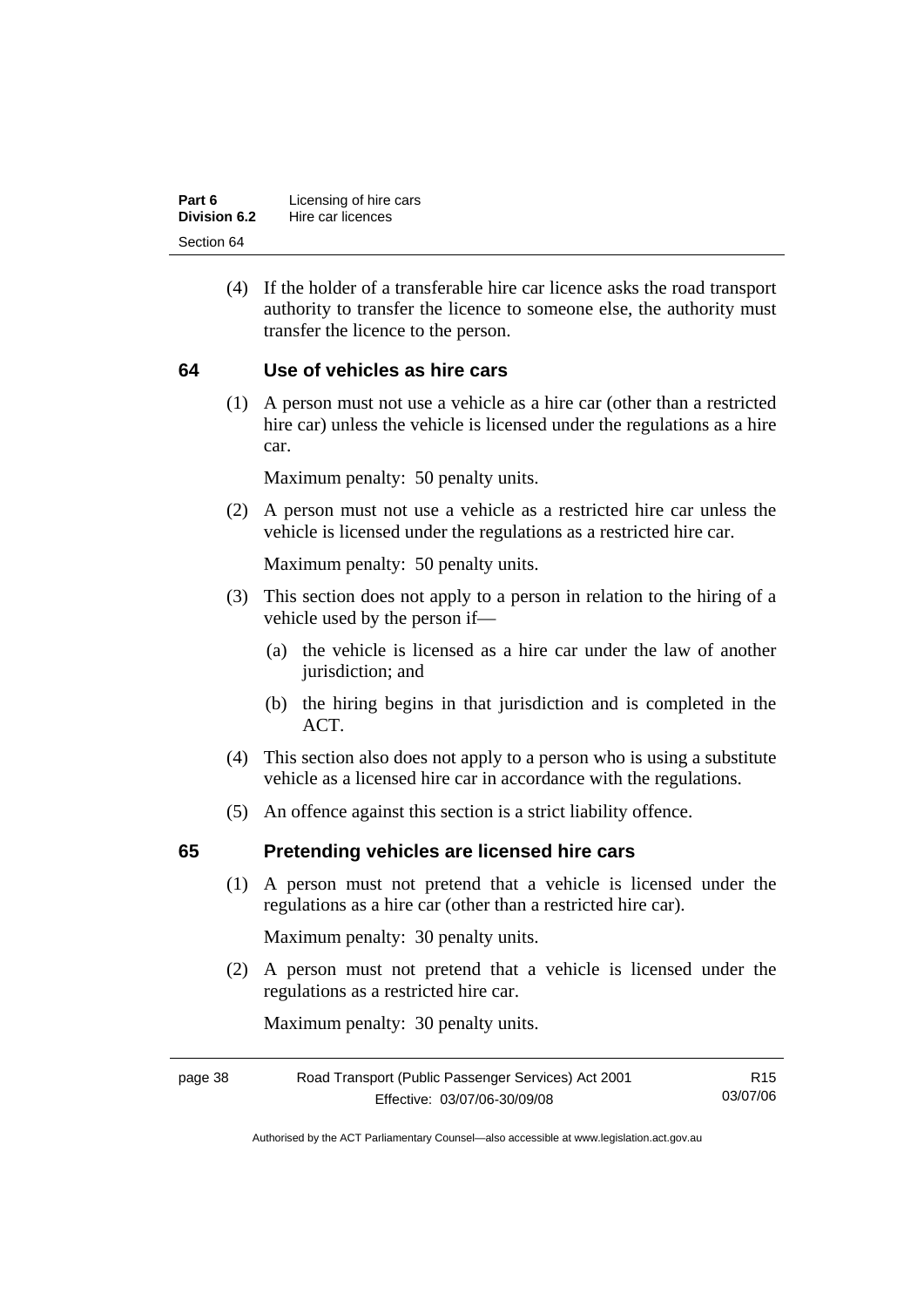(3) An offence against this section is a strict liability offence.

#### **66 Regulations about hire car licences**

- (1) A regulation may provide a system for the licensing of hire cars and restricted hire cars, including, for example—
	- (a) matters in relation to the giving, refusal or surrender of licences; and
	- (b) the term of restricted hire car licences; and
	- (c) the conditions of licences; and
	- (d) the circumstances in which a substitute vehicle may be used as a licensed hire car; and
	- (e) the action that may be taken in relation to licences in circumstances prescribed by regulation, including, for example—
		- (i) the suspension or cancellation of a licence; and
		- (ii) the imposition of a condition on, or the amendment of a condition of, a licence; and
		- (iii) an order that the holder of a licence pay to the Territory an amount of not more than—
			- (A) for an individual—\$5 000; or
			- (B) for a corporation—\$25 000; and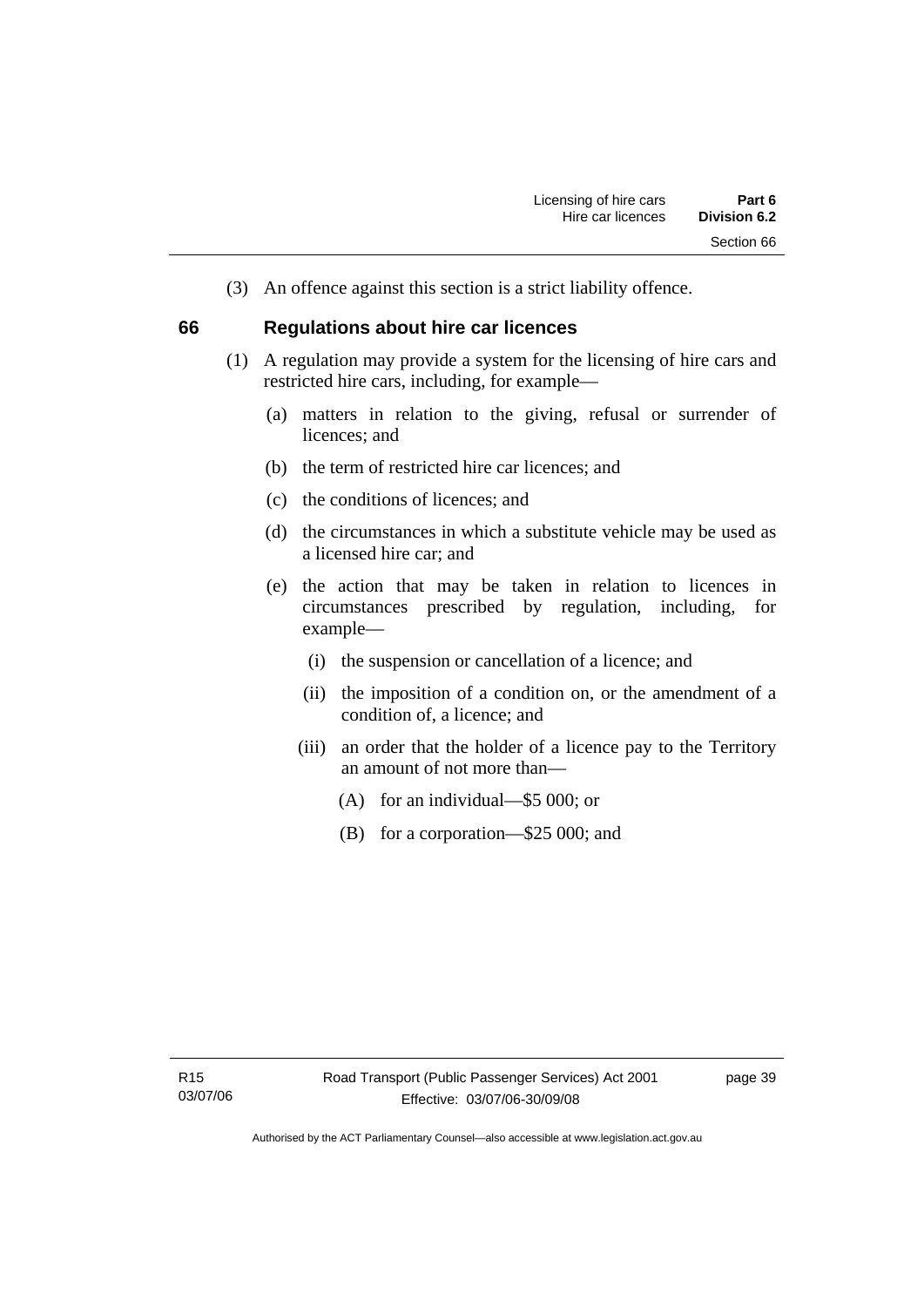| Part 6       | Licensing of hire cars |  |
|--------------|------------------------|--|
| Division 6.2 | Hire car licences      |  |
| Section 66   |                        |  |

(iv) the reprimanding of the holder of a licence.

**Examples of conditions for restricted hire car licences—s (1) (c)** 

- 1 how the vehicle to which the restricted hire car licence relates must be equipped
- 2 the kinds of restricted hire car services that may be operated using the vehicle
- *Note* An example is part of the Act, is not exhaustive and may extend, but does not limit, the meaning of the provision in which it appears (see Legislation Act, s 126 and s 132).
- (2) The regulations may place different requirements on the person to whom a hire car licence (other than a restricted hire car licence) is issued and a person to whom the licence is hired.

page 40 Road Transport (Public Passenger Services) Act 2001 Effective: 03/07/06-30/09/08

R15 03/07/06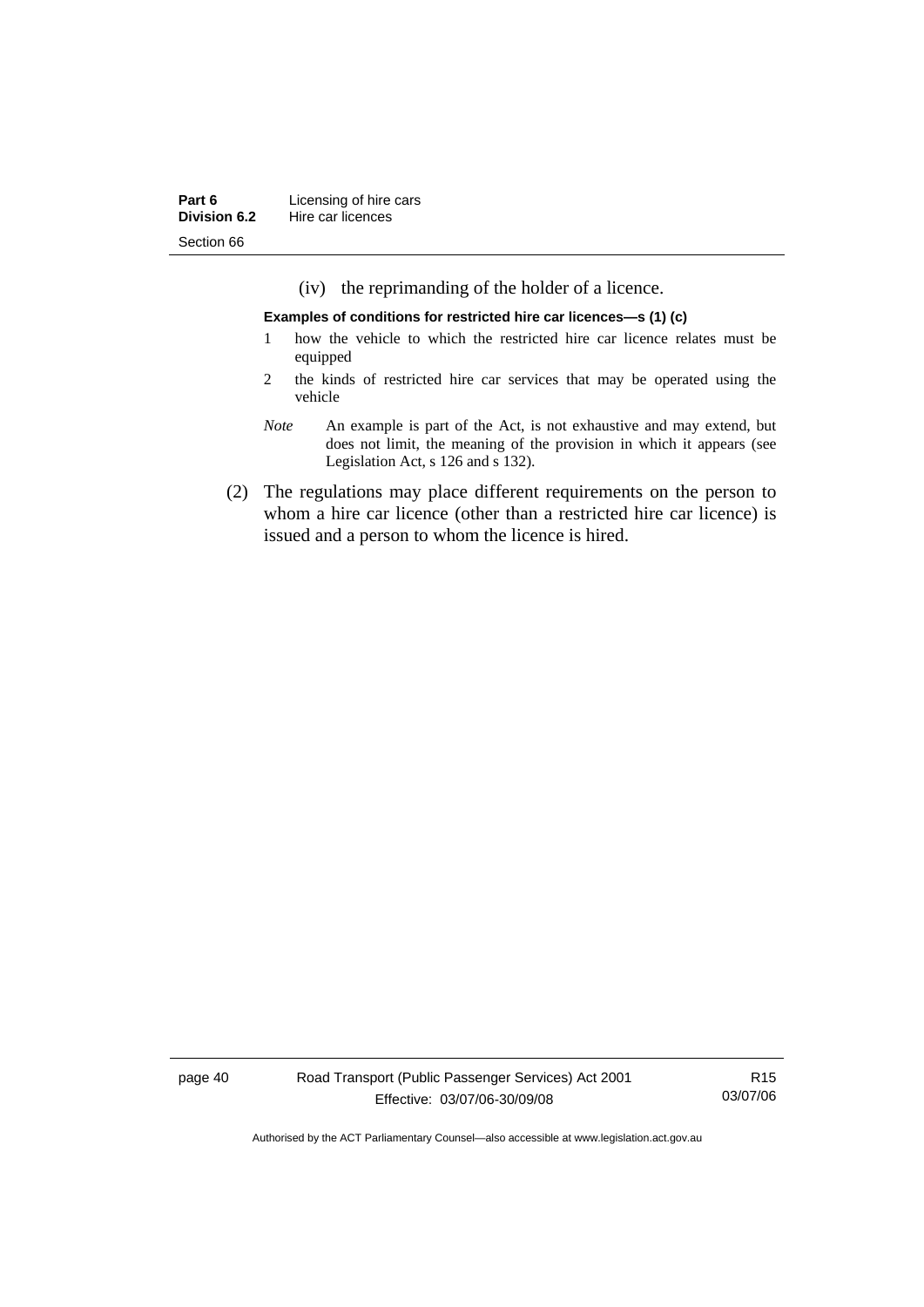Section 67

# **Part 7 Hire car services**

# **Division 7.1 Basic concepts**

#### **67 Meaning of** *hire car*

A *hire car* is a vehicle (other than a bus, taxi or demand responsive service vehicle) that—

- (a) is used, or is intended to be used, for the transport of passengers under a contract; and
- (b) does not stand or ply for hire for the transport of passengers along a road or road related area;

and includes a restricted hire car.

*Note* References to *hire car* include a *restricted hire car* unless the contrary intention otherwise appears (see Legislation Act, s 155).

#### **68 Meaning of** *restricted hire car*

A *restricted hire car* is a vehicle (other than a bus, taxi or demand responsive service vehicle) that—

- (a) is used, or is intended to be used, for the transport of passengers under a contract; and
- (b) does not stand or ply for hire for the transport of passengers along a road or road related area; and
- (c) is licensed under the regulations as a restricted hire car.

#### **69 Meaning of** *hire car service*

A *hire car service* is a public passenger service operated using 1 or more hire cars (including restricted hire cars).

page 41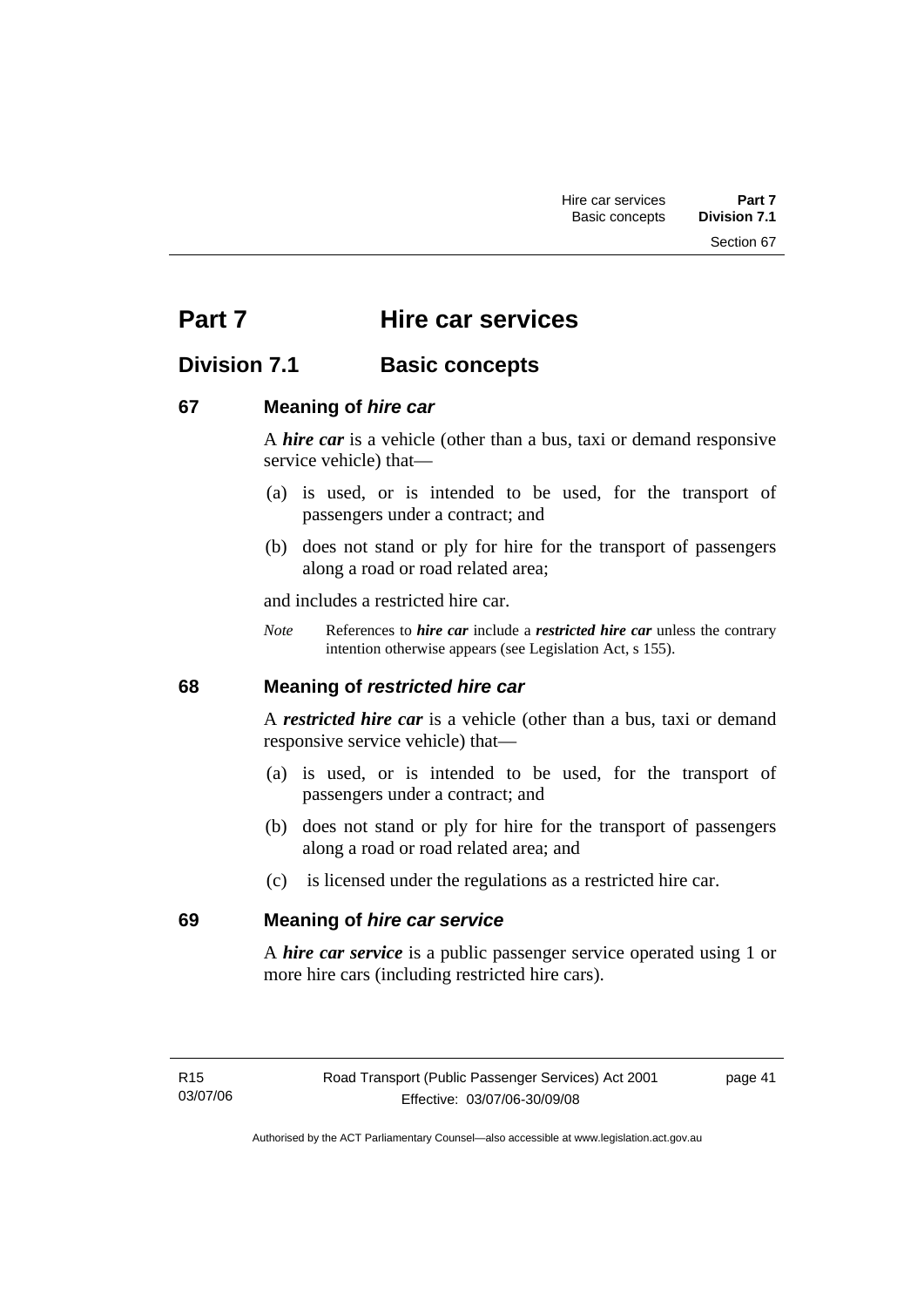#### **70 Meaning of** *restricted hire car service*

A *restricted hire car service* is a public passenger service operated using only 1 or more restricted hire cars.

#### **Example of a restricted hire car service**

a pre-booked public passenger service that provides transport to weddings and school formals

*Note* An example is part of the Act, is not exhaustive and may extend, but does not limit, the meaning of the provision in which it appears (see Legislation Act, s 126 and s 132).

# **Division 7.2 Accreditation of hire car service operators**

#### **71 Hire car service operators—purposes of accreditation**

The purpose of accreditation under the regulations to operate a hire car service is to ensure that—

- (a) each person, including the accredited person, who is concerned with, or takes part in, the management of the service, is a suitable person to operate the service; and
- (b) each person, including the accredited person, who is concerned with, or takes part in, the management of the service, has demonstrated the capacity to comply with the relevant regulations and, in particular, the regulations about—
	- (i) the safety of passengers and the public; and
	- (ii) the maintenance of hire cars.

#### **72 Hire car service operators—regulations about accreditation system**

 (1) A regulation may provide a system for the accreditation of people to operate hire car services, including, for example—

| page 42 | Road Transport (Public Passenger Services) Act 2001 | R <sub>15</sub> |
|---------|-----------------------------------------------------|-----------------|
|         | Effective: 03/07/06-30/09/08                        | 03/07/06        |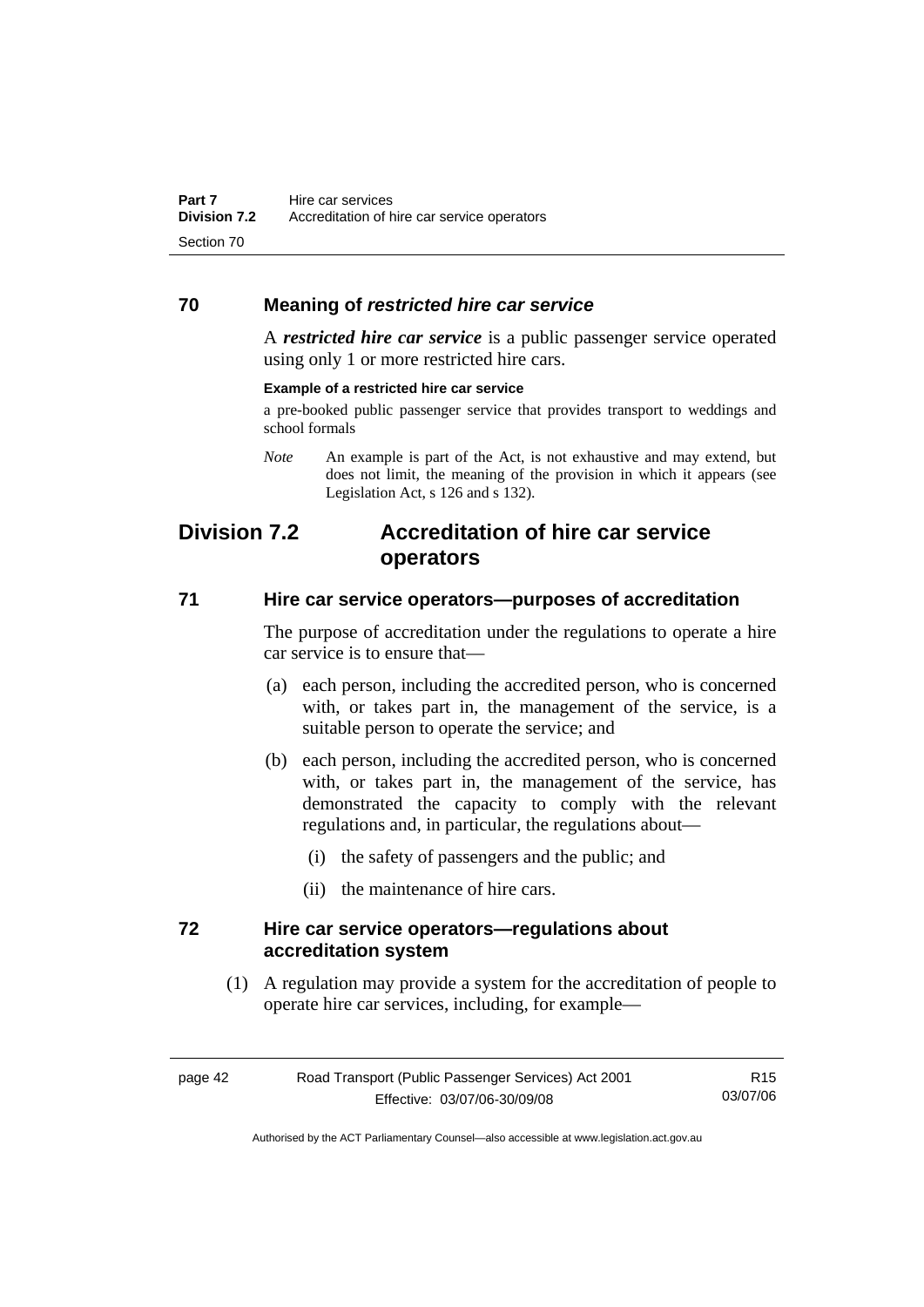- (a) the kinds of accreditations; and
- (b) the kinds of hire cars and hire car services that a person who holds a particular kind of accreditation is entitled to operate; and
- (c) the conditions of accreditations; and
- (d) matters in relation to the giving, refusal or surrender of accreditations; and
- (e) the action that may be taken in relation to an accredited person in circumstances prescribed by regulation, including, for example—
	- (i) the suspension or cancellation of an accreditation; and
	- (ii) the imposition of a condition on, or the amendment of a condition of, an accreditation; and
	- (iii) an order that an accredited person pay to the Territory an amount of not more than—
		- (A) for an individual—\$5 000; or
		- (B) for a corporation—\$25 000; and
	- (iv) the reprimanding of an accredited person.
- *Note* An example is part of the Act, is not exhaustive and may extend, but does not limit, the meaning of the provision in which it appears (see Legislation Act, s 126 and s 132).
- (2) The regulations may make provision in relation to the accreditation of people to operate hire car services, including, for example—
	- (a) requirements about the suitability of the applicant and each person who will be concerned with, or take part in, the management of the service; and
	- (b) capacity to meet service standards.

page 43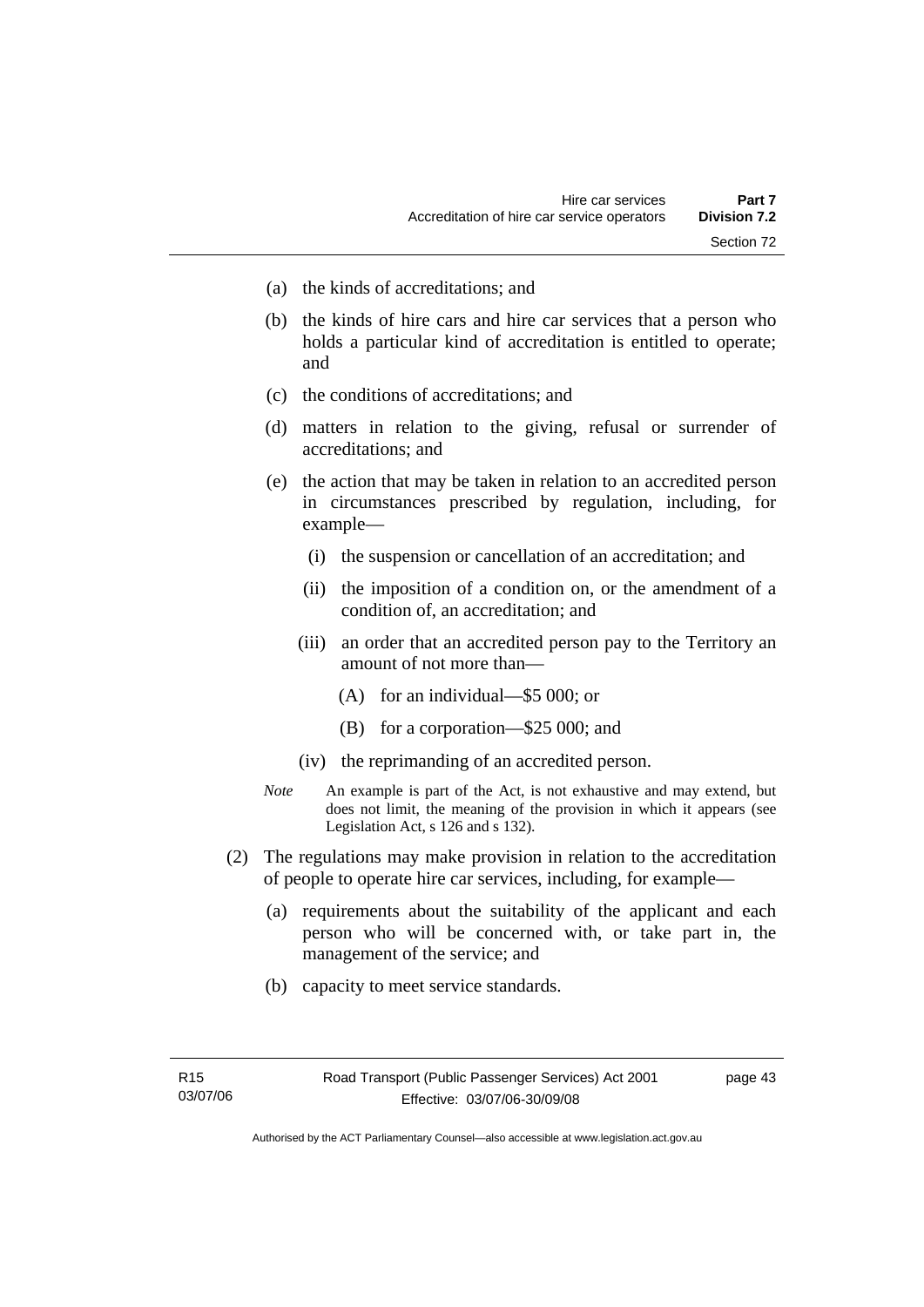- (3) For subsection (1) (a), the regulations must provide for the accreditation of people to operate—
	- (a) a hire car service (other than a restricted hire car service); and
	- (b) a restricted hire car service.
	- *Note* For examples of kinds of restricted hire car services, see s 70.

# **Division 7.3 Entitlement to operate hire car services**

#### **73 Entitlement to operate hire car services**

A person is entitled to operate a particular kind of hire car service, in or partly in the ACT, if—

- (a) the person is accredited under the regulations to operate a hire car service of that kind; and
- (b) the vehicles used to operate the service are licensed under the regulations as hire cars for that kind of hire car service.

### **74 Unaccredited operators not to operate hire car services**

 (1) A person must not operate, in or partly in the ACT, a hire car service of a particular kind unless the person is accredited under the regulations to operate a hire car service of that kind.

Maximum penalty: 50 penalty units.

- (2) This section does not apply to a person in relation to the hiring of a hire car operated by the person if—
	- (a) the person is authorised to operate a hire car service under the law of another jurisdiction; and
	- (b) the hiring begins in that jurisdiction and is completed in the ACT; and

R15 03/07/06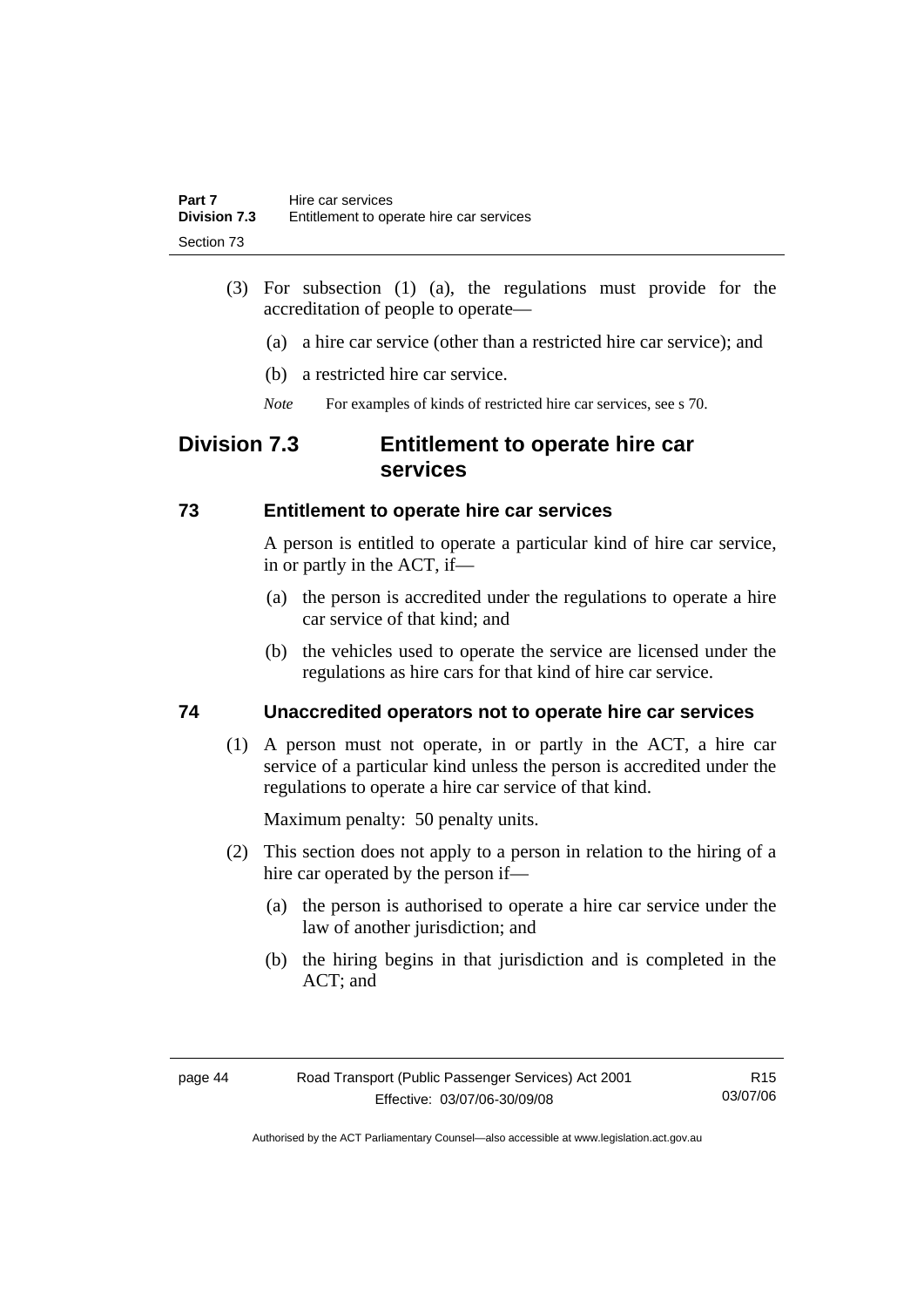- (c) the hiring is of a kind that the person is authorised to operate under the law of that jurisdiction.
- (3) An offence against this section is a strict liability offence.

#### **75 Pretending to be an accredited hire car service operator**

 (1) A person must not pretend to be accredited under the regulations to operate a hire car service.

Maximum penalty: 30 penalty units.

 (2) A person must not pretend to be accredited under the regulations to operate a particular kind of hire car service.

Maximum penalty: 30 penalty units.

(3) An offence against this section is a strict liability offence.

# **Division 7.4 Regulation of hire car services**

### **76 Regulations about operation of hire car services by accredited people**

A regulation may make provision in relation to the operation of hire car services by accredited hire car service operators, including, for example—

- (a) the supervision and monitoring of drivers of hire cars for compliance with the service standards and the responsibilities of the operator in relation to a failure to comply with the standards; and
- (b) the safety of passengers (including, for example, by the use of particular kinds of security devices) and the public; and
- (c) the qualifications, training and experience of accredited hire car service operators and hire car drivers (including, for example, in relation to particular kinds of hire car services); and

page 45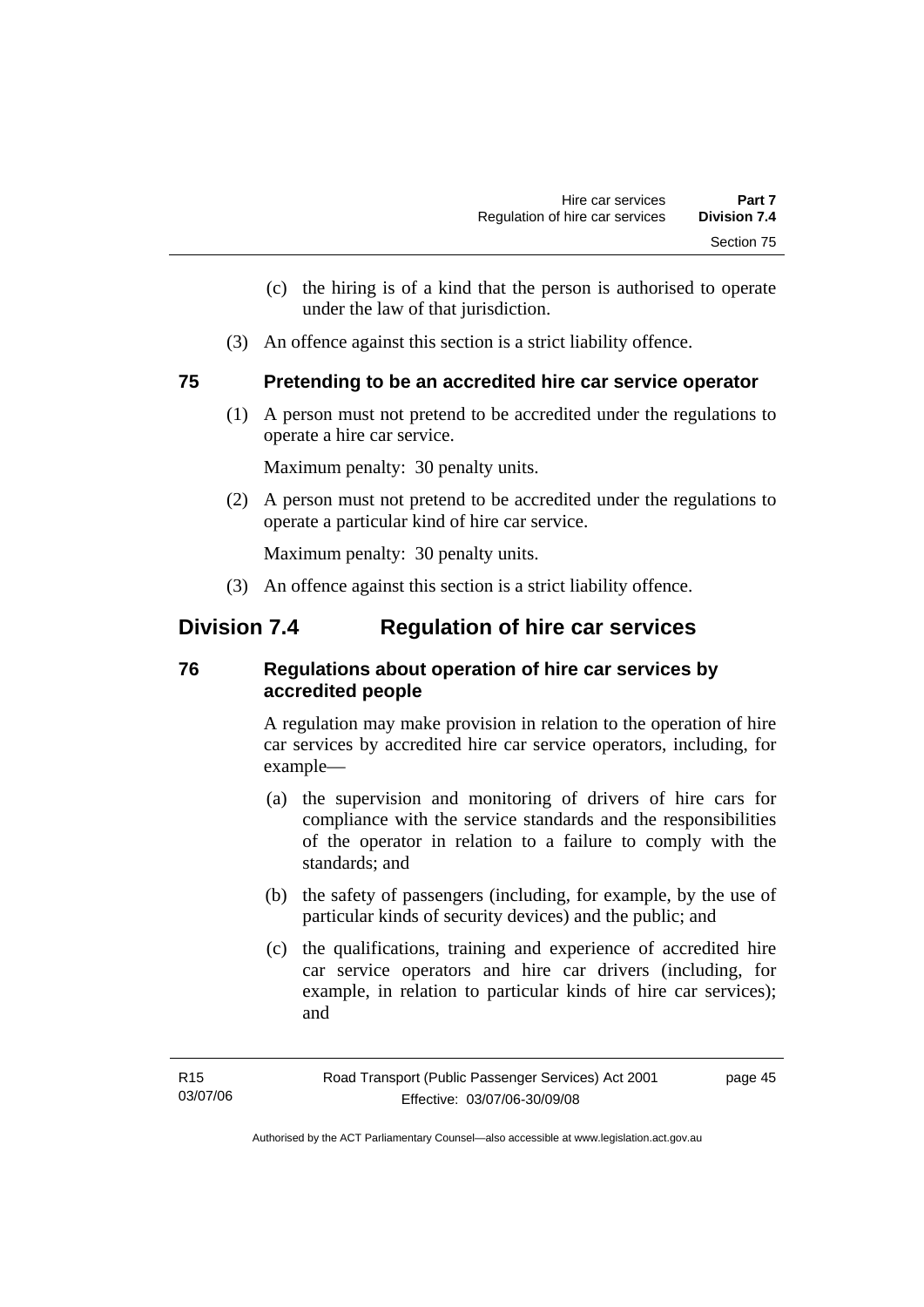- (d) maximum driving times and minimum rest times of hire car drivers; and
- (e) insurance; and
- (f) customer complaints and inquiries; and
- (g) lost property; and
- (h) the operation of particular kinds of hire cars and hire car services; and
- (i) the requirements that hire cars, and their equipment and fittings (internal and external) (including, for example, baby capsules), must comply with; and
- (j) the maintenance and cleaning of hire cars; and
- (k) the making and keeping of records and their inspection; and
- (l) the auditing of records and systems; and
- (m) the display of licences; and
- (n) requirements for display of accreditation numbers on advertisements for the service; and
- (o) the provision of information and reports to the road transport authority.
- *Note* An example is part of the Act, is not exhaustive and may extend, but does not limit, the meaning of the provision in which it appears (see Legislation Act, s 126 and s 132).

#### **77 Regulations about operation of hire cars**

A regulation may make provision in relation to the operation of hire cars, including, for example—

- (a) the solicitation of passengers or hirings; and
- (b) the hiring of vehicles; and

R15 03/07/06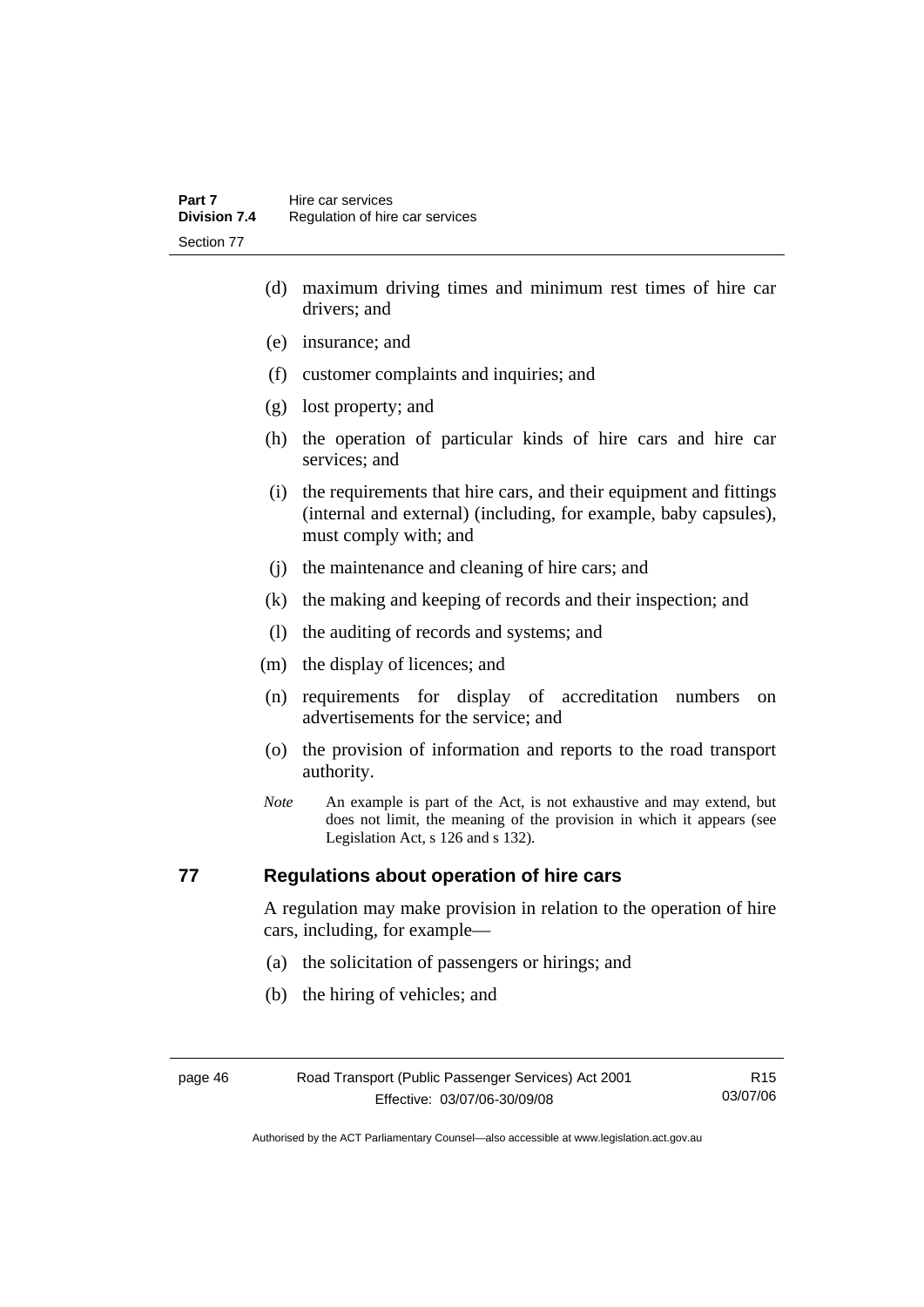- (c) the picking-up and dropping-off of passengers and other matters relating to the transport of passengers; and
- (d) the transport of passengers' luggage or other goods, and animals; and
- (e) the regulation or prohibition of the use of vehicles on certain roads or road related areas; and
- (f) the maximum speed of a vehicle; and
- (g) the design, equipment and fittings (internal or external) of vehicles; and
- (h) the regulation or prohibition of notices, signs and advertisements inside or on the outside of vehicles; and
- (i) the records to be made and kept, how they are to be made and kept, and their inspection; and
- (j) approval of uniforms or industry codes of practice for dress standards.
- *Note* An example is part of the Act, is not exhaustive and may extend, but does not limit, the meaning of the provision in which it appears (see Legislation Act, s 126 and s 132).

#### **78 Regulations about hire car drivers**

A regulation may make provision in relation to hire car drivers, including, for example—

- (a) the powers, duties and conduct of hire car drivers; and
- (b) the training of drivers; and
- (c) how hire car drivers must dress.
- *Note 1* For the licensing of people to drive hire cars, see the *Road Transport (Driver Licensing) Regulation 2000*.
- *Note 2* An example is part of the Act, is not exhaustive and may extend, but does not limit, the meaning of the provision in which it appears (see Legislation Act, s 126 and s 132).

| R15      | Road Transport (Public Passenger Services) Act 2001 | page 47 |
|----------|-----------------------------------------------------|---------|
| 03/07/06 | Effective: 03/07/06-30/09/08                        |         |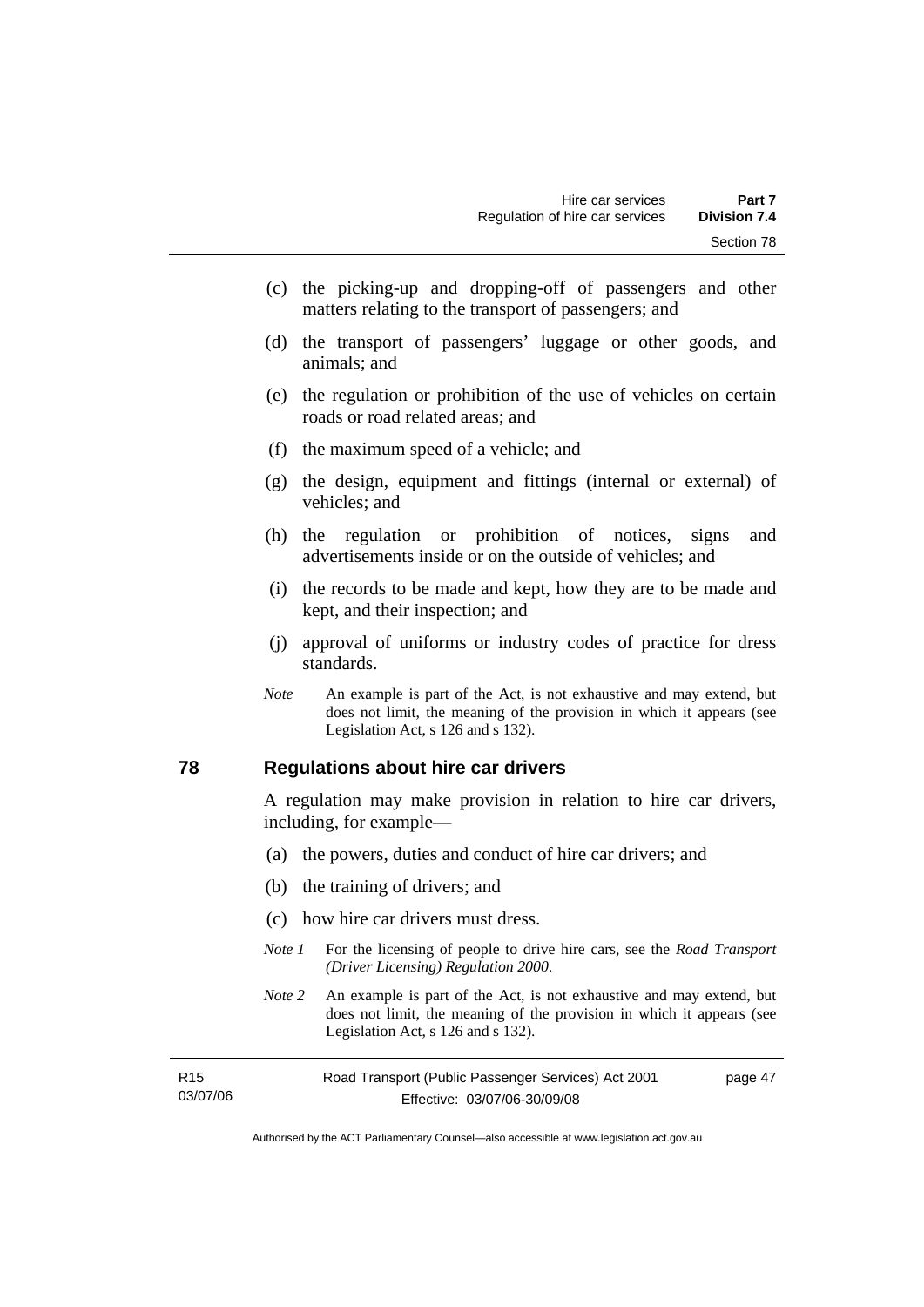#### **79 Regulations about conduct of hire car passengers**

A regulation may make provision in relation to the conduct of passengers being carried by hire cars, including, for example the authority of hire car drivers, police officers and authorised people to direct people contravening a regulation to leave a hire car and to remove them if they fail to leave.

*Note* An example is part of the Act, is not exhaustive and may extend, but does not limit, the meaning of the provision in which it appears (see Legislation Act, s 126 and s 132).

page 48 Road Transport (Public Passenger Services) Act 2001 Effective: 03/07/06-30/09/08

R15 03/07/06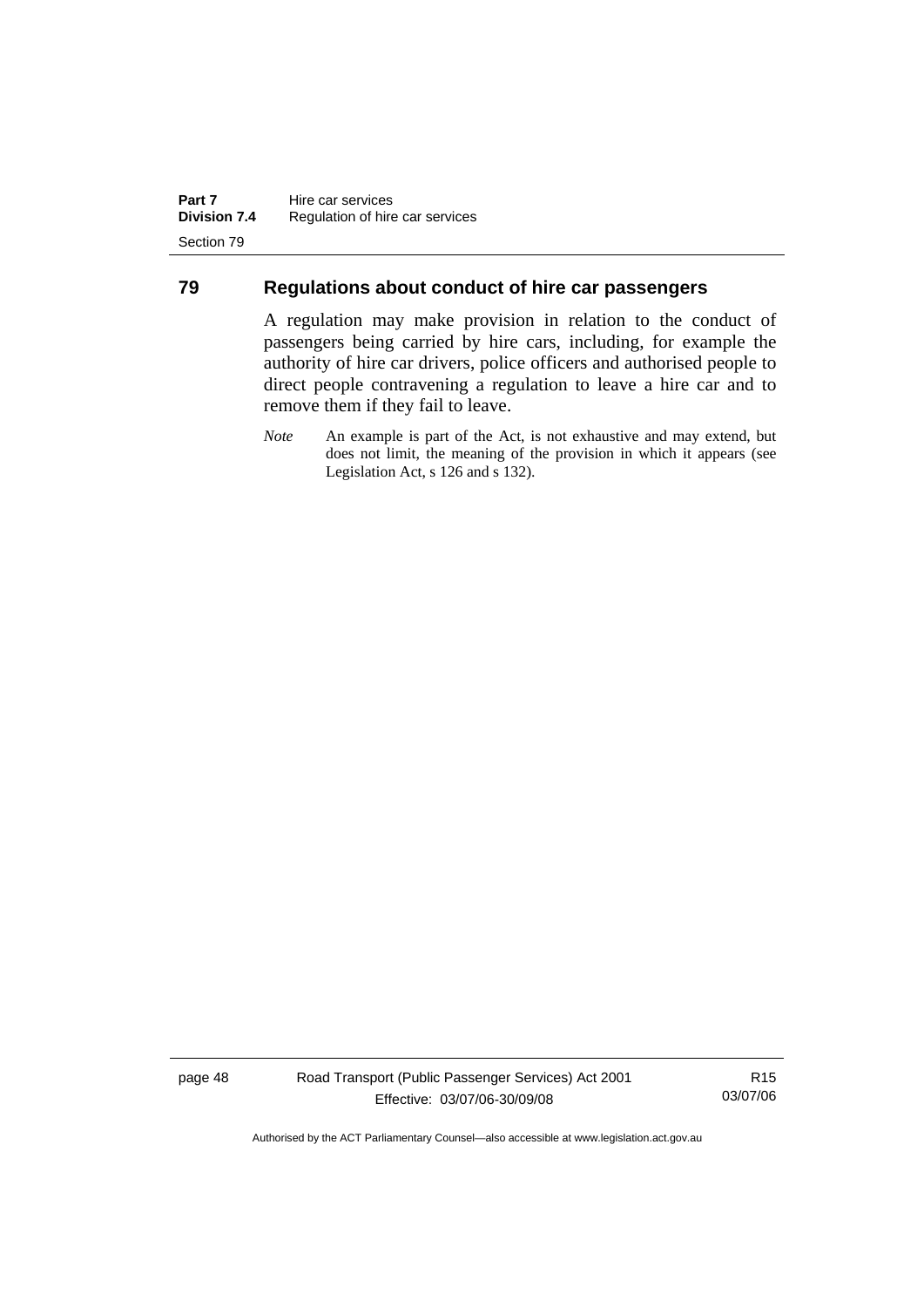# **Part 8 Demand responsive services**

# **Division 8.1** Basic concepts

#### **80 Meaning of** *demand responsive service*

A *demand responsive service* is a public passenger service that a person may operate under an authorisation given for this part.

#### **81 Meaning of** *demand responsive service vehicle*

A *demand responsive service vehicle* is a motor vehicle used, in accordance with a demand responsive service authorisation, to operate the demand responsive service.

# **Division 8.2 Authorisations to operate demand responsive services**

#### **82 Demand responsive service authorisations**

- (1) The Minister must have regard to the guidelines approved under section 83 in deciding whether to give a person an authorisation to operate a demand responsive service.
- (2) A demand responsive service authorisation may exempt a person or vehicle from this Act (or a stated provision of this Act).
	- *Note* A reference to an Act includes a reference to the statutory instruments made or in force under the Act, including any regulation (see Legislation Act, s 104).
- (3) An authorisation is a disallowable instrument.
	- *Note* A disallowable instrument must be notified, and presented to the Legislative Assembly, under the Legislation Act.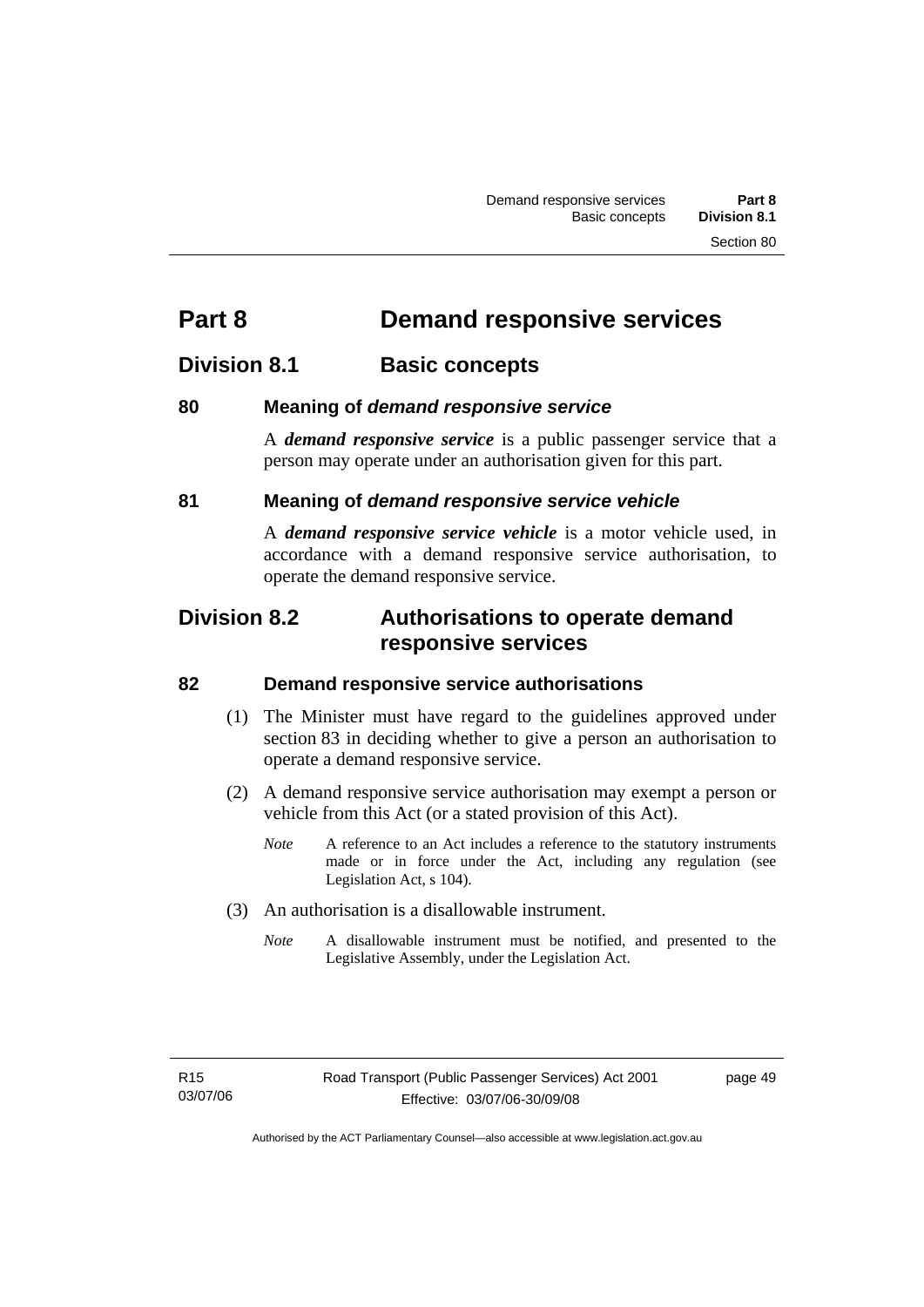#### **82A Territory's entitlement to operate demand responsive service**

If the Territory operates a demand responsive service, the Territory may operate the service under a name prescribed by regulation.

#### **83 Demand responsive services—guidelines for giving authorisations**

- (1) The Minister may approve guidelines for the giving of authorisations to operate demand responsive services.
- (2) The guidelines may make provision in relation to—
	- (a) the kinds of public passenger services that may be operated under demand responsive service authorisations, including, for example, matters in relation to—
		- (i) hours of operation; and
		- (ii) routes and areas of operation; and
		- (iii) kinds of passengers that may be transported; and
		- (iv) accessing of services by passengers; and
	- (b) the kinds of vehicles that may be used to operate demand responsive services.
	- *Note* An example is part of the Act, is not exhaustive and may extend, but does not limit, the meaning of the provision in which it appears (see Legislation Act, s 126 and s 132).
- (3) The guidelines must provide that the Minister must not give a person an authorisation for a demand responsive service if the operation of the service will have an adverse impact on the viability of an existing regular route service.
- (4) Approved guidelines are a disallowable instrument.
	- *Note* A disallowable instrument must be notified, and presented to the Legislative Assembly, under the Legislation Act.

| page 50 | Road Transport (Public Passenger Services) Act 2001 | R15      |
|---------|-----------------------------------------------------|----------|
|         | Effective: 03/07/06-30/09/08                        | 03/07/06 |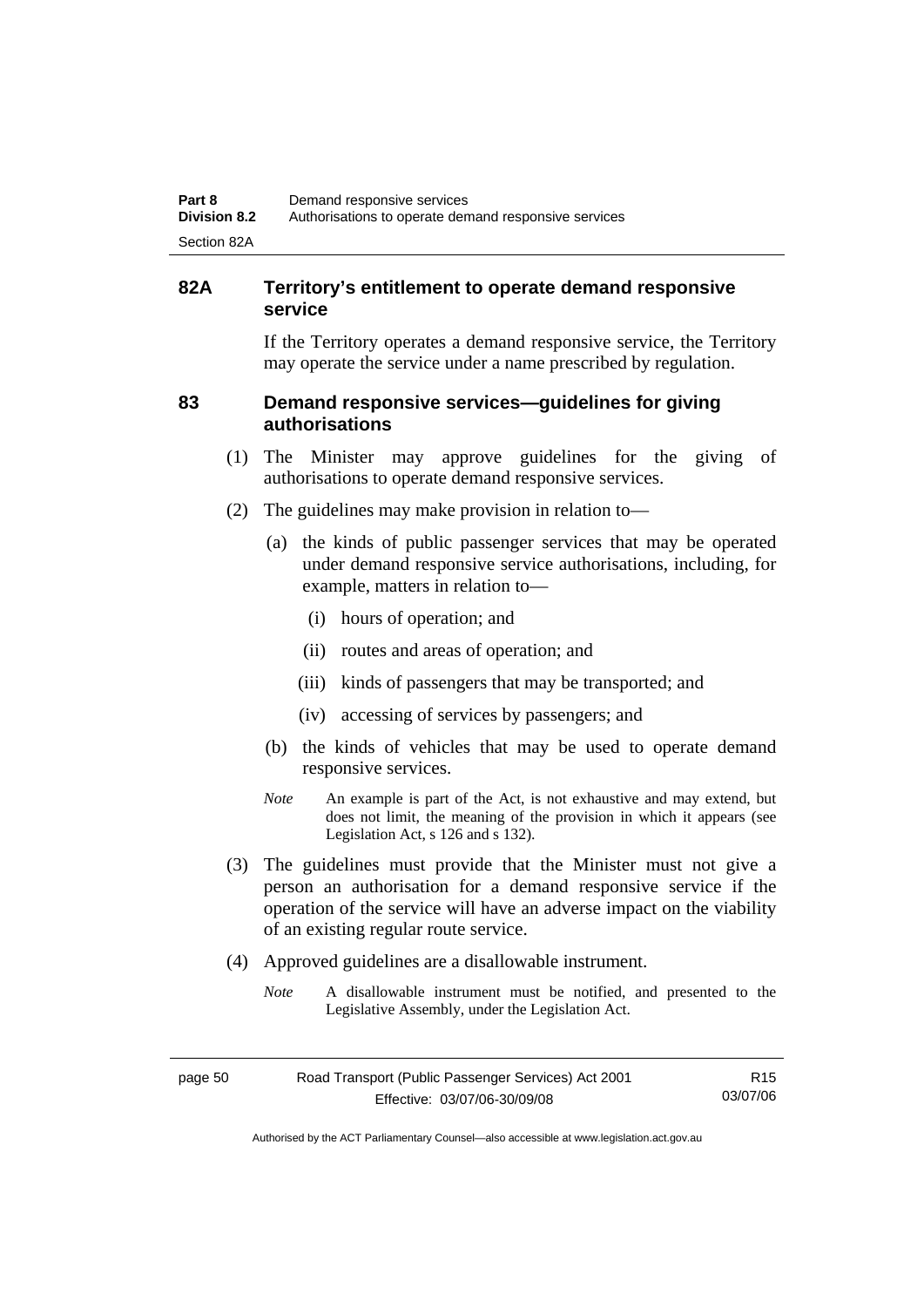#### **84 Demand responsive services—regulations about authorisations**

A regulation may make provision in relation to authorisations to operate demand responsive services, including, for example—

- (a) the term of authorisations; and
- (b) the conditions of authorisations; and
- (c) matters relating to the giving, refusal or surrender of an authorisation; and
- (d) the action that may be taken in relation to an authorised demand responsive service operator in circumstances prescribed by regulation, including—
	- (i) the suspension or cancellation of an authorisation; and
	- (ii) the imposition of a condition on, or the amendment of a condition of, an authorisation; and
	- (iii) an order that an authorised demand responsive service operator pay to the Territory an amount of not more than—
		- (A) for an individual—\$5 000; or
		- (B) for a corporation—\$25 000; and
	- (iv) the reprimanding of an authorised demand responsive service operator.
- *Note* An example is part of the Act, is not exhaustive and may extend, but does not limit, the meaning of the provision in which it appears (see Legislation Act, s 126 and s 132).

#### **85 Use of vehicles for demand responsive services**

 (1) An authorised demand responsive service operator commits an offence if—

page 51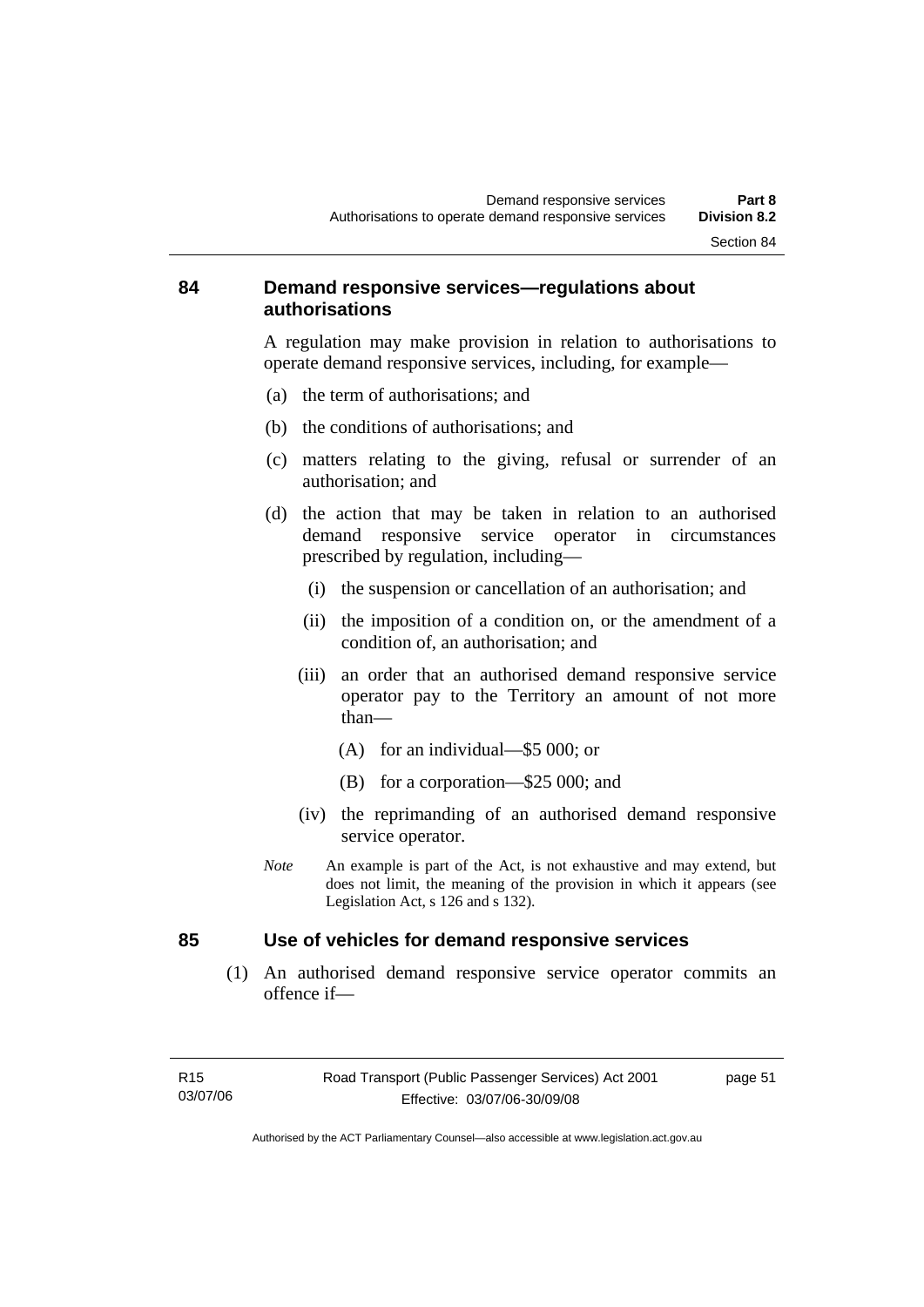- (a) the operator uses a vehicle to operate a demand responsive service; and
- (b) the operator is not authorised by the demand responsive service authorisation for the service to use the vehicle to operate the service.

Maximum penalty: 50 penalty units.

(2) An offence against this section is a strict liability offence.

#### **86 Representing vehicle as demand responsive service vehicle**

- (1) A person commits an offence if—
	- (a) the person represents a vehicle to be a demand responsive service vehicle; and
	- (b) the person is reckless about whether the person's conduct represents the vehicle to be a demand responsive service vehicle; and
	- (c) the vehicle is not a demand responsive service vehicle.

Maximum penalty: 30 penalty units.

(2) Strict liability applies to subsection (1) (c).

# **Division 8.3 Accreditation of demand responsive service operators**

#### **87 Demand responsive service operators—purposes of accreditation**

The purpose of accreditation under the regulations to operate a demand responsive service is to ensure that—

 (a) the accredited person has the financial capacity to meet the service standards for the service; and

| page 52 | Road Transport (Public Passenger Services) Act 2001 | R <sub>15</sub> |
|---------|-----------------------------------------------------|-----------------|
|         | Effective: 03/07/06-30/09/08                        | 03/07/06        |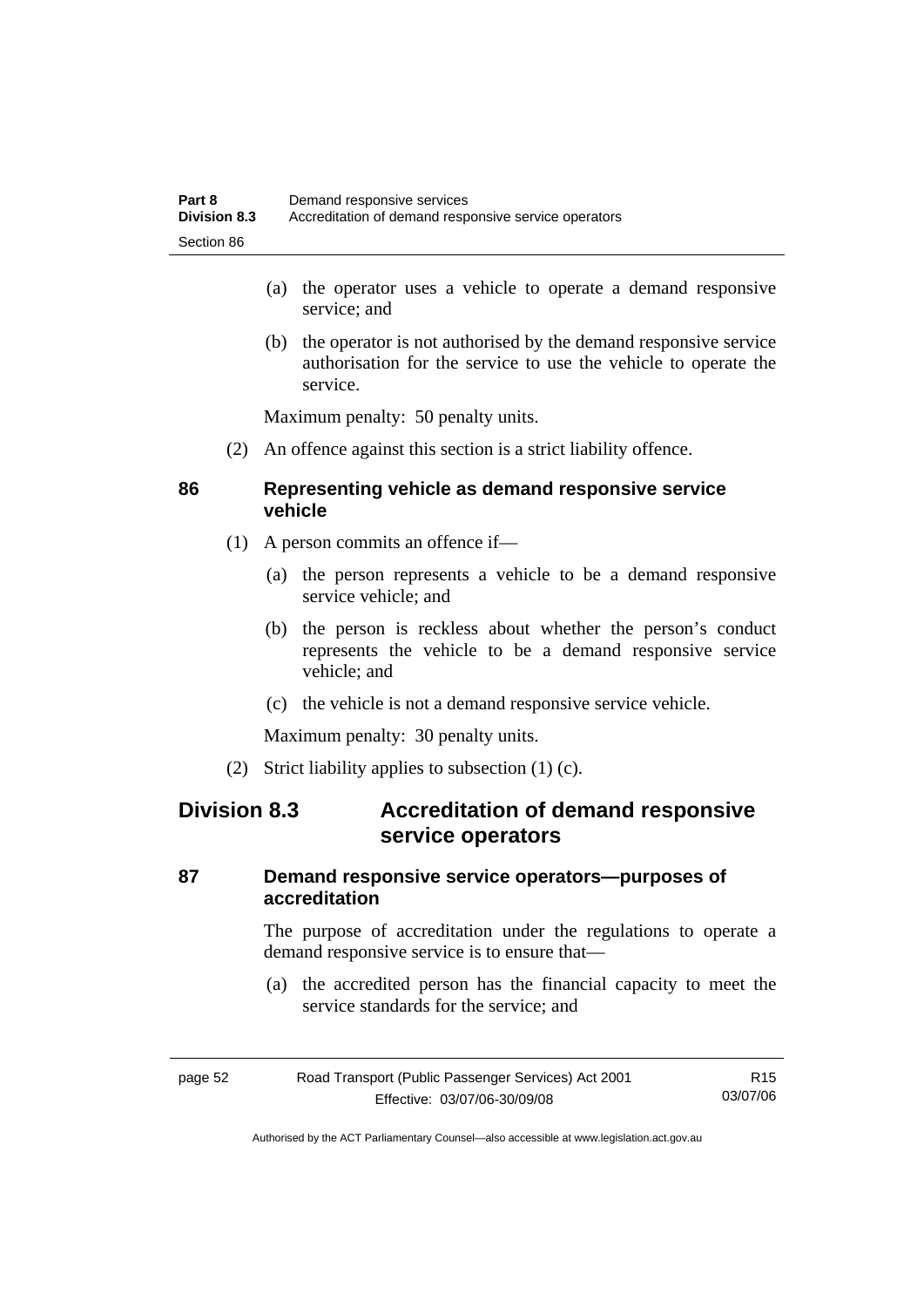- (b) the accredited person, and each person who is concerned with, or takes part in, the management of the service, are suitable people to operate the service; and
- (c) the accredited person, and each person who is concerned with, or takes part in, the management of the service, have demonstrated the capacity to comply with the relevant regulations and, in particular, regulations about—
	- (i) the safety of passengers and the public; and
	- (ii) the maintenance of demand responsive service vehicles.

#### **88 Demand responsive service operators—regulations about accreditation system**

- (1) The regulations may provide a system for the accreditation of people to operate demand responsive services, including, for example—
	- (a) the kinds of accreditations; and
	- (b) the conditions of accreditations; and
	- (c) matters relating to the giving, refusal or surrender of accreditations; and
	- (d) the action that may be taken in relation to an accredited person in circumstances prescribed by regulation, including—
		- (i) the suspension or cancellation of an accreditation; and
		- (ii) the imposition of a condition on, or the amendment of a condition of, an accreditation; and
		- (iii) an order that an accredited person pay to the Territory an amount of not more than—
			- (A) for an individual—\$5 000; or
			- (B) for a corporation—\$25 000; and

R15 03/07/06 page 53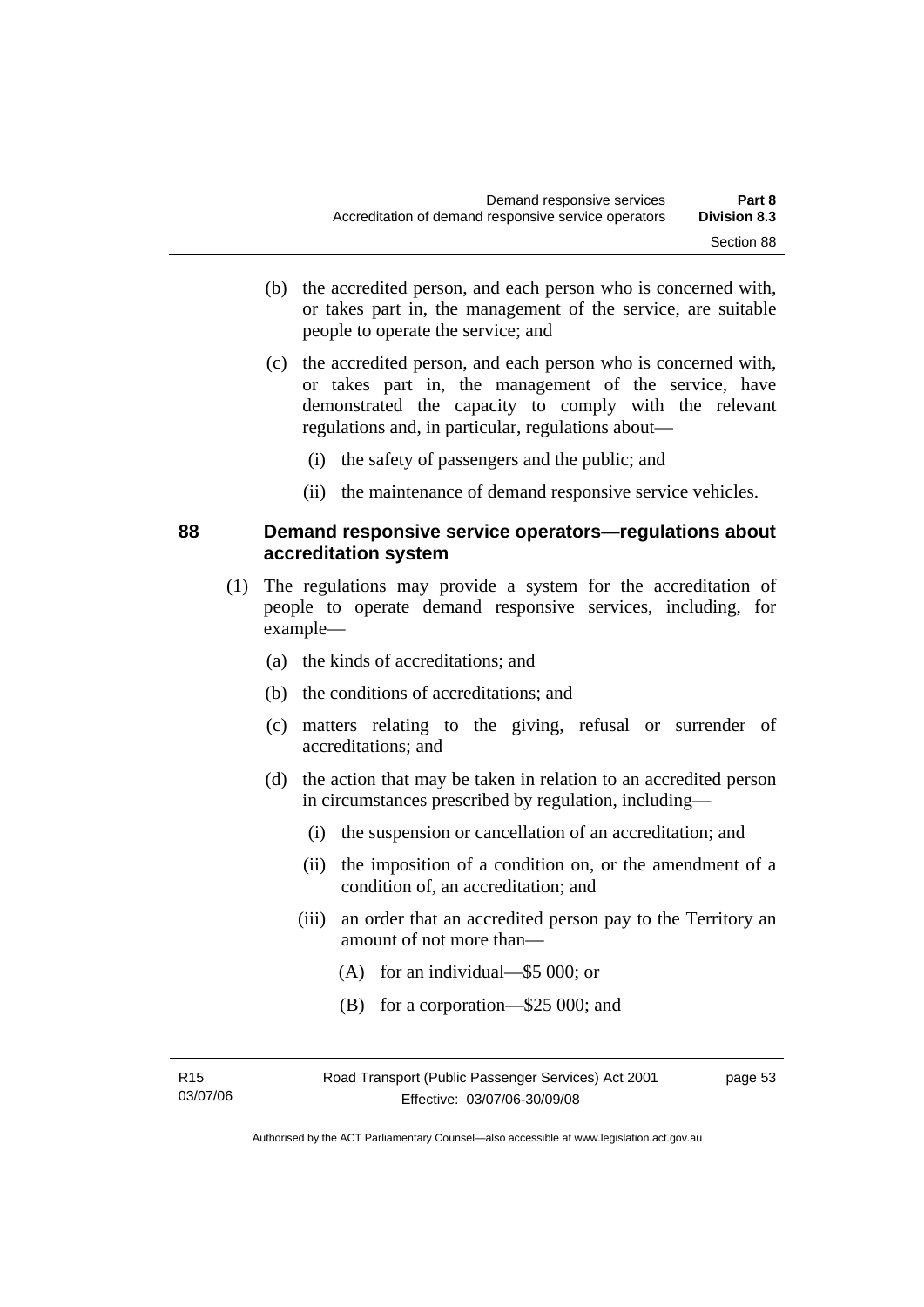- (iv) the reprimanding of an accredited person.
- *Note* An example is part of the Act, is not exhaustive and may extend, but does not limit, the meaning of the provision in which it appears (see Legislation Act, s 126 and s 132).
- (2) The regulations may make provision in relation to the accreditation of people to operate demand responsive services, including, for example—
	- (a) requirements about the suitability of the applicant and each person who will be concerned with, or take part in, the management of the service; and
	- (b) capacity to meet service standards; and
	- (c) financial viability.

# **Division 8.4 Service contracts for demand responsive services**

#### **89 Service contracts—demand responsive services**

- (1) The road transport authority may, on behalf of the Territory, enter into a contract (a *service contract*) for the operation of a demand responsive service with an authorised demand responsive service operator.
- (2) A service contract must state whether the right given under the contract to operate a demand responsive service is an exclusive right to operate a demand responsive service, or a demand responsive service operated in a particular way, along a particular route or in a particular area.
- (3) A service contract may make provision in relation to the operation of a demand responsive service and the administration of the contract, including, for example—
	- (a) service requirements under the contract; and
	- (b) the availability and use of booking services for the service; and

| page 54 | Road Transport (Public Passenger Services) Act 2001 | R <sub>15</sub> |
|---------|-----------------------------------------------------|-----------------|
|         | Effective: 03/07/06-30/09/08                        | 03/07/06        |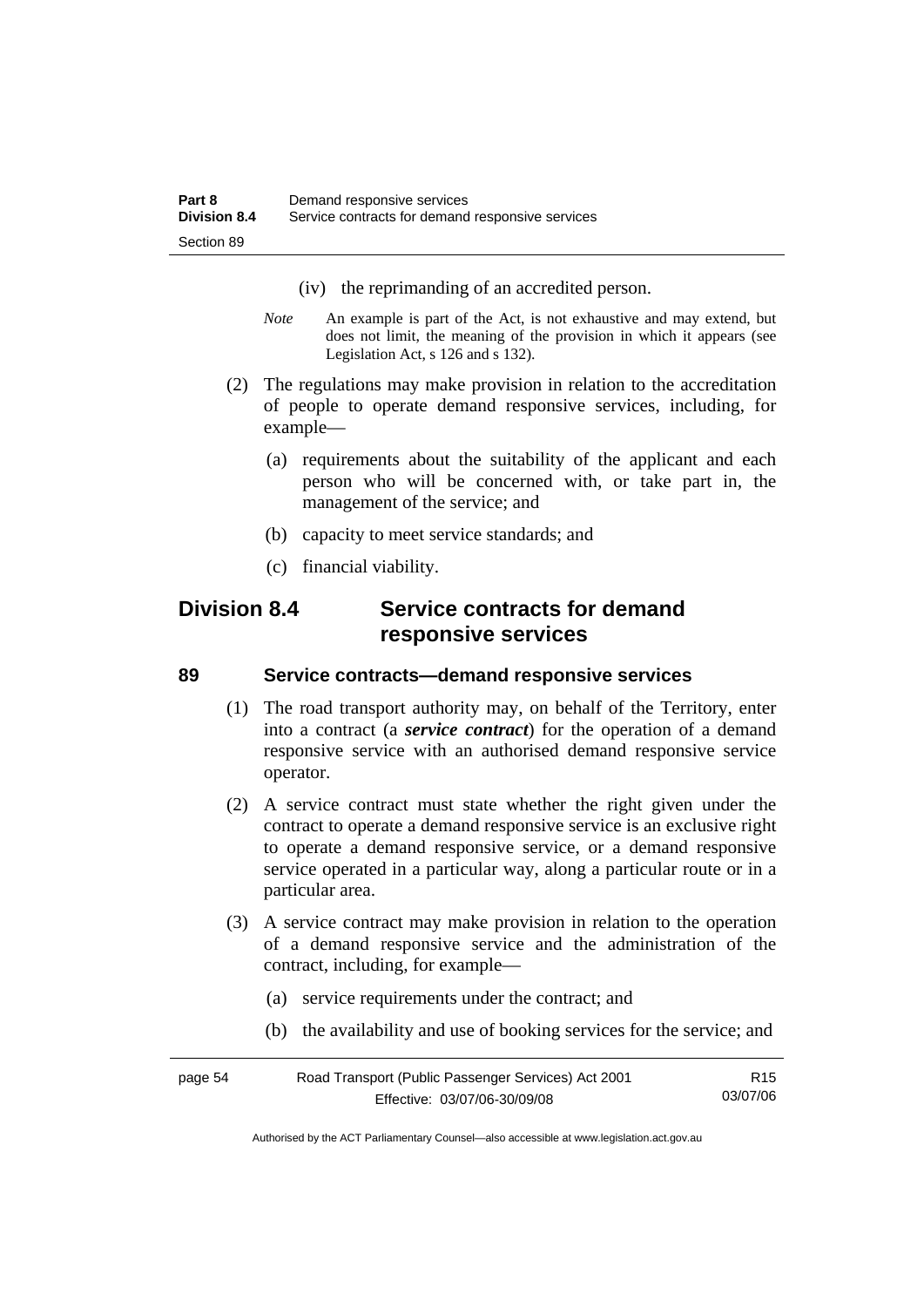- (c) the transfer, suspension, cancellation and surrender of the contract; and
- (d) the fees (if any) payable under the contract; and
- (e) the adjustment of payments and refunds in relation to any contract fees; and
- (f) financial or other penalties for breaches of the contract; and
- (g) the records (including accounts) to be made and kept, how they are to be made and kept, and their inspection; and
- (h) the provision of information and reports to the road transport authority about the demand responsive service and the verification of the information and reports; and
- (i) the publication and the collection of fares payable by passengers; and
- (j) the sale of tickets and the conditions under which tickets must be sold.
- (k) free or reduced fares for travel; and
- (l) the issue and acceptance of free or concession passes.
- *Note* An example is part of the Act, is not exhaustive and may extend, but does not limit, the meaning of the provision in which it appears (see Legislation Act, s 126 and s 132).
- (4) Subsection (3) does not limit the matters about which a service contract may make provision.

# **Division 8.5 Entitlement to operate demand responsive services**

#### **90 Entitlement to operate demand responsive services**

 (1) A person is entitled to operate a demand responsive service, in or partly in the ACT, if the person—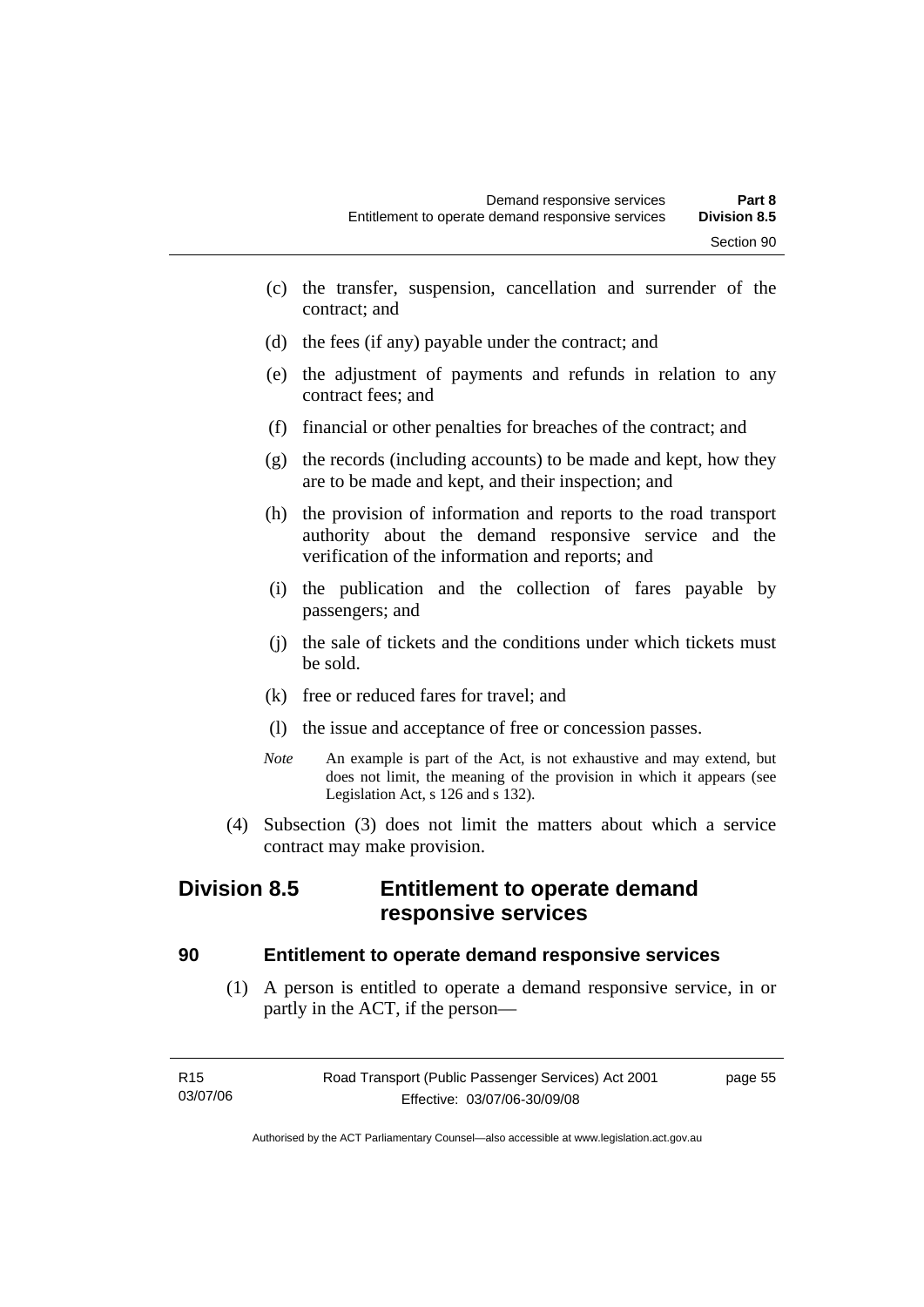- (a) holds an authorisation to operate the service; and
- (b) holds a service contract for the service; and
- (c) is an accredited demand responsive service operator.
- (2) However, the Territory is entitled to operate a demand responsive service, whether or not the Territory—
	- (a) holds an authorisation to operate the service; or
	- (b) holds a service contract for the service; or
	- (c) is an accredited demand responsive service operator.
- (3) If the Territory operates a demand responsive service, part 8 (Demand responsive services) applies in relation to the Territory's operation of the service as if—
	- (a) the Territory held an authorisation to operate the service; and
	- (b) the Territory held a service contract for the service; and
	- (c) the Territory were accredited to operate the service; and
	- (d) all necessary changes, and any changes prescribed by regulation, were made.

#### **91 Operating demand responsive service without entitlement**

- (1) A person commits an offence if—
	- (a) the person operates, in or partly in the ACT, a demand responsive service; and
	- (b) the person is not entitled under section 90 to operate the service.

Maximum penalty: 50 penalty units.

- (2) An offence against this section is a strict liability offence.
- (3) However, section 90 (b) does not apply in relation to the person if—

| page 56 | Road Transport (Public Passenger Services) Act 2001 |          |
|---------|-----------------------------------------------------|----------|
|         | Effective: 03/07/06-30/09/08                        | 03/07/06 |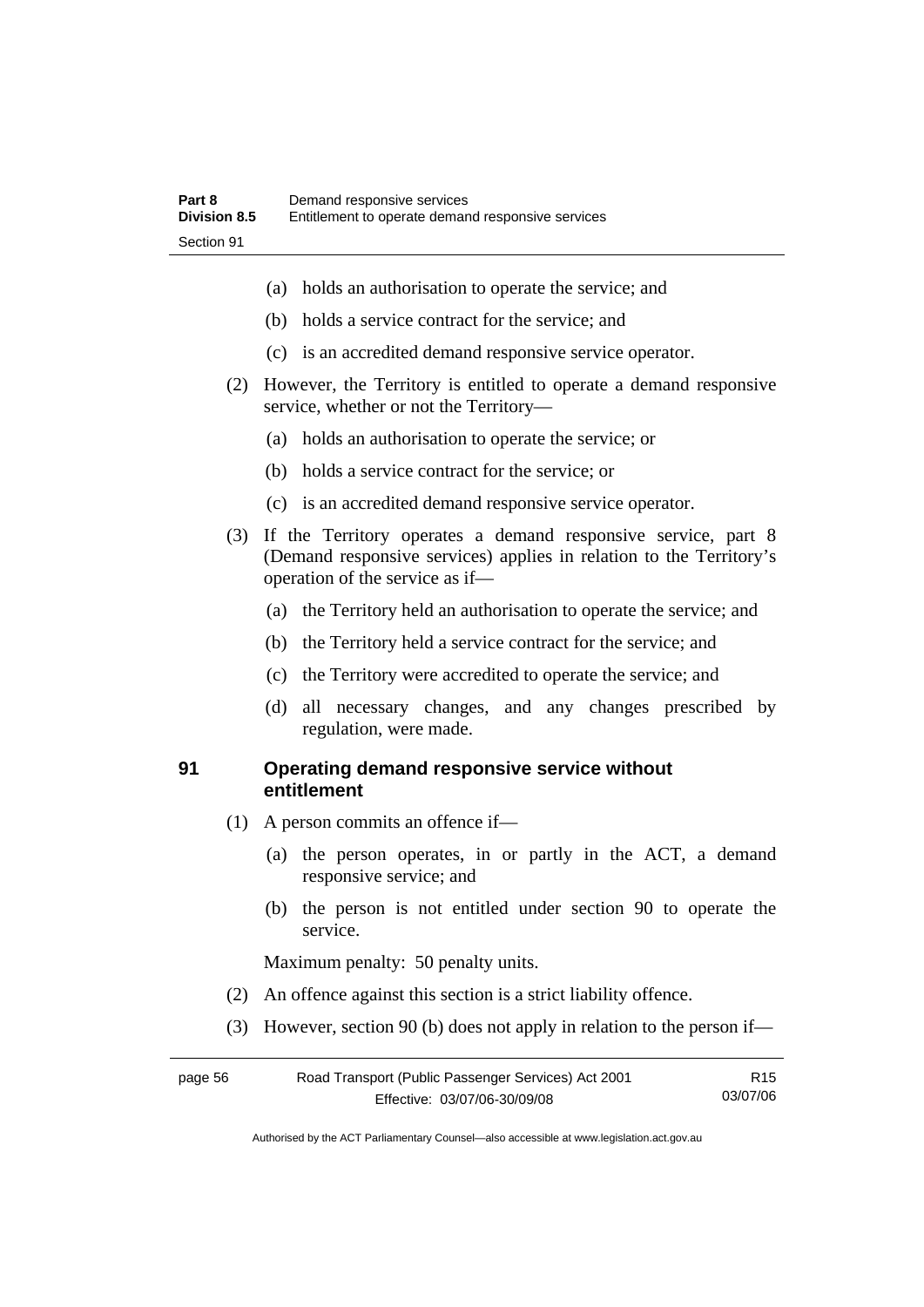- (a) a demand responsive service is discontinued because of a variation or termination of a service contract; and
- (b) the road transport authority has made arrangements with the person, to operate a temporary demand responsive service without a service contract, to replace the discontinued service.
- (4) Also, this section does not apply to the operation of a demand responsive service by the Territory.

#### **92 Representing entitlement to operate demand responsive service**

- (1) A person commits an offence if—
	- (a) the person represents that the person is entitled to operate a demand responsive service; and
	- (b) the person is reckless about whether the person's conduct represents that the person is entitled to operate a demand responsive service; and
	- (c) the person is not entitled to operate a demand responsive service.

Maximum penalty: 30 penalty units.

- (2) Strict liability applies to subsection (1) (c).
	- *Note* For the entitlement of a person to operate a demand responsive service, see s 90.

# **Division 8.6 Regulation of demand responsive services**

#### **93 Demand responsive services—minimum fares**

 (1) The Minister must determine minimum fares, or ways of calculating minimum fares, payable by passengers for a demand responsive service.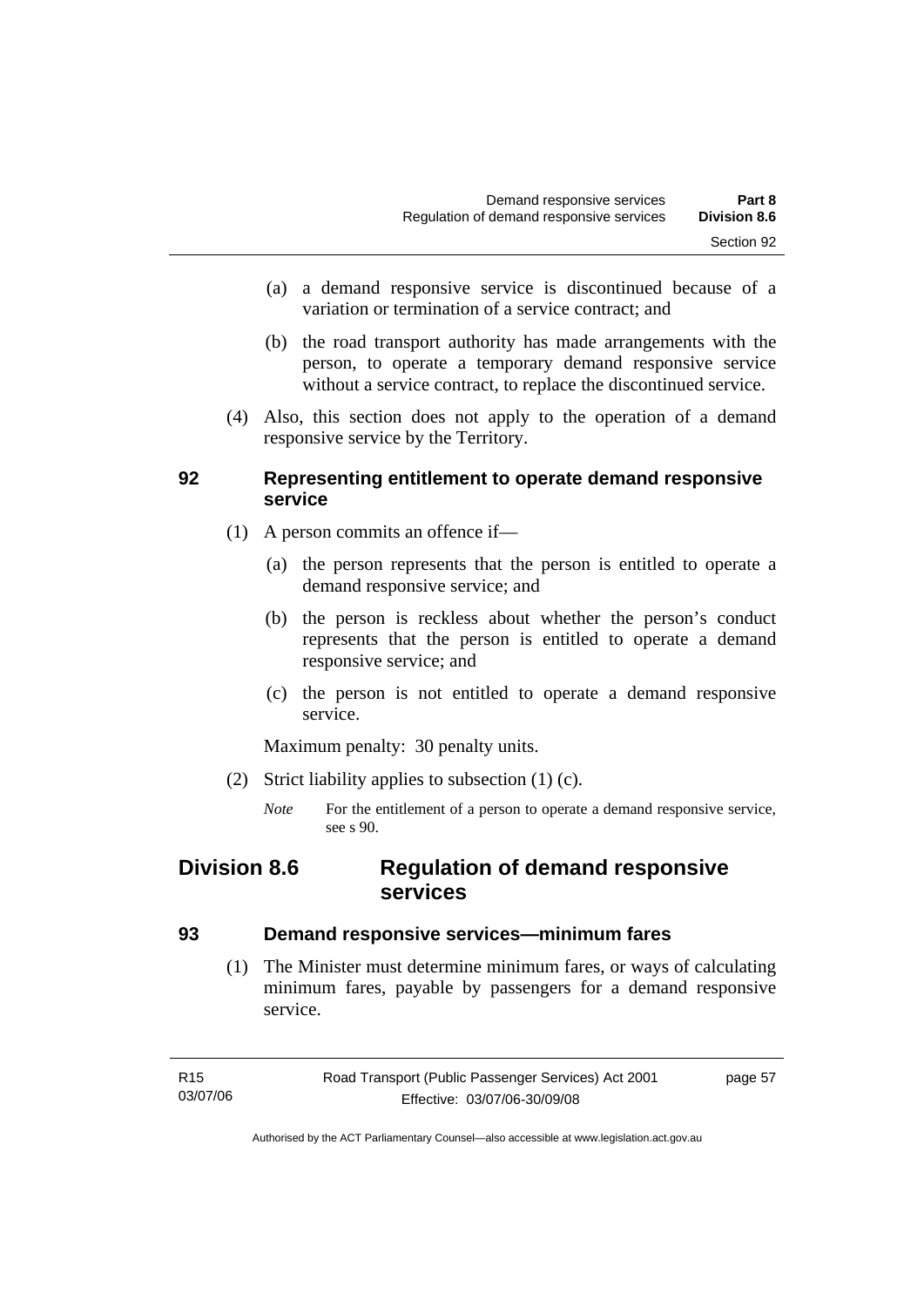- (2) A determination is a disallowable instrument.
	- *Note* A disallowable instrument must be notified, and presented to the Legislative Assembly, under the Legislation Act.

#### **94 Regulations about operation of demand responsive services**

A regulation may make provision in relation to the operation of demand responsive services by authorised demand responsive service operators, including, for example—

- (a) the conduct of demand responsive services, including, for example—
	- (i) the supervision and monitoring of drivers of demand responsive service vehicles for compliance with the service standards and the responsibilities of the operator in relation to a failure to comply with the standards; and
	- (ii) the safety of passengers (including, for example, by the use of particular kinds of security devices) and the public; and
	- (iii) the qualifications, training and experience of demand responsive service vehicle drivers and other people providing services on behalf of authorised demand responsive service operators; and
	- (iv) maximum driving times and minimum rest times of demand responsive service vehicle drivers; and
	- (v) insurance; and
	- (vi) if appropriate, the issue of tickets; and
	- (vii) customer complaints and inquiries; and
	- (viii) lost property; and

R15 03/07/06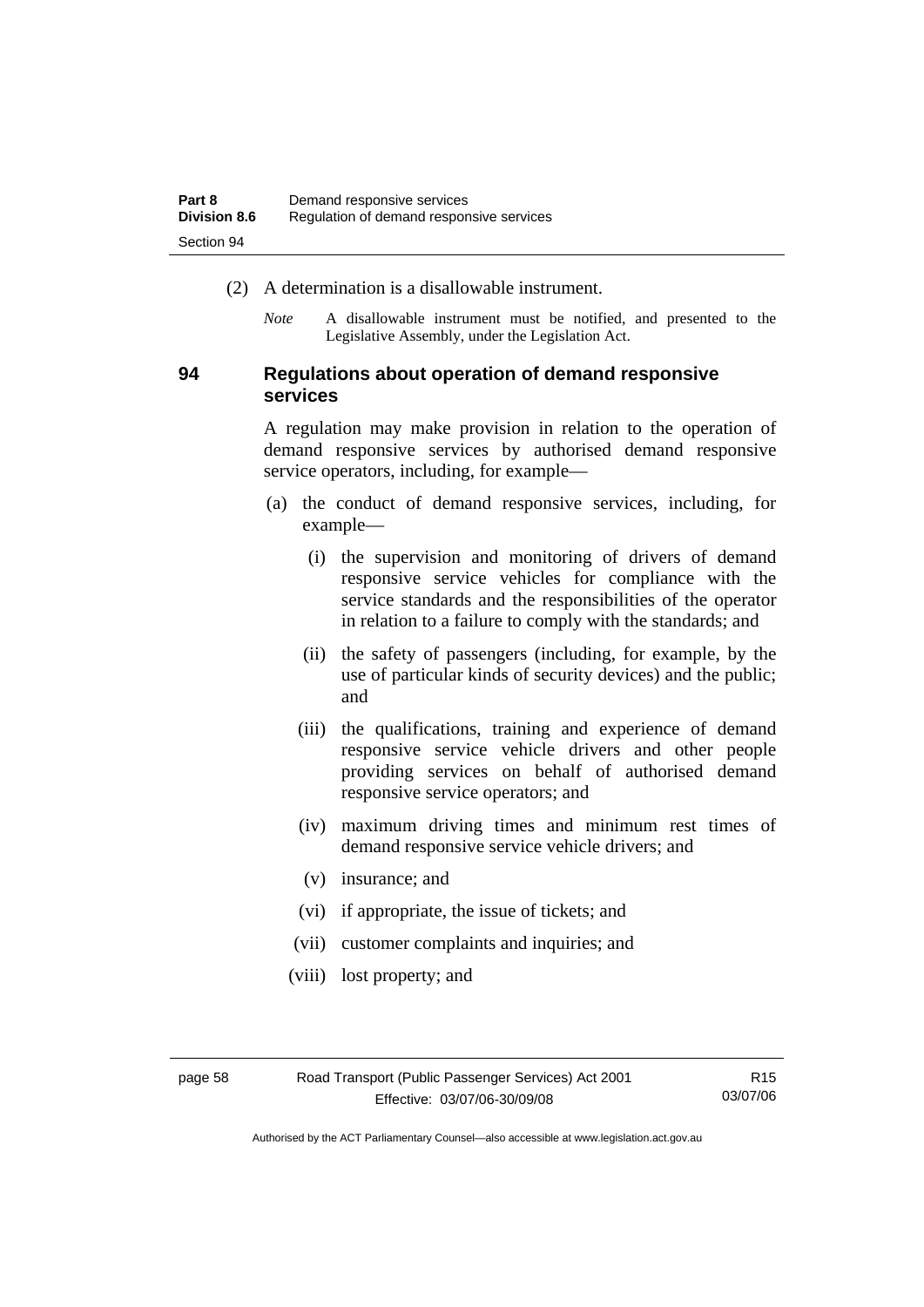- (b) the preparation and publication of service information for demand responsive services, including timetables (if any) and compliance with any timetables; and
- (c) the obligations of drivers of demand responsive service vehicles and other people providing services on behalf of authorised demand responsive service operators; and
- (d) the requirements that demand responsive service vehicles, and their equipment and fittings (internal and external), must comply with; and
- (e) the maintenance and cleaning of demand responsive service vehicles; and
- (f) maintenance, parking and other facilities for demand responsive service vehicles; and
- (g) the making and keeping of records and their inspection; and
- (h) the auditing of records and systems; and
- (i) requirements for display of authorisation numbers on advertisements for the service; and
- (j) the provision of information and reports to the road transport authority.
- *Note* An example is part of the Act, is not exhaustive and may extend, but does not limit, the meaning of the provision in which it appears (see Legislation Act, s 126 and s 132).

#### **95 Regulations about operation of demand responsive service vehicles**

A regulation may make provision in relation to the operation of demand responsive service vehicles, including, for example—

 (a) the use of demand responsive services by people, including the payment of fares; and

page 59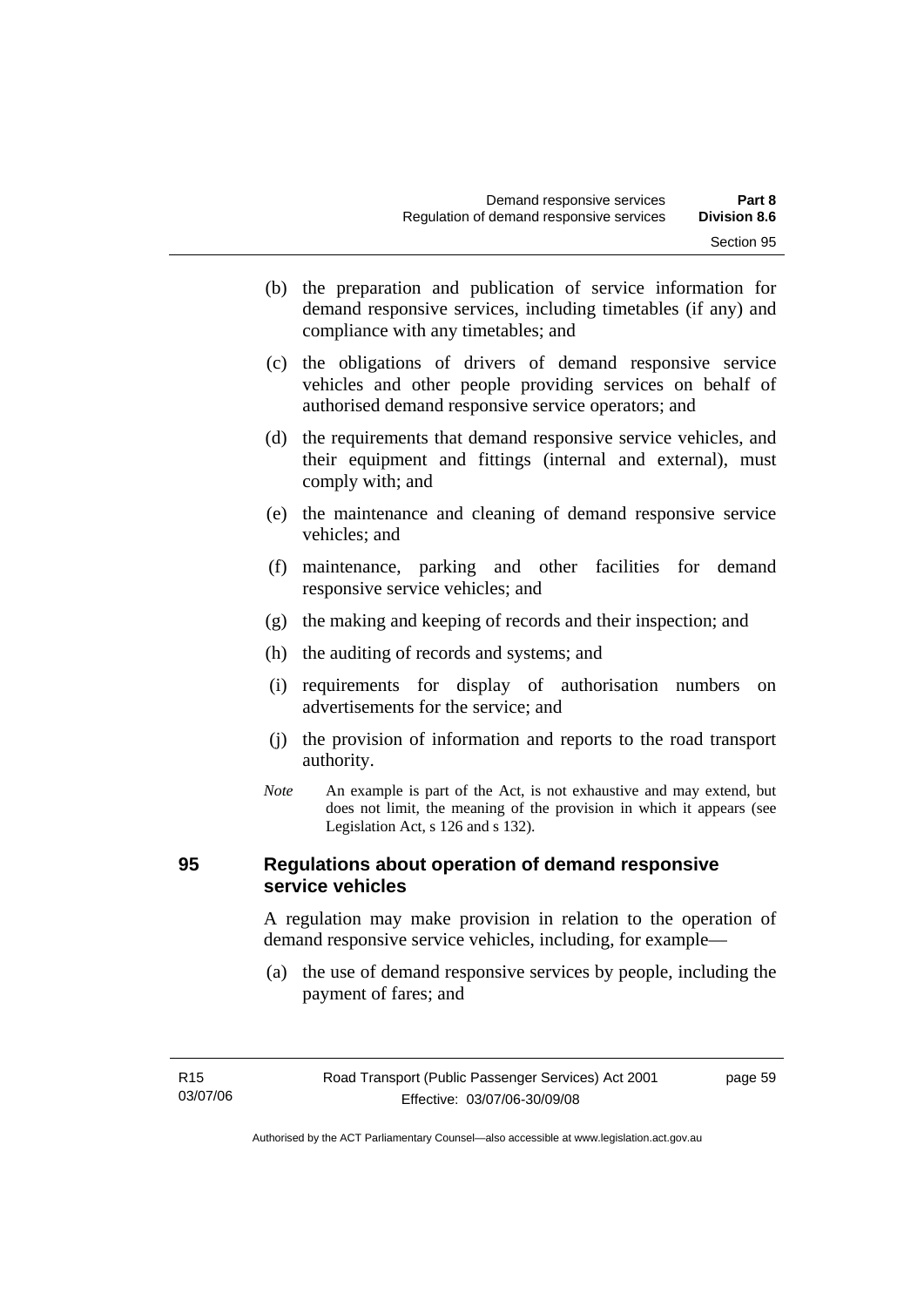- (b) the regulation or prohibition of the use of demand responsive service vehicles on certain roads or road related areas; and
- (c) the picking-up and dropping-off of passengers and other matters relating to the transport of passengers; and
- (d) the records to be made and kept, how they are to be made and kept, and their inspection; and
- (e) the transport of passengers' luggage or other goods, and animals; and
- (f) if the demand responsive service vehicle is a bus—the regulation or prohibition of the transport of passengers standing in or on any part of the vehicle; and
- (g) the maximum speed of demand responsive service vehicles; and
- (h) the solicitation of passengers; and
- (i) the payment of fares; and
- (j) the design, equipment and fittings (internal or external) of demand responsive service vehicles; and
- (k) the use of bus, minibus, loading and taxi zones; and
- (l) the regulation or prohibition of notices, signs, and advertisements inside or on the outside of demand responsive service vehicles; and
- (m) the use of decal signs and livery for demand responsive service vehicles; and
- (n) approval of uniforms or industry codes of practice for dress standards.
- *Note* An example is part of the Act, is not exhaustive and may extend, but does not limit, the meaning of the provision in which it appears (see Legislation Act, s 126 and s 132).

R15 03/07/06

Authorised by the ACT Parliamentary Counsel—also accessible at www.legislation.act.gov.au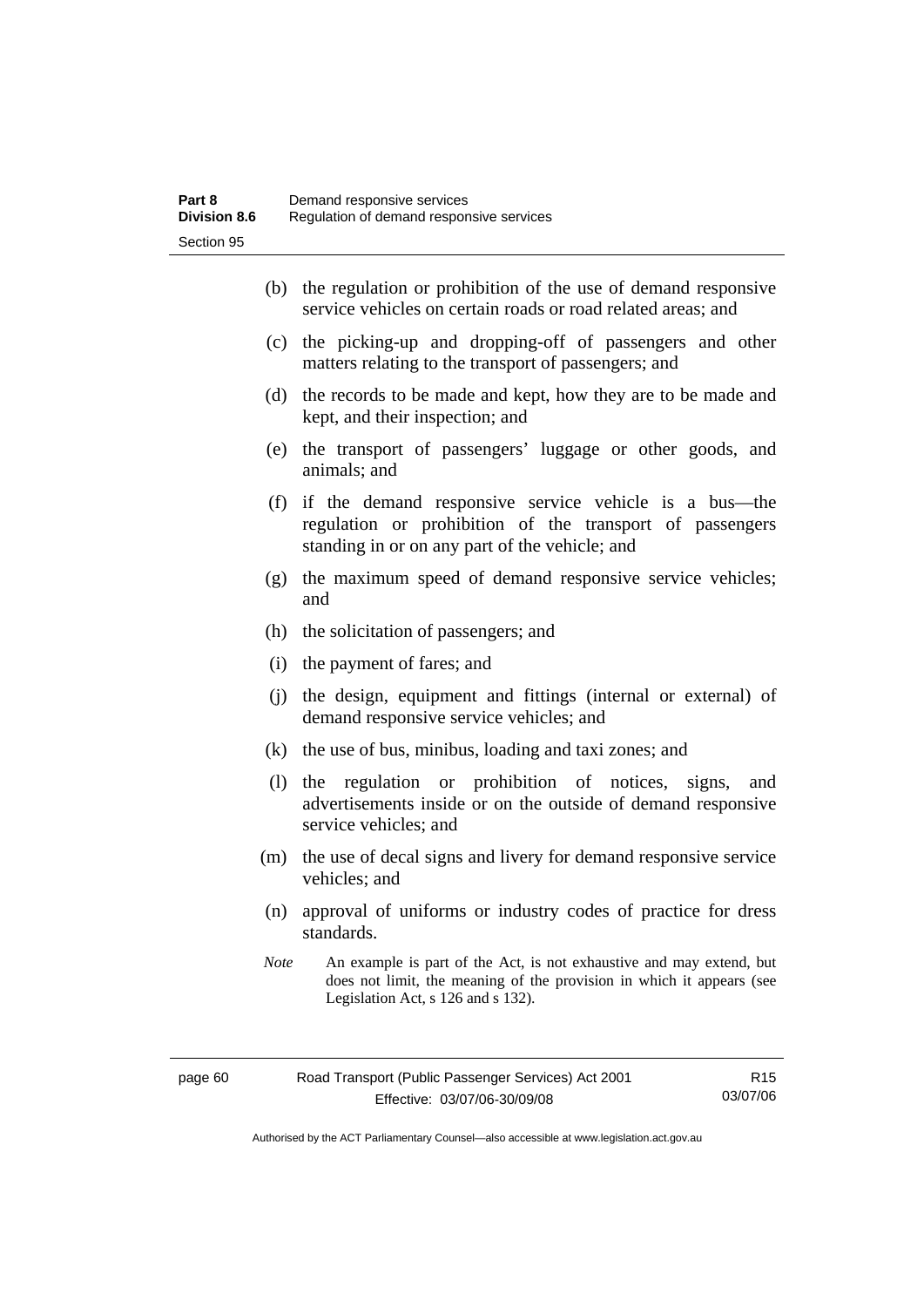#### **96 Regulations about demand responsive service vehicle drivers**

A regulation may make provision in relation to drivers of demand responsive service vehicles, including, for example—

- (a) the powers, duties and conduct of drivers; and
- (b) the training of drivers; and
- (c) how drivers must dress.
- *Note* An example is part of the Act, is not exhaustive and may extend, but does not limit, the meaning of the provision in which it appears (see Legislation Act, s 126 and s 132).

#### **97 Regulations about conduct of demand responsive vehicle passengers**

A regulation may make provision in relation to the conduct of passengers being carried by demand responsive service vehicles, including, for example—

- (a) the regulation or prohibition of eating and drinking; and
- (b) the authority of demand responsive service vehicle drivers, police officers and authorised people to direct people contravening a regulation to leave a demand responsive service vehicle and to remove them if they fail to leave.
- *Note* An example is part of the Act, is not exhaustive and may extend, but does not limit, the meaning of the provision in which it appears (see Legislation Act, s 126 and s 132).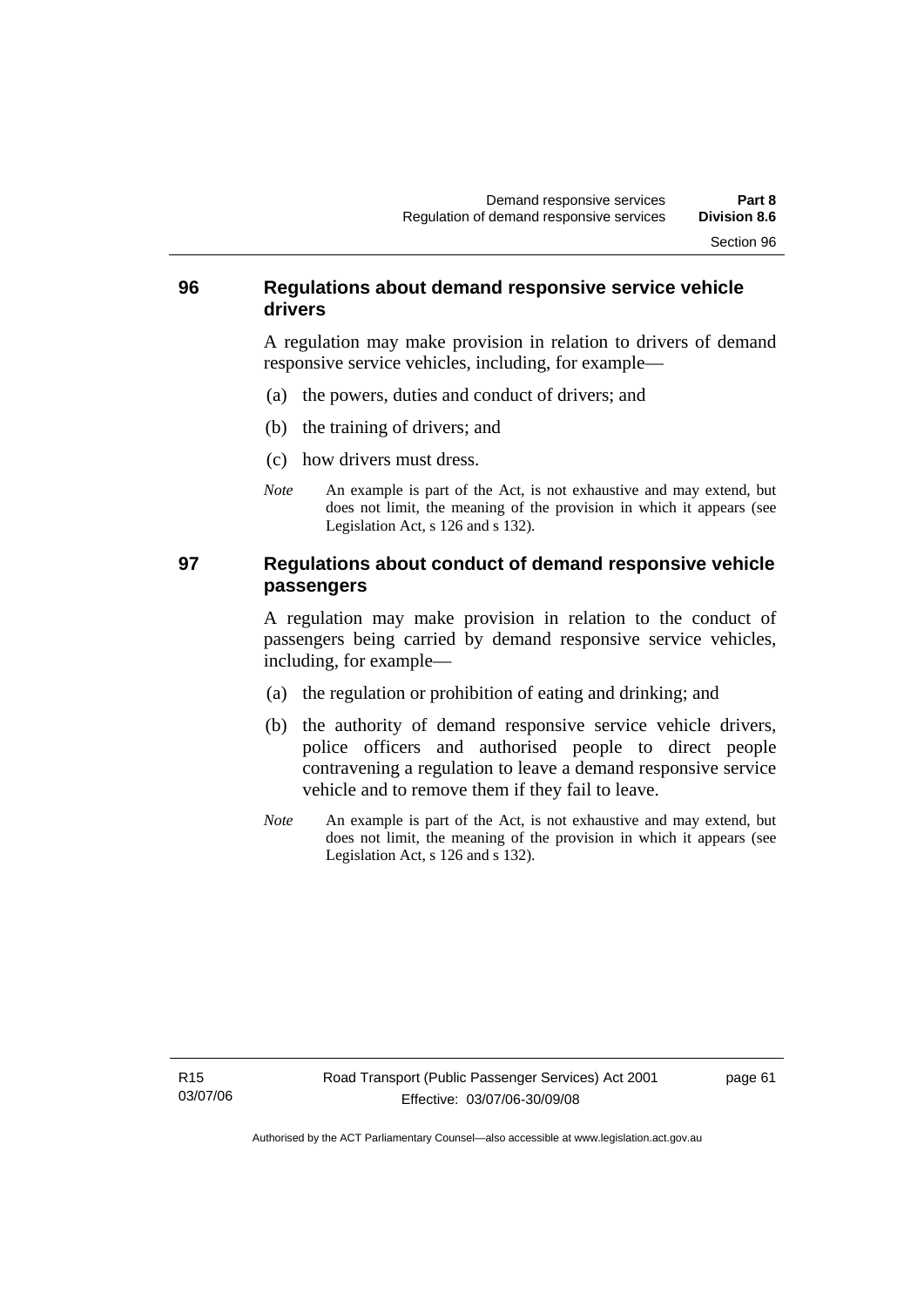#### **Part 9** Enforcement

Section 115

# **Part 9 Enforcement**

#### **115 Purpose of powers under pt 9**

The powers under this part may be exercised by the road transport authority, a police officer or an authorised person to decide whether—

- (a) there has been compliance with, or a contravention of, this Act (including, for example, the conditions of an accreditation, taxi licence or hire car licence); or
- (b) a public passenger vehicle complies with the *Road Transport (Vehicle Registration) Act 1999*.
- *Note 1* A reference to an Act includes a reference to the statutory instruments made or in force under the Act, including any regulation (see Legislation Act, s 104).
- *Note 2* An example is part of the regulation, is not exhaustive and may extend, but does not limit, the meaning of the provision in which it appears (see Legislation Act, s 126 and s 132).

#### **116 Power to require records or information**

- (1) The road transport authority, a police officer or an authorised person may, by written notice, require a person to provide records or information within the reasonable time stated in the notice.
- (2) The notice may only require a person to provide records that are in the person's possession or control.
- (3) The road transport authority, police officer or authorised person may take copies of any record provided in response to the notice.
- (4) A record required by a notice must be provided in written form except as provided by the notice.

R15 03/07/06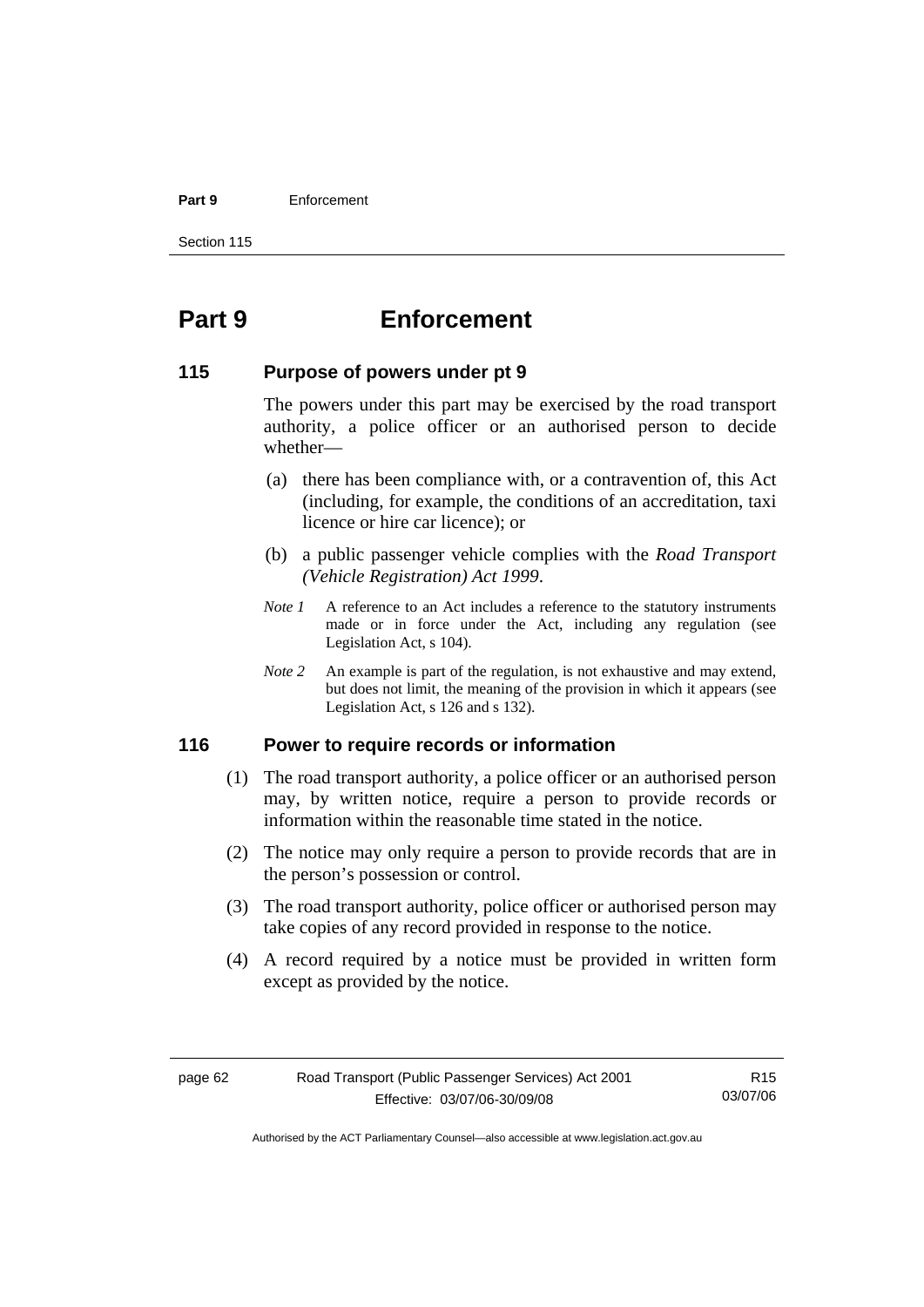(5) A person commits an offence if the person fails to comply with a notice given to the person under this section.

Maximum penalty: 20 penalty units.

(6) An offence against this section is a strict liability offence.

#### **117 Power to inspect maintenance facilities**

- (1) For this part, a police officer or authorised person may, at any reasonable time, enter any premises used for or in relation to the maintenance of a public passenger vehicle (other than any part of premises being used solely for residential purposes).
- (2) The police officer or authorised person may—
	- (a) inspect records in the premises relating to the maintenance of public passenger vehicles carried out at the premises; and
	- (b) inspect the premises; and
	- (c) inspect or test any equipment in the premises used or proposed to be used for or in relation to the maintenance of a public passenger vehicle.
	- *Note* The dictionary definition of *inspect* a vehicle includes observe the performance of the vehicle or any of its equipment, with or without the use of instruments.
- (3) For subsection (2) (a), the police officer or authorised person may—
	- (a) require the person apparently in charge of the premises, or anyone else who has the custody or control of the records, to produce them to the police officer or authorised person for inspection; and
	- (b) make copies of, or take extracts from, a record and, for that purpose, may take possession of the record and, if necessary, keep it for not longer than 7 days.

page 63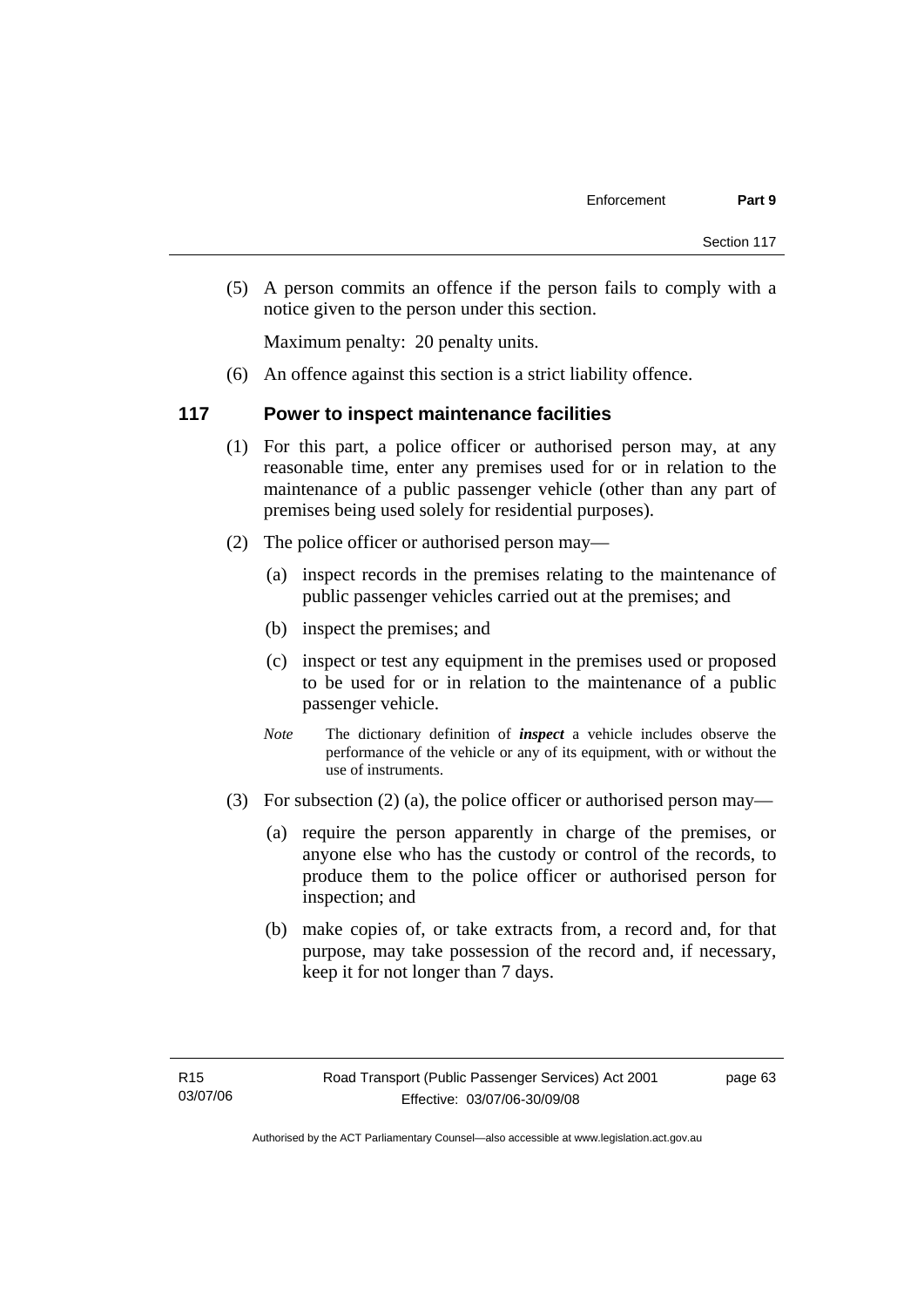#### **Part 9** Enforcement

Section 118

- (4) For subsection (2) (c), the police officer or authorised person may do any 1 or more of the following:
	- (a) operate any equipment in the premises;
	- (b) require the person apparently in charge of the premises to give the police officer or authorised person any information the police officer or authorised person reasonably needs to inspect or test any equipment in the premises;
	- (c) require the person apparently in charge of the premises to do anything else the police officer or authorised person reasonably needs to inspect or test any equipment in the premises.
- (5) A person commits an offence if the person fails to comply with a requirement made by a police officer or authorised person under this section.

Maximum penalty: 20 penalty units.

- (6) An offence against this section is a strict liability offence.
- (7) An authorised person who enters premises under this section is not authorised to remain in the premises if, when asked by the person in charge of the premises, the authorised person does not produce his or her identity card for inspection.

#### **118 Power to inspect and test vehicles**

- (1) A police officer or authorised person may inspect a public passenger vehicle, or any other vehicle that the police officer or authorised person believes, on reasonable grounds, is operating, or has operated, as a public passenger vehicle, and may inspect and test its equipment and fittings.
	- *Note* The dictionary definition of *inspect* a vehicle includes observe the performance of the vehicle or any of its equipment, with or without the use of instruments.

R15 03/07/06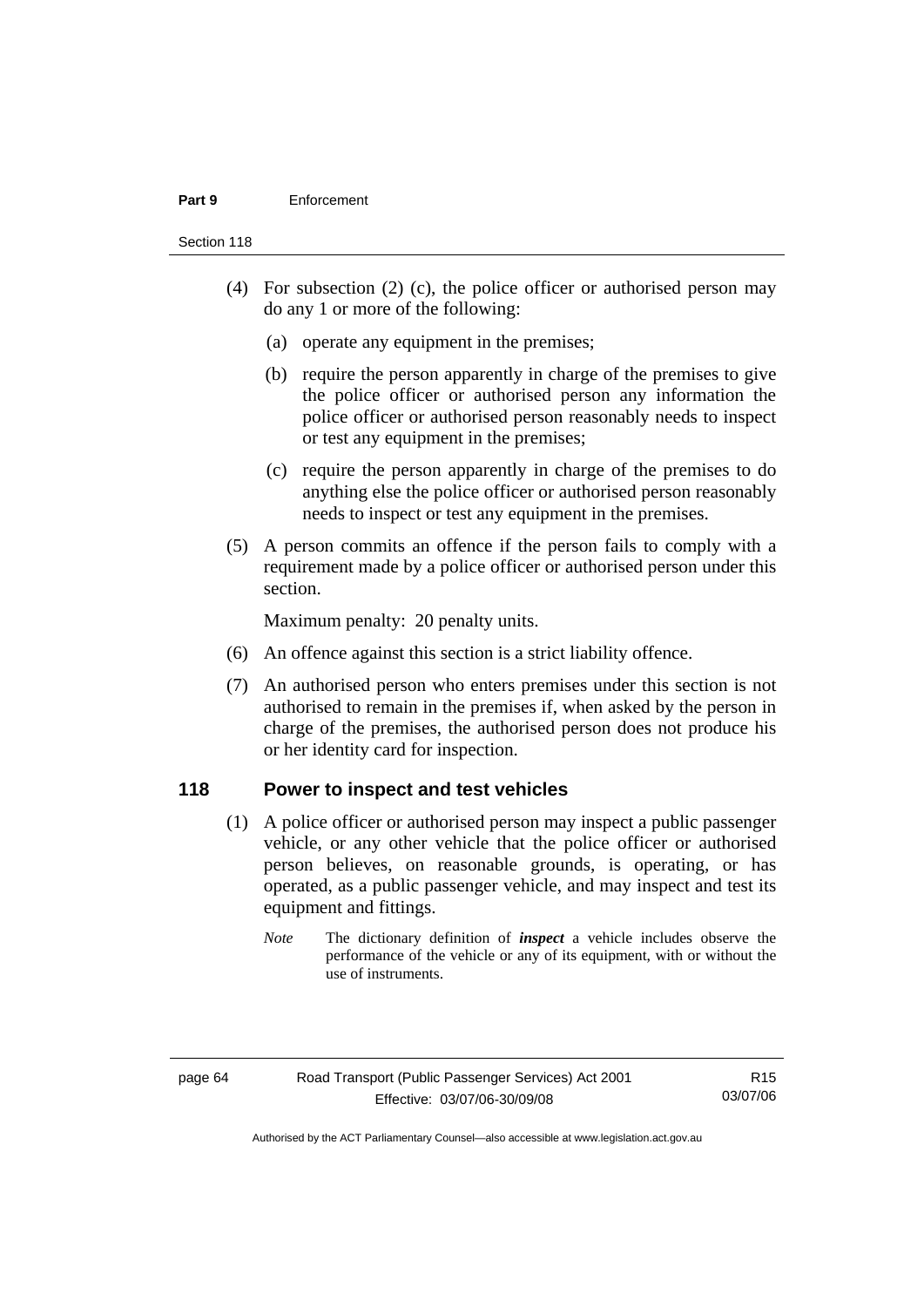- (2) Without limiting subsection (1), the police officer or authorised person may, for that subsection, do any 1 or more of the following:
	- (a) if the vehicle is being driven—ask or signal the driver of the vehicle to stop the vehicle;
	- (b) get into or onto the vehicle and remain in or on the vehicle;
	- (c) operate the vehicle and any of its equipment;
	- (d) ask the driver or anyone else apparently in charge of the vehicle to—
		- (i) give the police officer or authorised person any information the police officer or authorised person reasonably requires to inspect or test the vehicle; or
		- (ii) do anything else the police officer or authorised person reasonably requires to inspect or test the vehicle.
- (3) If a vehicle is stopped because of a request or signal under subsection (2) (a), any inspection or testing of the vehicle must be carried out—
	- (a) at, or as near as practicable to, the place where the request or signal is made or given; and
	- (b) as soon as practicable, and in any case within 1 hour, after the vehicle is stopped.
- (4) A person commits an offence if the person fails to comply with a request or signal made or given by a police officer or authorised person under this section.

Maximum penalty: 20 penalty units.

(5) An offence against this section is a strict liability offence.

page 65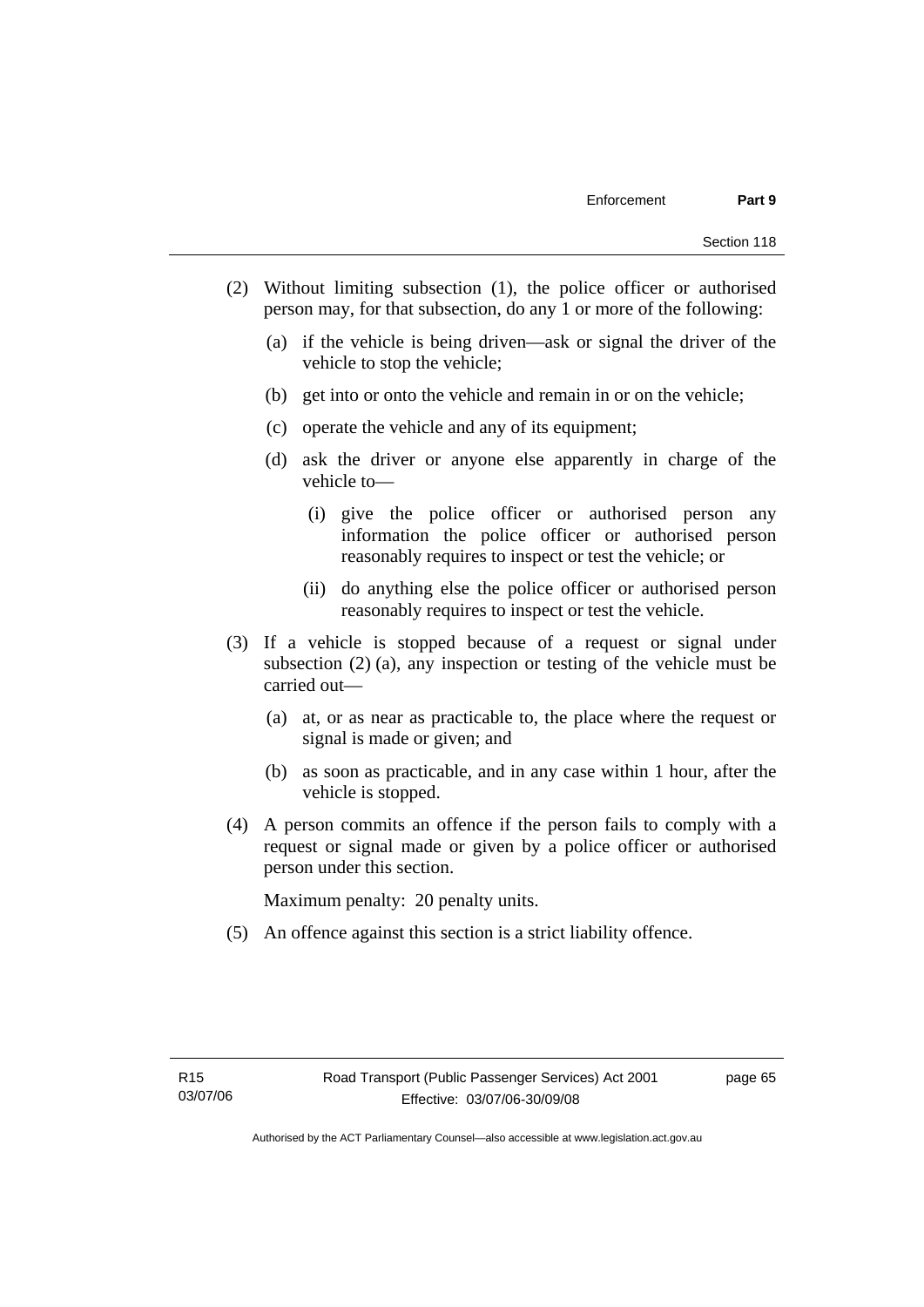#### **Part 9** Enforcement

Section 119

## **119 Power to require vehicles or equipment to be inspected and tested**

- (1) A police officer or authorised person may, by written notice given to the operator of a public passenger vehicle, or any other vehicle that the police officer or authorised person believes, on reasonable grounds, is operating, or has operated, as a public passenger vehicle, require the person to have the vehicle and its equipment and fittings (or stated equipment) inspected or tested.
- (2) The notice may require any of the following:
	- (a) the inspection and testing to be carried out within or at a stated reasonable time;
	- (b) the inspection and testing to be carried out by or in the presence of a police officer, an authorised person or anyone else;
	- (c) the inspection and testing to be carried out at a stated reasonable place;
	- (d) a report of the inspection and testing to be given to a police officer, an authorised person or the road transport authority within a stated reasonable time;
	- (e) anything else reasonably necessary or convenient for the inspection and testing.
- (3) A person commits an offence if the person fails to comply with a notice given to the person under subsection (1).

Maximum penalty: 20 penalty units.

- (4) An offence against this section is a strict liability offence.
- (5) In subsection (1):

*operator*, of a vehicle, includes the responsible person for the vehicle within the meaning of the *Road Transport (General) Act 1999*, section 10 and section 11.

| page 66 | Road Transport (Public Passenger Services) Act 2001 | R <sub>15</sub> |
|---------|-----------------------------------------------------|-----------------|
|         | Effective: 03/07/06-30/09/08                        | 03/07/06        |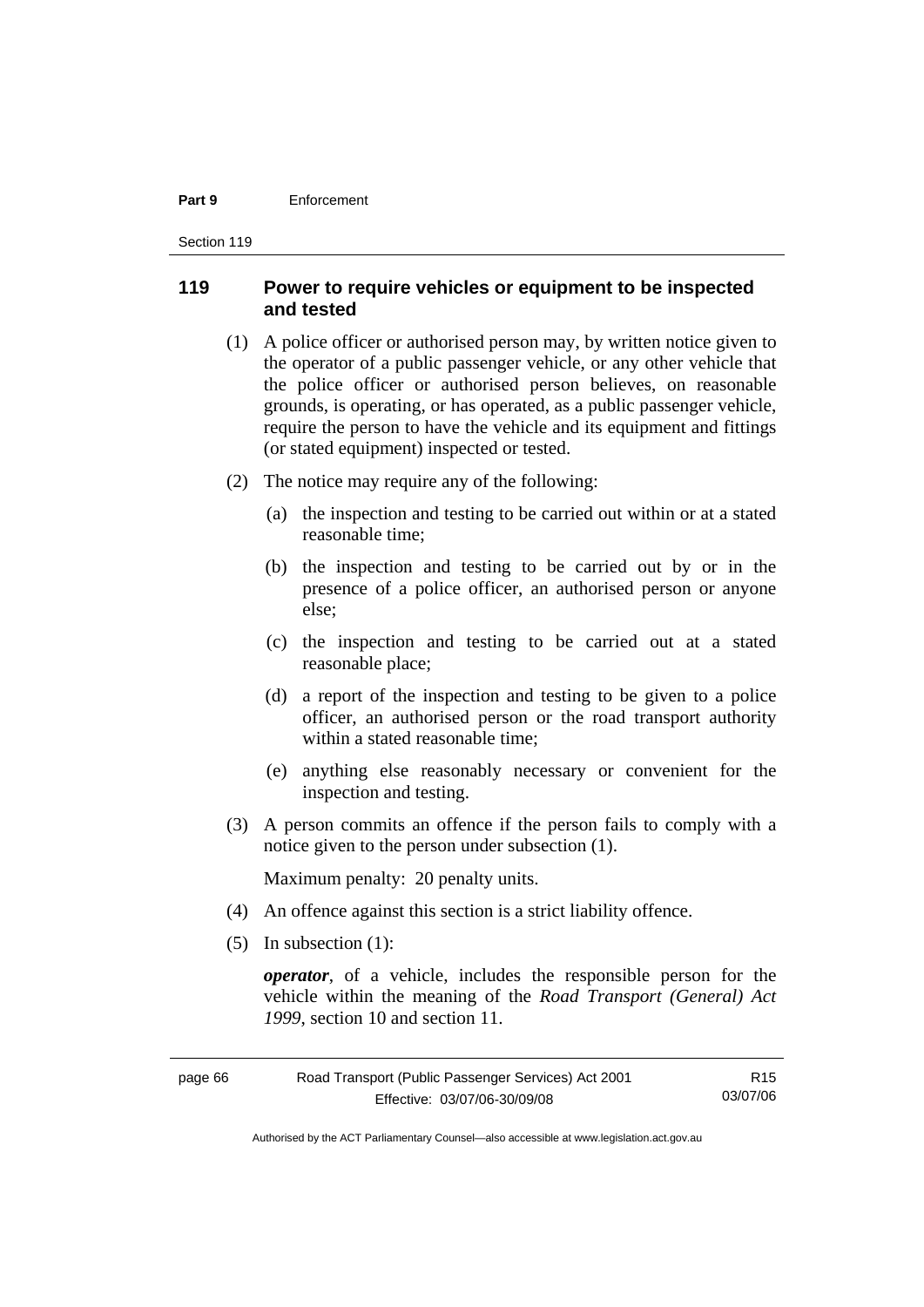## **120 Attachment and removal of noncompliance notices**

- (1) A police officer or authorised person, or a person inspecting a vehicle under this part, may attach a notice (a *noncompliance notice*) to the vehicle if the officer or person suspects, on reasonable grounds, that—
	- (a) the vehicle or its equipment or fittings, or its servicing or maintenance, do not comply with this Act; or
	- (b) the vehicle (including its equipment and fittings) does not comply with the *Road Transport (Vehicle Registration) Act 1999*.
	- *Note* A reference to an Act includes a reference to the statutory instruments made or in force under the Act, including any regulation (see Legislation Act, s 104).
- (2) The notice must state—
	- (a) the action necessary for the vehicle, equipment or fittings, or its servicing or maintenance, to comply with this Act or the *Road Transport (Vehicle Registration) Act 1999*; and
	- (b) a date and time (the *time of effect*) after which the vehicle must not be operated as a public passenger vehicle if the notice has not been removed by a police officer or authorised person.
- (3) A police officer or authorised person may remove the noncompliance notice from the vehicle, or direct in writing that it be taken to have been removed, if satisfied on inspection or testing of the vehicle or its equipment or fittings that the necessary action mentioned in the notice has been taken.
- (4) A person other than a police officer or authorised person commits an offence if the person removes a noncompliance notice from a public passenger vehicle.

Maximum penalty: 20 penalty units.

(5) An offence against this section is a strict liability offence.

| R <sub>15</sub> | Road Transport (Public Passenger Services) Act 2001 | page 67 |
|-----------------|-----------------------------------------------------|---------|
| 03/07/06        | Effective: 03/07/06-30/09/08                        |         |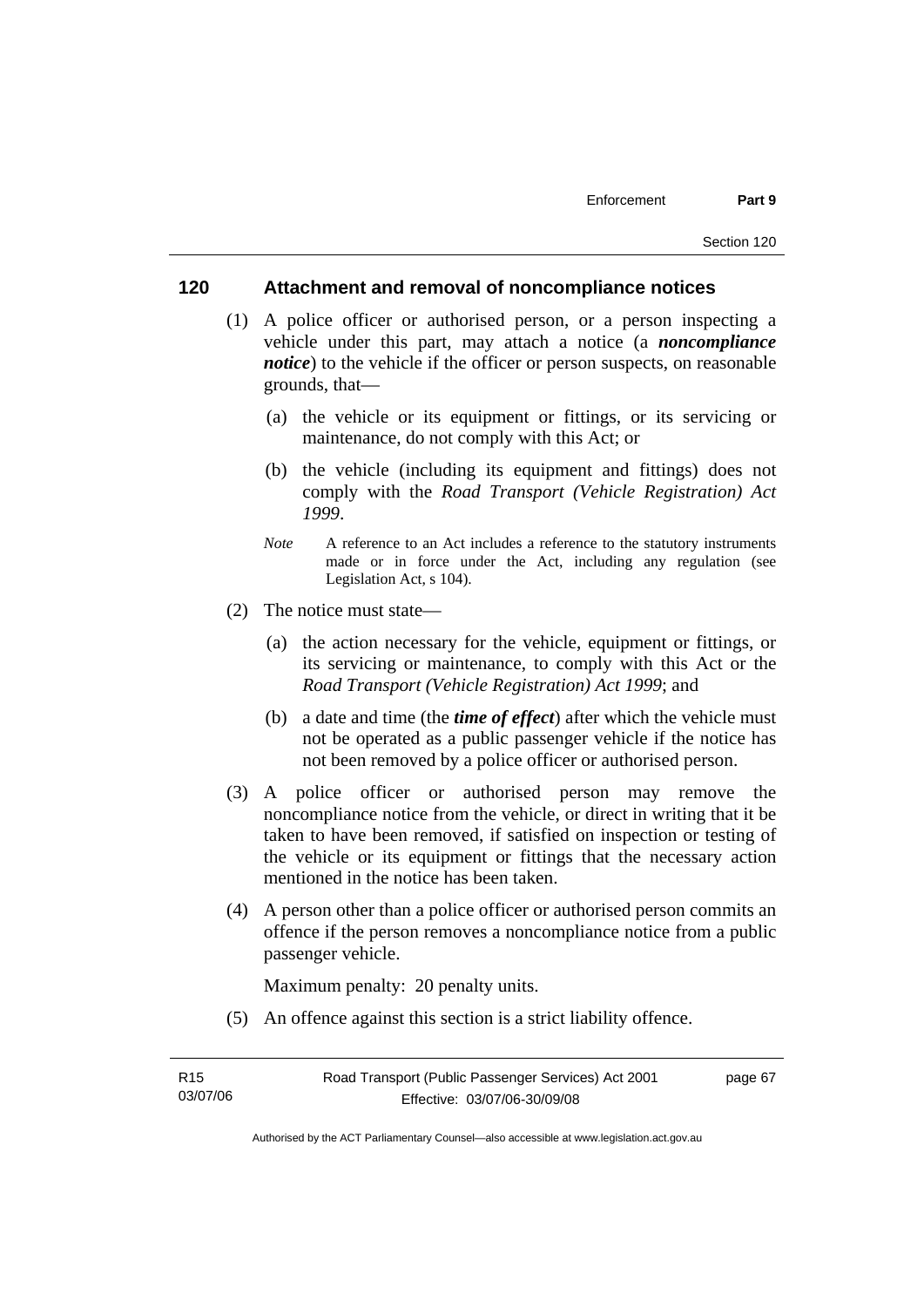#### **Part 9** Enforcement

Section 121

 (6) A police officer's or authorised person's power to issue a noncompliance notice for a public passenger vehicle under this section is additional to the power of the police officer or authorised person to issue a defect notice under the *Road Transport (Vehicle Registration) Regulation 2000* for a public passenger vehicle.

## **121 Police officer or authorised person—power to require name and address etc**

- (1) A police officer or authorised person may require a person to state the person's name and home address if the police officer or authorised person believes, on reasonable grounds, that the person is committing or has committed an offence against this Act.
	- *Note* A reference to an Act includes a reference to the statutory instruments made or in force under the Act, including any regulation (see Legislation Act, s 104).
- (2) The police officer or authorised person must tell the person the reason for the requirement and, as soon as practicable, record the reason.
- (3) The person may ask the police officer or authorised person to produce his or her identity card for inspection by the person.
- (4) A person must comply with a requirement made of the person under subsection (1) if—
	- (a) the police officer or authorised person tells the person the reason for the requirement; and
	- (b) for a request made by an authorised person—the authorised person has complied with the *Road Transport (General) Act 1999*, section 21 (Power not to be exercised before identity card shown).

Maximum penalty: 10 penalty units.

(5) An offence against this section is a strict liability offence.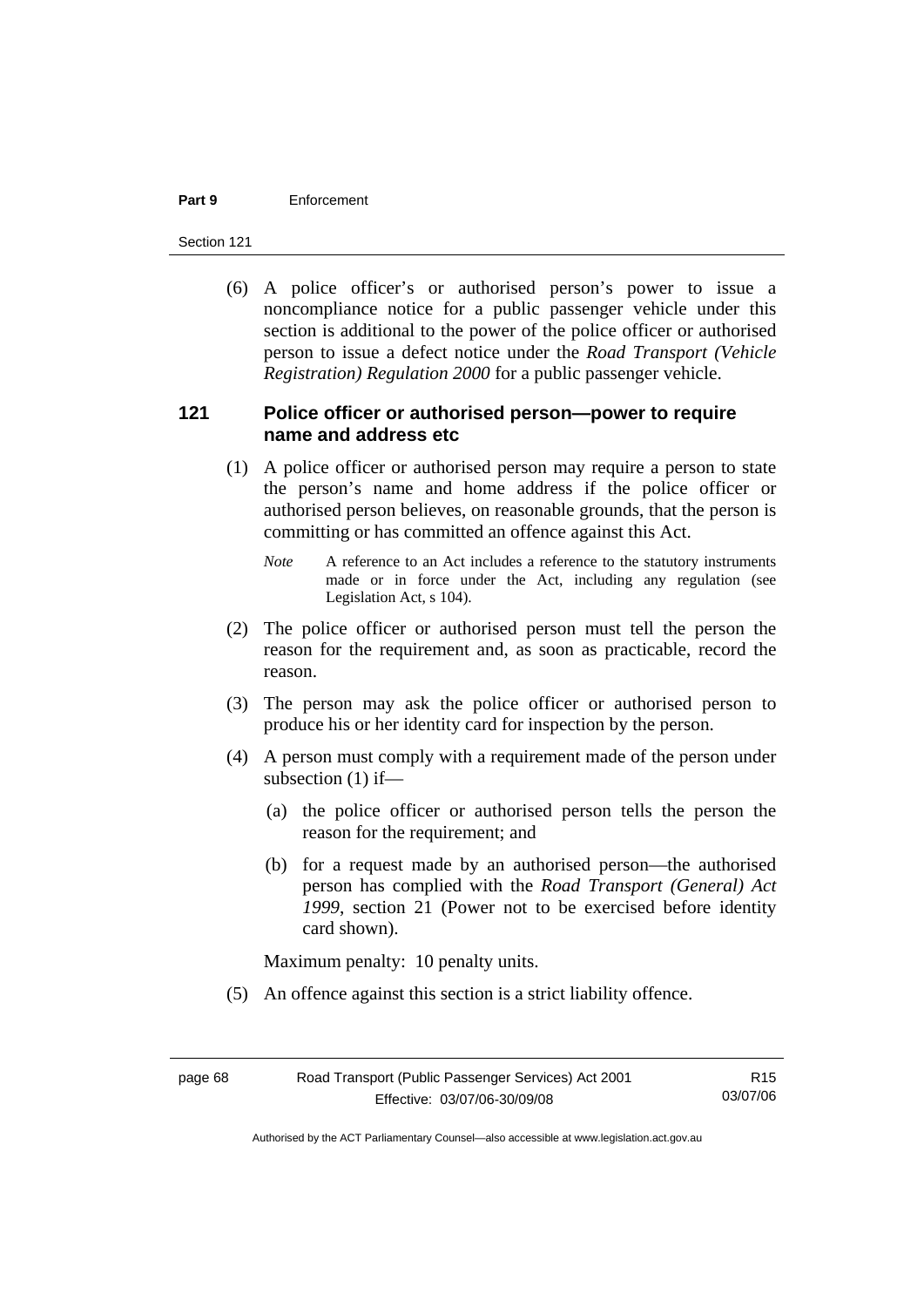(6) In this section:

*home address*, of a person, means the address of the place where the person usually lives.

R15 03/07/06 Road Transport (Public Passenger Services) Act 2001 Effective: 03/07/06-30/09/08

page 69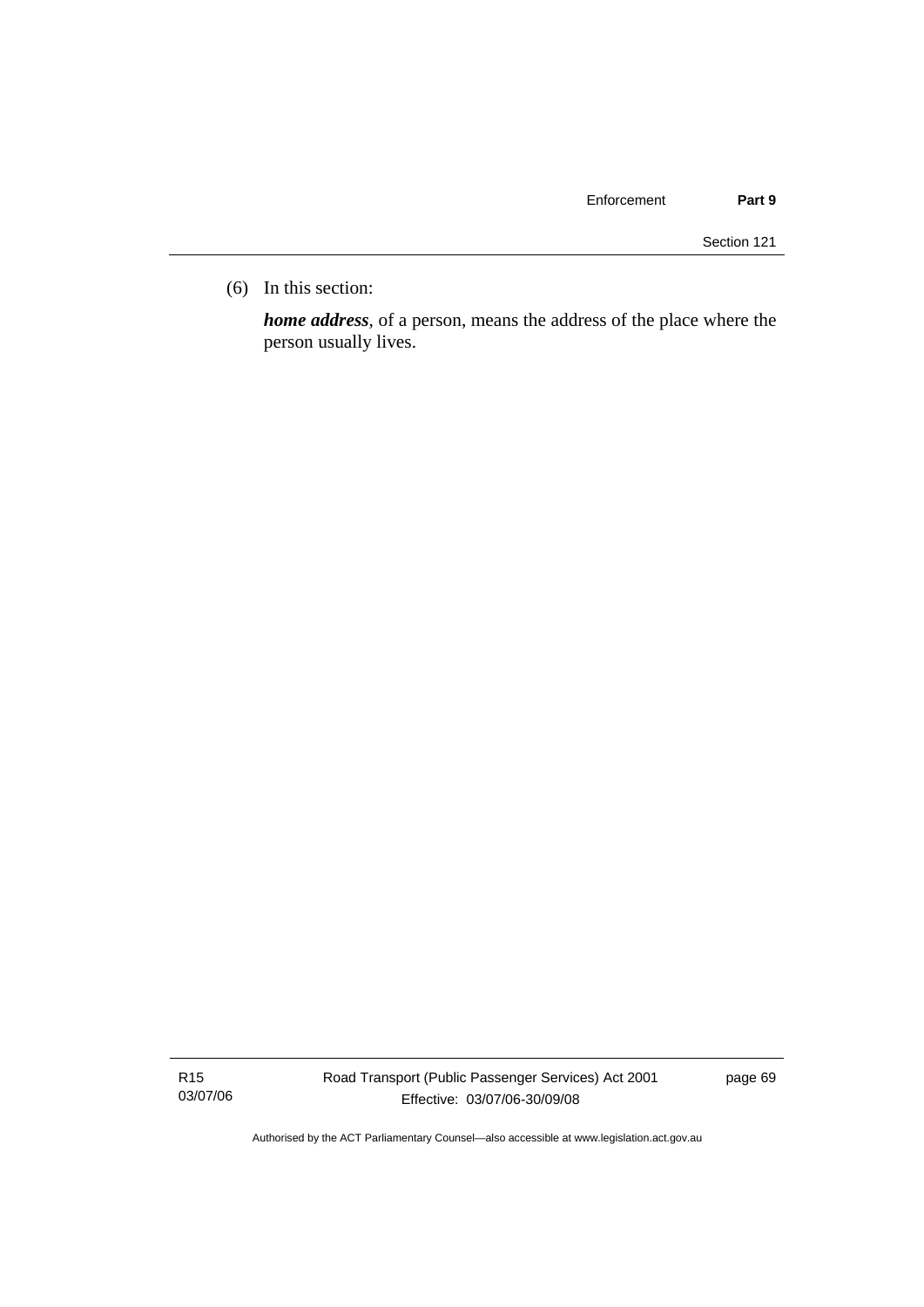#### **Part 10** Miscellaneous

Section 125

# **Part 10 Miscellaneous**

## **125 Unauthorised public passenger services**

 (1) A person must not use a vehicle for the transport of passengers for a fare or other consideration along a road or road related area.

Maximum penalty: 50 penalty units.

- (2) This section does not apply to the person if—
	- (a) the monetary or other consideration receivable by the person is not more than the cost of operating the vehicle to transport the passengers; or
	- (b) the person is entitled under this Act to operate the public passenger service being operated by the person.

#### **Examples for par (a)**

- 1 A car pool in which participants share the costs of operating the vehicle for the car pool.
- 2 Helen is a member of Bush Hikers Anonymous. She carries 2 other members in her car to a club walk. The 2 other members pay Helen part of the costs of operating her car for the club walk.
- *Note 1* For the entitlement of a person to operate a public passenger service, see the following provisions:
	- s 18 and s 19 (bus services)
	- s 51 (taxi services)
	- s 73 (hire car services)
	- s 90 (demand responsive services).
- *Note* 2 This section also does not apply if the person is exempted from the operation of this section under s 127 or s 128.
- *Note 3* An example is part of the Act, is not exhaustive and may extend, but does not limit, the meaning of the provision in which it appears (see Legislation Act, s 126 and s 132).
- (3) An offence against this section is a strict liability offence.

| page 70 | Road Transport (Public Passenger Services) Act 2001 | R <sub>15</sub> |
|---------|-----------------------------------------------------|-----------------|
|         | Effective: 03/07/06-30/09/08                        | 03/07/06        |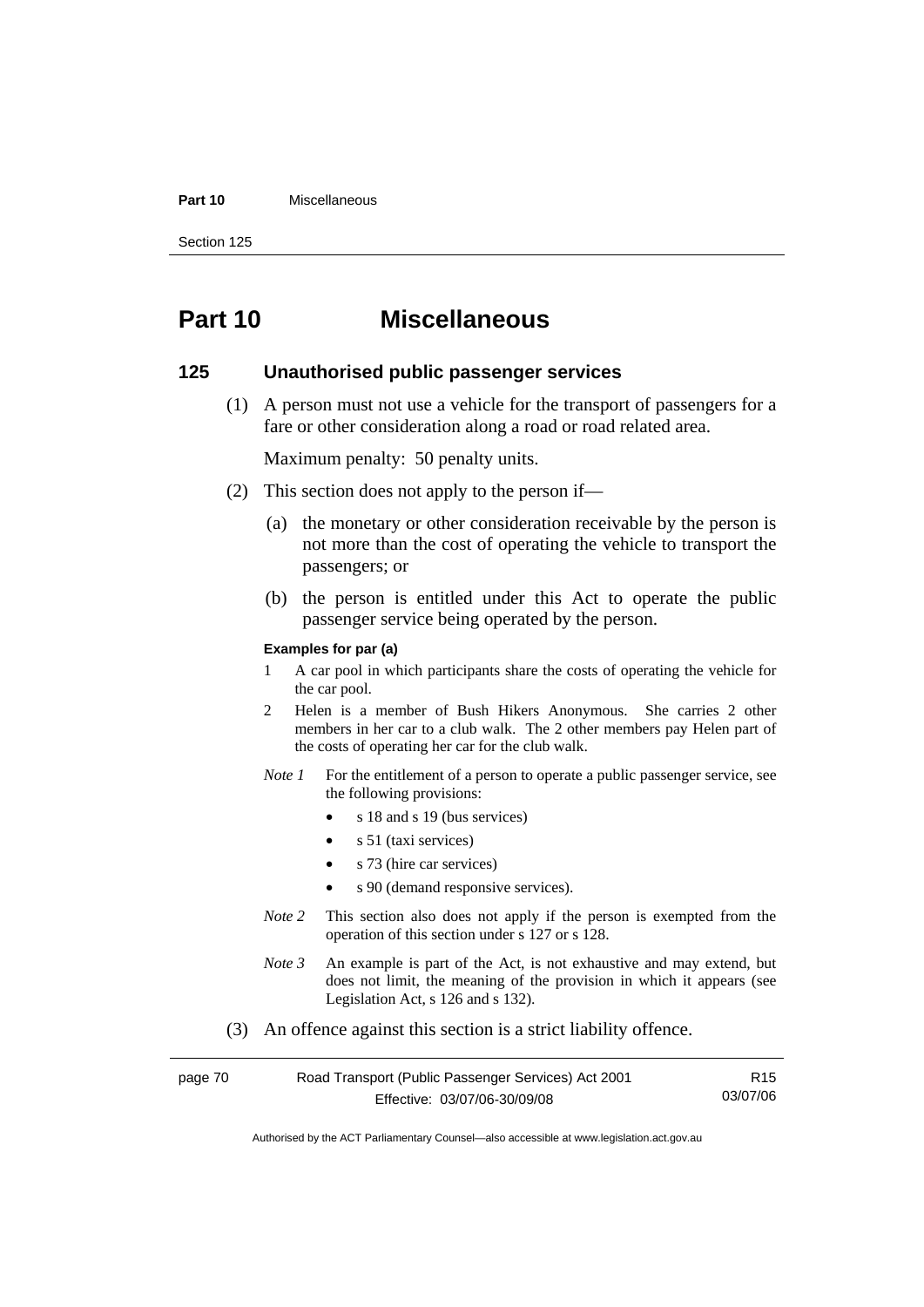## **126 Regulation-making power**

- (1) The Executive may make regulations for this Act.
	- *Note* Regulations must be notified and presented to the Legislative Assembly, under the Legislation Act.
- (2) A regulation may apply, adopt or incorporate a law of another jurisdiction or an instrument, or a provision of a law of another jurisdiction or instrument, as in force from time to time.
	- *Note 1* The text of an applied, adopted or incorporated law or instrument, whether applied as in force from time to time or as at a particular time, is taken to be a notifiable instrument if the operation of the Legislation Act, s 47 (5) or (6) is not disapplied (see s 47 (7)).
	- *Note 2* A notifiable instrument must be notified under the Legislation Act.
- (3) A regulation may make provision in relation to the powers and duties of police officers and authorised officers in relation to public passenger services, including, for example, in relation to public passenger vehicles, drivers of public passenger vehicles and passengers.
	- *Note* An example is part of the Act, is not exhaustive and may extend, but does not limit, the meaning of the provision in which it appears (see Legislation Act, s 126 and s 132).
- (4) A regulation may create offences and fix maximum penalties of not more than 20 penalty units for the offences.
- (5) In this section:

*law of another jurisdiction*—see the Legislation Act, section 47 (10).

## **127 Minister may exempt vehicles and people from Act**

 (1) The Minister may exempt a vehicle or person from this Act (or a stated provision of this Act).

page 71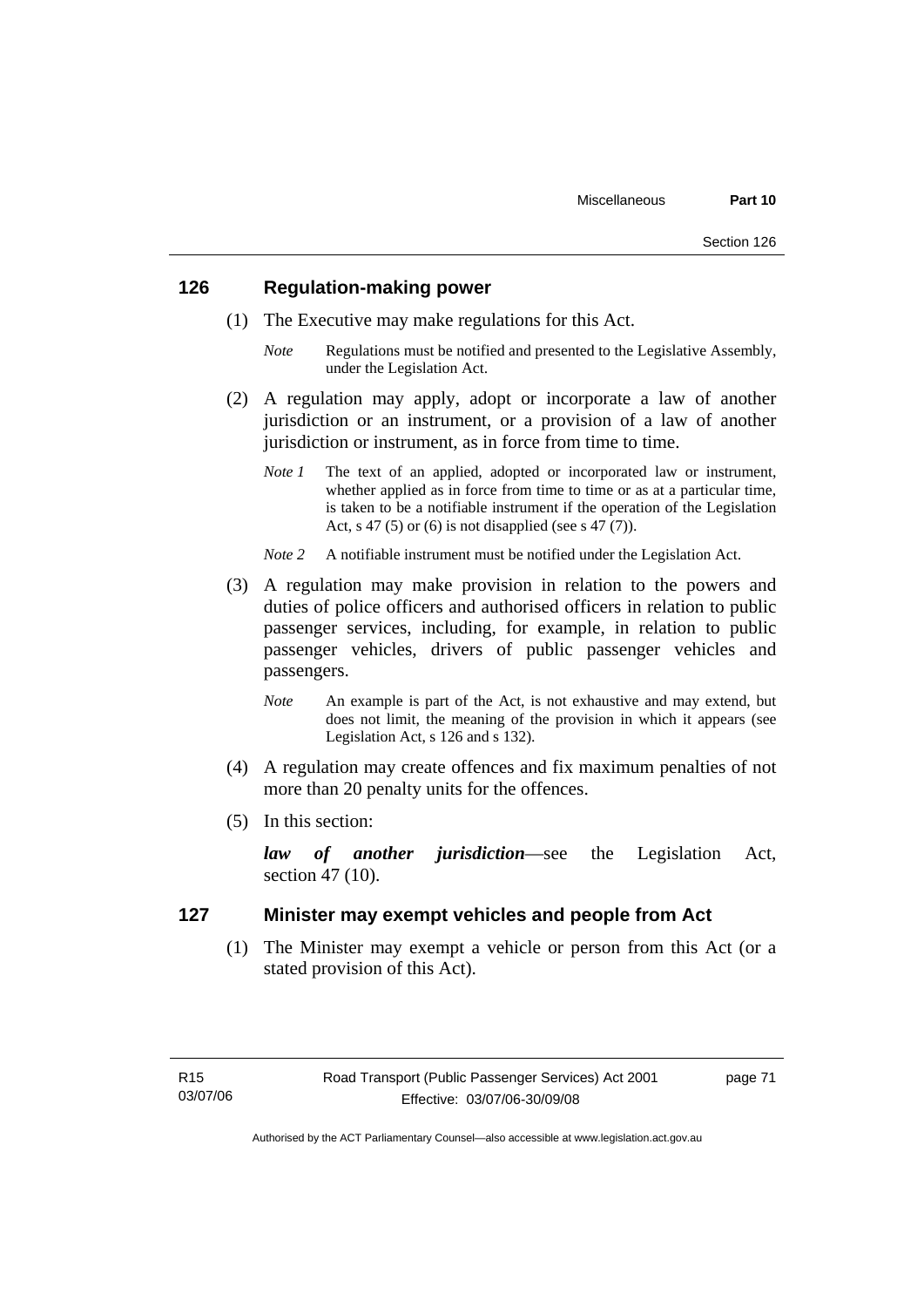#### **Part 10** Miscellaneous

Section 128

- (2) An exemption is a disallowable instrument.
	- *Note* A disallowable instrument must be notified, and presented to the Legislative Assembly, under the Legislation Act.

## **128 Regulations may exempt vehicles and people from Act**

- (1) A regulation may—
	- (a) exempt a vehicle or person, or a kind of vehicle or person, prescribed by regulation from this Act (or a stated provision of this Act); or
	- (b) authorise the road transport authority to exempt a vehicle or person, or a kind of vehicle or person, by regulation from this Act (or a stated provision of this Act).
- (2) An exemption given under a regulation mentioned in subsection (1) may be conditional.
- (3) A regulation may provide for the road transport authority to—
	- (a) suspend the operation of a regulation mentioned in subsection (1) (a) in the way and circumstances prescribed by regulation; or
	- (b) suspend the operation of an exemption given by the authority to a vehicle or person in the way and circumstances prescribed by regulation.

## **129 References to Motor Traffic Act, Traffic Act etc**

 (1) In any Act, instrument made under an Act or document, a reference to an earlier law is, in relation to anything to which this Act applies, a reference to this Act.

Authorised by the ACT Parliamentary Counsel—also accessible at www.legislation.act.gov.au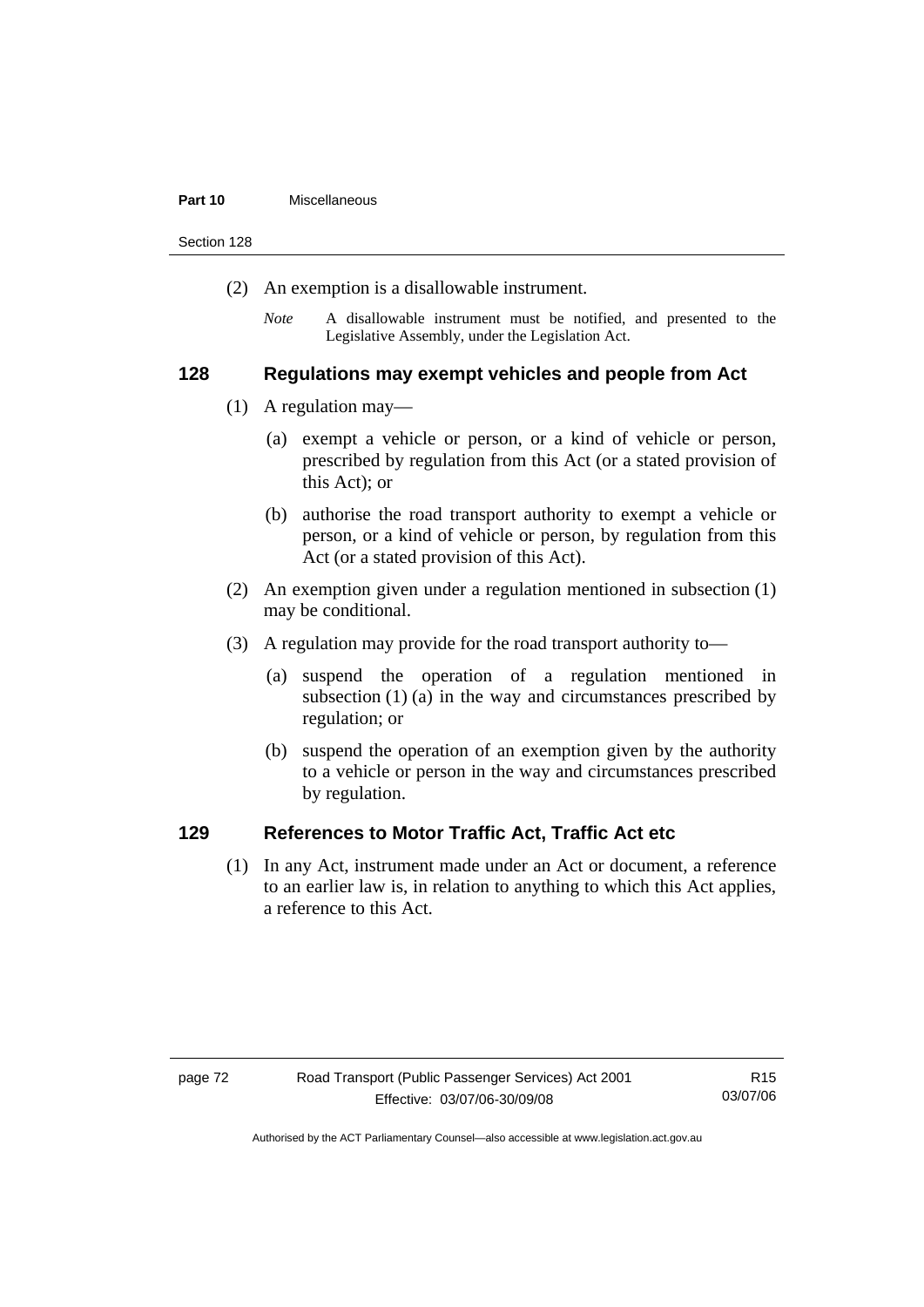(2) In this section:

*earlier law* means any of the following:

- (a) *Motor Traffic Act 1936*;
- (b) *Motor Traffic Regulations 1934*;
- (c) *Road Transport (Bus Services) Regulations 2000*;
- (d) *Road Transport (General) Act 1999*;
- (e) *Road Transport (Hire Vehicle Services) Regulations 2000*;
- (f) *Road Transport (Taxi Services) Regulations 2000*.

R15 03/07/06 page 73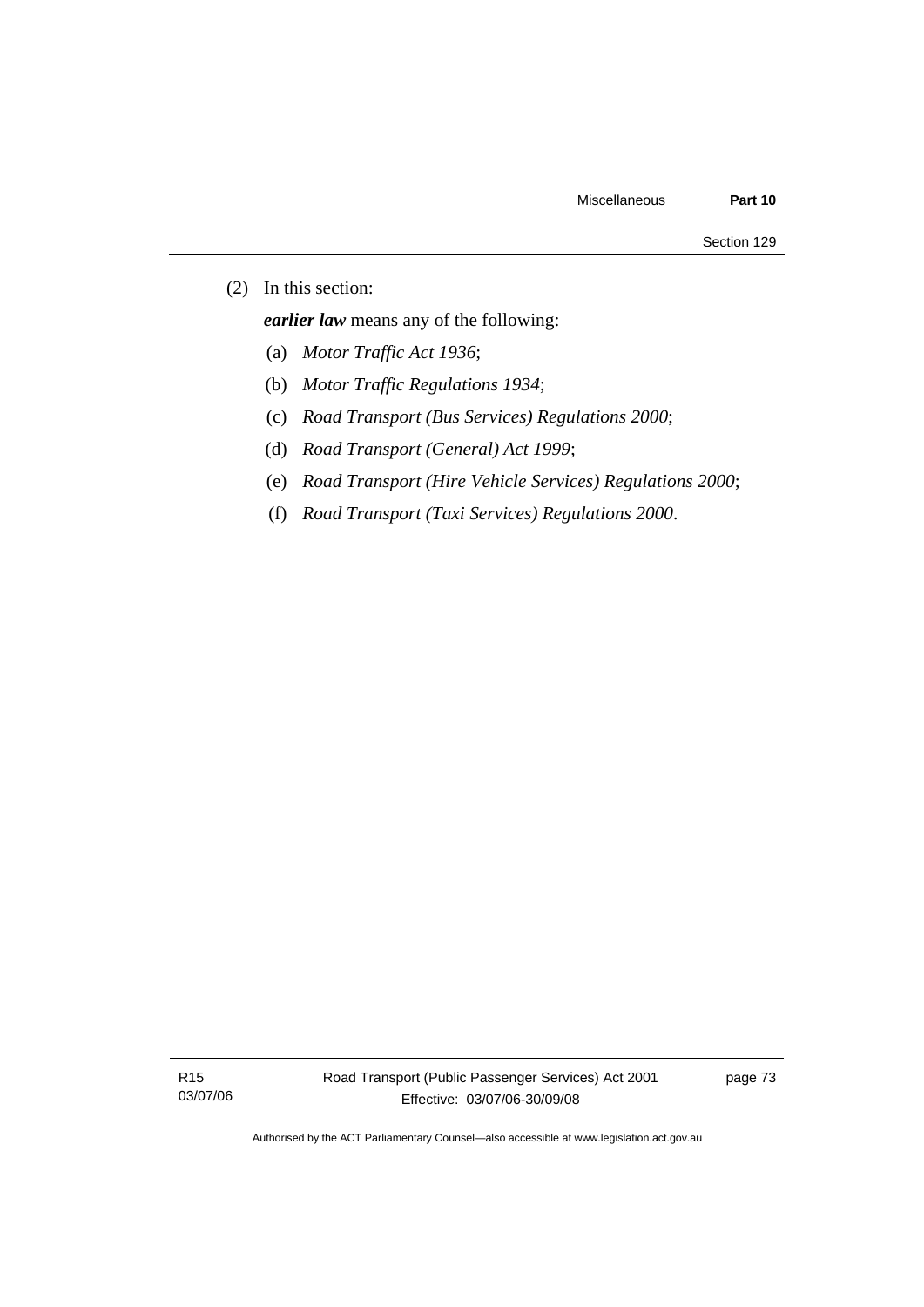

# **U** Dictionary

- Note 1 The Legislation Act contains definitions and other provisions relevant to this Act.
- *Note 2* In particular, the Legislation Act, dict, pt 1, defines the following terms: • ACT
	-
	- exercise
	- function
	- the Territory.

*accredited*, in relation to a kind of public passenger service, means accredited under the regulations to operate that kind of public passenger service.

*accredited demand responsive service operator* means accredited under a regulation to operate a demand responsive service.

*accredited hire car service operator* means accredited under the regulations to operate a hire car service.

*accredited taxi network provider* means accredited under the regulations to operate a taxi network.

*accredited taxi service operator* means accredited under the regulations to operate a taxi service.

*affiliated*, in relation to an accredited taxi service operator, means affiliated with an accredited taxi network provider.

*another jurisdiction* means a jurisdiction other than the ACT.

*authorisation*, in relation to a demand responsive service, means an authorisation under this Act to operate a demand responsive service.

*authorised demand responsive service operator* means a person who is authorised under this Act to operate a demand responsive service.

page 74 Road Transport (Public Passenger Services) Act 2001 Effective: 03/07/06-30/09/08 R15 03/07/06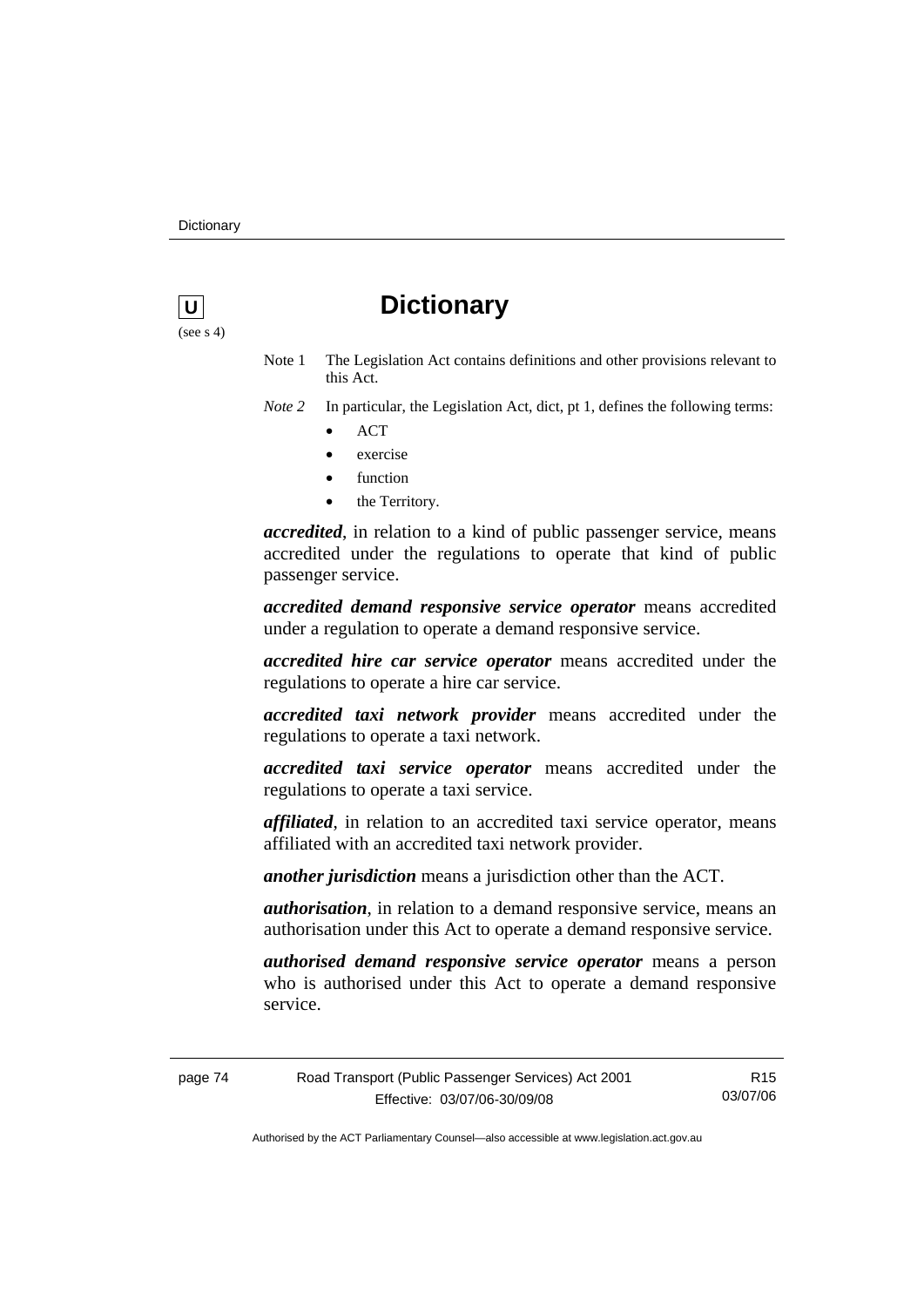*authority*—see *road transport authority*.

*bus*—see section 10A.

*bus service*—see section 11.

*demand responsive service—*see section 80.

*demand responsive service vehicle—*see section 81.

*fare* means the amount payable by passengers for transport, or for the transport of passengers' luggage or other goods, on public passenger vehicles.

*fittings*, of a vehicle, includes the seats, seat covers and floor coverings of the vehicle.

*hire car*—see section 67.

*hire car licence*—see section 61.

*hire car service*—see section 69.

*inspect* a vehicle includes observe the performance of the vehicle or any of its equipment, with or without the use of instruments.

*jurisdiction* means a State, the Commonwealth or an internal territory, including the ACT.

*long-distance service*—see section 14.

*motor vehicle* means a vehicle built to be propelled by a motor that forms part of the vehicle.

*noncompliance notice*—see section 120 (1).

*public bus*—see section 10A.

*public passenger service*—see section 10.

*public passenger vehicle* means a public bus, taxi, hire car or demand responsive service vehicle.

*public vehicle licence*—see the *Road Transport (Driver Licensing) Act 1999*, dictionary.

| R15      | Road Transport (Public Passenger Services) Act 2001 | page 75 |
|----------|-----------------------------------------------------|---------|
| 03/07/06 | Effective: 03/07/06-30/09/08                        |         |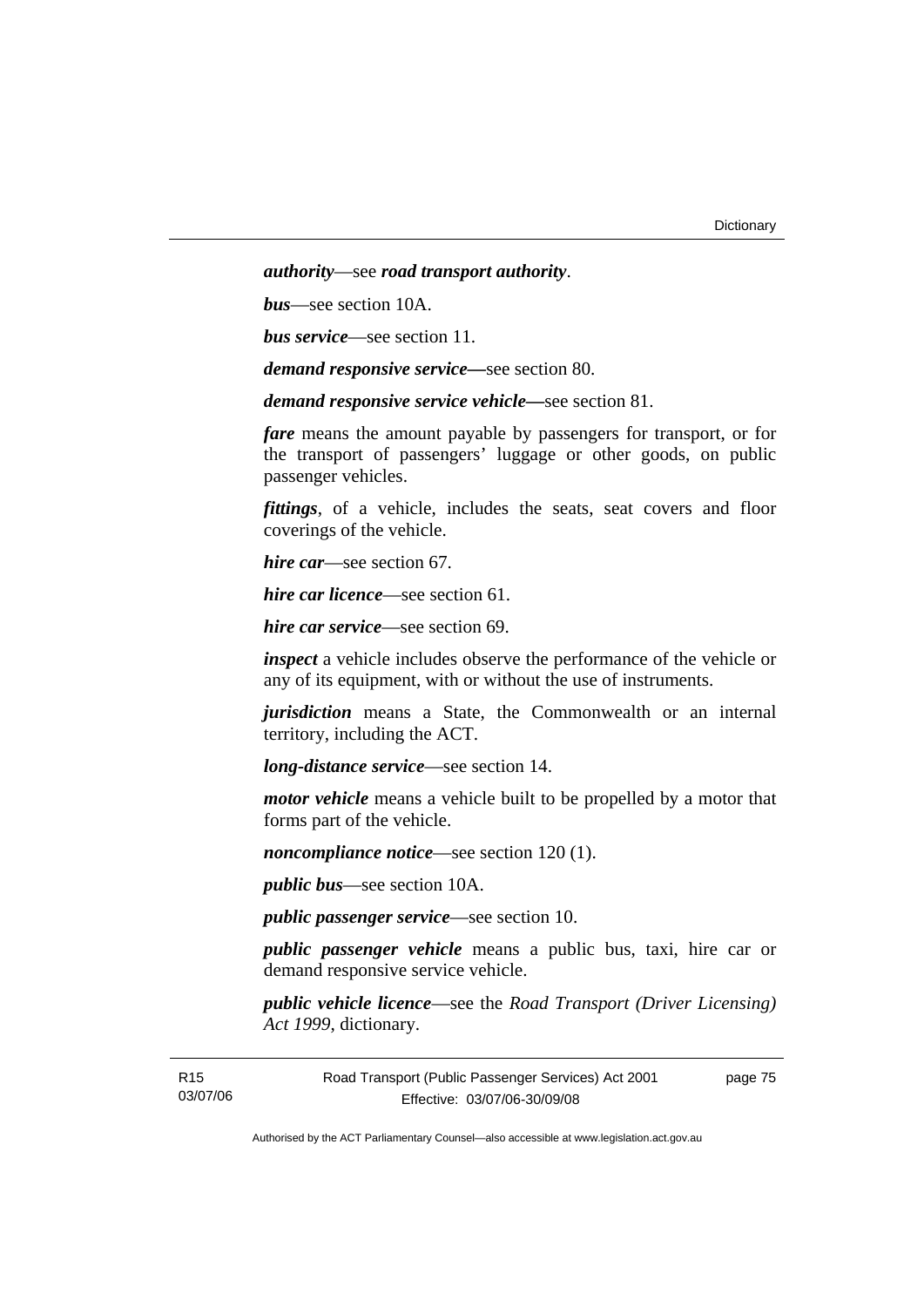*regular route service*—see section 12. *restricted hire car*—see section 68. *restricted hire car licence*—see section 62. *restricted hire car service*—see section 70. *restricted taxi*—see section 46. *restricted taxi licence*—see section 38.

*restricted taxi service*—see section 48.

*road* means an area that is open to or used by the public and is developed for, or has as 1 of its main uses, the driving or riding of motor vehicles, but does not include an area that would otherwise be a road so far as a declaration under the *Road Transport (General) Act 1999*, section 12 (Power to include or exclude areas in road transport legislation) declares that this Act does not apply to the area.

*road related area* means—

- (a) an area that divides a road; or
- (b) a footpath or nature strip adjacent to a road; or
- (c) an area that is open to the public and is designated for use by cyclists or animals; or
- (d) an area that is not a road and that is open to or used by the public for driving, riding or parking vehicles; or
- (e) a shoulder of a road; or
- (f) any other area that is open to or used by the public so far as a declaration under the *Road Transport (General) Act 1999*, section 12 (Power to include or exclude areas in road transport legislation) declares that this Act applies to the area;

R15 03/07/06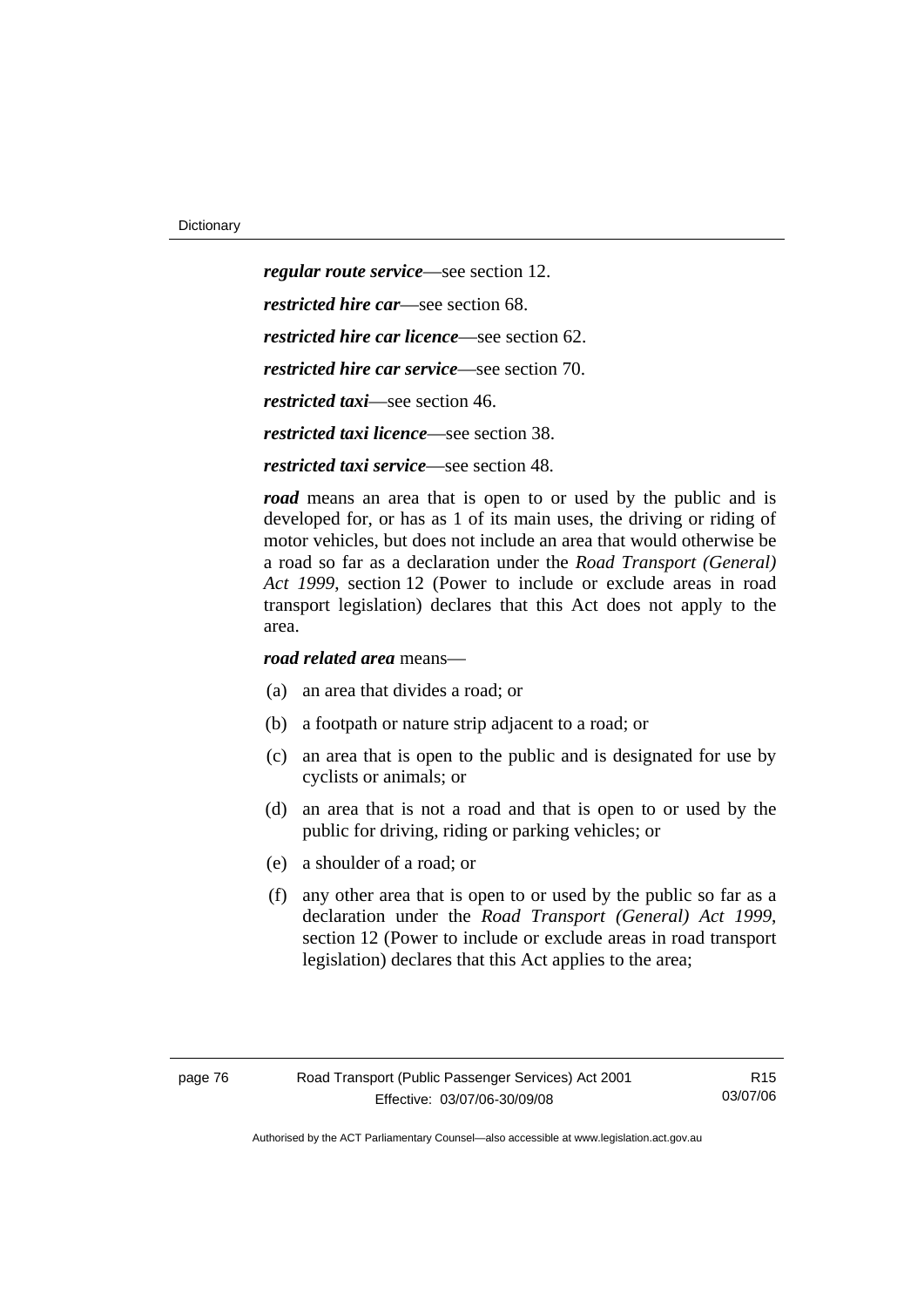but does not include an area that would otherwise be a road related area so far as a declaration under that section declares that this Act does not apply to the area.

*road transport authority* (or *authority*) means the Australian Capital Territory Road Transport Authority.

*Note* The chief executive of the department responsible for the *Road Transport (General) Act 1999* is the road transport authority (see *Road Transport (General) Act 1999*, s 16).

## *service contract—*

- (a) for part 2 (Bus services)—see section 17; and
- (b) for part 8 (Demand responsive services)—see section 89.

*taxi*—see section 45.

*taxi booking service*—see section 29.

*taxi driver* means the person driving a taxi if the person holds a public vehicle licence authorising the person to drive the taxi for hire or reward.

*taxi licence*—see section 37.

*taxi network*—see section 28.

*taxi service*—see section 47.

*taxi zone*—see the Australian Road Rules, rule 182.

*time of effect*, for a noncompliance notice—see section 120 (2) (b).

*tour and charter service*—see section 13.

*vehicle* means—

- (a) any description of vehicle on wheels, other than a vehicle used on railways or tramways; or
- (b) any other vehicle prescribed by regulation;

and includes anything else that, under the regulations, is to be treated as a vehicle.

| R15      | Road Transport (Public Passenger Services) Act 2001 | page 77 |
|----------|-----------------------------------------------------|---------|
| 03/07/06 | Effective: 03/07/06-30/09/08                        |         |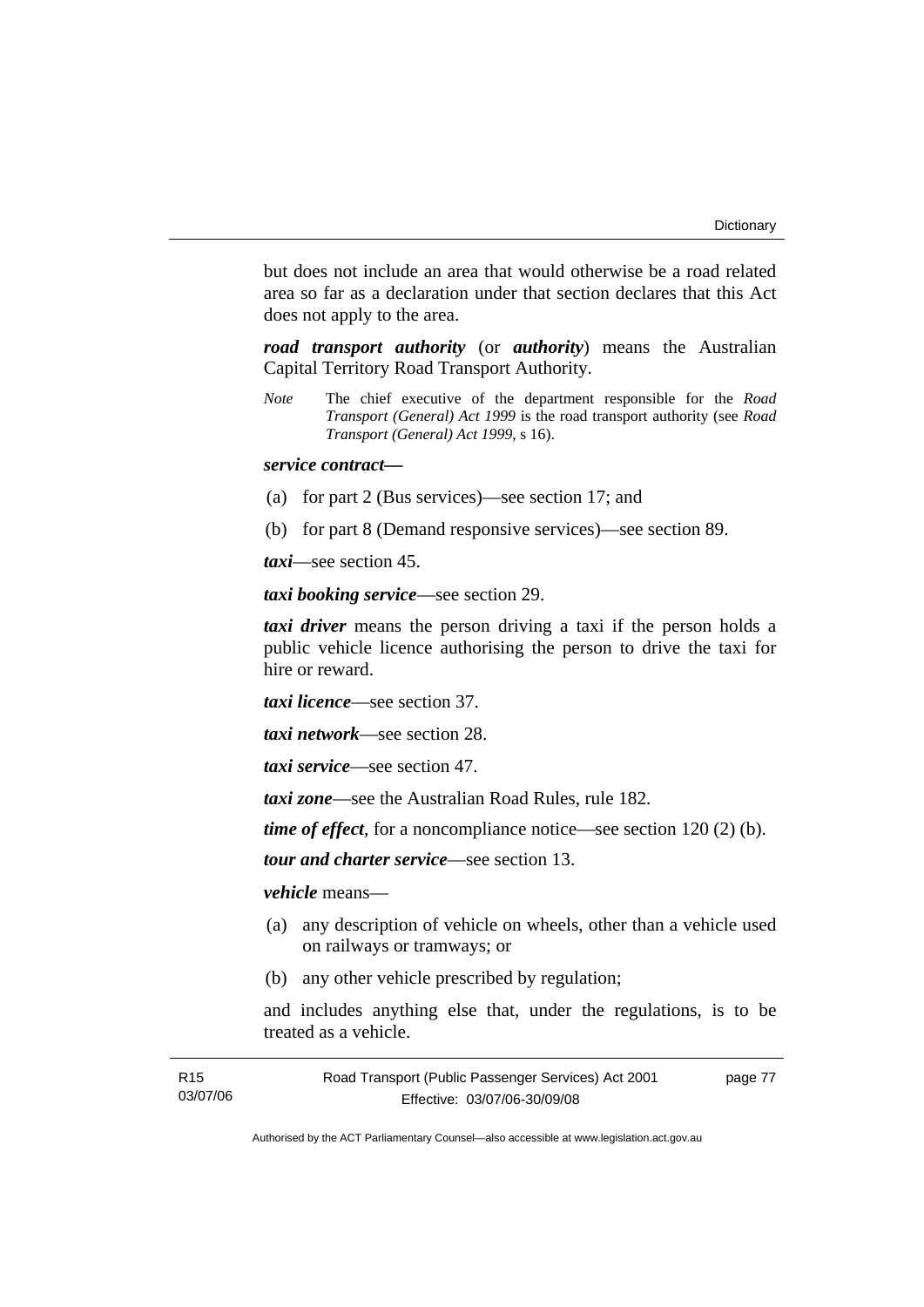1 About the endnotes

## **Endnotes**

## **1 About the endnotes**

Amending and modifying laws are annotated in the legislation history and the amendment history. Current modifications are not included in the republished law but are set out in the endnotes.

Not all editorial amendments made under the *Legislation Act 2001*, part 11.3 are annotated in the amendment history. Full details of any amendments can be obtained from the Parliamentary Counsel's Office.

Uncommenced amending laws and expiries are listed in the legislation history and the amendment history. These details are underlined. Uncommenced provisions and amendments are not included in the republished law but are set out in the last endnote.

If all the provisions of the law have been renumbered, a table of renumbered provisions gives details of previous and current numbering.

The endnotes also include a table of earlier republications.

| $am = amended$                               | $ord = ordinance$                         |
|----------------------------------------------|-------------------------------------------|
| $amdt = amendment$                           | $orig = original$                         |
| $ch = chapter$                               | $par = paragraph/subparagraph$            |
| $def = definition$                           |                                           |
|                                              | $pres = present$                          |
| $dict = dictionary$                          | $prev = previous$                         |
| $disallowed = disallowed by the Legislative$ | $(\text{prev}) = \text{previously}$       |
| Assembly                                     | $pt = part$                               |
| $div = division$                             | $r = rule/subrule$                        |
| $exp = expires/expired$                      | $renum = renumbered$                      |
| $Gaz = gazette$                              | $reloc = relocated$                       |
| $hdg =$ heading                              | $R[X]$ = Republication No                 |
| $IA = Interpretation Act 1967$               | $RI = reissue$                            |
| $ins = inserted/added$                       | $s = section/subsection$                  |
| $LA =$ Legislation Act 2001                  | $sch = schedule$                          |
| $LR =$ legislation register                  | $sdiv = subdivision$                      |
| $LRA =$ Legislation (Republication) Act 1996 | $sub = substituted$                       |
| $mod = modified/modification$                | $SL = Subordinate$ Law                    |
| $o = order$                                  | underlining = whole or part not commenced |
| om = omitted/repealed                        | or to be expired                          |

## **2 Abbreviation key**

page 78 Road Transport (Public Passenger Services) Act 2001 Effective: 03/07/06-30/09/08

R15 03/07/06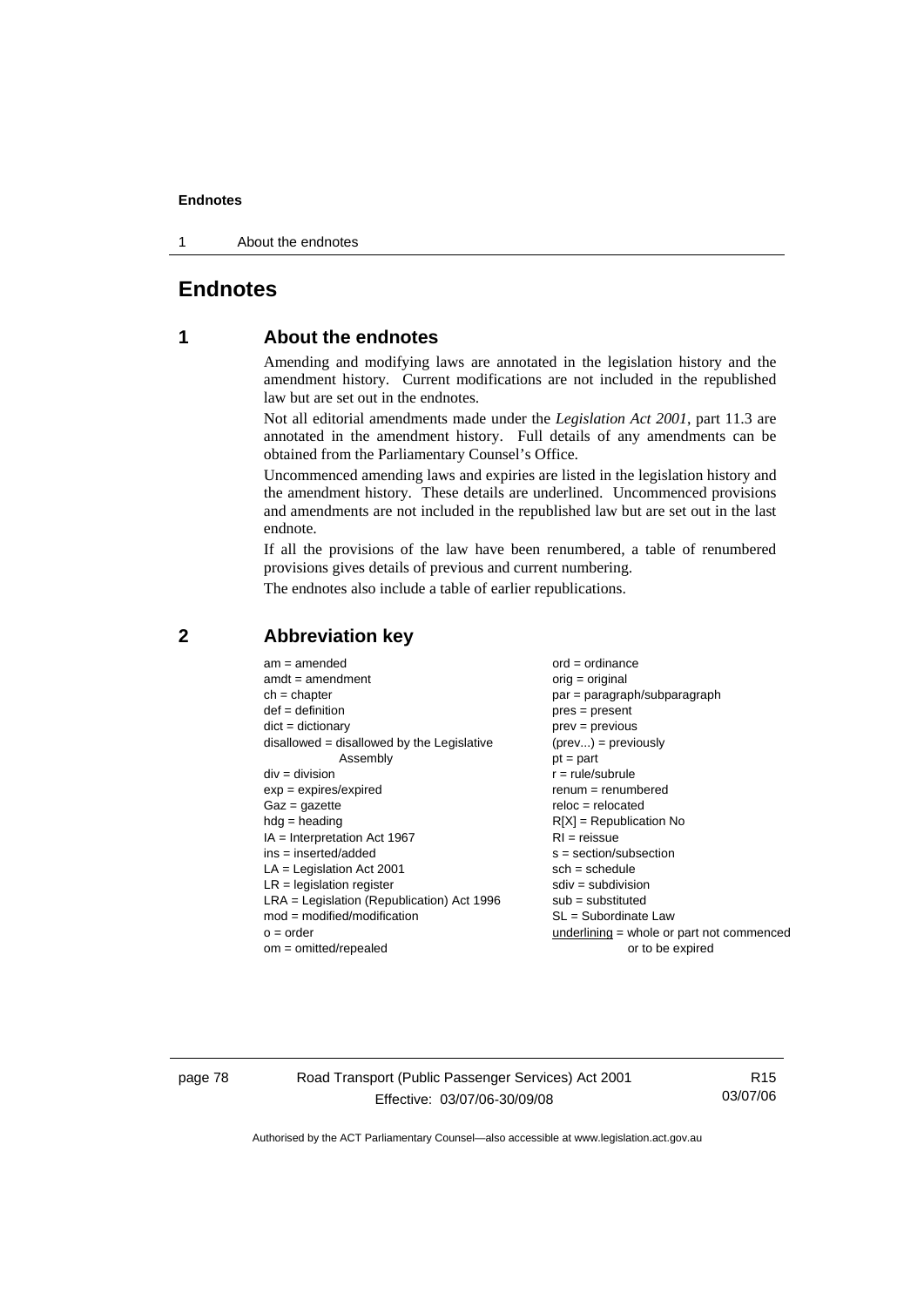## **3 Legislation history**

#### **Road Transport (Public Passenger Services) Act 2001 No 62**

notified 10 September 2001 (Gaz 2001 No S66)

s 1, s 2 commenced 10 September 2001 (IA s 10B)

remainder commenced 1 December 2001 (s 2 and CN 2001 No 2)

as amended by

#### **Road Transport (Public Passenger Services) Amendment Act 2001 No 94**

notified LR 27 September 2001

s 1, s 2 commenced 27 September 2001 (LA s 75) remainder commenced 1 March 2002 (s 2 and CN 2002 No 2)

#### **Statute Law Amendment Act 2002 No 30 pt 3.70**

notified LR 16 September 2002 s 1, s 2 taken to have commenced 19 May 1997 (LA s 75 (2)) pt 3.70 commenced 17 September 2002 (s 2 (1))

#### **Statute Law Amendment Act 2002 (No 2) No 49 pt 3.23**

notified LR 20 December 2002

s 1, s 2 taken to have commenced 7 October 1994 (LA s 75 (2)) pt 3.23 commenced 17 January 2003 (s 2 (1))

#### **Road Transport (Public Passenger Services) (Hire Cars) Amendment Act 2004 A2004-69 pt 2**

notified LR 9 September 2004

s 1, s 2 commenced 9 September 2004 (LA s 75 (1))

pt 2 commenced 9 March 2005 (s 2 and LA s 79)

as modified by

## **Road Transport (Public Passenger Services) Regulation 2002 SL2002-3 (as am by SL2005-4 s 12)**

notified LR 27 February 2002 s 1, s 2 commenced 27 February 2002 (LA s 75 (1)) s 132 (4) commenced 1 March 2003 (s 2 (2))

remainder commenced 1 March 2002 (s 2 (1) and see CN2002-2)

R15 03/07/06 page 79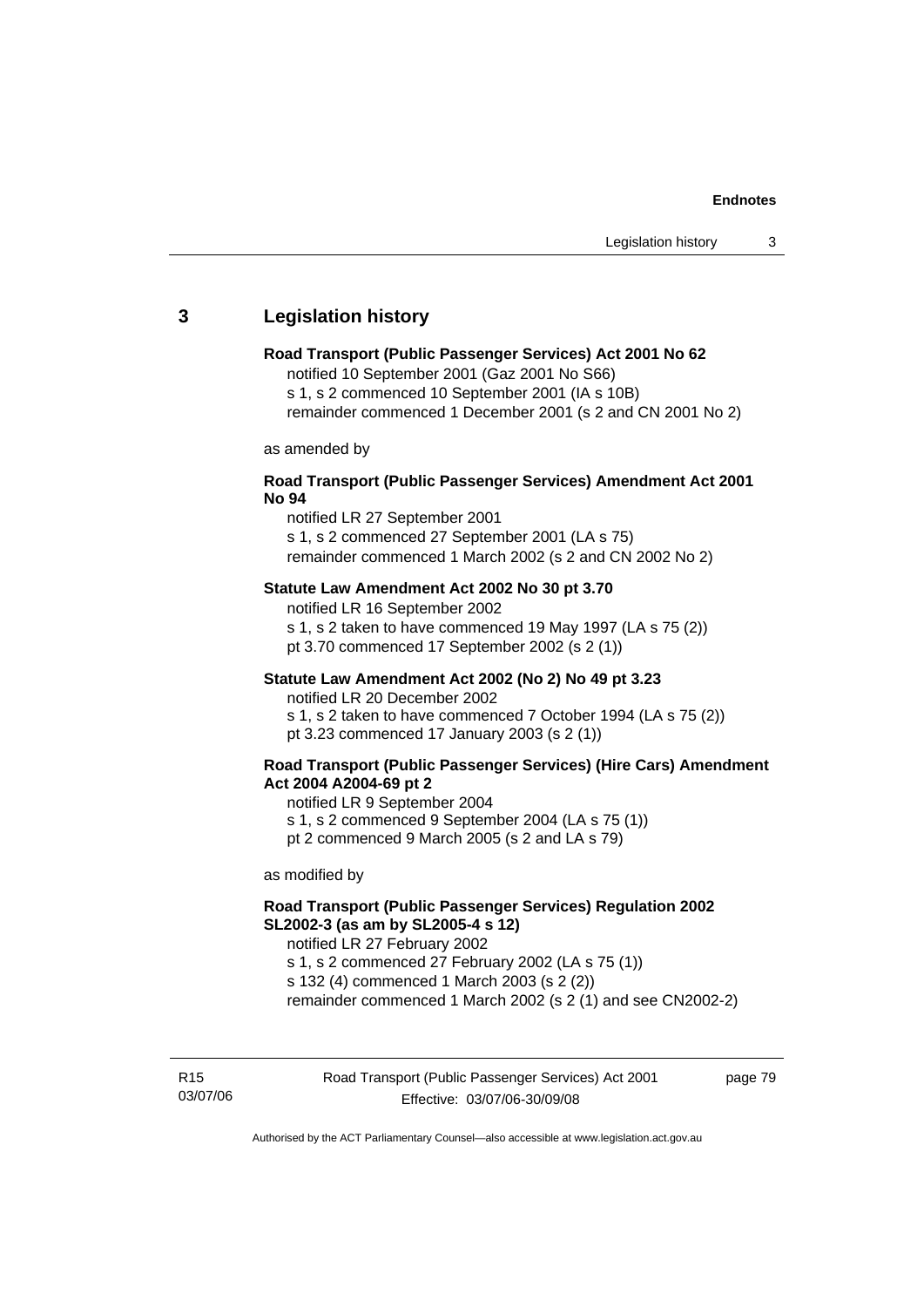4 Amendment history

## **Road Transport Legislation (Hire Cars) Amendment Regulation 2005 (No 1) SL2005-4 s 12**

notified LR 7 March 2005

s 1, s 2 commenced 7 March 2005 (LA s 75 (1))

s 12 commenced 9 March 2005 (s 2 and see Road Transport (Public Passenger Services) (Hire Cars) Amendment Act 2004 A2004-69, s 2 and LA s 79)

*Note* This regulation only amends the Road Transport (Public Passenger Services) Regulation 2002 SL2002-3.

as amended by

#### **Statute Law Amendment Act 2005 A2005-20 sch 3 pt 3.57**  notified LR 12 May 2005

s 1, s 2 taken to have commenced 8 March 2005 (LA s 75 (2)) amdt 3.372, amdt 3.374 commenced 2 June 2005 (s 2 (2)) sch 3 pt 3.57 remainder commenced 2 June 2005 (s 2 (1))

#### **Road Transport (Public Passenger Services) Amendment Act 2006 A2006-9**

notified LR 15 March 2006 s 1, s 2 commenced 15 March 2006 (LA s 75 (1)) remainder commenced 1 July 2006 (s 2 and CN2006-13)

#### **Road Transport Legislation Amendment Act 2006 A2006-26 pt 2, s 31**

notified LR 14 June 2006 s 1, s 2 commenced 14 June 2006 (LA s 75 (1)) pt 2, s 31 commenced 2 July 2006 (s 2 and CN2006-12)

#### **Administrative (Miscellaneous Amendments) Act 2006 A2006-30 sch 1 pt 1.10**

notified LR 16 June 2006 s 1, s 2 commenced 16 June 2006 (LA s 75 (1)) amdt 1.84 commenced 3 July 2006 (s 2 (2)) sch 1 pt 1.10 remainder commenced 1 July 2006 (s 2 (1))

## **4 Amendment history**

#### **Preliminary**

pt 1 hdg note om A2005-20 amdt 3.369

page 80 Road Transport (Public Passenger Services) Act 2001 Effective: 03/07/06-30/09/08

R15 03/07/06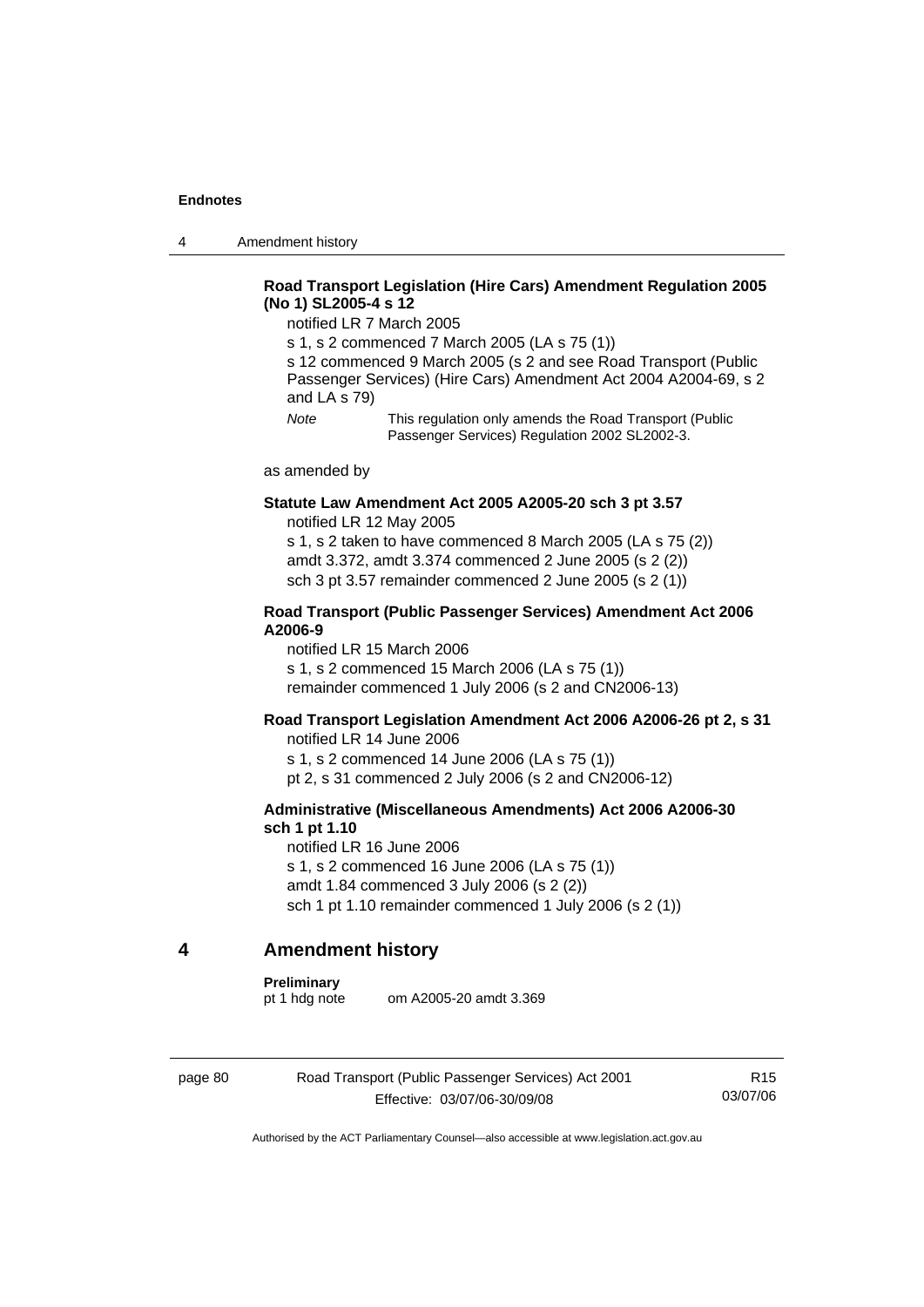|                 | <b>Name of Act</b> |                                                                                      |        |
|-----------------|--------------------|--------------------------------------------------------------------------------------|--------|
|                 | s 1                | am A2005-20 amdt 3.370                                                               |        |
|                 | Objects            |                                                                                      |        |
|                 | s 2 hdg            | bracketed note $exp 30$ June 2002 (s 4 (3))                                          |        |
|                 | s 2                | orig s 2 om R1 LA (s 89 (4))<br>(prev s 3) sub 2001 No 94 s 4                        |        |
|                 |                    | renum as s 2 R1 LA (see 2001 No 94 s 17)                                             |        |
|                 |                    | am A2004-69 s 4                                                                      |        |
|                 | <b>Dictionary</b>  |                                                                                      |        |
|                 | s 3                | (prev s 4) renum as s 3 R1 LA (see 2001 No 94 s 17)                                  |        |
|                 | <b>Notes</b>       |                                                                                      |        |
|                 | s <sub>4</sub>     | (prev s 5) sub 2001 No 94 s 5                                                        |        |
|                 |                    | renum as s 4 R1 LA (see 2001 No 94 s 17)                                             |        |
|                 |                    | ss (2), (3) exp 30 June 2002 (s 4 (3))                                               |        |
|                 | s 4A               | Offences against Act-application of Criminal Code etc<br>ins A2004-69 s 5            |        |
|                 |                    | am A2006-9 s 4; A2006-26 s 4                                                         |        |
|                 |                    | Functions of road transport authority                                                |        |
|                 | s 5                | (prev s 6) sub 2001 No 94 s 5                                                        |        |
|                 |                    | renum as s 5 R1 LA (see 2001 No 94 s 17)                                             |        |
|                 |                    | am A2004-69 s 6; A2006-9 ss 5-7                                                      |        |
|                 | and licences       | Registers of accredited people, demand responsive service authorisations             |        |
|                 | s 6 hdg            | sub A2006-9 s 8                                                                      |        |
|                 | s 6                | (prev s 7) sub 2001 No 94 s 5                                                        |        |
|                 |                    | renum as s 6 R1 LA (see 2001 No 94 s 17)<br>am A2004-69 s 7; A2006-9 s 9             |        |
|                 |                    |                                                                                      |        |
|                 | s 7                | Security and disclosure of information in registers<br>(prev s 8) sub 2001 No 94 s 5 |        |
|                 |                    | renum as s 7 R1 LA (see 2001 No 94 s 17)                                             |        |
|                 |                    | sub 2002 No 49 amdt 3.229                                                            |        |
|                 |                    | am A2006-9 s 10                                                                      |        |
|                 |                    | <b>Trade Practices Act authorisation</b>                                             |        |
|                 | s 8                | (prev s 9) renum as s 8 R1 LA (see 2001 No 94 s 17)                                  |        |
|                 |                    | Combinations of accreditations, authorisations and licences                          |        |
|                 | s 9                | (prev s 9A) ins 2001 No 94 s 6<br>renum as s 9 R1 LA (see 2001 No 94 s 17)           |        |
|                 |                    | sub A2006-9 s 11                                                                     |        |
|                 |                    | <b>Combinations of accreditations and licences</b>                                   |        |
|                 | s 9A               | renum as s 9                                                                         |        |
|                 |                    |                                                                                      |        |
|                 |                    |                                                                                      |        |
| R <sub>15</sub> |                    | Road Transport (Public Passenger Services) Act 2001                                  | page 8 |
|                 |                    |                                                                                      |        |

03/07/06

Effective: 03/07/06-30/09/08

 $\overline{\mathbf{31}}$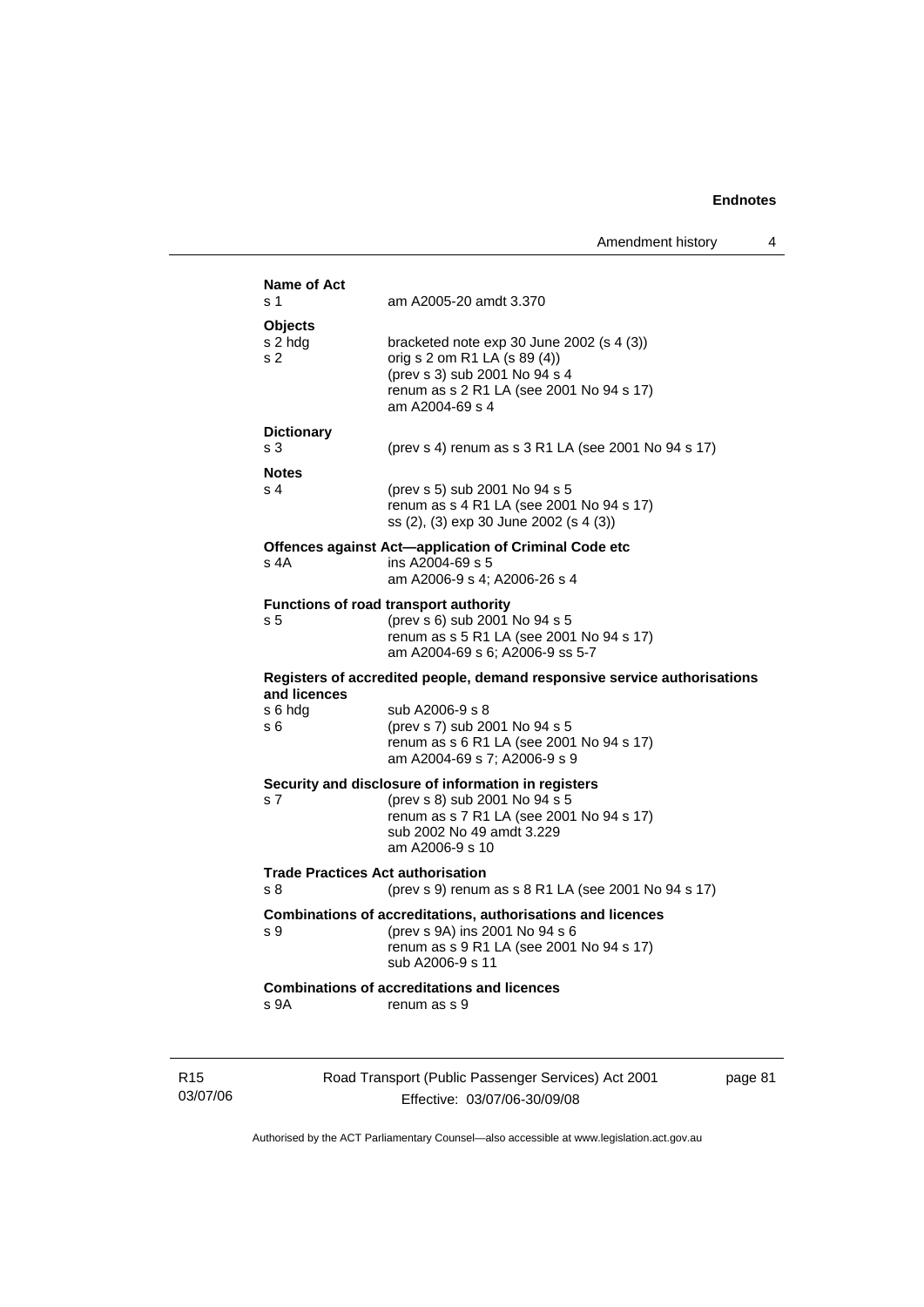| 4 | Amendment history |
|---|-------------------|
|   |                   |

```
Meaning of bus and public bus
s 10A ins A2005-20 amdt 3.371
Meaning of bus service
s 11 hdg bracketed note exp 30 June 2002 (s 4 (3)) 
s 11 Sub A2006-9 s 12
What is a regular route service? 
s 12 hdg bracketed note exp 30 June 2002 (s 4 (3)) 
What is a long-distance service? 
s 14 hdg bracketed note exp 30 June 2002 (s 4 (3))
Bus operators—purposes of accreditation 
s 15 hdg bracketed note exp 30 June 2002 (s 4 (3)) 
Regulations about accreditation system 
s 16 am 2002 No 30 amdt 3.748; A2006-9 amdt 1.9 
Service contracts—regular route services 
s 17 hdg bracketed note exp 30 June 2002 (s 4 (3)) 
                 sub A2006-9 s 13 
s 17 am 2002 No 49 amdt 3.230; A2005-20 amdt 3.372 
Entitlement to operate regular route services 
s 18 am A2006-30 amdt 1.78 
Entitlement to operate tour and charter services 
s 19 am A2006-30 amdt 1.79 
Territory's entitlement to operate bus service 
s 19A ins A2006-30 amdt 1.80 
Unaccredited operators not to operate certain bus services 
s 20 hdg bracketed note exp 30 June 2002 (s 4 (3)) 
s 20 am A2006-30 amdt 1.81 
Pretending to be an accredited bus service operator 
s 21 sub 2002 No 30 amdt 3.749 
Operators of regular route services to hold service contracts 
s 22 hdg bracketed note exp 30 June 2002 (s 4 (3))<br>s 22 am A2006-30 amdt 1 82
                s 22 am A2006-30 amdt 1.82 
Regulations about operation of bus services by accredited people 
s 24 am A2004-69 s 8; A2006-9 amdt 1.1 
Regulations about operation of public buses 
s 25 am A2006-9 amdt 1.2, amdt 1.3 
Regulations about bus drivers 
s 26 am 2002 No 49 amdt 3.230
```

| page 82 | Road Transport (Public Passenger Services) Act 2001 | R <sub>15</sub> |
|---------|-----------------------------------------------------|-----------------|
|         | Effective: 03/07/06-30/09/08                        | 03/07/06        |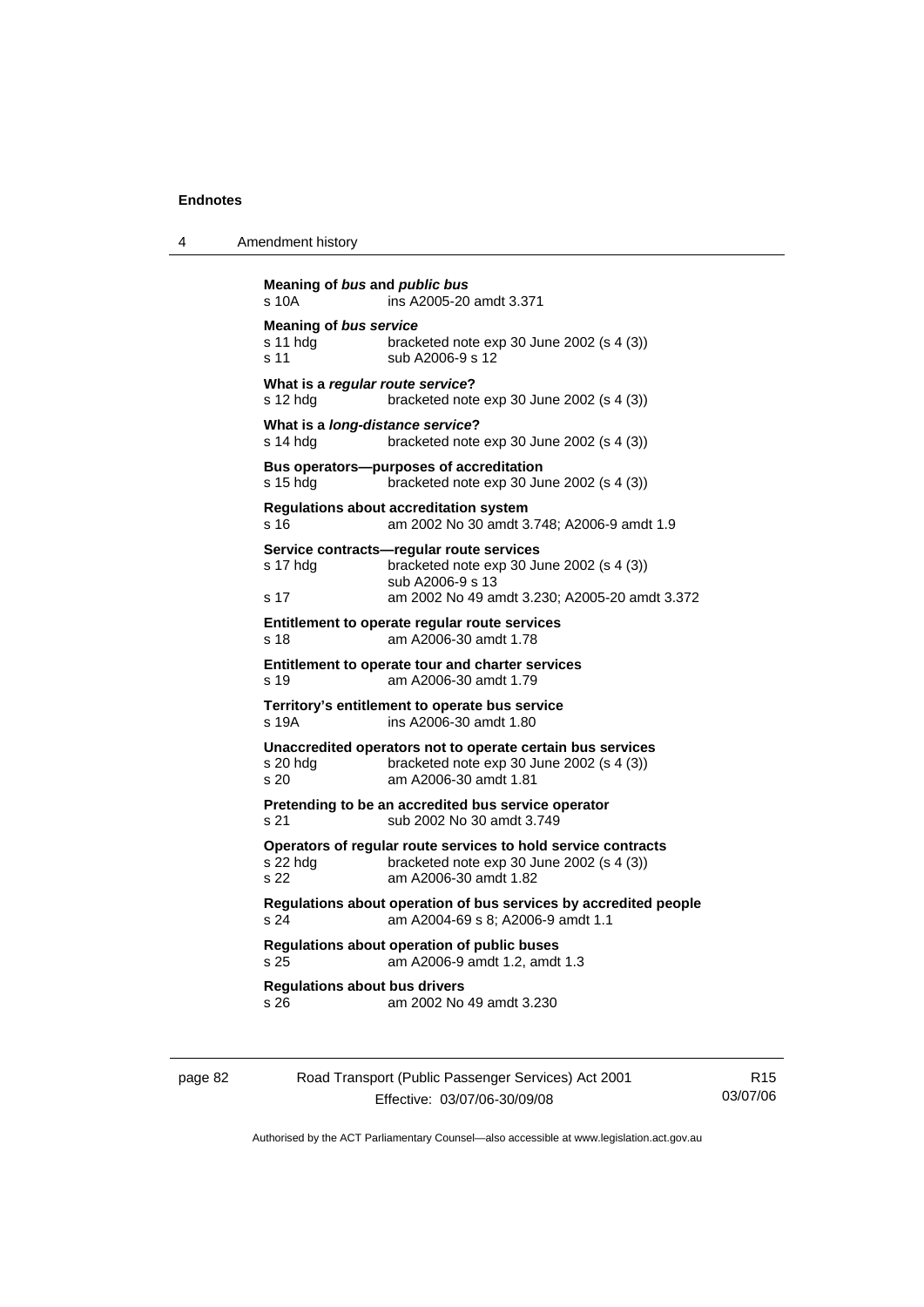|                             | s 27                                                  | Regulations about conduct of passengers<br>am 2002 No 49 amdt 3.230                                                                                                           |         |
|-----------------------------|-------------------------------------------------------|-------------------------------------------------------------------------------------------------------------------------------------------------------------------------------|---------|
|                             | Taxi networks<br>pt 3 hdg                             | sub 2001 No 94 s 8                                                                                                                                                            |         |
|                             | <b>Basic concepts</b><br>div 3.1 h dg                 | ins 2001 No 94 s 8                                                                                                                                                            |         |
|                             | Meaning of taxi network<br>s 28 hda<br>s 28           | bracketed note $exp 30$ June 2002 (s 4 (3))<br>orig s 28 om 2001 No 94 s 7<br>(prev s 29) sub 2001 No 94 s 8<br>renum as s 28 R1 LA (see 2001 No 94 s 17)                     |         |
|                             | Meaning of taxi booking service<br>$s$ 29 hdg<br>s 29 | bracketed note $exp 30$ June 2002 (s 4 (3))<br>(prev s 29A) ins 2001 No 94 s 8<br>renum as s 29 R1 LA (see 2001 No 94 s 17)                                                   |         |
|                             | Meaning of taxi booking service<br>s 29A              | renum as s 29                                                                                                                                                                 |         |
|                             | s 29B                                                 | Taxi network providers--purposes of accreditation<br>renum as s 30                                                                                                            |         |
|                             | s 29C                                                 | Taxi network providers-regulations about accreditation system<br>renum as s 31                                                                                                |         |
|                             | s 29D                                                 | Entitlement to operate taxi networks<br>renum as s 32                                                                                                                         |         |
|                             | s 29E                                                 | Unaccredited persons not to operate taxi network<br>renum as s 33                                                                                                             |         |
|                             | s 29F                                                 | Pretending to be an accredited taxi network provider<br>renum as s 34                                                                                                         |         |
|                             | s 29G                                                 | Regulations about operation of taxi networks by accredited people<br>renum as s 35                                                                                            |         |
|                             | s 29H                                                 | Regulations about operation of taxi networks<br>renum as s 36                                                                                                                 |         |
|                             | div 3.2 hdg                                           | Accreditation of taxi network providers<br>ins 2001 No 94 s 8                                                                                                                 |         |
|                             | s 30 hdg<br>s 30                                      | Taxi network providers—purposes of accreditation<br>bracketed note exp 30 June 2002 (s 4 (3))<br>(prev s 29B) ins 2001 No 94 s 8<br>renum as s 30 R1 LA (see 2001 No 94 s 17) |         |
|                             | <b>Meaning of restricted taxi licence</b><br>s 30A    | renum as s 38                                                                                                                                                                 |         |
| R <sub>15</sub><br>03/07/06 |                                                       | Road Transport (Public Passenger Services) Act 2001<br>Effective: 03/07/06-30/09/08                                                                                           | page 83 |

Authorised by the ACT Parliamentary Counsel—also accessible at www.legislation.act.gov.au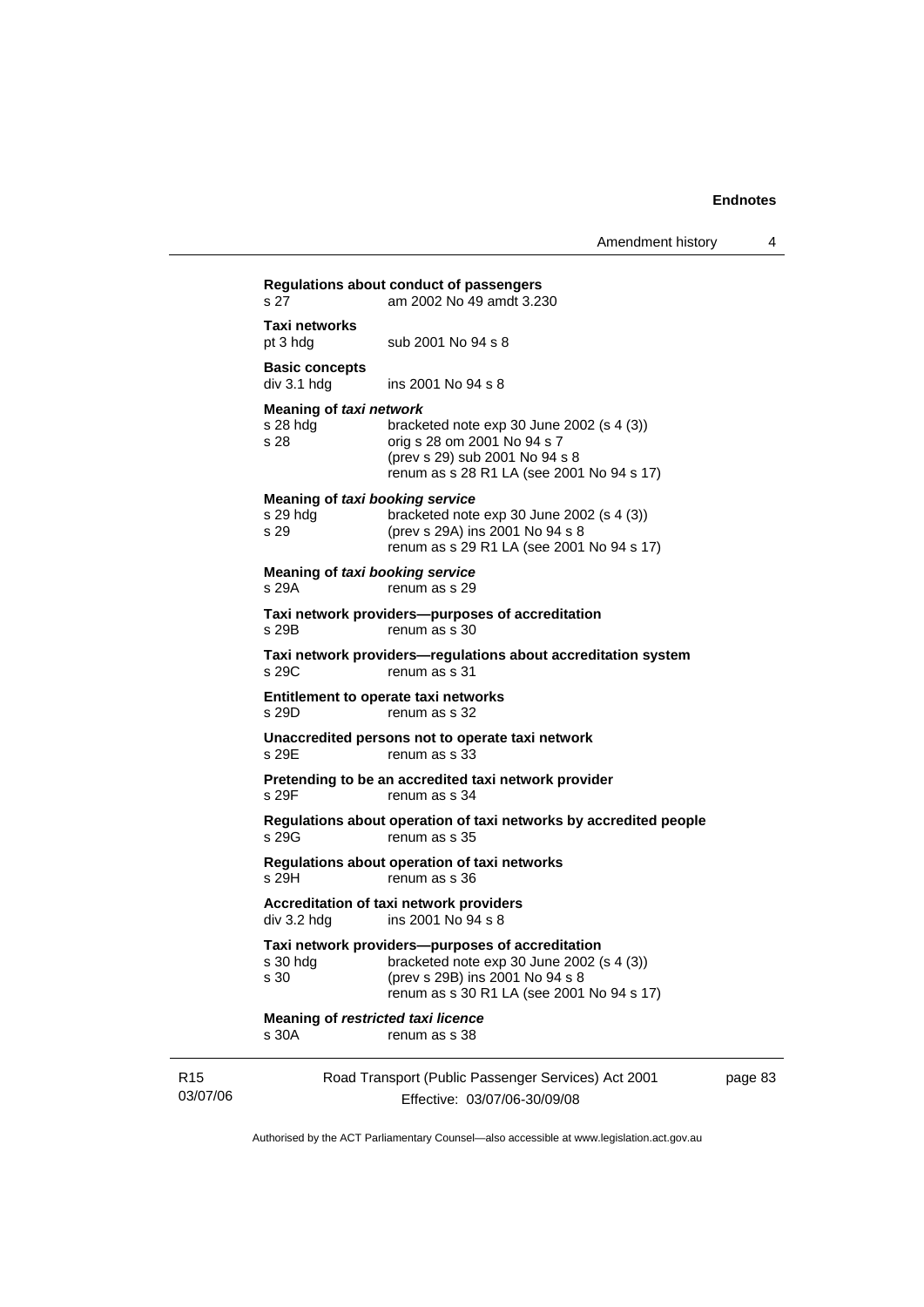4 Amendment history

page 84 Road Transport (Public Passenger Services) Act 2001 R15 **Maximum numbers of taxi licences**<br>s 30B renum as s 39 renum as s 39 **Issue of taxi licences**  renum as s 40 **Transferability of taxi licences**<br>s 30D renum as s 4 renum as s 41 **Use of vehicles as taxis**  s 30E renum as s 42 **Pretending vehicles are licensed taxis**  s 30F renum as s 43 **Regulations about taxi licences**  s 30G renum as s 44 **Taxi network providers—regulations about accreditation system**  s 31 hdg bracketed note exp 30 June 2002 (s 4 (3)) s 31 (prev s 29C) ins 2001 No 94 s 8 renum as s 31 R1 LA (see 2001 No 94 s 17) am A2006-9 amdt 1.9; A2006-26 s 5; pars renum A2006-26 s 6 **Meaning of** *restricted taxi* s 31A renum as s 46 **Meaning of** *taxi service*  s 31B renum as s 47 **Meaning of** *restricted taxi service*  s 31C renum as s 48 **Taxi service operators—purposes of accreditation**  s 31D renum as s 49 **Taxi service operators—regulations about accreditation system**  s 31E renum as s 50 **Entitlement to operate taxi services**  s 31F renum as s 51 **Unaccredited operators not to operate taxi services**  s 31G renum as s 52 **Pretending to be an accredited taxi service operator**  s 31H renum as s 53 **Taxi service operators to be affiliated with taxi network**  s 31I renum as s 54 **Pretending to be affiliated with taxi network**  s 31J renum as s 55

Effective: 03/07/06-30/09/08

03/07/06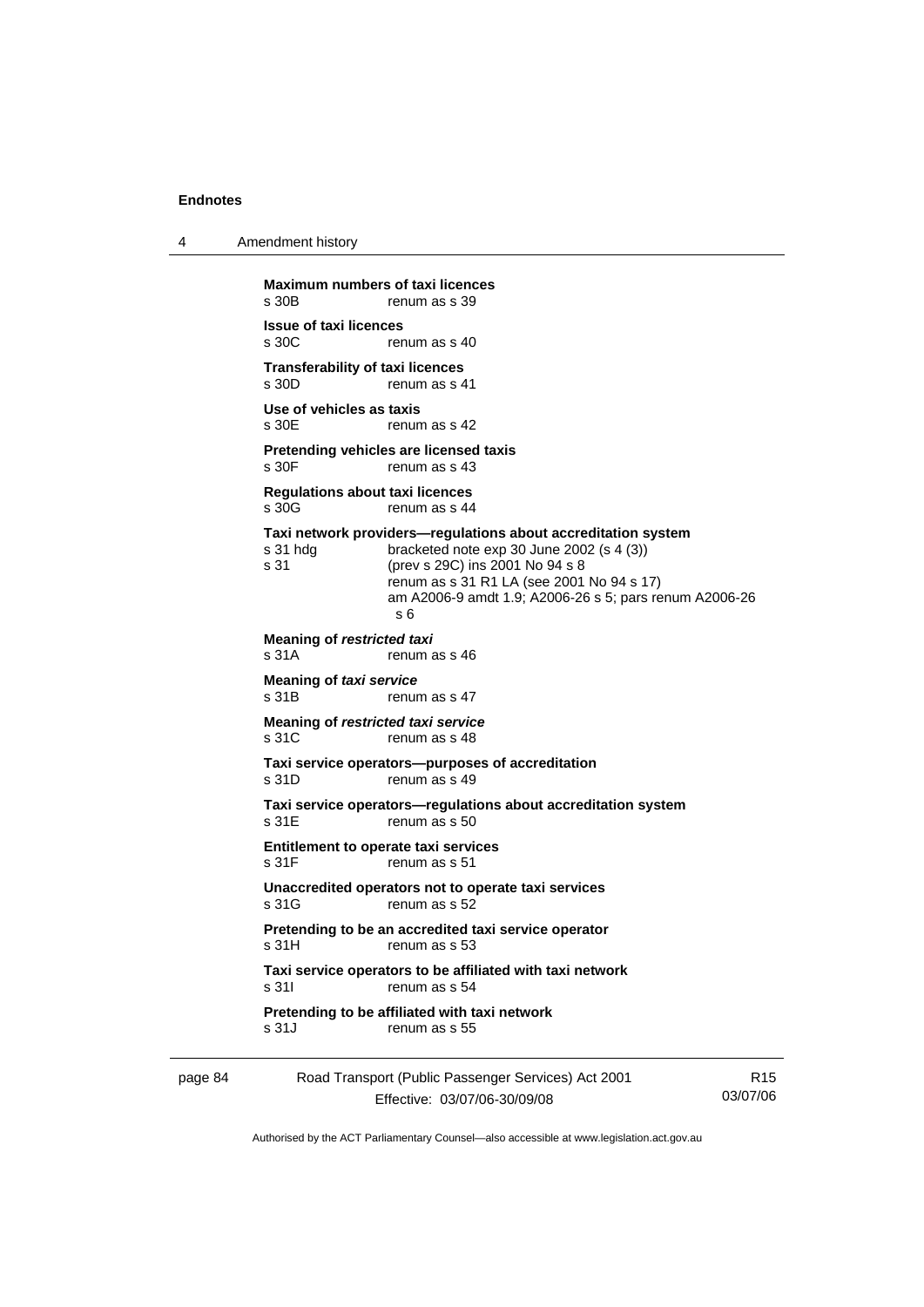**Regulations about operation of taxi services by accredited people**  s 31K renum as s 56 **Regulations about operation of taxis**  s 31L renum as s 57 **Regulations about taxi drivers**  s 31M renum as s 58 **Regulations about conduct of taxi passengers**  s 31N renum as s 59 **Power to determine maximum taxi fares**  s 310 renum as s 60 **Entitlement to operate taxi networks**  div 3.3 hdg ins 2001 No 94 s 8 **Entitlement to operate taxi networks**  s 32 (prev s 29D) ins 2001 No 94 s 8 renum as s 32 R1 LA (see 2001 No 94 s 17) sub A2006-26 s 7 **Regulations may apply certain laws and instruments**  s 32A renum as s 62 and then s 82 **Regulations about enforcement**  s 32B renum as s 63 and then s 83 **Minister may exempt vehicles and people from Act**  s 32C renum as s 64 and then s 84 **Regulations may exempt vehicles and people from Act**  s 32D renum as s 65 and then s 85 **Operating taxi network without entitlement**<br>s 33 hdg<br>bracketed note exp 30 Jun bracketed note exp 30 June 2002 (s  $4$  (3)) s 33 orig s 33 renum as s 66 and then s 87 (prev s 29E) ins 2001 No 94 s 8 renum as s 33 R1 LA (see 2001 No 94 s 17) sub A2006-26 s 7 **Pretending to be an accredited taxi network provider**<br>s 34 **compass** 34 **repulned** as s 67 and then s 8 orig s 34 renum as s 67 and then s 88 (prev s 29F) ins 2001 No 94 s 8 renum as s 34 R1 LA (see 2001 No 94 s 17) am A2006-26 s 8 **Regulation of taxi networks**  div 3.4 hdg ins 2001 No 94 s 8

R15 03/07/06 Road Transport (Public Passenger Services) Act 2001 Effective: 03/07/06-30/09/08

page 85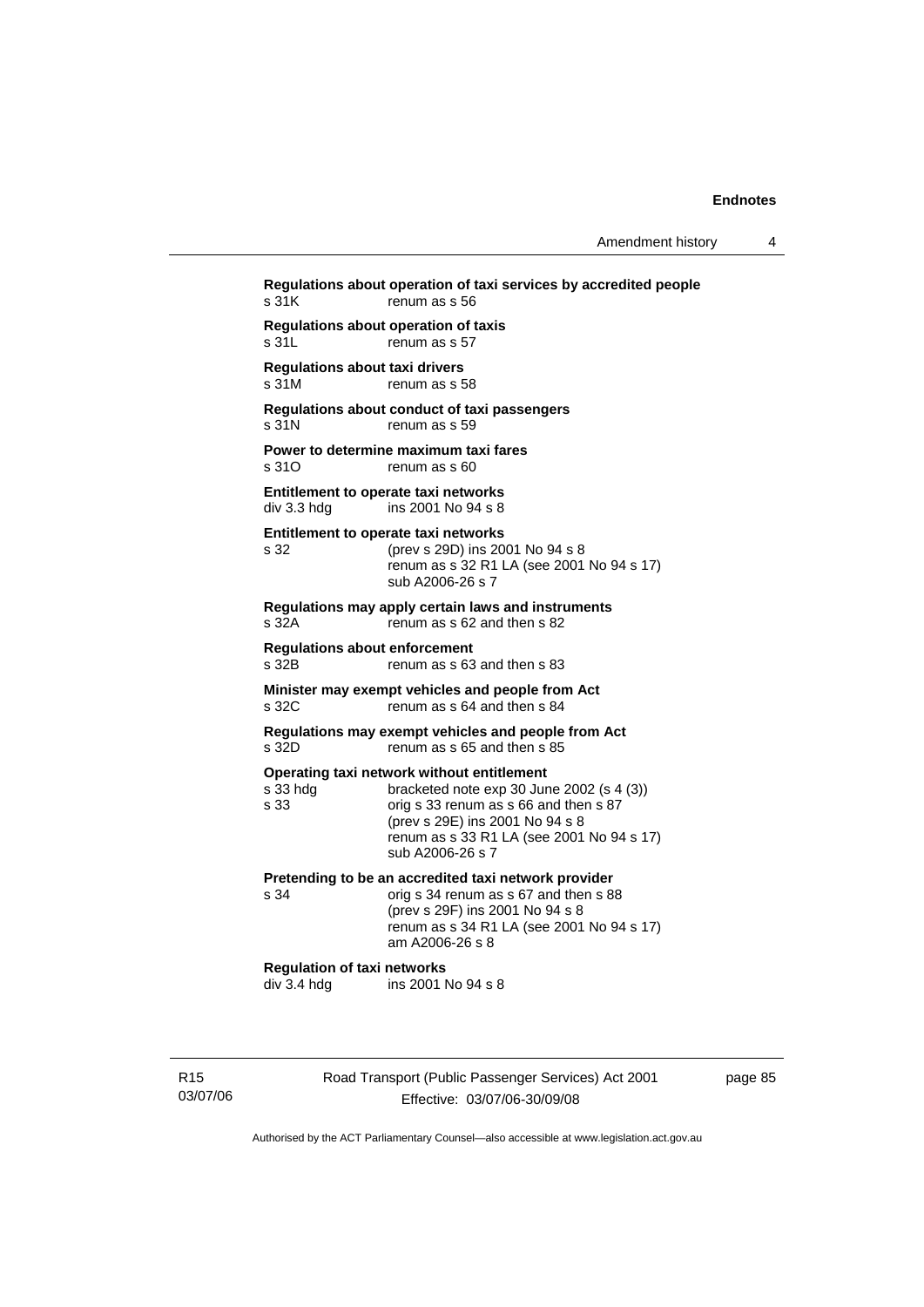| 4 | Amendment history                                      |                                                                                                                                                                                                                                         |
|---|--------------------------------------------------------|-----------------------------------------------------------------------------------------------------------------------------------------------------------------------------------------------------------------------------------------|
|   | s 35 hdg<br>s 35                                       | Regulations about operation of taxi networks by accredited people<br>bracketed note exp 30 June 2002 (s 4 (3))<br>orig s 35 renum as s 68 and then s 89<br>(prev s 29G) ins 2001 No 94 s 8<br>renum as s 35 R1 LA (see 2001 No 94 s 17) |
|   | s 36                                                   | Regulations about operation of taxi networks<br>orig s 36 renum as s 69 and then s 90<br>(prev s 29H) ins 2001 No 94 s 8<br>renum as s 36 R1 LA (see 2001 No 94 s 17)                                                                   |
|   | Licensing of taxi vehicles<br>pt 4 hdg                 | orig pt 4 hdg renum as pt 7 hdg (see 2001 No 94 s 9)<br>ins 2001 No 94 s 8                                                                                                                                                              |
|   | <b>Basic concepts</b><br>div 4.1 hdg                   | orig div 4.1 hdg renum as div 7.1 hdg<br>ins 2001 No 94 s 8                                                                                                                                                                             |
|   | <b>Meaning of taxi licence</b><br>s 37 hdg<br>s 37     | bracketed note $exp 30$ June 2002 (s 4 (3))<br>orig s 37 renum as s 70 and then s 91<br>(prev s 30) sub 2001 No 94 s 8<br>renum as s 37 R1 LA (see 2001 No 94 s 17)<br>sub A2004-69 s 37                                                |
|   | Meaning of restricted taxi licence<br>s 38 hda<br>s 38 | bracketed note exp 30 June 2002 (s 4 (3))<br>orig s 38 renum as s 71 and then s 92<br>(prev s 30A) ins 2001 No 94 s 8<br>renum as s 38 R1 LA (see 2001 No 94 s 17)                                                                      |
|   | Taxi licences<br>div 4.2 hdg                           | orig div 4.2 hdg renum as div 7.2 hdg<br>ins 2001 No 94 s 8                                                                                                                                                                             |
|   | s 39 hdg<br>s 39                                       | <b>Maximum numbers of taxi licences</b><br>bracketed note exp 30 June 2002 (s 4 (3))<br>orig s 39 renum as s 72 and then s 93<br>(prev s 30B) ins 2001 No 94 s 8<br>renum as s 39 R1 LA (see 2001 No 94 s 17)                           |
|   | <b>Issue of taxi licences</b><br>s 40 hdg<br>s 40      | bracketed note exp 30 June 2002 (s 4 (3))<br>orig s 40 renum as s 73<br>(prev s 30C) ins 2001 No 94 s 8<br>renum as s 40 R1 LA (see 2001 No 94 s 17)                                                                                    |

page 86 Road Transport (Public Passenger Services) Act 2001 Effective: 03/07/06-30/09/08

R15 03/07/06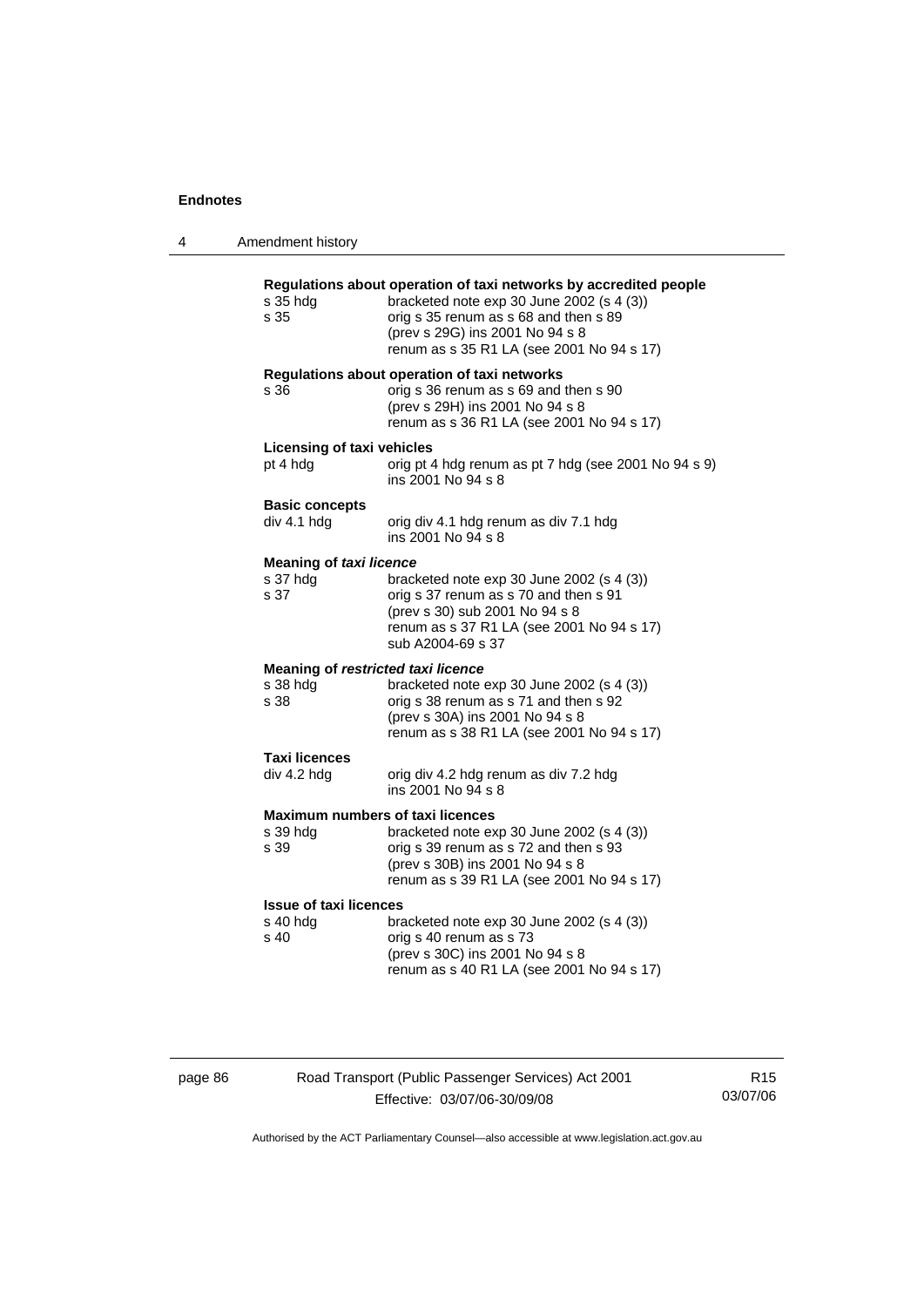| <b>Transferability of taxi licences</b>      |                                                                                                                                                                            |  |  |
|----------------------------------------------|----------------------------------------------------------------------------------------------------------------------------------------------------------------------------|--|--|
| s 41 hdg<br>s 41                             | bracketed note exp 30 June 2002 (s 4 (3))<br>orig s 41 renum as s 74<br>(prev s 30D) ins 2001 No 94 s 8<br>renum as s 41 R1 LA (see 2001 No 94 s 17)<br>sub A2006-26 s 9   |  |  |
| Use of vehicles as taxis<br>s 42 hdg<br>s 42 | bracketed note $exp 30$ June 2002 (s 4 (3))<br>orig s 42 renum as s 75<br>(prev s 30E) ins 2001 No 94 s 8<br>renum as s 42 R1 LA (see 2001 No 94 s 17)<br>am A2004-69 s 10 |  |  |
|                                              | Pretending vehicles are licensed taxis                                                                                                                                     |  |  |
| s 43                                         | orig s 43 renum as s 76<br>(prev s 30F) ins 2001 No 94 s 8<br>renum as s 43 R1 LA (see 2001 No 94 s 17)                                                                    |  |  |
| <b>Regulations about taxi licences</b>       |                                                                                                                                                                            |  |  |
| s 44 hdg                                     | bracketed note exp 30 June 2002 (s 4 (3))                                                                                                                                  |  |  |
| s 44                                         | orig s 44 renum as s 77                                                                                                                                                    |  |  |
|                                              | (prev s 30G) ins 2001 No 94 s 8<br>renum as s 44 R1 LA (see 2001 No 94 s 17)<br>am A2006-9 amdt 1.9; A2006-26 s 10                                                         |  |  |
| <b>Taxi services</b>                         |                                                                                                                                                                            |  |  |
| pt 5 hdg                                     | orig pt 5 hdg om R1 LA (s 89 (3)) but see s 54)<br>prev pt 5 hdg exp 31 December 2001 (s 54)<br>ins 2001 No 94 s 8                                                         |  |  |
| <b>Basic concepts</b><br>div 5.1 hdg         | ins 2001 No 94 s 8                                                                                                                                                         |  |  |
| Meaning of taxi                              |                                                                                                                                                                            |  |  |
| s 45 hdg<br>s 45                             | bracketed note exp 30 June 2002 (s 4 (3))<br>orig s 45 renum as s 78<br>(prev s 31) sub 2001 No 94 s 8<br>renum as s 45 R1 LA (see 2001 No 94 s 17)<br>sub A2004-69 s 11   |  |  |
| <b>Meaning of restricted taxi</b>            |                                                                                                                                                                            |  |  |
| s 46 hdg                                     | bracketed note exp 30 June 2002 (s 4 (3))                                                                                                                                  |  |  |
| s 46                                         | orig s 46 renum as s 79                                                                                                                                                    |  |  |
|                                              | (prev s 31A) ins 2001 No 94 s 8                                                                                                                                            |  |  |
|                                              | renum as s 46 R1 LA (see 2001 No 94 s 17)<br>am A2006-9 s 15                                                                                                               |  |  |

R15 03/07/06 Road Transport (Public Passenger Services) Act 2001 Effective: 03/07/06-30/09/08

page 87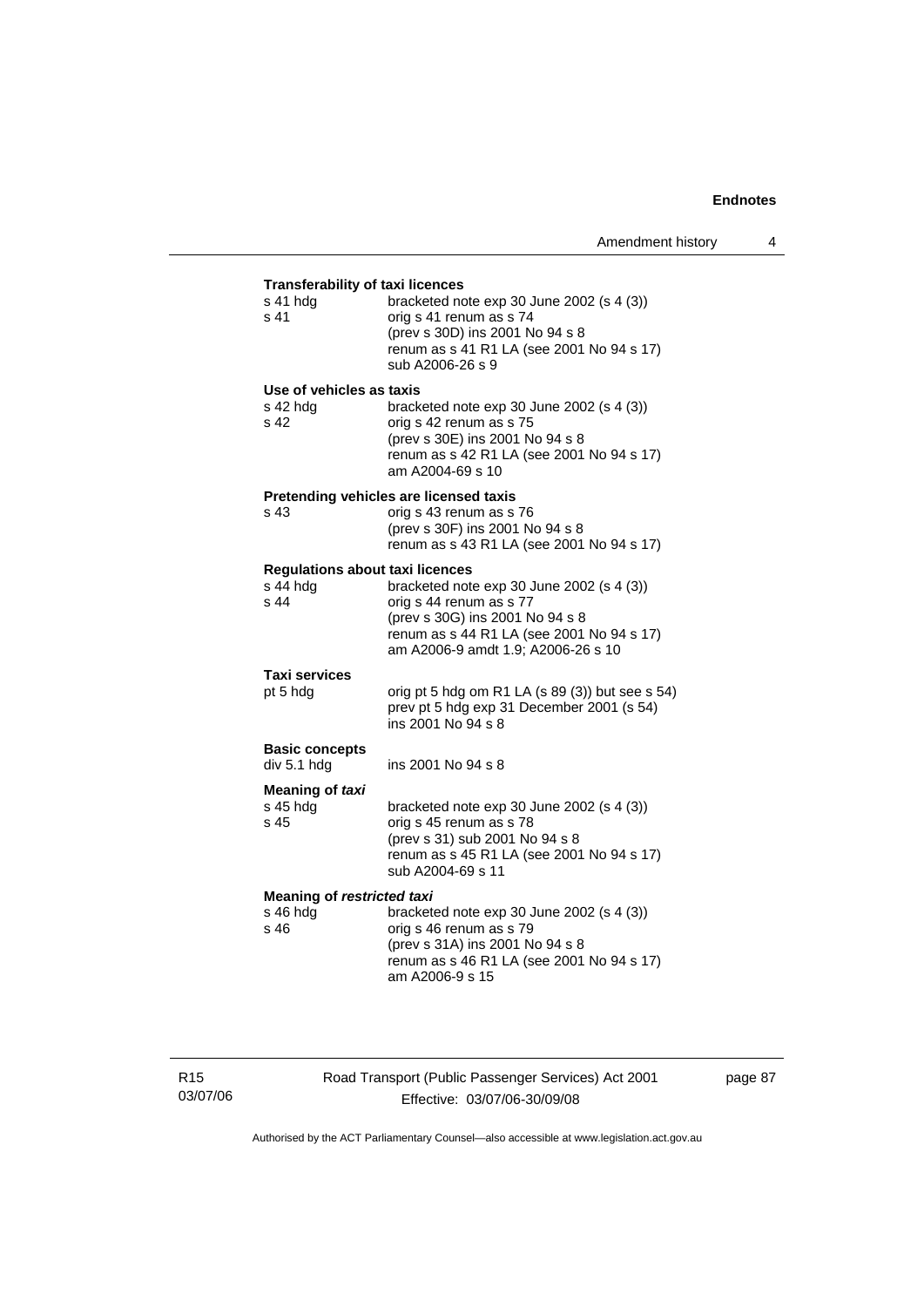J.

4 Amendment history

| s 47 hda<br>s 47  | bracketed note $exp 30$ June 2002 (s 4 (3))<br>orig s 47 renum as s 80<br>(prev s 31B) ins 2001 No 94 s 8<br>renum as s 47 R1 LA (see 2001 No 94 s 17)                                                                                         |
|-------------------|------------------------------------------------------------------------------------------------------------------------------------------------------------------------------------------------------------------------------------------------|
| s 48              | Meaning of restricted taxi service<br>orig s 48 renum as s 81<br>(prev s 31C) ins 2001 No 94 s 8<br>renum as s 48 R1 LA (see 2001 No 94 s 17)                                                                                                  |
| div 5.2 hdg       | Accreditation of taxi service operators<br>ins 2001 No 94 s 8                                                                                                                                                                                  |
| s 49 hdg<br>s 49  | Taxi service operators—purposes of accreditation<br>bracketed note $exp 30$ June 2002 (s 4 (3))<br>orig s 49 renum as s 82<br>(prev s 31D) ins 2001 No 94 s 8<br>renum as s 49 R1 LA (see 2001 No 94 s 17)                                     |
| s 50 hda<br>s 50  | Taxi service operators—regulations about accreditation system<br>bracketed note $exp 30$ June 2002 (s 4 (3))<br>orig s 50 renum as s 83<br>(prev s 31E) ins 2001 No 94 s 8<br>renum as s 50 R1 LA (see 2001 No 94 s 17)<br>am A2006-9 amdt 1.9 |
| div 5.3 hdg       | Entitlement to operate taxi services<br>ins 2001 No 94 s 8                                                                                                                                                                                     |
| $s51$ hdg<br>s 51 | Entitlement to operate taxi services<br>bracketed note $exp 30$ June 2002 (s 4 (3))<br>orig s 51 renum as s 84<br>(prev s 31F) ins 2001 No 94 s 8<br>renum as s 51 R1 LA (see 2001 No 94 s 17)<br>am A2006-26 s 11                             |
| s 51A             | <b>Existing approved taxi networks</b><br>renum as s 85                                                                                                                                                                                        |
| s 51B             | <b>Existing taxi licences and restricted taxi licences</b><br>renum as s 86                                                                                                                                                                    |
| s 51C             | Interim accreditation of existing taxi operators<br>renum as s 87                                                                                                                                                                              |
| s 51D             | Determination about maximum number of taxi licences<br>renum as s 88                                                                                                                                                                           |
| s 51E             | Determination about maximum number of restricted taxi licences<br>renum as s 89                                                                                                                                                                |

| page 88 | Road Transport (Public Passenger Services) Act 2001 | R15      |
|---------|-----------------------------------------------------|----------|
|         | Effective: 03/07/06-30/09/08                        | 03/07/06 |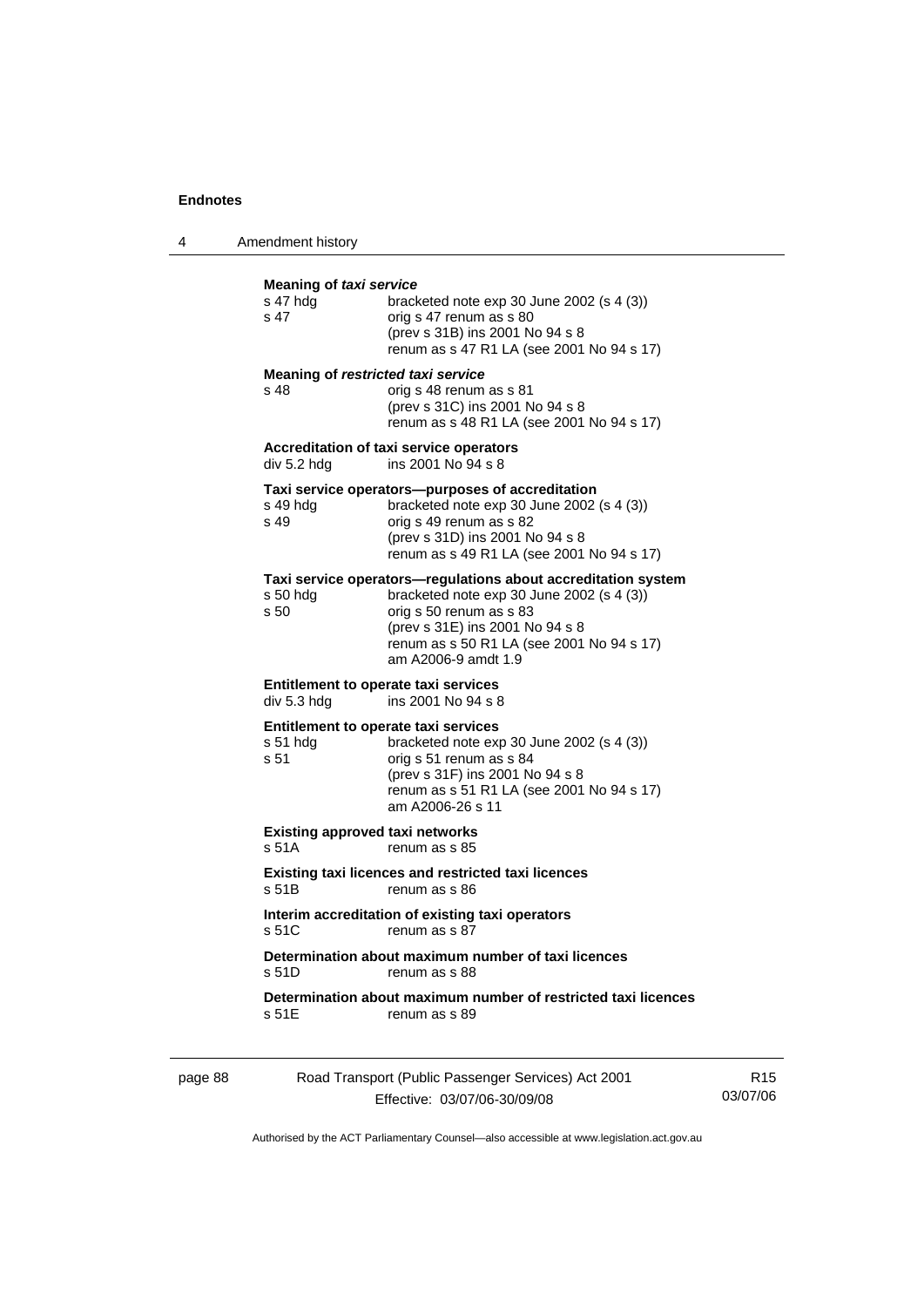| s 51F                                             | renum as s 90                                                                                                                                                                                                                                   |
|---------------------------------------------------|-------------------------------------------------------------------------------------------------------------------------------------------------------------------------------------------------------------------------------------------------|
| s 51G                                             | Determination about maximum taxi fares<br>renum as s 91                                                                                                                                                                                         |
| Expiry of div 7.7<br>s 51H                        | renum as s 92                                                                                                                                                                                                                                   |
| $s52$ hdg<br>s <sub>52</sub>                      | Unaccredited operators not to operate taxi services<br>bracketed note $exp 30$ June 2002 (s 4 (3))<br>orig s 52 exp 31 December 2001 (s 54)<br>(prev s 31G) ins 2001 No 94 s 8<br>renum as s 52 R1 LA (see 2001 No 94 s 17)<br>am A2004-69 s 12 |
| s 53                                              | Pretending to be an accredited taxi service operator<br>orig s 53 exp 31 December 2001 (s 54)<br>(prev s 31H) ins 2001 No 94 s 8<br>renum as s 53 R1 LA (see 2001 No 94 s 17)                                                                   |
| s 54                                              | Taxi service operators to be affiliated with taxi network<br>orig s 54 exp 31 December 2001 (s 54)<br>(prev s 31l) ins 2001 No 94 s 8<br>renum as s 54 R1 LA (see 2001 No 94 s 17)<br>sub A2006-26 s 12                                         |
| s 55                                              | Pretending to be affiliated with taxi network<br>(prev s 31J) ins 2001 No 94 s 8<br>renum as s 55 R1 LA (see 2001 No 94 s 17)                                                                                                                   |
| <b>Regulation of taxi services</b><br>div 5.4 hdg | ins 2001 No 94 s 8                                                                                                                                                                                                                              |
| $s56$ hdg<br>s 56                                 | Regulations about operation of taxi services by accredited people<br>bracketed note $exp 30$ June 2002 (s 4 (3))<br>(prev s 31K) ins 2001 No 94 s 8<br>renum as s 56 R1 LA (see 2001 No 94 s 17)<br>am A2006-9 amdt 1.4, amdt 1.5               |
| s 57                                              | Regulations about operation of taxis<br>(prev s 31L) ins 2001 No 94 s 8<br>renum as s 57 R1 LA (see 2001 No 94 s 17)                                                                                                                            |
| <b>Regulations about taxi drivers</b><br>s 58     | (prev s 31M) ins 2001 No 94 s 8<br>renum as s 58 R1 LA (see 2001 No 94 s 17)                                                                                                                                                                    |
| s 59                                              | Regulations about conduct of taxi passengers<br>(prev s 31N) ins 2001 No 94 s 8<br>renum as s 59 R1 LA (see 2001 No 94 s 17)                                                                                                                    |

R15 03/07/06

Effective: 03/07/06-30/09/08

page 89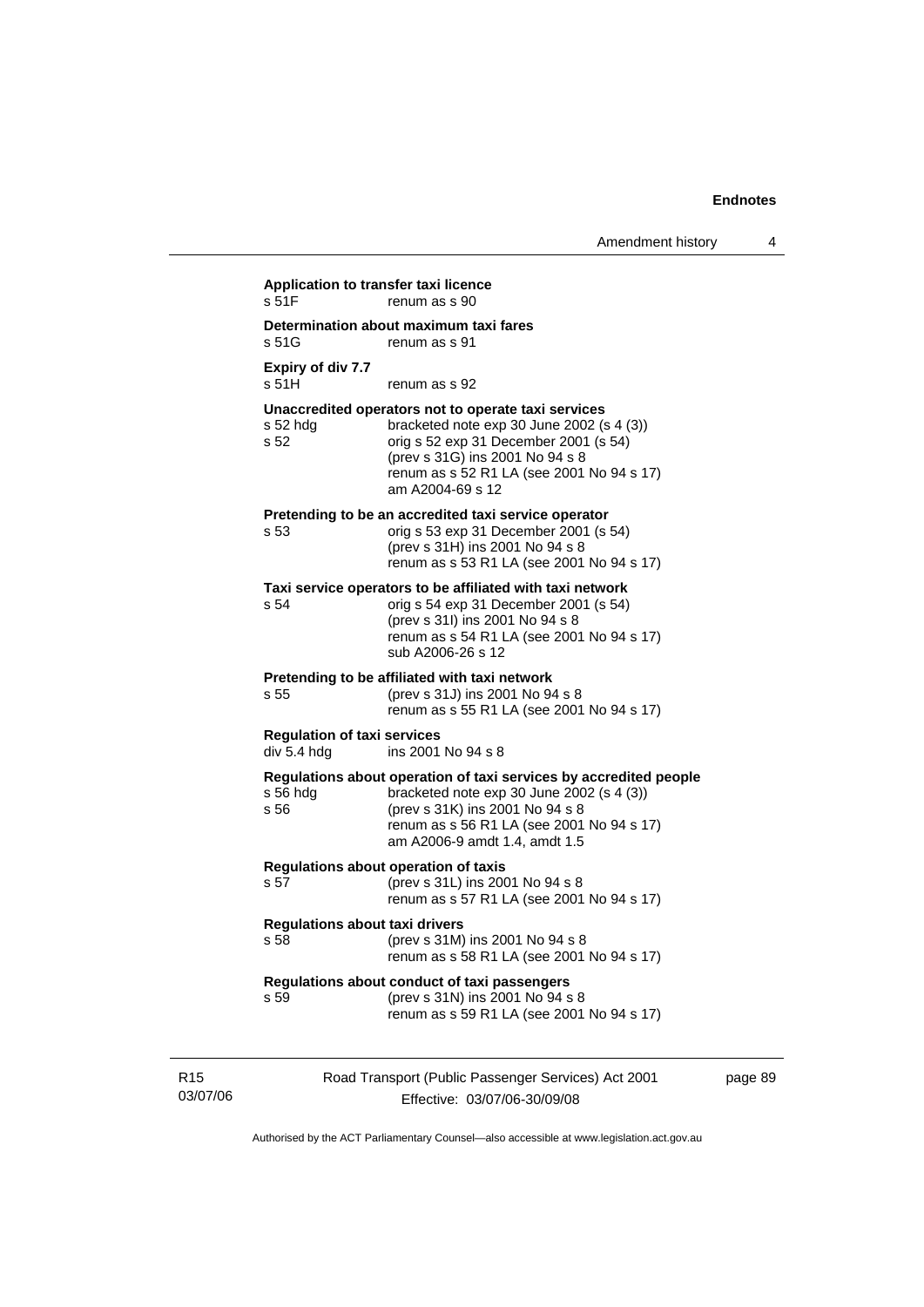4 Amendment history

| s 60 hdg<br>s 60                                       | Power to determine maximum taxi fares<br>bracketed note $exp 30$ June 2002 (s 4 (3))<br>(prev s 31O) ins 2001 No 94 s 8<br>renum as s 60 R1 LA (see 2001 No 94 s 17) |
|--------------------------------------------------------|----------------------------------------------------------------------------------------------------------------------------------------------------------------------|
| Licensing of hire cars<br>pt 5A hdg                    | renum as pt 6 hdg                                                                                                                                                    |
| <b>Basic concepts</b><br>div 5A.1 hdg                  | renum as div 6.1 hdg                                                                                                                                                 |
| <b>Hire car licences</b><br>div 5A.2 hdg               | renum as div 6.2 hdg                                                                                                                                                 |
| <b>Hire car services</b><br>pt 5B hdg                  | renum as pt 7 hdg                                                                                                                                                    |
| <b>Basic concepts</b><br>div 5B.1 hdg                  | renum as div 7.1 hdg                                                                                                                                                 |
| div 5B.2 hdg                                           | Accreditation of hire car service operators<br>renum as div 7.2 hdg                                                                                                  |
| div 5B.3 hdg                                           | Entitlement to operate hire car services<br>renum as div 7.3 hdg                                                                                                     |
| <b>Regulation of hire car services</b><br>div 5B.4 hdg | renum as div 7.4 hdg                                                                                                                                                 |
| <b>Licensing of hire cars</b><br>pt 6 hdg              | orig pt 6 hdg renum as pt 8 hdg<br>(prev pt 5A hdg) ins A2004-69 s 13<br>renum as pt 6 hdg R10 LA (see A2004-69 s 17)                                                |
| <b>Basic concepts</b><br>div 6.1 hdg                   | (prev div 5A.1 hdg) ins A2004-69 s 13<br>renum as div 6.1 hdg R10 LA (see A2004-69 s 17)                                                                             |
| Meaning of hire car licence<br>s 60A                   | renum as s 61                                                                                                                                                        |
| s60B                                                   | Meaning of restricted hire car licence<br>renum as s 62                                                                                                              |
| <b>Transferability of hire car licences</b><br>s 60C   | renum as s 63                                                                                                                                                        |
| Use of vehicles as hire cars<br>s 60D                  | renum as s 64                                                                                                                                                        |
| s 60E                                                  | Pretending vehicles are licensed hire cars<br>renum as s 65                                                                                                          |
|                                                        |                                                                                                                                                                      |

page 90 Road Transport (Public Passenger Services) Act 2001 Effective: 03/07/06-30/09/08

R15 03/07/06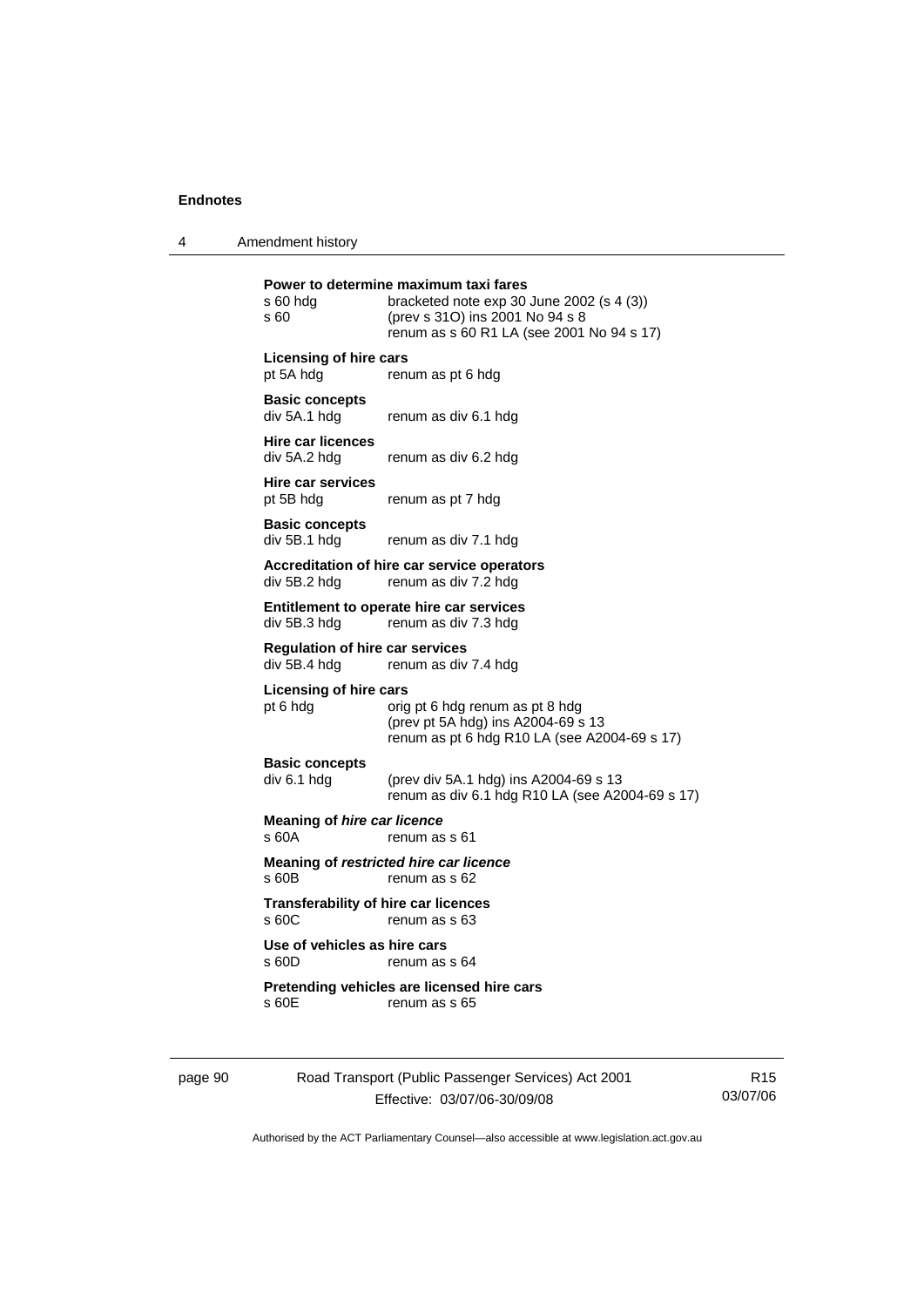Amendment history 4

Road Transport (Public Passenger Services) Act 2001 **Regulations about hire car licences**  renum as s 66 **Meaning of** *hire car*<br>**s 60G** renum as s 67 **Meaning of** *restricted hire car*  s 60H renum as s 68 **Meaning of** *hire car service*  s 60I renum as s 69 **Meaning of** *restricted hire car service*  s 60J renum as s 70 **Hire car service operators—purposes of accreditation**  s 60K renum as s 71 **Hire car service operators—regulations about accreditation system**  s 60L renum as s 72 **Entitlement to operate hire car services**  s 60M renum as s 73 **Unaccredited operators not to operate hire car services**  s 60N renum as s 74 **Pretending to be an accredited hire car service operator**  s 600 renum as s 75 **Regulations about operation of hire car services by accredited people**  s 60P renum as s 76 **Regulations about operation of hire cars**  s 60Q renum as s 77 **Regulations about hire car drivers**  s 60R renum as s 78 **Regulations about conduct of hire car passengers**  s 60S renum as s 79 **Unauthorised public passenger services**  s 60T renum as s 80 **Meaning of** *hire car licence*  s 61 (prev s 32) renum as s 61 and then s 81 (prev s 60A) ins A2004-69 s 13 renum as s 61 R10 LA (see A2004-69 s 17) **Meaning of** *restricted hire car licence*  s 62 (prev s 32A) renum as s 62 and then s 82 (prev s 60B) ins A2004-69 s 13 renum as s 62 R10 LA (see A2004-69 s 17)

R15 03/07/06 Effective: 03/07/06-30/09/08 page 91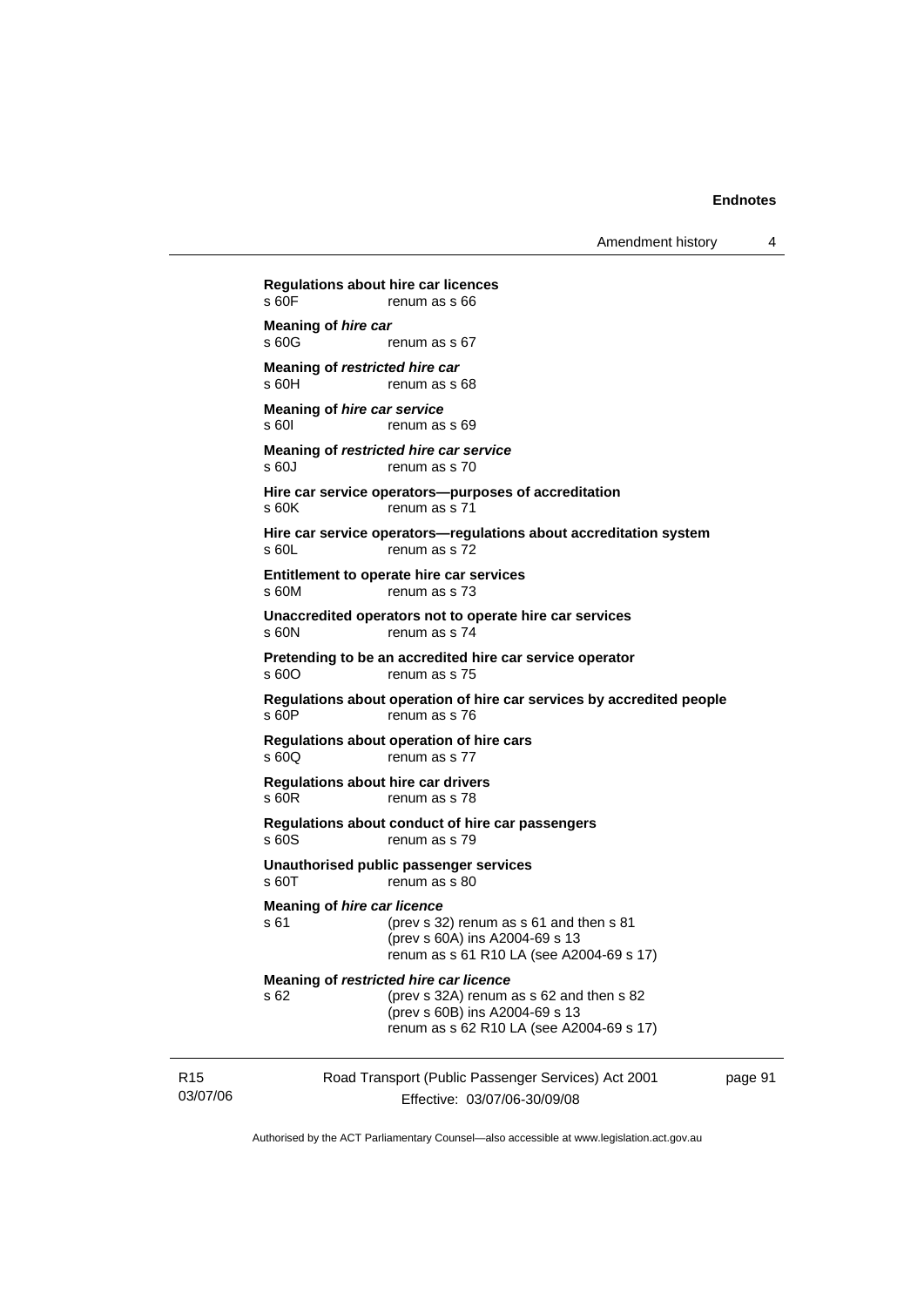4 Amendment history

| <b>Hire car licences</b>     |                                                                                              |
|------------------------------|----------------------------------------------------------------------------------------------|
| div 6.2 hdg                  | (prev div 5A.2 hdg) ins A2004-69 s 13<br>renum as div 6.2 hdg R10 LA (see A2004-69 s 17)     |
|                              | <b>Transferability of hire car licences</b>                                                  |
| s 63                         | (prev s 32B) renum as s 63 and then s 83                                                     |
|                              | (prev s 60C) ins A2004-69 s 13                                                               |
|                              | renum as s 63 R10 LA (see A2004-69 s 17)                                                     |
| Use of vehicles as hire cars |                                                                                              |
| s 64                         | (prev s 32C) renum as s 64 and then s 84                                                     |
|                              | (prev s 60D) ins A2004-69 s 13<br>renum as s 64 R10 LA (see A2004-69 s 17)                   |
|                              |                                                                                              |
|                              | Pretending vehicles are licensed hire cars                                                   |
| s 65                         | (prev s 32D) renum as s 65 and then s 85<br>(prev s 60E) ins A2004-69 s 13                   |
|                              | renum as s 65 R10 LA (see A2004-69 s 17)                                                     |
|                              |                                                                                              |
| s 65A                        | References to Motor Traffic Act, Traffic Act etc<br>renum as s 86                            |
|                              |                                                                                              |
|                              | Regulations about hire car licences                                                          |
| s 66                         | orig s 66 (prev s 33) def restricted taxi operator's licence ins                             |
|                              |                                                                                              |
|                              | 2001 No 94 s 10                                                                              |
|                              | def taxi operator's licence ins 2001 No 94 s 10<br>renum as s 66 R1 LA (see 2001 No 94 s 17) |
|                              | exp 1 June 2003 (s 69)                                                                       |
|                              | prev s 66 renum as s 87                                                                      |
|                              | pres s 66 (prev s 60F) ins A2004-69 s 13                                                     |
|                              | renum as s 66 R10 LA (see A2004-69 s 17)                                                     |
|                              | am A2006-9 amdt 1.9                                                                          |
| Hire car services            |                                                                                              |
| pt 7 hdg                     | orig pt 7 hdg                                                                                |
|                              | (prev pt 4 hdg) renum as pt 7 hdg 2001 No 94 s 9                                             |
|                              | om R9 LA                                                                                     |
|                              | prev pt 7 hdg<br>renum as pt 9 hdg                                                           |
|                              | pres pt 7 hdg                                                                                |
|                              | (prev pt 5B hdg) ins A2004-69 s 13                                                           |
|                              | renum as pt 7 hdg R10 LA (see A2004-69 s 17)                                                 |
| <b>Basic concepts</b>        |                                                                                              |
|                              | (prev div 4.1 hdg) renum 2001 No 94 s 9                                                      |
| div 7.1 hdg                  | exp 1 June 2003 (s 69)                                                                       |
|                              | (prev div 5B.1 hdg) ins A2004-69 s 13<br>renum as div 7.1 hdg R10 LA (see A2004-69 s 17)     |

page 92 Road Transport (Public Passenger Services) Act 2001 Effective: 03/07/06-30/09/08

R15 03/07/06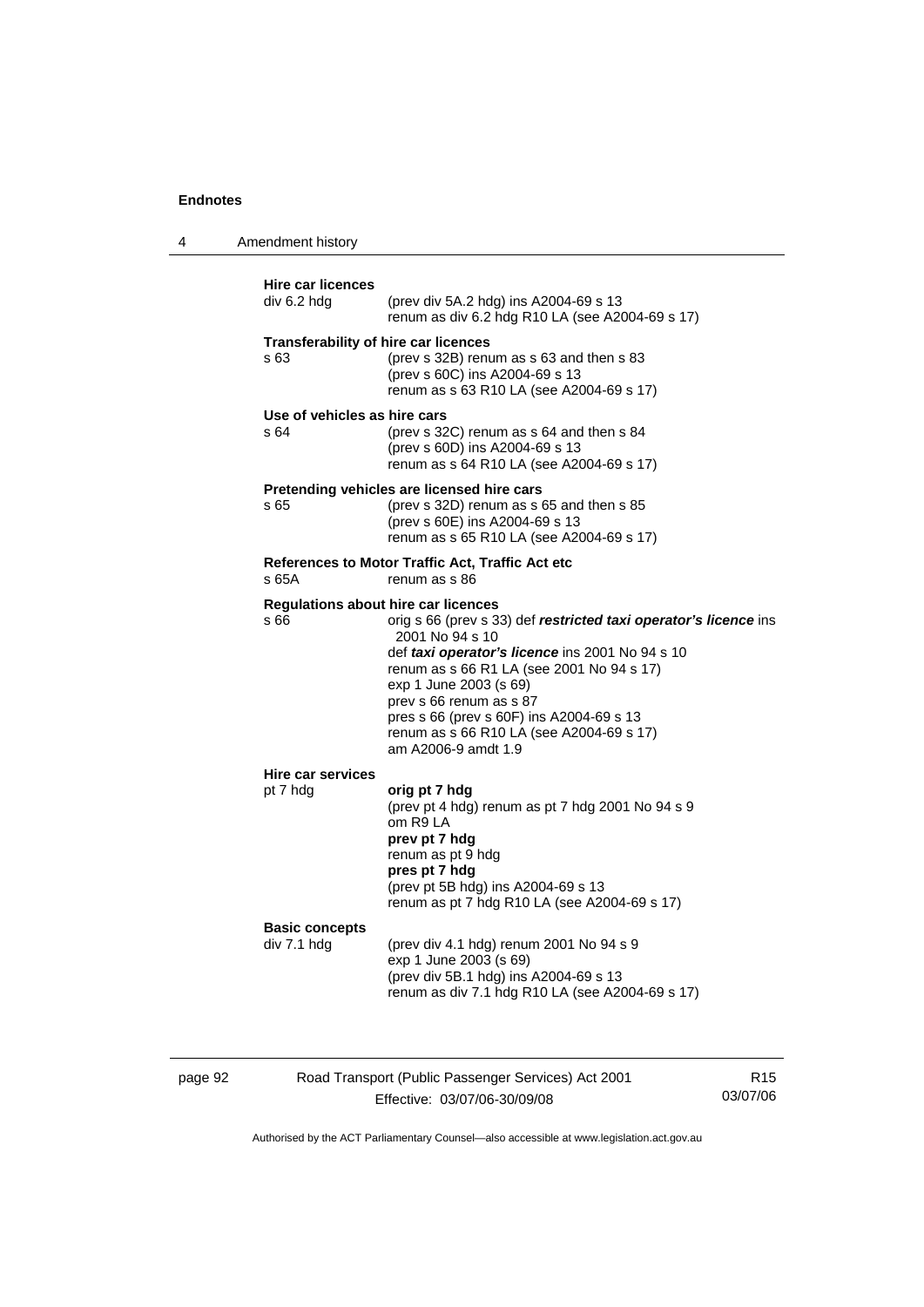#### **Meaning of** *hire car*

s 67 orig s 67 (prev s 34) renum as s 67 R1 LA (see 2001 No 94 s 17) exp 1 June 2003 (s 69) prev s 67 renum as s 88 pres s 67 (prev s 60G) ins A2004-69 s 13 renum as s 67 R10 LA (see A2004-69 s 17) am A2006-9 s 16

#### **Meaning of** *restricted hire car*

s 68 orig s 68 (prev s 35) renum as s 68 R1 LA (see 2001 No 94 s 17) am 2002 No 49 amdt 3.231 exp 1 June 2003 (s 69) prev s 68 renum as s 89 pres s 68 (prev s 60H) ins A2004-69 s 13 renum as s 68 R10 LA (see A2004-69 s 17) am A2006-9 s 17

#### **Meaning of** *hire car service*

s 69 orig s 69 (prev s 36) renum as s 69 R1 LA (see 2001 No 94 s 17) sub 2002 No 30 amdt 3.751 exp 1 June 2003 (s 69) prev s 69 renum as s 90 pres s 69 (prev s 60I) ins A2004-69 s 13 renum as s 69 R10 LA (see A2004-69 s 17) **Meaning of** *restricted hire car service* 

s 70 orig s 70 (prev s 37) renum as s 70 R1 LA (see 2001 No 94 s 17) exp 1 December 2002 (s 72) prev s 70 renum as s 91 pres s 70 (prev s 60J) ins A2004-69 s 13 renum as s 70 R10 LA (see A2004-69 s 17)

#### **Accreditation of hire car service operators**

div 7.2 hdg (prev div 4.2 hdg) renum 2001 No 94 s 9 exp 1 December 2002 (s 72) (prev div 5B.2 hdg) ins A2004-69 s 13 renum as div 7.2 hdg R10 LA (see A2004-69 s 17)

#### **Hire car service operators—purposes of accreditation**

s 71 orig s 71 (prev s 38) renum as s 71 R1 LA (see 2001 No 94 s 17) exp 1 December 2002 (s 72) prev s 71 renum as s 92

 pres s 71 (prev s 60K) ins A2004-69 s 13 renum as s 71 R10 LA (see A2004-69 s 17)

R15 03/07/06 Road Transport (Public Passenger Services) Act 2001 Effective: 03/07/06-30/09/08

page 93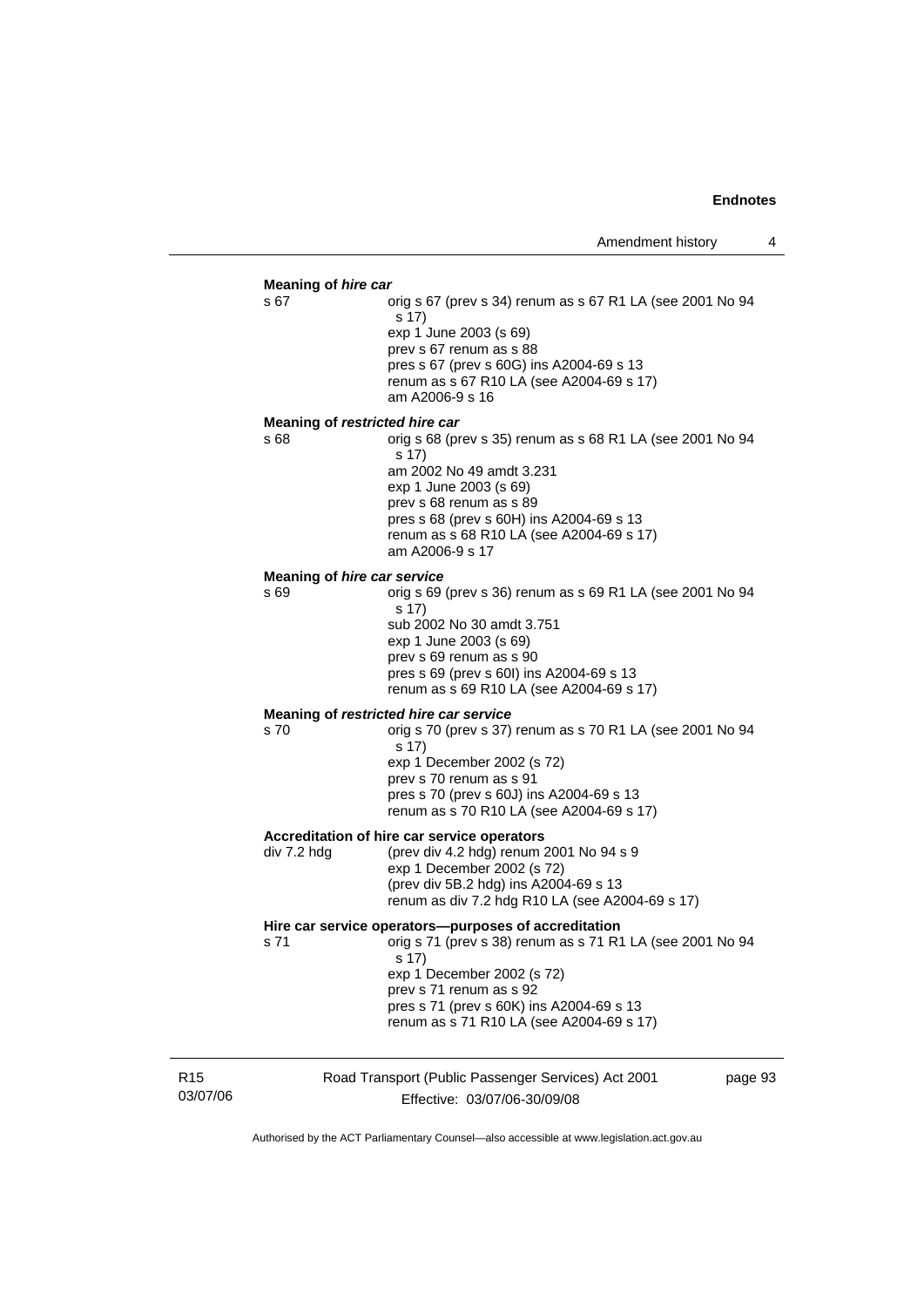4 Amendment history

| s 72                                                  | Hire car service operators-regulations about accreditation system<br>orig s 72 (prev s 39) renum as s 72 R1 LA (see 2001 No 94<br>s 17)<br>exp 1 December 2002 (s 72)<br>prev s 72 renum as s 93<br>pres s 72 (prev s 60L) ins A2004-69 s 13<br>renum as s 72 R10 LA (see A2004-69 s 17)<br>am A2006-9 amdt 1.9 |
|-------------------------------------------------------|-----------------------------------------------------------------------------------------------------------------------------------------------------------------------------------------------------------------------------------------------------------------------------------------------------------------|
| div 7.3 hdg                                           | Entitlement to operate hire car services<br>(prev div 4.3 hdg) renum 2001 No 94 s 9<br>exp 1 June 2002 (s 78)<br>(prev div 5B.3 hdg) ins A2004-69 s 13<br>renum as div 7.3 hdg R10 LA (see A2004-69 s 17)                                                                                                       |
| s 73                                                  | Entitlement to operate hire car services<br>(prev s 40) renum R1 LA (see 2001 No 94 s 17)<br>exp 1 June 2002 (s 78)<br>(prev s 60M) ins A2004-69 s 13<br>renum as s 73 R10 LA (see A2004-69 s 17)                                                                                                               |
| s 74                                                  | Unaccredited operators not to operate hire car services<br>(prev s 41) renum R1 LA (see 2001 No 94 s 17)<br>exp 1 June 2002 (s 78)<br>(prev s 60N) ins A2004-69 s 13<br>renum as s 74 R10 LA (see A2004-69 s 17)                                                                                                |
| s 75                                                  | Pretending to be an accredited hire car service operator<br>(prev s 42) renum R1 LA (see 2001 No 94 s 17)<br>exp 1 June 2002 (s 78)<br>(prev s 60O) ins A2004-69 s 13<br>renum as s 75 R10 LA (see A2004-69 s 17)                                                                                               |
| <b>Regulation of hire car services</b><br>div 7.4 hdg | (prev div 4.4 hdg) renum 2001 No 94 s 9<br>exp 1 December 2002 (s 80)<br>(prev div 5B.4 hdg) ins A2004-69 s 13<br>renum as div 7.4 hdg R10 LA (see A2004-69 s 17)                                                                                                                                               |
| s 76                                                  | Regulations about operation of hire car services by accredited people<br>(prev s 43) renum R1 LA (see 2001 No 94 s 17)<br>exp 1 June 2002 (s 78)<br>(prev s 60P) ins A2004-69 s 13<br>renum as s 76 R10 LA (see A2004-69 s 17)<br>am A2006-9 amdt 1.6, amdt 1.7                                                 |

## page 94 Road Transport (Public Passenger Services) Act 2001 Effective: 03/07/06-30/09/08

R15 03/07/06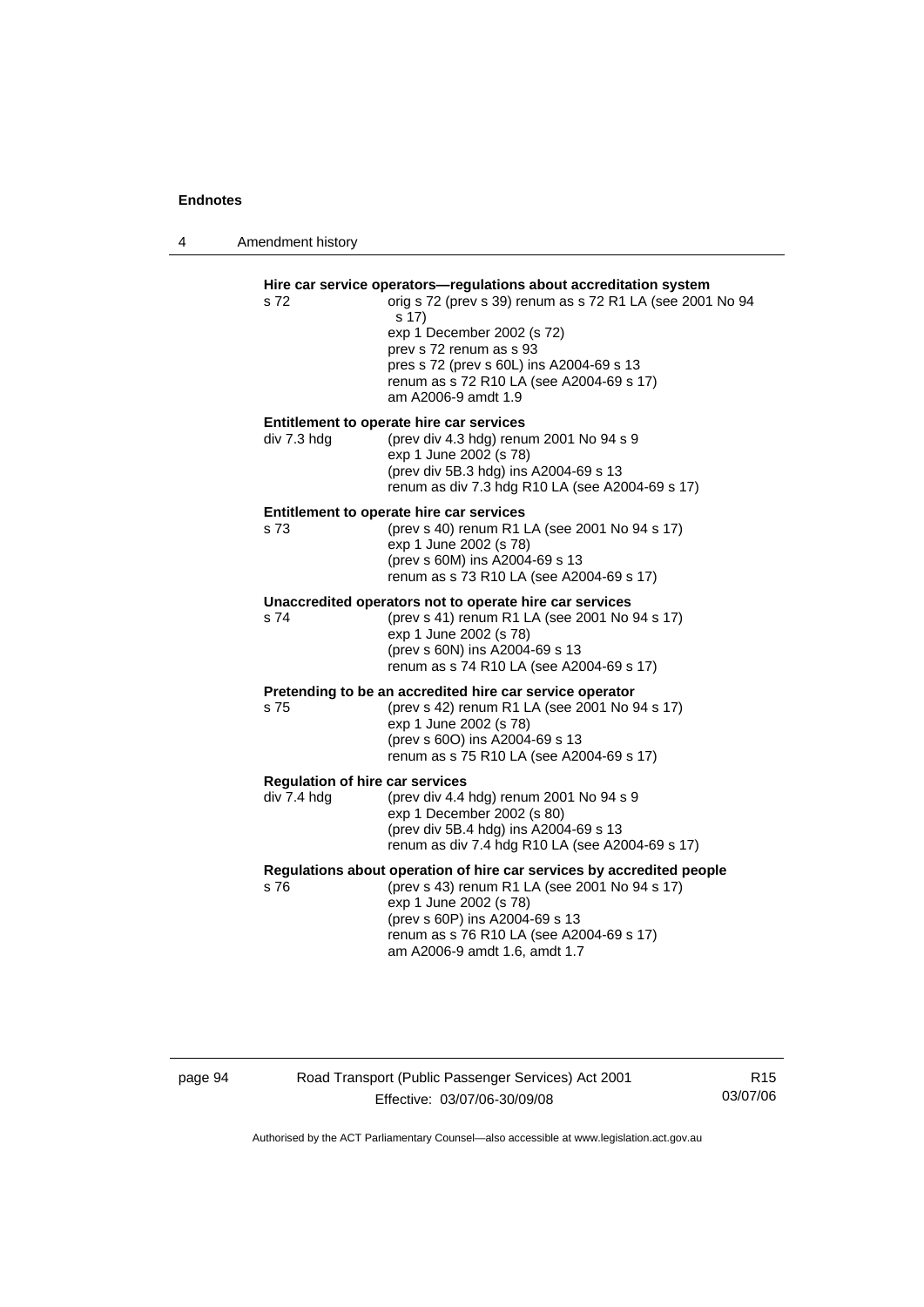| s 77                                              | Regulations about operation of hire cars<br>(prev s 44) renum R1 LA (see 2001 No 94 s 17)<br>exp 1 June 2002 (s 78)<br>(prev s 60Q) ins A2004-69 s 13<br>renum as s 77 R10 LA (see A2004-69 s 17)<br>am A2006-9 amdt 1.8                           |
|---------------------------------------------------|----------------------------------------------------------------------------------------------------------------------------------------------------------------------------------------------------------------------------------------------------|
| <b>Regulations about hire car drivers</b><br>s 78 | (prev s 45) renum R1 LA (see 2001 No 94 s 17)<br>exp 1 June 2002 (s 78)<br>(prev s 60R) ins A2004-69 s 13<br>renum as s 78 R10 LA (see A2004-69 s 17)                                                                                              |
| s 79                                              | Regulations about conduct of hire car passengers<br>(prev s 46) renum R1 LA (see 2001 No 94 s 17)<br>exp 1 December 2002 (s 80)<br>(prev s 60S) ins A2004-69 s 13<br>renum as s 79 R10 LA (see A2004-69 s 17)                                      |
| <b>Bus service licences</b><br>div 7.5 hdg        | (prev div 4.5 hdg) renum R1 LA (see 2001 No 94 s 17)<br>exp 1 December 2002 (s 82)                                                                                                                                                                 |
| <b>Small buses</b><br>div 7.6 hdg                 | (prev div 4.6 hdg) renum R1 LA (see 2001 No 94 s 17)<br>exp 1 June 2003 (s 84)                                                                                                                                                                     |
| Taxis<br>div 7.7 hdg                              | ins 2001 No 94 s 11<br>exp 2 March 2003 (s 92)                                                                                                                                                                                                     |
| <b>Demand responsive services</b><br>pt 8 hdg     | (prev pt 6 hdg) ins 2001 No 94 s 8<br>renum as pt 8 hdg R10 LA (see A2004-69 s 17)<br>sub A2006-9 s 18                                                                                                                                             |
| <b>Basic concepts</b><br>div 8.1 hdg              | ins A2006-9 s 18                                                                                                                                                                                                                                   |
| s 80                                              | Meaning of demand responsive service<br>(prev s 47) renum R1 LA (see 2001 No 94 s 17)<br>sub 2002 No 30 amdt 3.753<br>exp 1 December 2002 (s 80)<br>(prev s 60T) ins A2004-69 s 14<br>renum as s 80 R10 LA (see A2004-69 s 17)<br>sub A2006-9 s 18 |

R15 03/07/06 Road Transport (Public Passenger Services) Act 2001 Effective: 03/07/06-30/09/08

page 95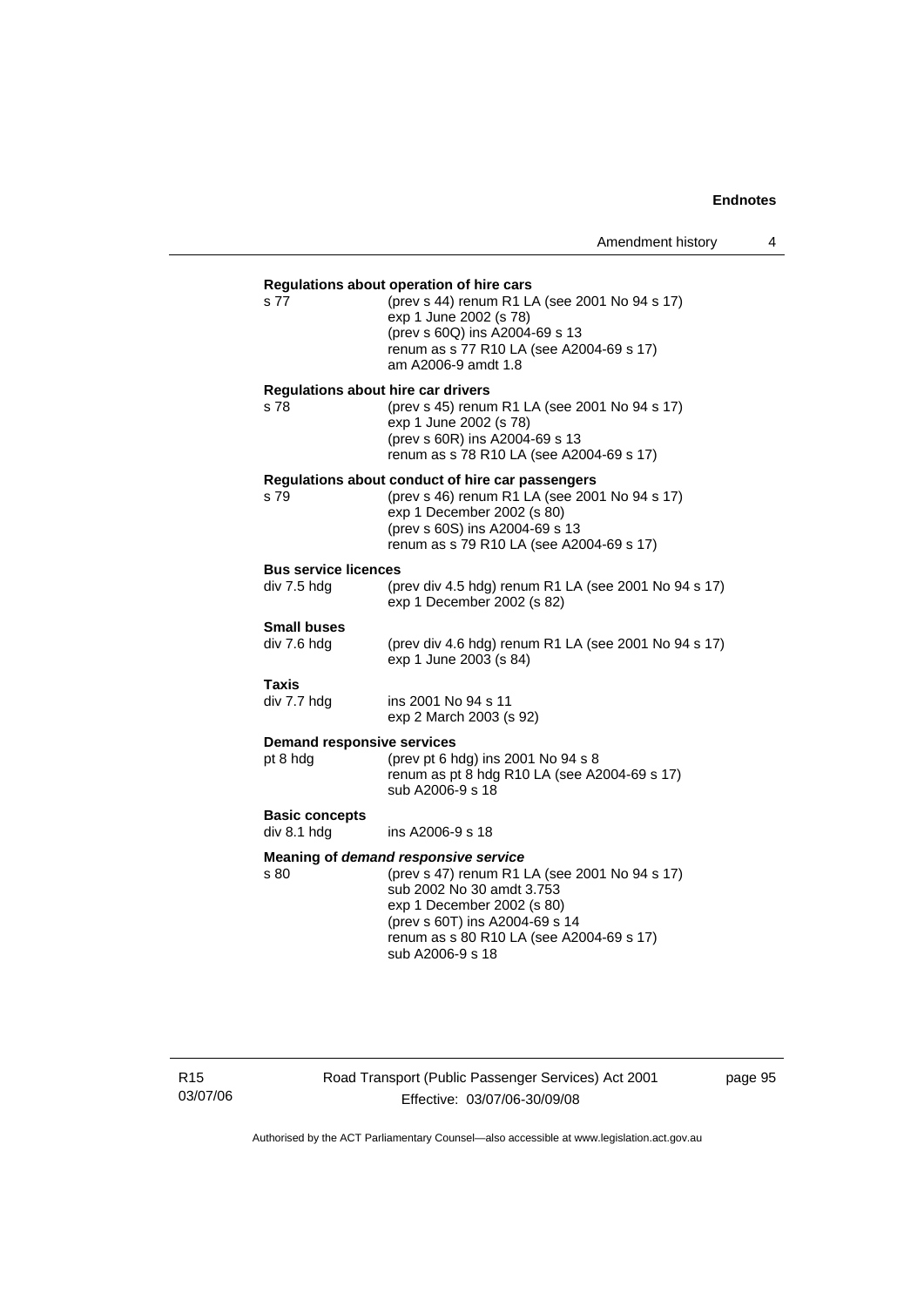4 Amendment history

| s 81 hda<br>s 81 | Meaning of demand responsive service vehicle<br>bracketed note exp 30 June 2002 (s 4 (3))<br>(prev s 48) renum R1 LA (see 2001 No 94 s 17)<br>exp 1 December 2002 (s 82)<br>(prev s 32) sub 2001 No 94 s 8<br>renum as s 61 R1 LA (see 2001 No 94 s 17)<br>renum as s 81 R10 LA (see A2004-69 s 17)<br>sub A2006-9 s 18                         |
|------------------|-------------------------------------------------------------------------------------------------------------------------------------------------------------------------------------------------------------------------------------------------------------------------------------------------------------------------------------------------|
| div 8.2 hdg      | Authorisations to operate demand responsive services<br>ins A2006-9 s 18                                                                                                                                                                                                                                                                        |
| s 82             | Demand responsive service authorisations<br>(prev s 32A) ins 2001 No 94 s 8<br>renum as s 62 R1 LA (see 2001 No 94 s 17)<br>sub 2002 No 30 amdt 3.750<br>renum as s 82 R10 LA (see A2004-69 s 17)<br>sub A2006-9 s 18                                                                                                                           |
| s 82A            | Territory's entitlement to operate demand responsive service<br>ins A2006-30 amdt 1.83<br>om A2006-9 s 18                                                                                                                                                                                                                                       |
| s 83             | Demand responsive services-guidelines for giving authorisations<br>(prev s 50) renum R1 LA (see 2001 No 94 s 17)<br>exp 1 June 2003 (s 84)<br>(prev s 32B) ins 2001 No 94 s 8<br>renum as s 63 R1 LA (see 2001 No 94 s 17)<br>renum as s 83 R10 LA (see A2004-69 s 17)<br>sub A2006-9 s 18                                                      |
| s 84             | Demand responsive services-regulations about authorisations<br>(prev s 51) renum R1 LA (see 2001 No 94 s 17)<br>sub 2002 No 30 amdt 3.755<br>exp 1 June 2003 (s 84)<br>(prev s 32C) ins 2001 No 94 s 8<br>renum as s 64 R1 LA (see 2001 No 94 s 17)<br>renum as s 84 R10 LA (see A2004-69 s 17)<br>sub A2006-9 s 18                             |
| s 85 hda<br>s 85 | Use of vehicles for demand responsive services<br>bracketed note exp 30 June 2002 (s 4 (3))<br>(prev s 51A) ins 2001 No 94 s 11<br>renum R1 LA (see 2001 No 94 s 17)<br>exp 2 March 2003 (s 92)<br>(prev s 32D) ins 2001 No 94 s 8<br>renum as s 65 R1 LA (see 2001 No 94 s 17)<br>renum as s 85 R10 LA (see A2004-69 s 17)<br>sub A2006-9 s 18 |

page 96 Road Transport (Public Passenger Services) Act 2001 Effective: 03/07/06-30/09/08

R15 03/07/06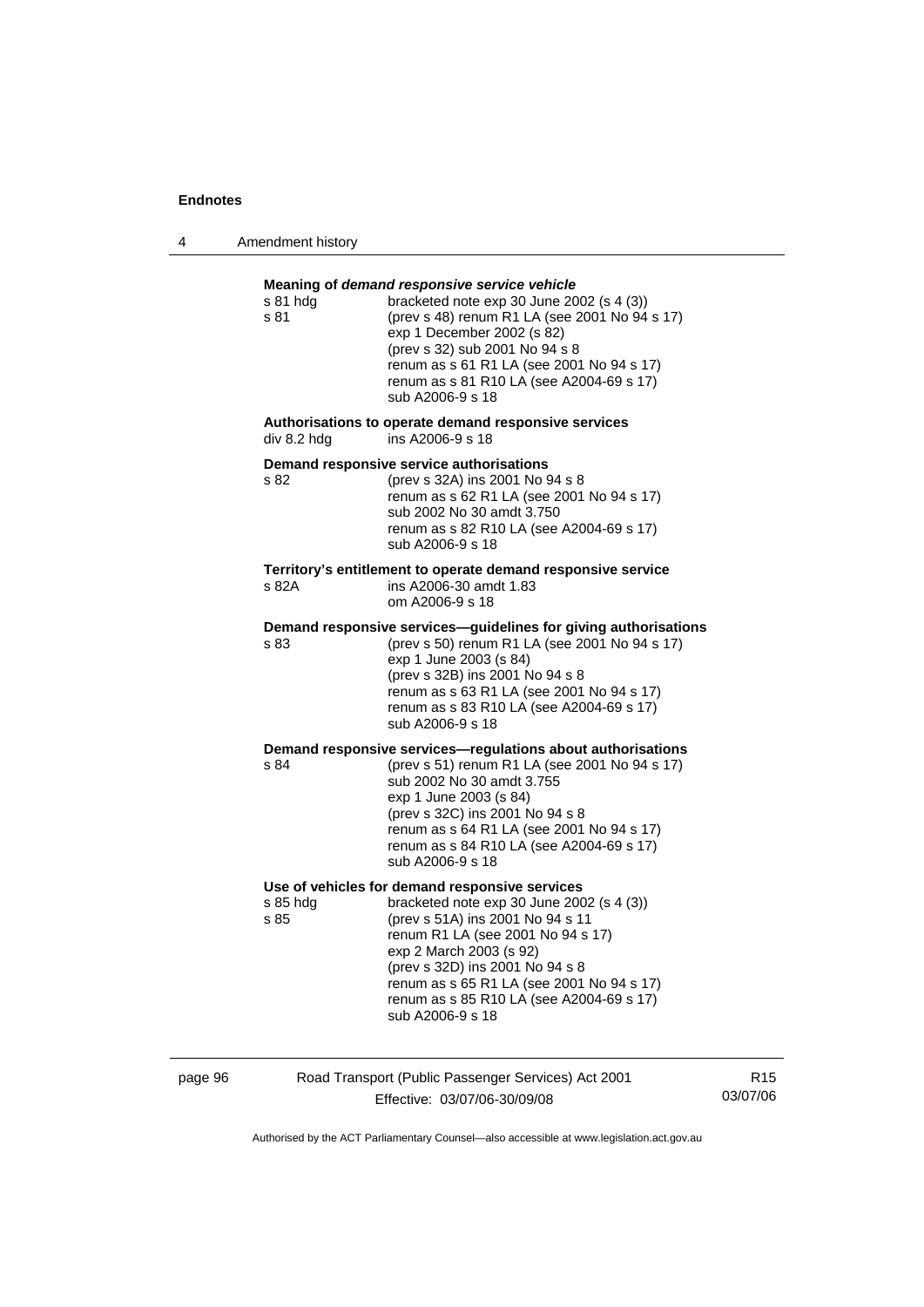#### **Representing vehicle as demand responsive service vehicle**

s 86 (prev s 51B) ins 2001 No 94 s 11 renum R1 LA (see 2001 No 94 s 17) exp 2 March 2003 (s 92) (prev s 65A) ins A2004-69 s 15 renum as s 86 R10 LA (see A2004-69 s 17) sub A2006-9 s 18

**Accreditation of demand responsive service operators**  div 8.3 hdg ins A2006-9 s 18

**Demand responsive service operators—purposes of accreditation** 

s 87 (prev s 51C) ins 2001 No 94 s 11 renum R1 LA (see 2001 No 94 s 17) exp 2 March 2003 (s 92) (prev s 66) ins A2004-69 s 16 def *annual weddings and school formals licence* ins A2004-69 s 16 def *commencement* ins A2004-69 s 16 def *General Act* ins A2004-69 s 16 renum as s 87 R10 LA (see A2004-69 s 17) exp 9 March 2006 (s 93) ins A2006-9 s 18

#### **Demand responsive service operators—regulations about accreditation system**

s 88 (prev s 51D) ins 2001 No 94 s 11 renum R1 LA (see 2001 No 94 s 17) exp 2 March 2003 (s 92) (prev s 67) ins A2004-69 s 16 renum as s 88 R10 LA (see A2004-69 s 17) exp 9 March 2006 (s 93) ins A2006-9 s 18

#### **Service contracts for demand responsive services**  div 8.4 hdg ins A2006-9 s 18

**Service contracts—demand responsive services** 

s 89 (prev s 51E) ins 2001 No 94 s 11 renum R1 LA (see 2001 No 94 s 17) exp 2 March 2003 (s 92) (prev s 68) ins A2004-69 s 16 renum as s 89 R10 LA (see A2004-69 s 17) exp 9 March 2006 (s 93) ins A2006-9 s 18

## **Entitlement to operate demand responsive services**

div 8.5 hdg ins A2006-9 s 18

R15 03/07/06 Road Transport (Public Passenger Services) Act 2001 Effective: 03/07/06-30/09/08

page 97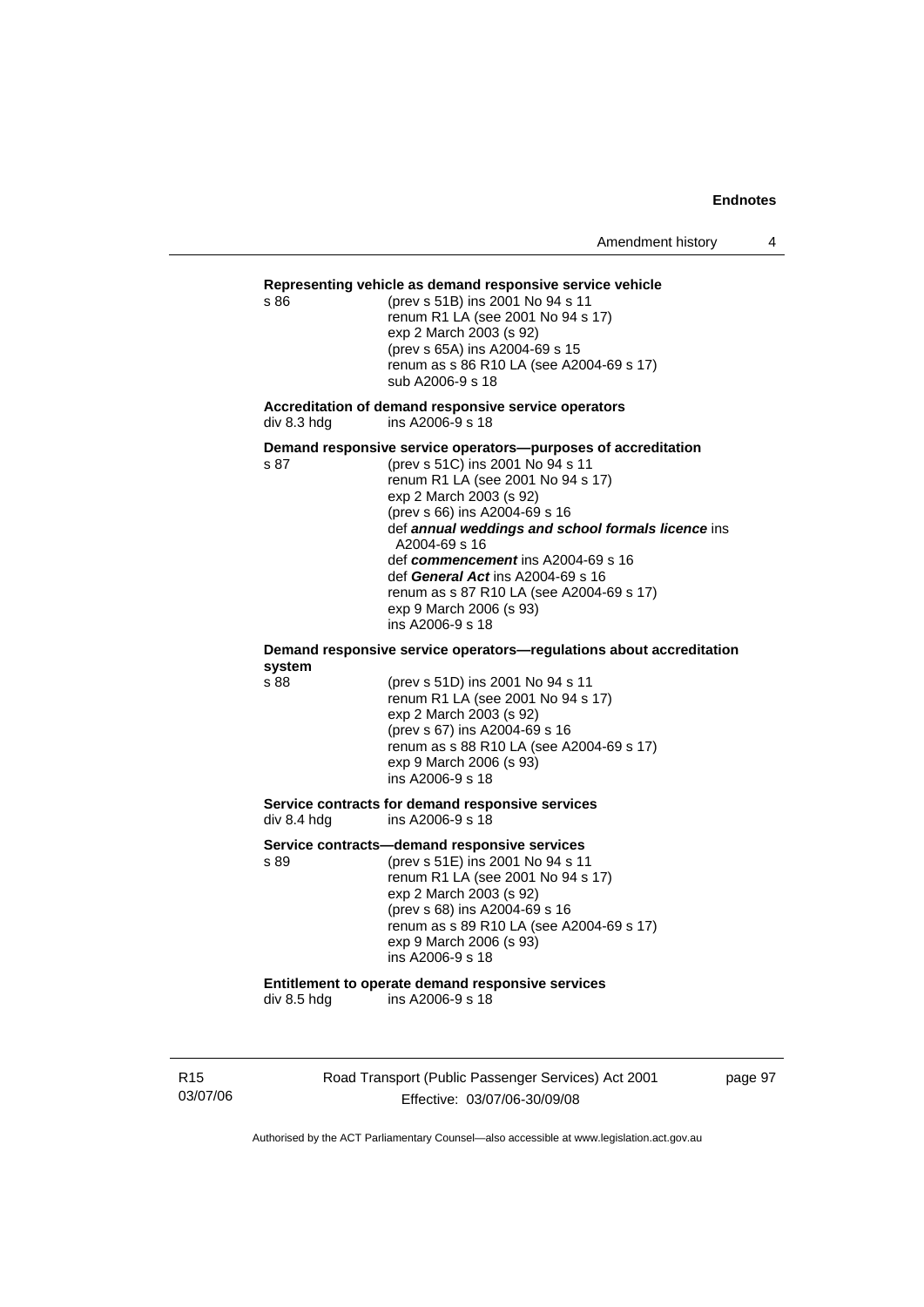4 Amendment history

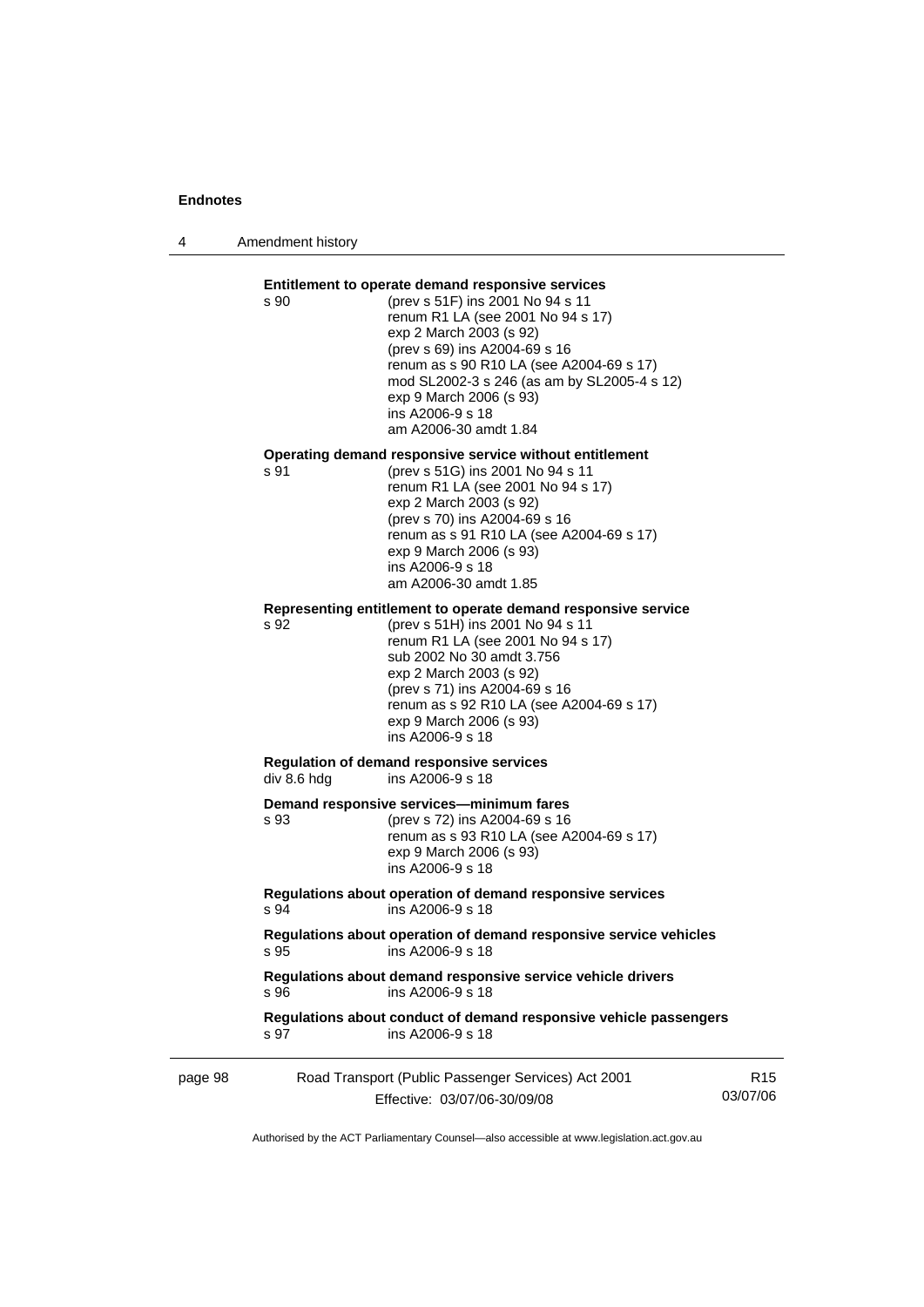| <b>Enforcement</b>                      |                                                                                                                                                                                                                                |  |
|-----------------------------------------|--------------------------------------------------------------------------------------------------------------------------------------------------------------------------------------------------------------------------------|--|
| pt 9 hdg                                | orig pt 9 hdg<br>(prev pt 7 hdg) ins A2004-69 s 16<br>renum as pt 9 hdg R10 LA (see A2004-69 s 17)<br>exp 9 March 2006 (s 93)<br>prev pt 9 hdg<br>ins A2006-9 s 18<br>renum as pt 10 hdg<br>pres pt 9 hdg<br>ins A2006-26 s 14 |  |
| Purpose of powers under pt 9<br>s 115   | reloc from Road Transport (Public Passenger Services)<br>Regulation 2002 s 229 by A2006-26 s 31                                                                                                                                |  |
| s 116                                   | Power to require records or information<br>reloc from Road Transport (Public Passenger Services)<br>Regulation 2002 s 230 by A2006-26 s 31                                                                                     |  |
| s 117                                   | Power to inspect maintenance facilities<br>reloc from Road Transport (Public Passenger Services)<br>Regulation 2002 s 231 by A2006-26 s 31                                                                                     |  |
| s 118                                   | Power to inspect and test vehicles<br>reloc from Road Transport (Public Passenger Services)<br>Regulation 2002 s 232 by A2006-26 s 31                                                                                          |  |
| s 119                                   | Power to require vehicles or equipment to be inspected and tested<br>reloc from Road Transport (Public Passenger Services)<br>Regulation 2002 s 233 by A2006-26 s 31                                                           |  |
| s 120                                   | Attachment and removal of noncompliance notices<br>reloc from Road Transport (Public Passenger Services)<br>Regulation 2002 s 234 by A2006-26 s 31                                                                             |  |
| s 121                                   | Police officer or authorised person-power to require name and address etc<br>reloc from Road Transport (Public Passenger Services)<br>Regulation 2002 s 235 by A2006-26 s 31                                                   |  |
| <b>Miscellaneous</b><br>pt 10 hdg       | (prev pt 9 hdg) ins A2006-9 s 18<br>renum as pt 10 hdg A2006-26 s 13                                                                                                                                                           |  |
| s 125                                   | Unauthorised public passenger services<br>ins A2006-9 s 18                                                                                                                                                                     |  |
| <b>Regulation-making power</b><br>s 126 | ins A2006-9 s 18                                                                                                                                                                                                               |  |
|                                         | Minister may exempt vehicles and people from Act<br>ins A2006-9 s 18                                                                                                                                                           |  |

R15 03/07/06

Effective: 03/07/06-30/09/08

page 99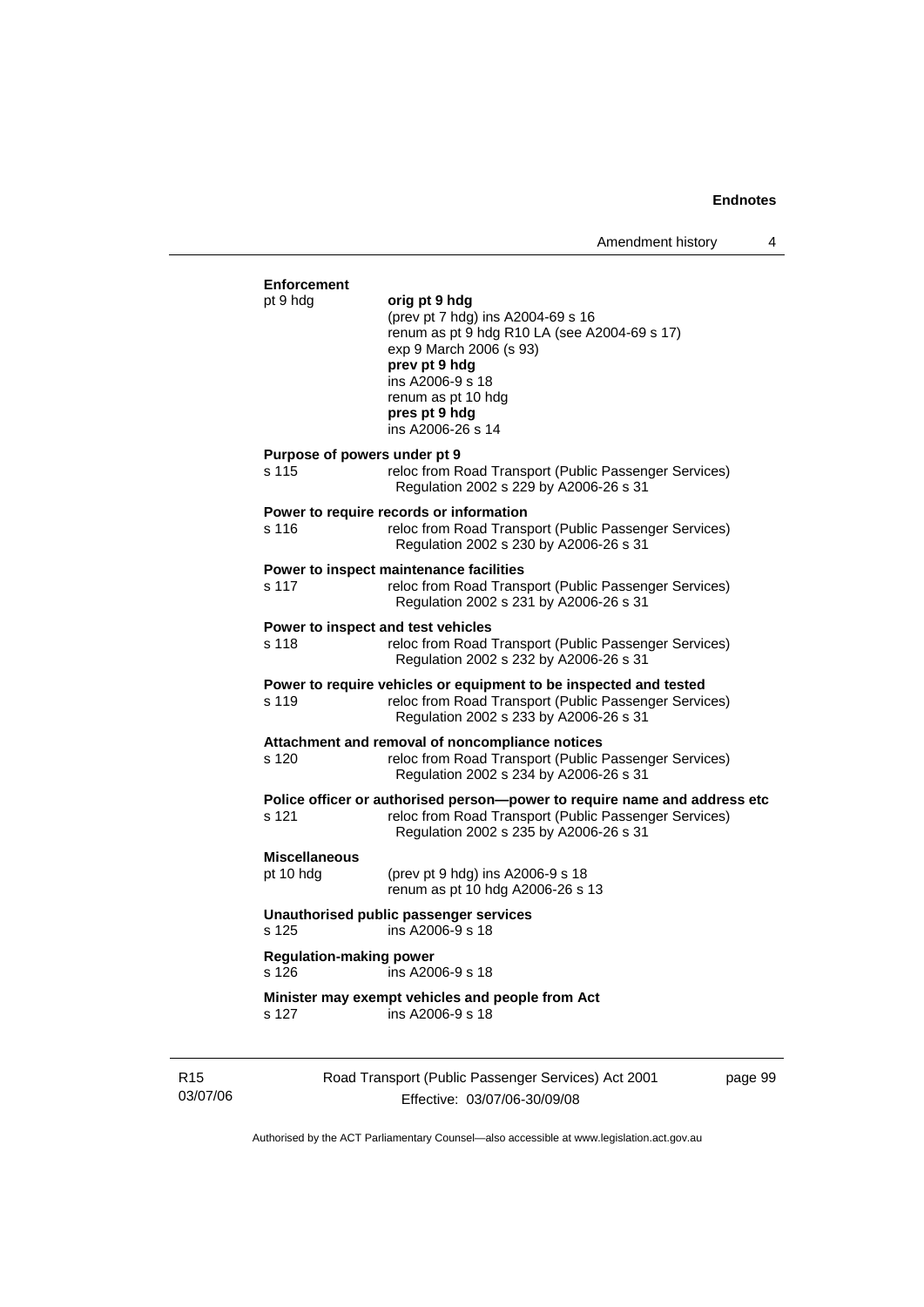4 Amendment history

| s 128             | ins A2006-9 s 18                                               |
|-------------------|----------------------------------------------------------------|
|                   | References to Motor Traffic Act, Traffic Act etc               |
| s 129             | ins A2006-9 s 18                                               |
| <b>Dictionary</b> |                                                                |
| dict              | am 2002 No 30 amdt 3.757                                       |
|                   | def <i>accredited</i> sub 2001 No 94 s 12                      |
|                   | def accredited bus operators register om 2001 No 94 s 14       |
|                   | def accredited demand responsive service operator ins          |
|                   | A2006-9 s 19                                                   |
|                   | def accredited hire car service operator ins A2004-69 s 18     |
|                   | def accredited taxi network provider ins 2001 No 94 s 13       |
|                   | def accredited taxi service operator ins 2001 No 94 s 13       |
|                   | def <i>affiliated</i> ins 2001 No 94 s 13                      |
|                   | def <i>authorisation</i> ins A2006-9 s 19                      |
|                   | def authorised demand responsive service operator ins          |
|                   | A2006-9 s 19                                                   |
|                   | def bus sub A2005-20 amdt 3.373                                |
|                   | def demand responsive service ins A2006-9 s 19                 |
|                   | def demand responsive service vehicle ins A2006-9 s 19         |
|                   | def <i>fittings</i> ins A2006-26 s 15                          |
|                   | def <i>function</i> om 2002 No 30 amdt 3.758                   |
|                   | def <i>hire car</i> ins A2004-69 s 18                          |
|                   | def <i>hire car licence</i> ins A2004-69 s 18                  |
|                   | def <i>hire car service</i> ins A2004-69 s 18                  |
|                   | def <i>holder</i> sub 2001 No 94 s 12; A2004-69 s 19           |
|                   | om A2005-20 amdt 3.374<br>def <i>inspect</i> ins A2006-26 s 15 |
|                   | def <i>licence</i> ins 2001 No 94 s 13                         |
|                   | om A2004-69 s 20                                               |
|                   | def noncompliance notice ins A2006-26 s 15                     |
|                   | def <i>public bus</i> sub A2005-20 amdt 3.375                  |
|                   | def public passenger vehicle sub 2001 No 94 s 12;              |
|                   | A2004-69 s 21                                                  |
|                   | am A2006-9 s 20                                                |
|                   | def <i>public vehicle licence</i> ins 2001 No 94 s 13          |
|                   | def restricted hire car ins A2004-69 s 22                      |
|                   | def restricted hire car licence ins A2004-69 s 22              |
|                   | def restricted hire car service ins A2004-69 s 22              |
|                   | def restricted taxi ins 2001 No 94 s 13                        |
|                   | def restricted taxi licence ins 2001 No 94 s 13                |
|                   | def restricted taxi service ins 2001 No 94 s 13                |
|                   | def road am 2002 No 30 amdt 3.759, amdt 3.760                  |
|                   | def road related area am 2002 No 30 amdt 3.759, amdt 3.760     |

page 100 Road Transport (Public Passenger Services) Act 2001 Effective: 03/07/06-30/09/08

R15 03/07/06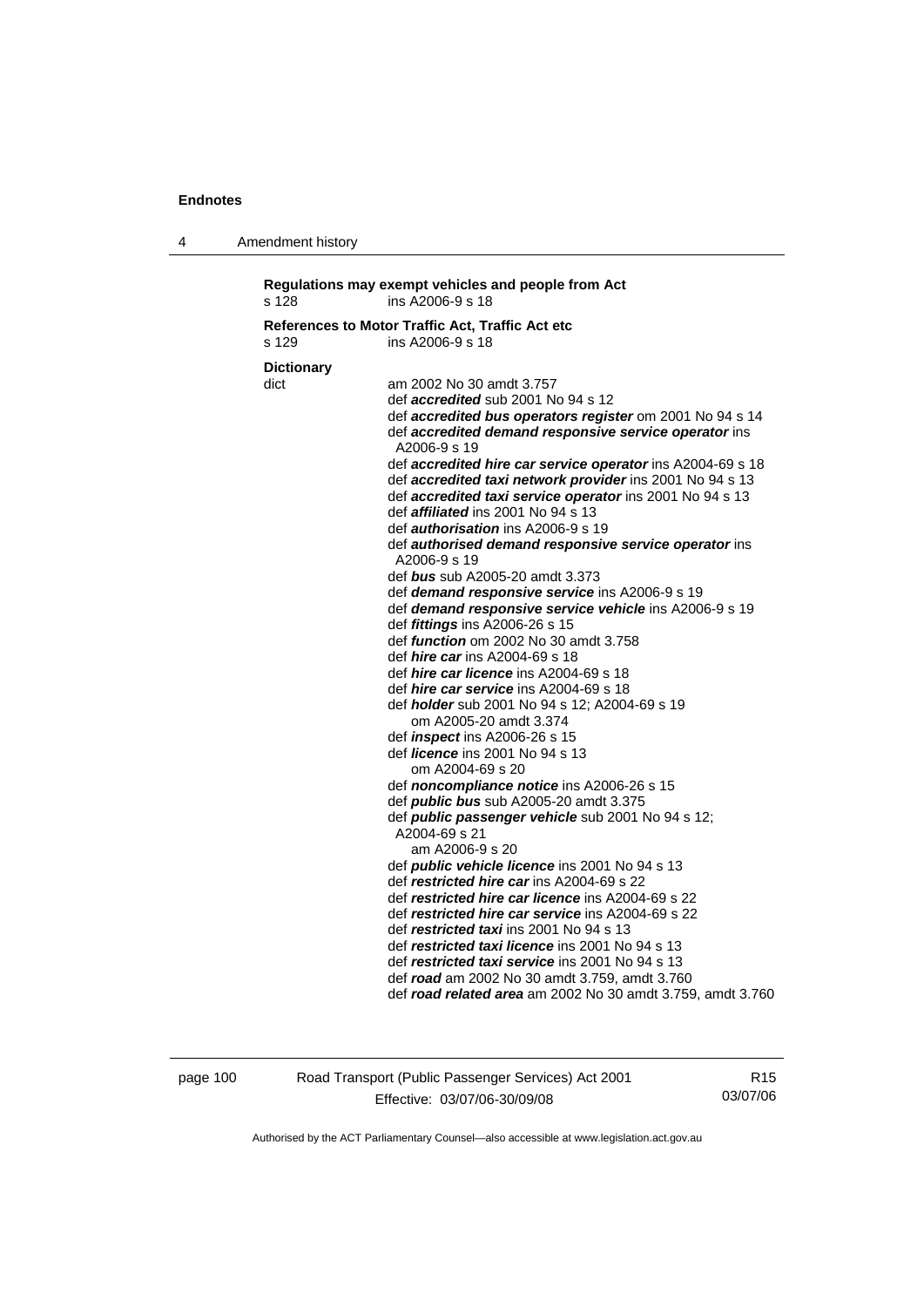#### **Endnotes**

```
 def service contract sub A2006-9 s 21 
 def taxi ins 2001 No 94 s 13 
def taxi booking service ins 2001 No 94 s 13 
def taxi driver ins 2001 No 94 s 13 
def taxi licence ins 2001 No 94 s 13
def taxi network ins 2001 No 94 s 13 
 def taxi service ins 2001 No 94 s 13 
def taxi zone ins 2001 No 94 s 13 
 def time of effect ins A2006-26 s 15
```
# **Consequential amendments**<br>sch 1 om R1 LA

om R1 LA (s 89 (3)) but see s 54

## **5 Earlier republications**

Some earlier republications were not numbered. The number in column 1 refers to the publication order.

Since 12 September 2001 every authorised republication has been published in electronic pdf format on the ACT legislation register. A selection of authorised republications have also been published in printed format. These republications are marked with an asterisk (\*) in column 1. Electronic and printed versions of an authorised republication are identical.

| <b>Republication No Amendments to</b> |                | <b>Republication date</b> |
|---------------------------------------|----------------|---------------------------|
| 1                                     | Act 2001 No 94 | 1 December 2001           |
| 2                                     | Act 2001 No 94 | 1 March 2002              |
| 3                                     | Act 2001 No 94 | 3 June 2002               |
| 4                                     | Act 2001 No 94 | 1 July 2002               |
| 5                                     | Act 2002 No 30 | 3 October 2002            |
| 6                                     | Act 2002 No 30 | 2 December 2002           |
| 7                                     | Act 2002 No 49 | 17 January 2003           |
| 8                                     | Act 2002 No 49 | 3 March 2003              |
| 9                                     | A2002-49       | 2 June 2003               |
| $10*$                                 | A2004-69       | 9 March 2005              |
| 11                                    | A2005-20       | 2 June 2005               |
| 12                                    | A2005-20       | 10 March 2006             |
| 13                                    | A2006-30       | 1 July 2006               |
|                                       |                |                           |

R15 03/07/06 Road Transport (Public Passenger Services) Act 2001 Effective: 03/07/06-30/09/08

page 101

Authorised by the ACT Parliamentary Counsel—also accessible at www.legislation.act.gov.au